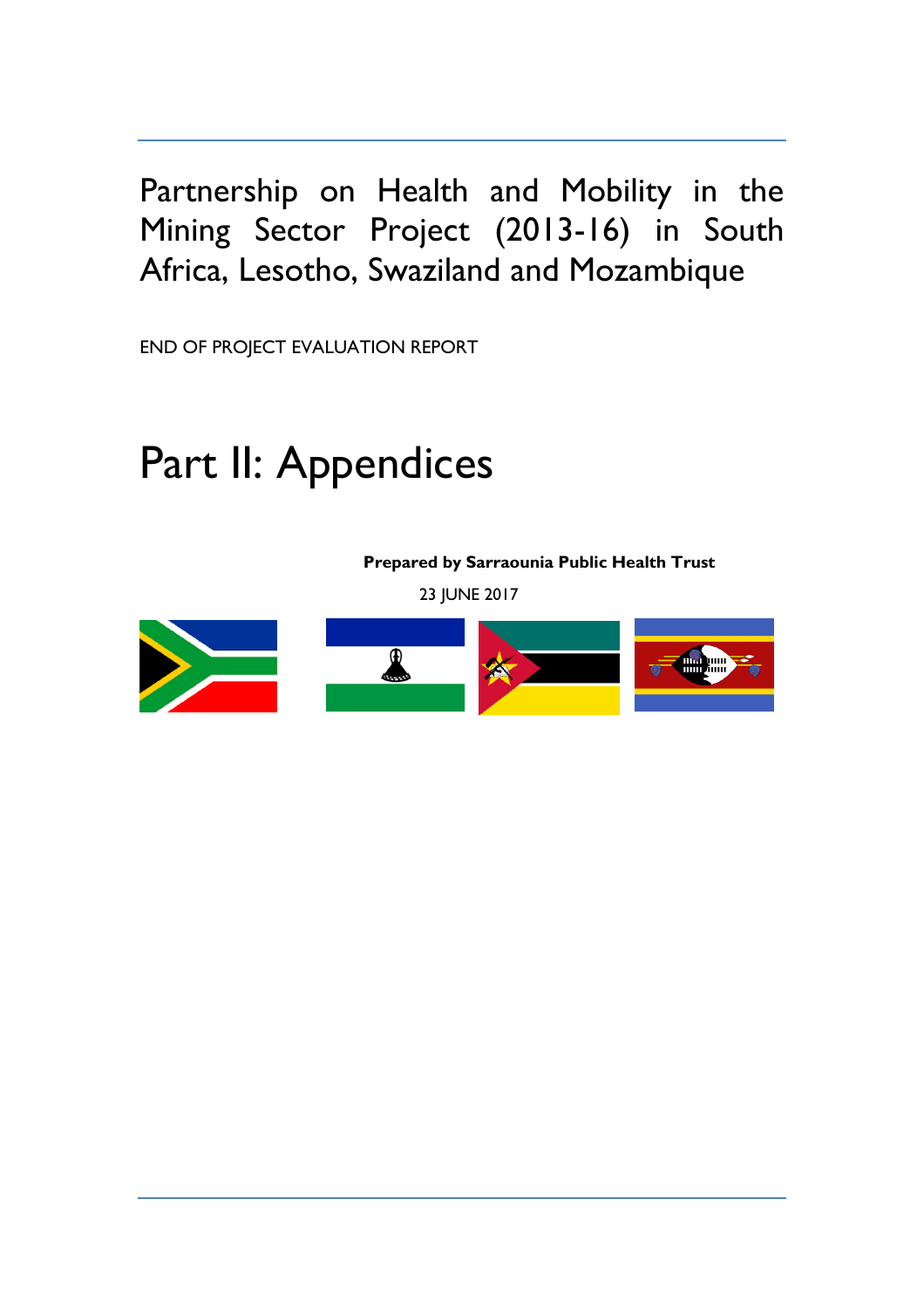# **Index of Appendices**

- Appendix 1 Swaziland Report, 3 Appendix 2 - Lesotho Report, 19
- Appendix 3 Mozambique Report, 36
- Appendix 4 South Africa Report, 51
- Appendix 5 Region Report, 68
- Appendix 6 POPA Report, 81
- Appendix 7 Research Tools
	- Appendix 7a Focus Group Questions, 101 Appendix 7b - Interview Questions, 110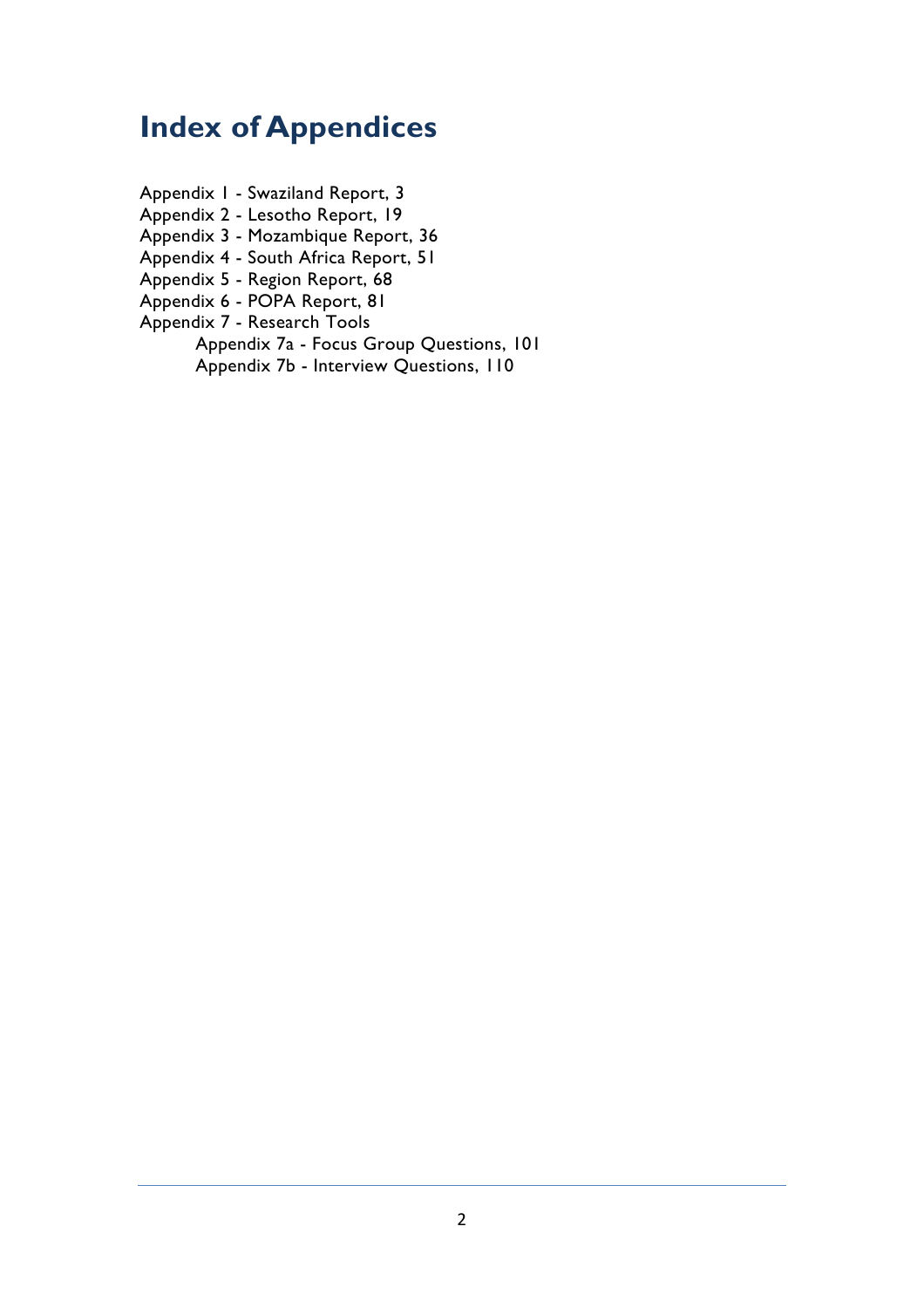# APPENDIX 1 Swaziland (SD) Report

#### Country context

Swaziland (SD) is a landlocked country bordered by Mozambique to its northeast and by South Africa (SA) to its north, west and south. It is one of the smallest countries in Africa in geographic size and economy. The country is divided into four regions  $(distributions)^{1}$ . SD is classified as a lower-middle income country with a GDP per capita of \$9,714. As a member of the Southern African Customs Union (SACU) and Common Market for Eastern and Southern Africa (COMESA), its main local trading partner is South Africa. Swaziland's currency, the lilangeni, is pegged to the South African rand. Swaziland's major overseas trading partners are the United States and the European Union. The majority of the country's employment is provided by its agricultural and manufacturing sectors. Due to high unemployment and a large rural population, SD has become a major source of labour for SA especially in the mining sector. SD is a member of the Southern African Development Community (SADC), the African Union (AU), the Commonwealth of Nations and the United Nations (UN).

#### The health sector

The Swazi population faces major health issues; HIV/AIDS and, to a lesser extent, tuberculosis (TB) are serious challenges. In 2013, Swaziland had an estimated life expectancy of 50 years. The population of Swaziland is fairly young with a median age of 20.5 years; people aged 14 years or younger constitute 37.4% of the country's total population. The present population growth rate is  $1.195\%$ <sup>2</sup>

Health facilities are far for most of the populace with people having to travel at least 10 km to reach the nearest facility. Government facilities are often under-resourced and overwhelmed by large numbers leading to long patient waiting times. The slow service and expensive transport costs discourage patients from attending health facilities for regular checkups and TB treatment.<sup>3</sup>

Key NGOs working in the health (HIV/TB) sector include Medecins Sans Frontieres (MSF), University Research Co.,LLC (URC), and the Nhlango AIDS Training Information and Counselling Centre (NATICC) and those in food security or livelihoods include the Coordinating Assembly of Non-Governmental Organisations (CANGO), World Vision, as well as International Relief and Development (IRD). There are currently no NGOs dealing specifically with the health and social benefits of miners. The health programmes provided by NGOs are aimed at people in the general population affected and infected with HIV and AIDS and TB.

A baseline study conducted in 2014 in Lavumisa, Shiselweni District (n=942) found that approximately 90% of the respondents had been tested for HIV with 71% being tested every six months while only 32% of the respondents had previously been screened for TB. More than three quarters of respondents indicated they were aware of how TB is transmitted and around 73% of the respondents knew how TB can be prevented. About half the respondents indicated that patients with HIV and TB face discrimination.

 $\overline{\phantom{a}}$ 

<sup>&</sup>lt;sup>1</sup> Hhohho, Lubombo, Manzini, and Shiselweni

<sup>2</sup> <https://en.wikipedia.org/wiki/Swaziland>

<sup>3</sup> Situation analysis report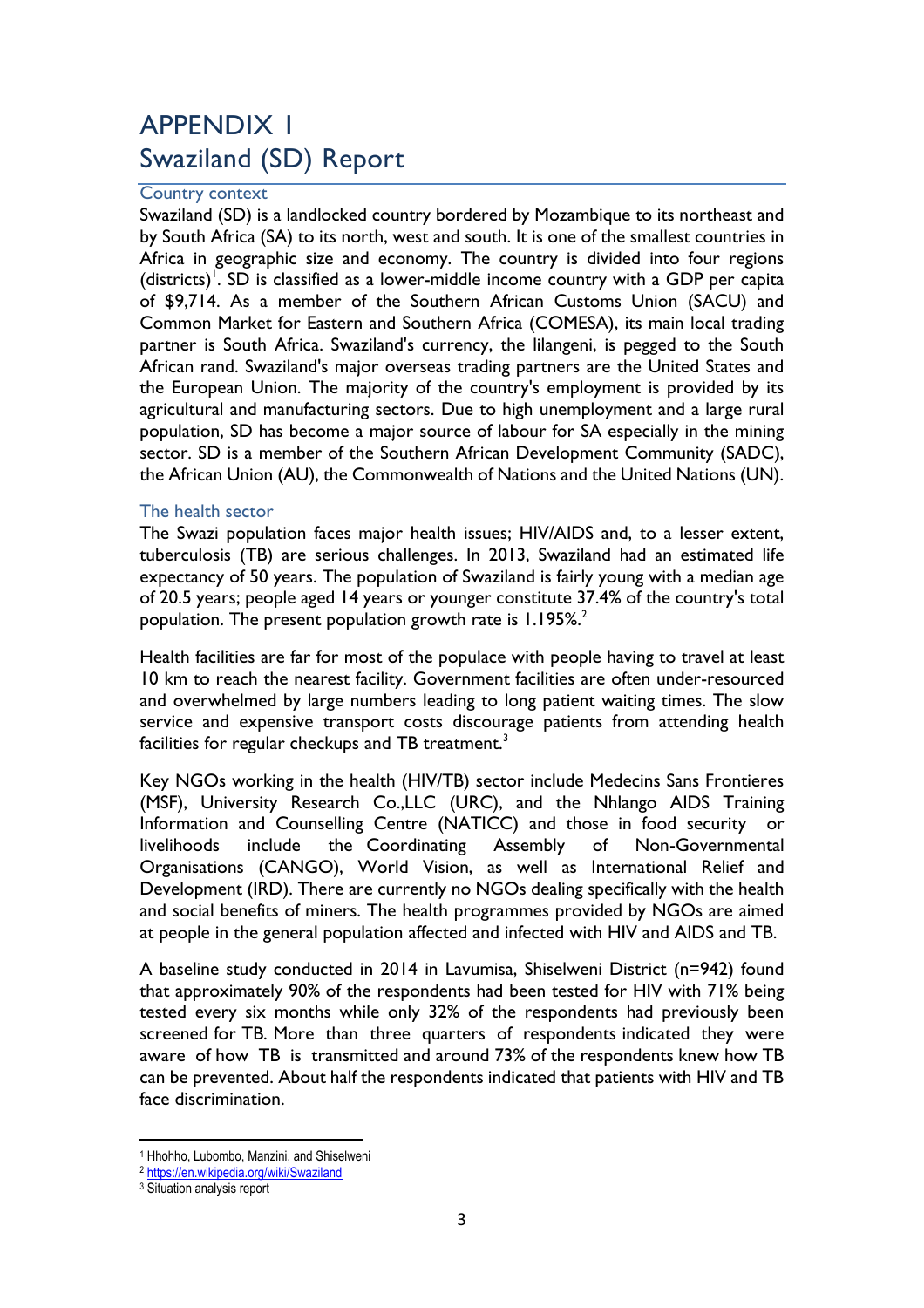#### Mining associations

Swaziland has two mining associations namely, Swaziland Migrant Miners Workers Association (SWAMMIWA) and Swaziland National Ex-Mine Workers' Association (SNEMA), which advocate for health compensation and access to social benefits of current and ex miners. The budget constraints of these two organisations were noted as a limiting factor in their activities to address the health challenges of miners and the threat of poverty for ex miners and their families.

#### Policies and Legal Framework

Swaziland ranks as one of countries with the highest prevalence of HIV/AIDS and TB in the SADC region. The state over the years has enacted legislation and formulated policies aimed at alleviating this problem. The most important of these are listed in Table 1. These national policies and legislation are not specific to the mining sector, miners and ex-miners. They have been adopted for individuals affected by HIV/AIDS and TB (though the miners and ex-miners are viewed as a key population) and the two pieces of occupational legislation focus on miners and ex-miners among other employees. The main limitation of the Workmen's Compensation and Occupational and Safety acts is that of jurisdiction. They apply to compensation, health and safety incurred within Swaziland only. Studies have demonstrated that occupational health issues especially TB finds its origin in South African mines to which only South African law applies in the absence of an appropriate Treaty.

Swaziland is a signatory to several international conventions as listed in the table below, but has not ratified International Conventions that have the ability to provide individual rights, if domesticated, to migrant mineworkers as well as other relevant employees.

| <b>National</b><br><b>Legislation</b><br>and<br><b>policies</b>                                                                              | <b>International Conventions</b>                                                                                                                                                            |
|----------------------------------------------------------------------------------------------------------------------------------------------|---------------------------------------------------------------------------------------------------------------------------------------------------------------------------------------------|
| <b>The Extended National Multi-</b><br><b>Sectoral HIV and AIDS Framework</b><br>(eNSF) 2014-18, 2014.<br>• Framework for HIV and AIDS 2009- | International Convention on the Protection of the Rights<br>$\bullet$<br>of all Migrant Workers and Members of Their Families,<br>1990*<br>African Charter (15September 1995).<br>$\bullet$ |
| 2014.                                                                                                                                        | International Covenant on Civil and Political Rights, 1966*<br>$\bullet$                                                                                                                    |
| <b>National Tuberculosis Strategic Plan,</b><br>2006-2010.                                                                                   | ILO Migration for Employment Convention (Revised),<br>$\bullet$<br>1949 (No.97)*                                                                                                            |
| The Workmen's Compensation Act,<br>1983.                                                                                                     | ILO C143 Migrant Workers (Supplementary Provisions)<br>$\bullet$<br>Convention, 1975 (No.143)*                                                                                              |
| Occupational and Safety Act, 2001.                                                                                                           | ILO C189-Domestic Workers Convention,<br>2011,<br>$\bullet$<br>$(No.189)^*$                                                                                                                 |
|                                                                                                                                              | • UN Declaration on the Human Rights of Individuals Who<br>Are Not Nationals of the Country in Which They Live<br>$(1985)*$                                                                 |

# **Table 1: National legislation & policies and International conventions to which SD is a signatory**

Conventions marked \* have not been ratified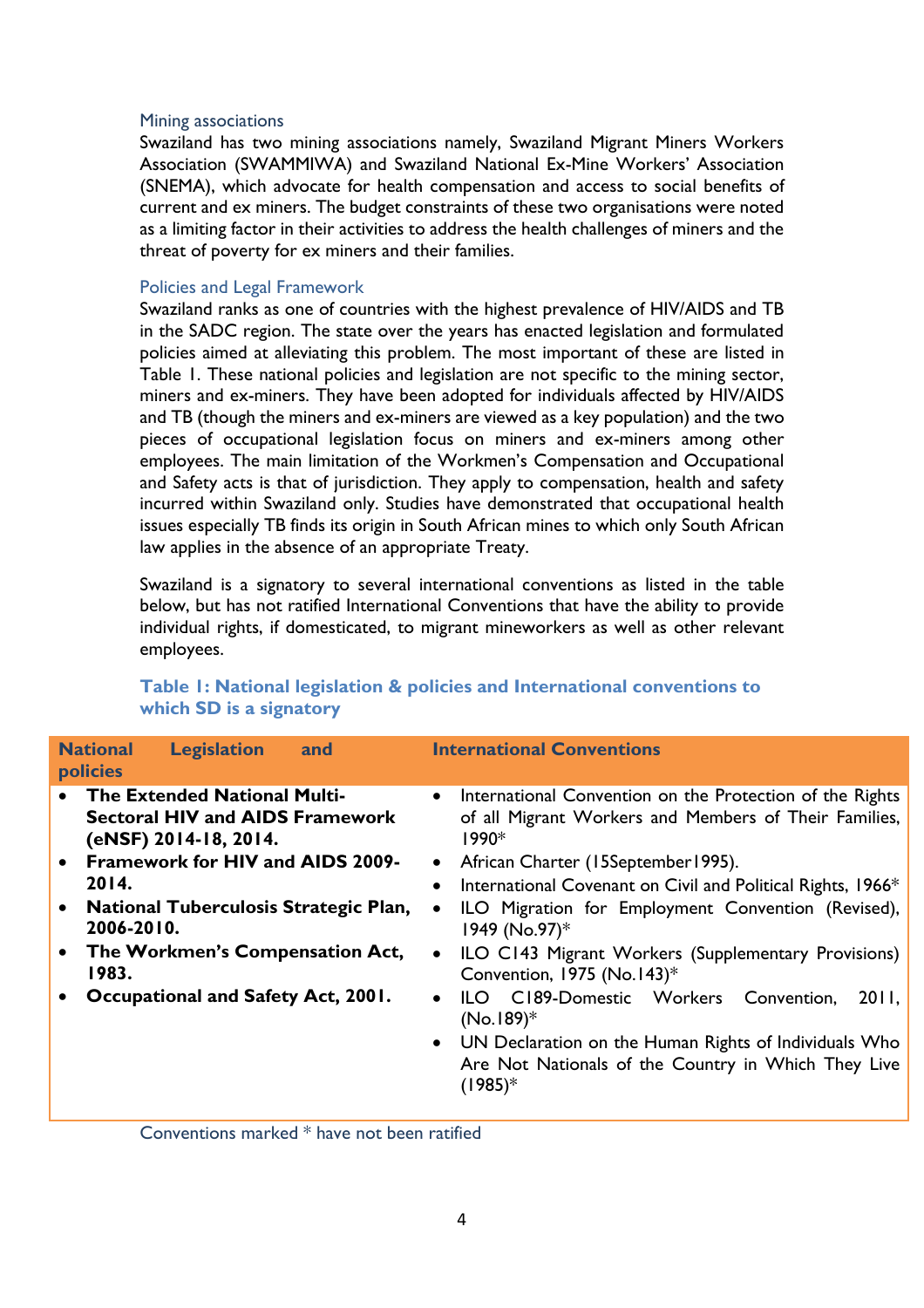#### Regional Conventions and Policies

Swaziland is a signatory to the SADC Declaration and Code of Conduct on Tuberculosis in the Mining Sector in 2012. The SADC Declaration on TB is the main regional guiding policy for a coordinated response to the management of TB among miners and ex-miners within SADC. Swaziland and South Africa have a Bilateral Agreement on labour. This Agreement, however, focuses on the free movement of labour between the two countries. It is silent on the transfer of Social Benefits, Pensions and Health Compensation.

#### **Project activities**

The project activities are summarized below according to the four project components:

*Research and information dissemination –* A baseline survey, conducted in Lavumisa in Shiselweni District, was completed in the latter part of 2014. The results were utilized to inform programming. A second piece of research, an integrated biological and behavioural survey on HIV and TB will be completed in September 2017. The results will provide the technical background for government's national response to HIV and TB.

*Advocacy and policy development –* This component was closely linked to regional coordination. IOM provided technical assistance (TA) for two high level meetings led by the Ministry of Labour (MOL) with the participation of other key government ministries such as the Ministry of Health (MOH). MOL convened a summit involving 70 key government stakeholders that developed a resolution regarding mineworkers' compensation. This became the feeder document for the Joint Technical Cooperation Agreement (between South Africa and Swaziland) whose intention is to harmonise systems and policies for compensation and the occupational health and safety of mineworkers. The agreement is yet to be signed off.

*Service delivery and capacity development –* consisted of raising awareness on issues related to health (HIV and TB) and health services. This component was outsourced to a local country-implementing partner. The model used change agents (CAs) on the ground to provide peer education. CAs ranged from young adults living in the community to community leaders such as chiefs, traditional and church leaders. CAs work as volunteers and do not earn a salary, but are provided with the resources (health education and screening materials) to carry out their work. Potential patients identified during screening are referred to health services for definitive diagnosis and treatment. On the supply side, health workers (professionals working in the facilities and lay health workers in the facilities and community) were trained on heath and migration. There was a paper-based up and down referral system from community to health facility and back. This component of the project interfaced closely with the work VSO conducted to improve livelihoods.

*Country coordination –* IOM was instrumental in the formation of a technical working group (TWG) called the Partnership Forum on Health and Migration that focuses on HIV and TB. Meetings have been held quarterly since the inception of the project. The forum ensures that the (HIV and TB related) activities carried out by NGOs, development partners and civil society working in each region are conducted in a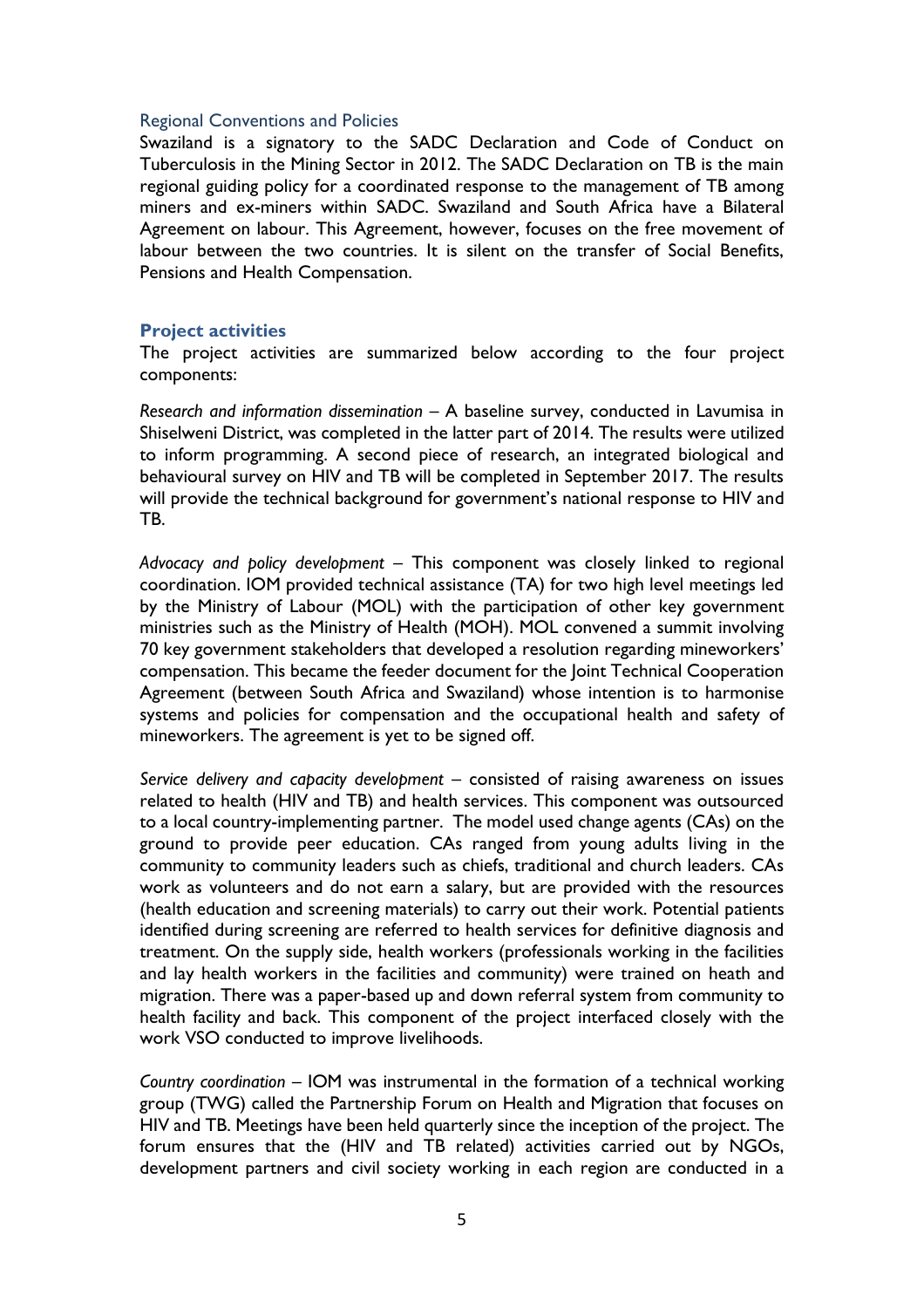coordinated fashion.

### **Project partners by component**

|  |  |  |  |  | Table 2: Key country partners by project component |
|--|--|--|--|--|----------------------------------------------------|
|--|--|--|--|--|----------------------------------------------------|

| <b>PROJECT</b><br><b>COMPONENT</b>        | <b>KEY PARTNERS SWAZILAND (SD)</b>                                                                                                                                                                                                                                                                                |
|-------------------------------------------|-------------------------------------------------------------------------------------------------------------------------------------------------------------------------------------------------------------------------------------------------------------------------------------------------------------------|
| <b>Research and</b>                       |                                                                                                                                                                                                                                                                                                                   |
| information                               |                                                                                                                                                                                                                                                                                                                   |
| dissemination                             |                                                                                                                                                                                                                                                                                                                   |
| <b>Advocacy and policy</b><br>development | Government: Ministry of Health (MOH) especially<br>National Tuberculosis (TB) Control Programme<br>and Swaziland National AIDS Programme (SNAP),<br>Ministry of Labour (MOL)<br>Ex-mineworker Associations: Swaziland Migrant<br>Mineworkers Association (SWAMMIWA)                                               |
| Service delivery and<br>capacity building | Implementing partners: Swaziland Network of People<br>Living with HIV/AIDS (SWANNEPHA)<br>Government: Regional Departments of Health,<br>Agriculture, Local political office bearers<br>Civil society: Informal collaboration with other<br>development partners working in Shiselweni e.g.<br>MSF, PSI, URC etc. |
| <b>Regional coordination</b>              | Refer to regional report                                                                                                                                                                                                                                                                                          |

#### **Project management and governance**

 $\overline{\phantom{a}}$ 

The Swaziland (SD) country project was managed 'remotely' from the IOM office in Pretoria as IOM does not have a country presence in Swaziland; offices are being set up and will be functional during 2017. In 2015 a consultant, who functioned as a member of staff, was appointed as a focal person for the project. She was housed within the National TB Programme. Oversight for monitoring and evaluation of project activities was provided from the IOM office in Pretoria.

The project does not have an official oversight or advisory body such as a Steering Committee (SC) or Advisory Board (AB). However, the relevant government departments e.g. Ministries of Labour and Health provided input and endorsed the project prior to implementation. Ethical clearance was obtained for the baseline survey with regular feedback on the results. The implementing partner (IP) has also started to report at Tinkundla level.<sup>4</sup> Besides building strong government-project relations this process enhances local level accountability and transparency.

SWANNEPHA took over the role of IP in 2015 when the contract with Community AIDS Response (CARE) came to an end. SWANNEPHA's strength is its extensive network of community-based organizations that extends to the most rural parts of the country. At the time of the evaluation 157 change agents (CAs) were active on the project. The SWANNEPHA regional coordinator oversees the activities of the

<sup>4</sup> High-level government structure that works at community level where the members of parliament come from.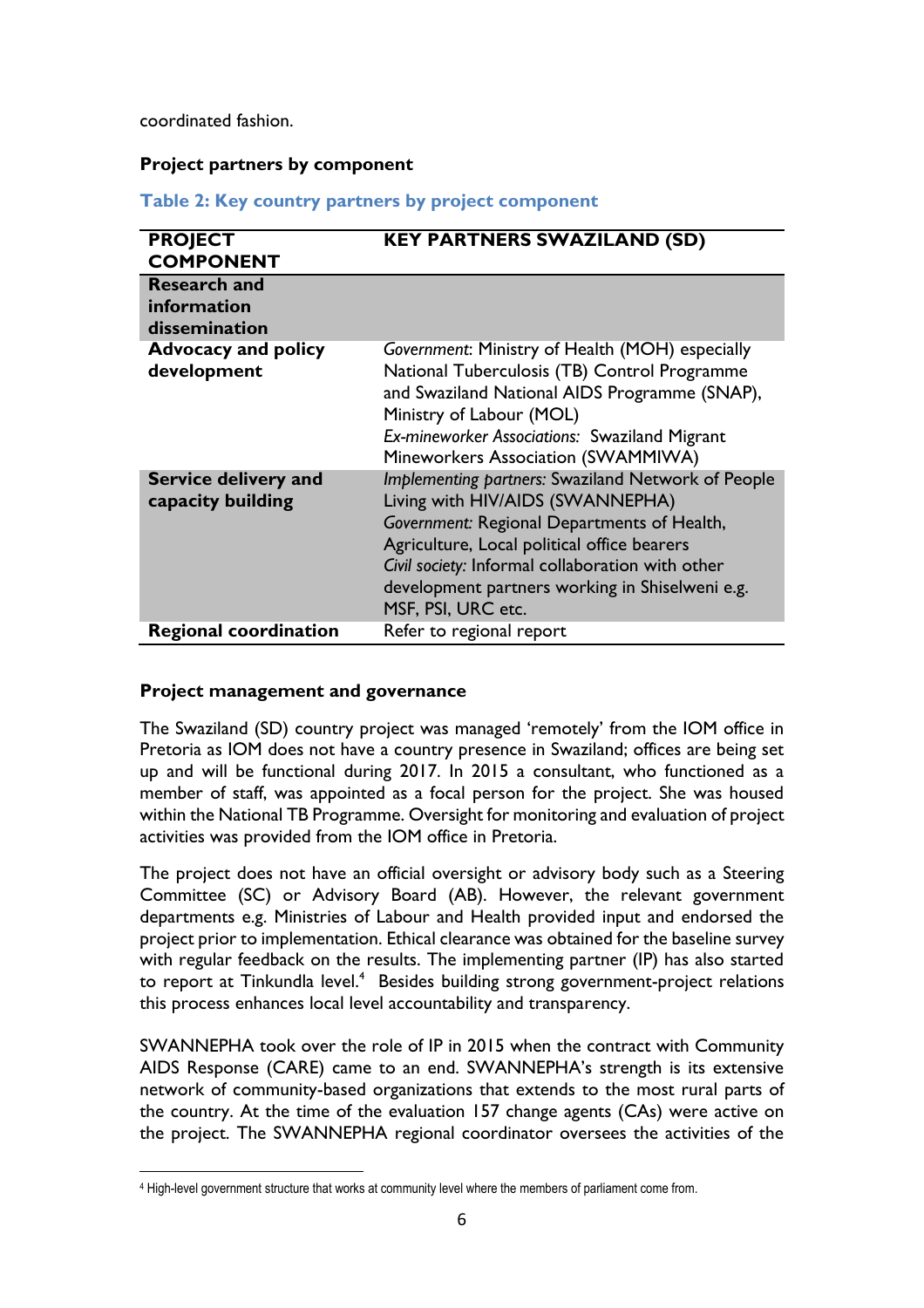three facilitators who receive a stipend from the project to supervise the CAs' activities.

The community groups/cooperatives working on the income generating activities (IGAs) have established boards to oversee the finances and decisions around their particular projects. The IGAs are presented in more detail in the Phoning out Poverty and AIDS (POPA) report.

# **Project performance**

# **Major Achievements**

### **National level**

In SD, the advocacy and policy development component achieved major gains. With support from the project a HIV and TB technical working group (TWG), called the Partnership Forum on Migration and Health, was formed. The group has held quarterly meetings since the inception of the project and hosted a Summit in May 2015 involving government and civil society stakeholders relevant to the mining sector. Each stakeholder presented their contribution resulting in a 'harmonised' work plan where each stakeholder is aware of the strengths, resources and activities of the others, thus fostering closer collaborations and working relationships. As a result the TWG work towards the joint TB/HIV Global Fund (GF) grant concept note, for the first time, miners and ex-miners, are included as a key target group in the national strategic plans (NSPs) of both SNAP (Swaziland National AIDS Programme) and the National TB Control Programme. There is also a closer working relationship between the two (HIV and TB) departments.

IOM provided technical assistance (TA) towards harmonizing compensation systems, occupational health and safety policies as well as treatment regimens and guidelines. This fell under the interwoven project components of advocacy, policy development and regional coordination. As an output of these activities a joint technical cooperation agreement between SA and SD has been tabled, but had not yet been signed at the time of the evaluation.

# **Site Level**

A total of 349 CAs trained over the life cycle of the project demonstrated the competence to provide HIV education and facilitate community dialogues. Of these 157 CAs were actively engaged in project activities at three sites - Somntongo, Matsanjeni and Dzombodze - in the Shiselweni region. Sites were selected to target areas with the highest concentration of families/households of ex-miners. VSO supported income-generating activities (IGAs) in Lebombo and Hhohho in addition to the three IOM sites.

The project works closely with the Ministry of Health (MOH) and other development partners at regional level. The creation of empowered communities was cited as a key achievement of the project. This led to community driven initiatives to harness the strengths of various partners and the creation of synergies to benefit communities. A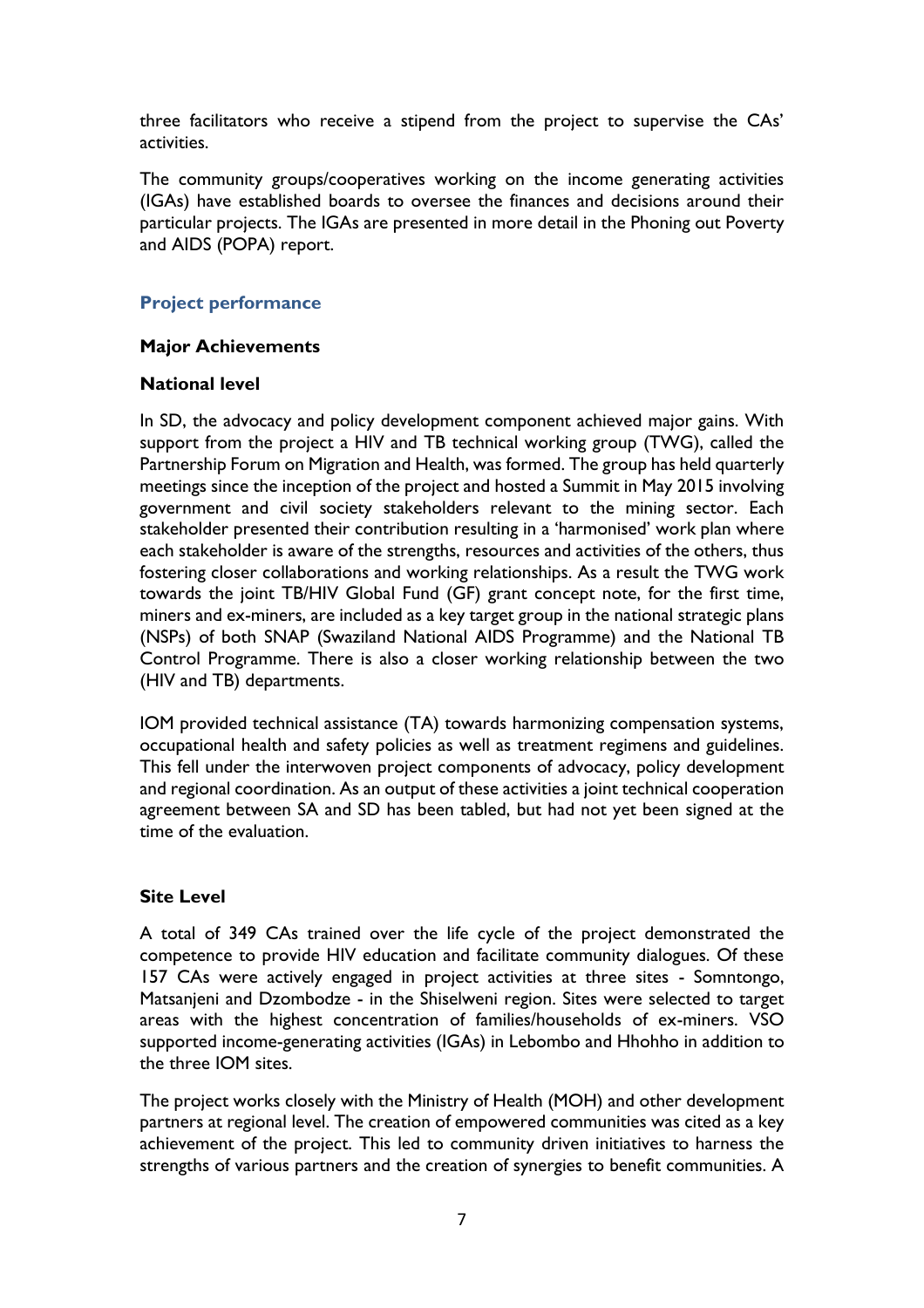total of 10 community led initiatives were held to address the social determinants of health, more than trebling the overall target of 3 community events over the lifespan of the project.

*"For example, they themselves* (the community) *approached World Vision to provide extra items for the home based care kits and other initiatives to provide pit latrines, sewing projects…" (National KI, Project Partner).*

*"…And we sometimes call our partners who will come and do some testing and MSF who*  will do the screen of TB, some will be checking STIs, family planning and those who will testing *HIV…" (Focus Group, Change Agents)*

Table 3 below presents, in tabular format, a summarized version of the routine project monitoring data that was collected and collated on the IOM project M&E system.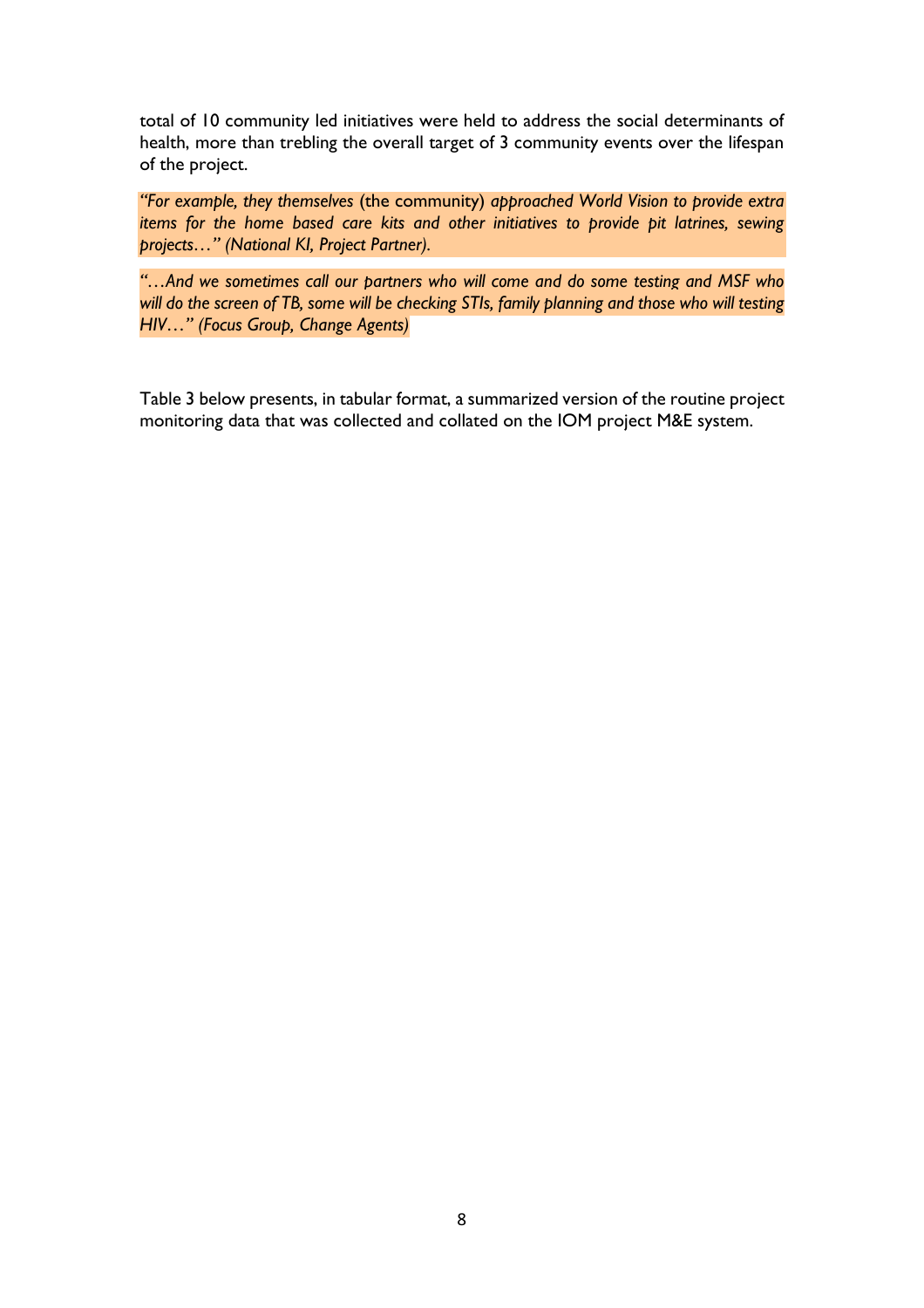# **Table 3: Performance against targets and indicators**

| <b>Outcome</b><br>or Output                    | <b>Indicator</b>                                                                                                                                                             |        | 2014 - 2015<br>2016  |                      |        | <b>TOTAL (2014-</b><br>2016) |                  | <b>COMMENT</b>                                          |
|------------------------------------------------|------------------------------------------------------------------------------------------------------------------------------------------------------------------------------|--------|----------------------|----------------------|--------|------------------------------|------------------|---------------------------------------------------------|
|                                                |                                                                                                                                                                              |        | <b>Target Actual</b> | <b>Target Actual</b> |        | <b>Target Actual</b>         |                  |                                                         |
| <b>Monitorin</b><br>g<br>migrants'             | Number of key national routine data collection instruments that<br>incorporate questions on migration and health                                                             |        |                      |                      |        |                              | $\mathbf 0$      |                                                         |
| health                                         | Number of research studies conducted focused on migrants'<br>health and migration-related health issues                                                                      |        |                      |                      |        |                              | 0                |                                                         |
|                                                | One operational migration health knowledge sharing platform                                                                                                                  |        |                      |                      |        |                              | $\boldsymbol{0}$ |                                                         |
| <b>Policies</b><br>and legal<br>framewor<br>ks | Proportion of policy makers and stakeholders with increased<br>knowledge on migration health related issues and the importance<br>of migration and health in health policies |        |                      |                      |        |                              | $\overline{2}$   | Capacity<br>building of<br>senior level<br>stakeholders |
|                                                | Number of non-health sectors that have incorporated migration<br>and health in their policies, legislations and strategies                                                   |        |                      |                      |        |                              | $\boldsymbol{0}$ |                                                         |
| <b>Increased</b><br>knowledg                   | Number of individuals reached through community education                                                                                                                    | 18 000 | 32 061               | 9 0 0 0              | 12 195 | 27 000                       | 45 999           | Target<br>exceeded                                      |
| e                                              | Number of reproductive age individuals (15-49 years) reached<br>with education on sexual and reproductive health                                                             |        | $\boldsymbol{0}$     | 1080                 | 1183   | 1080                         | 1183             | Target reached                                          |
|                                                | Number of community led initiatives to address the social<br>determinants of health                                                                                          |        | $\overline{10}$      | 3                    | 5      | 3                            | $\overline{10}$  | Target<br>exceeded.<br>Figures for                      |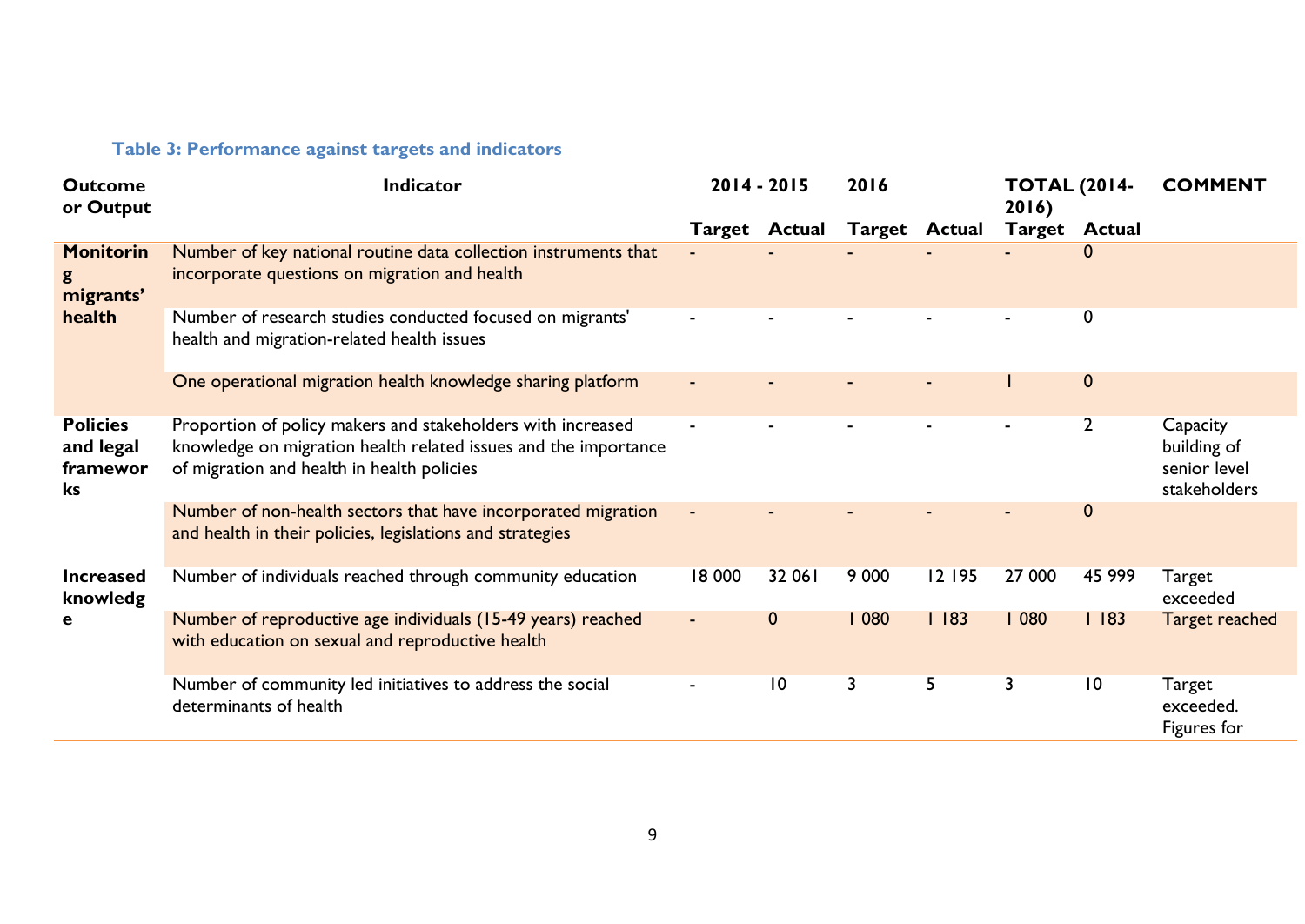| <b>Outcome</b><br>or Output             | <b>Indicator</b><br>$2014 - 2015$                                                                                                                              |                      |             | 2016                 |     | <b>TOTAL (2014-</b><br>2016) |         | <b>COMMENT</b>                                                                 |  |
|-----------------------------------------|----------------------------------------------------------------------------------------------------------------------------------------------------------------|----------------------|-------------|----------------------|-----|------------------------------|---------|--------------------------------------------------------------------------------|--|
|                                         |                                                                                                                                                                | <b>Target Actual</b> |             | <b>Target Actual</b> |     | <b>Target Actual</b>         |         |                                                                                |  |
|                                         |                                                                                                                                                                |                      |             |                      |     |                              |         | 2014/15/16<br>don't tally                                                      |  |
| <b>Strengthe</b><br>ning<br>service     | Number of change agents trained to facilitate community<br>dialogues                                                                                           | 400                  | ٠           | 120                  | 78  | 520                          | 78      |                                                                                |  |
| provision                               | Number of change agents trained who demonstrate skills and<br>capacity to facilitate community dialogues and education on the<br>social determinants of health | 300                  | 209         | 80                   | 10  | 380                          | 349     | Exceeds the $#$<br>of CAs trained.<br>Figures for<br>2014/15/16<br>don't tally |  |
|                                         | Number of individuals from key stakeholder organisations<br>capacitated on migration and health                                                                | !00%                 | $\mathbf 0$ | 100                  | 123 | 100                          | 123     | <b>Target</b><br>exceeded                                                      |  |
|                                         | Number of health workforce <sup>5</sup> members capacitated on migration<br>and health                                                                         | 60%                  | 126         | 15                   | 43  | ??                           | 169     |                                                                                |  |
| <b>Improved</b><br>service<br>provision | Number of individuals referred for health and other services                                                                                                   | 8 0 0 0              | 4 4 0 8     | 1200                 | 603 | 9 200                        | 5011    | <b>Ambitious</b><br>target partially<br>achieved                               |  |
|                                         | Number of individuals referred for health and other services who<br>received services at the referral destination                                              | $\sim$ $-$           | 267         | 360                  | 488 | 360                          | 755     | 15% of referrals<br>received<br>services                                       |  |
|                                         | Number of individuals referred for HIV testing                                                                                                                 | 5 200                | 2 189       | 360                  | 173 | 5 5 6 0                      | 2 3 6 2 | <b>Ambitious</b><br>target partially<br>achieved                               |  |

 5 Includes community health workers as well as health professionals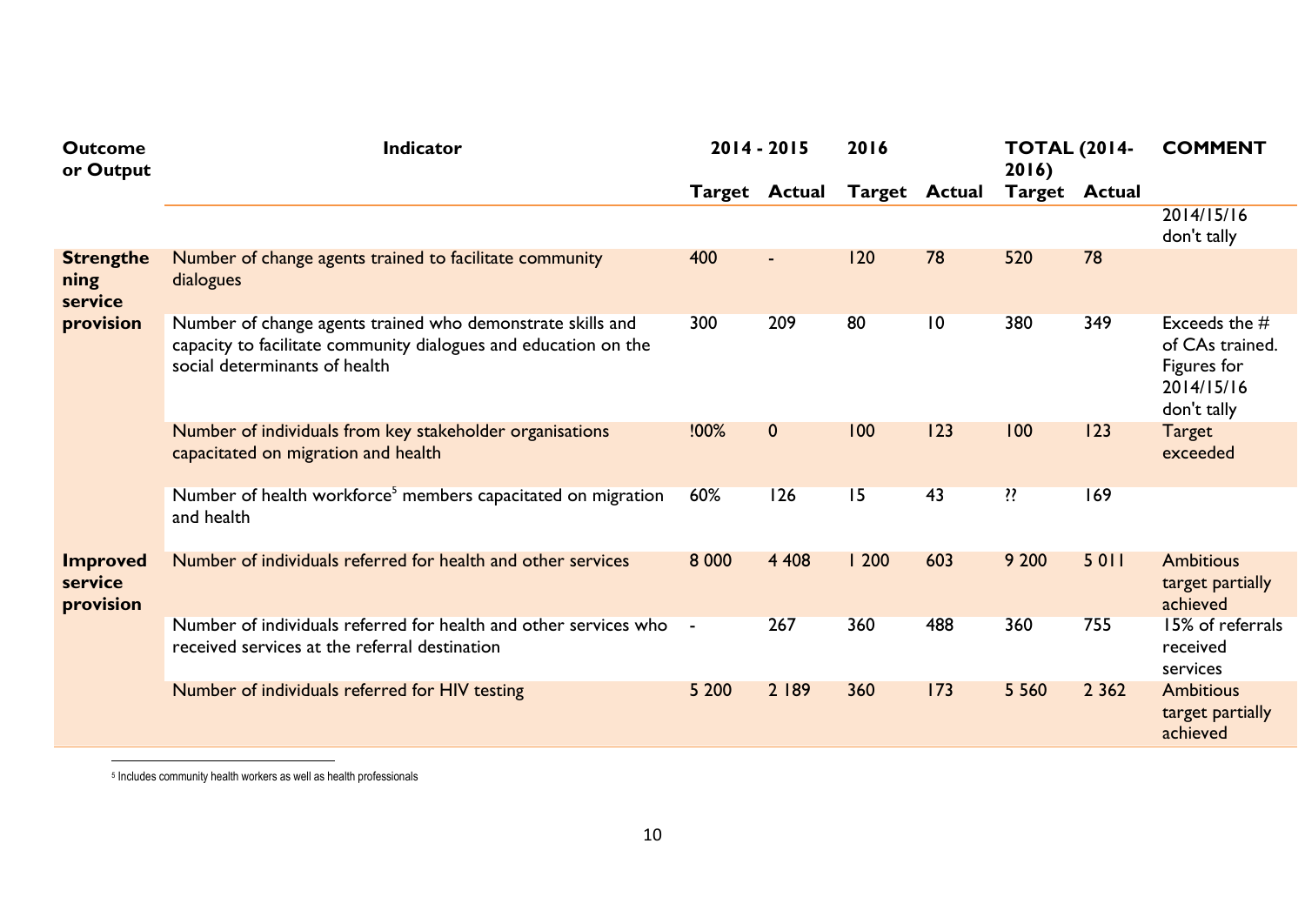| <b>Outcome</b><br>or Output | <b>Indicator</b>                                                                                                                                       |                | $2014 - 2015$  | 2016    |                      | <b>TOTAL (2014-</b><br>2016) |               | <b>COMMENT</b>                                  |
|-----------------------------|--------------------------------------------------------------------------------------------------------------------------------------------------------|----------------|----------------|---------|----------------------|------------------------------|---------------|-------------------------------------------------|
|                             |                                                                                                                                                        | <b>Target</b>  | <b>Actual</b>  |         | <b>Target Actual</b> | <b>Target</b>                | <b>Actual</b> |                                                 |
|                             | Number of individuals referred for HIV testing who received their<br>HIV results at the referral destination                                           | 1200           | 159            | 216     | 132                  | 1416                         | 291           | Target set too<br>high                          |
|                             | Number of individuals screened for TB                                                                                                                  | 8 0 0 0        | 9 0 9 6        | 7 0 0 0 | 5 9 3 0              | 15 000                       | 15 0 26       | <b>Target achieved</b>                          |
|                             | Number of individuals with TB symptoms referred for diagnosis<br>and treatment in migration affected communities                                       | 100%           | $\overline{2}$ | 7 0 0 0 | 164                  |                              | 380           | Target set too<br>high                          |
|                             | Number of referred individuals with TB symptoms who receive<br>diagnosis and treatment at referral destination                                         | 60%            | 248            | 60%     | 116                  |                              | 364           | 96% of TB<br>referrals<br>received<br>treatment |
|                             | Number of SGBV survivors identified and referred to service<br>providers for support and protection                                                    | 50             | 332            | 300     | 33                   | 350                          | 365           | Target achieved                                 |
|                             | Number of SGBV victims identified and referred to service<br>providers for support and protection who received services at<br>the referral destination | 30%            | 29             |         | 27                   |                              | 359           | 98% of SGBV<br>referrals<br>received<br>support |
|                             | Number of condoms and lubricants distributed                                                                                                           | 40000          | $\blacksquare$ | 50 000  | <b>II4 548</b>       | 90 000                       | 114 548       | Total target<br>exceeded in I<br>year           |
| <b>Multisecto</b><br>ral    | Number of initiatives that received technical support from IOM                                                                                         | $\blacksquare$ |                |         |                      |                              | $\mathbf 0$   |                                                 |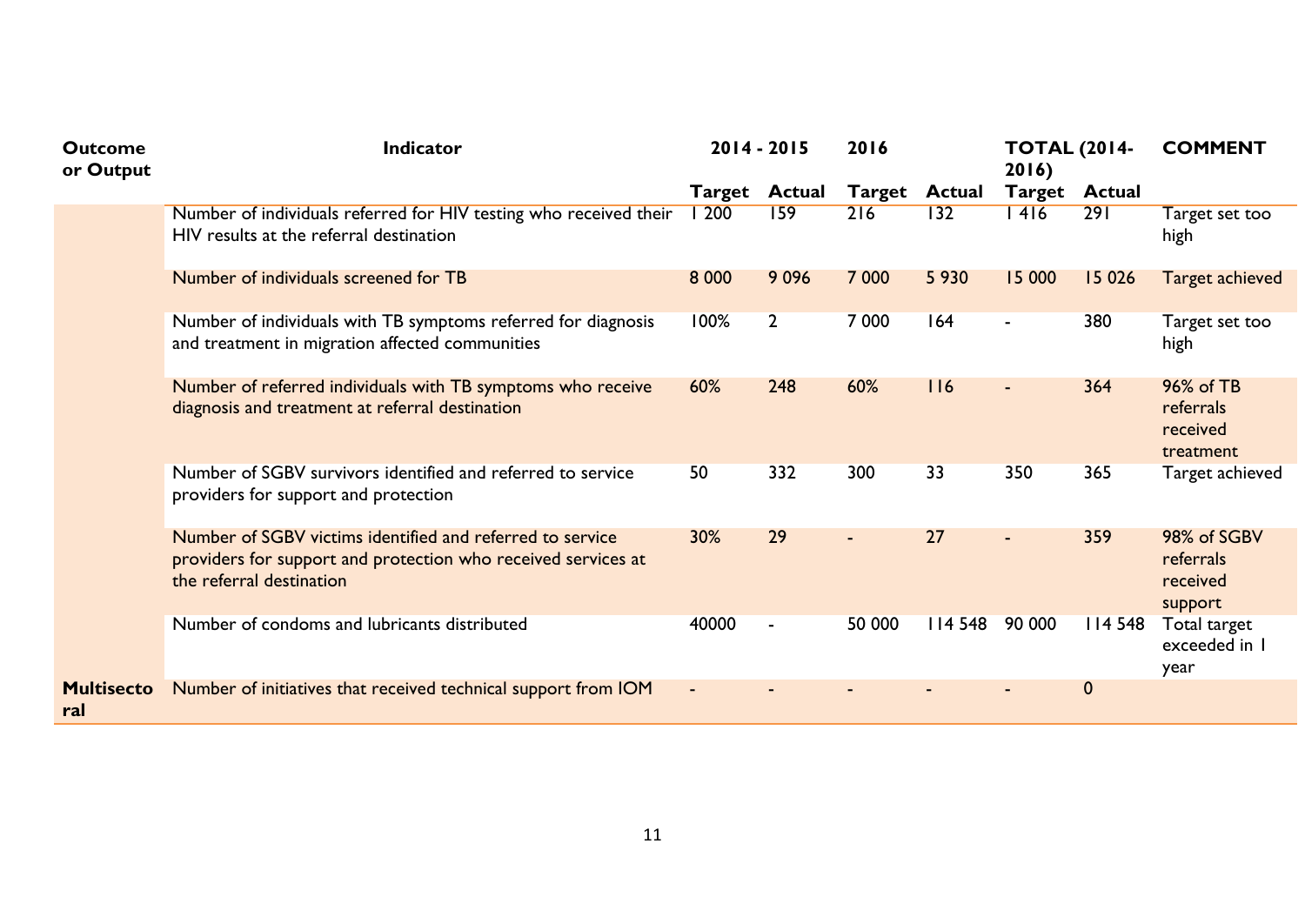| <b>Outcome</b><br>or Output      | Indicator                                                                                                                                                         |                | $2014 - 2015$ |                      | 2016 |                      | <b>TOTAL (2014-</b> | <b>COMMENT</b> |
|----------------------------------|-------------------------------------------------------------------------------------------------------------------------------------------------------------------|----------------|---------------|----------------------|------|----------------------|---------------------|----------------|
|                                  |                                                                                                                                                                   | Target         | Actual        | <b>Target Actual</b> |      | <b>Target Actual</b> |                     |                |
| partnershi<br>ps and<br>networks | Number of multi-country and/or multi sectoral partnerships and<br>networks established/strengthened for effective coordinated<br>response to migration and health |                | 6             |                      |      |                      | 6                   |                |
|                                  | Number of partnerships with relevant stakeholder organizations<br>formalized and/or strengthened                                                                  | $\blacksquare$ |               |                      |      | -                    | $\boldsymbol{0}$    |                |
|                                  | Number of tools, guidelines and technical briefs on migration and<br>health disseminated                                                                          | $\blacksquare$ |               |                      |      | ۰                    | 0                   |                |
|                                  | Number of relevant forums, dialogues, campaigns and<br>conferences that include migration and health.                                                             |                |               |                      |      |                      | $\boldsymbol{0}$    |                |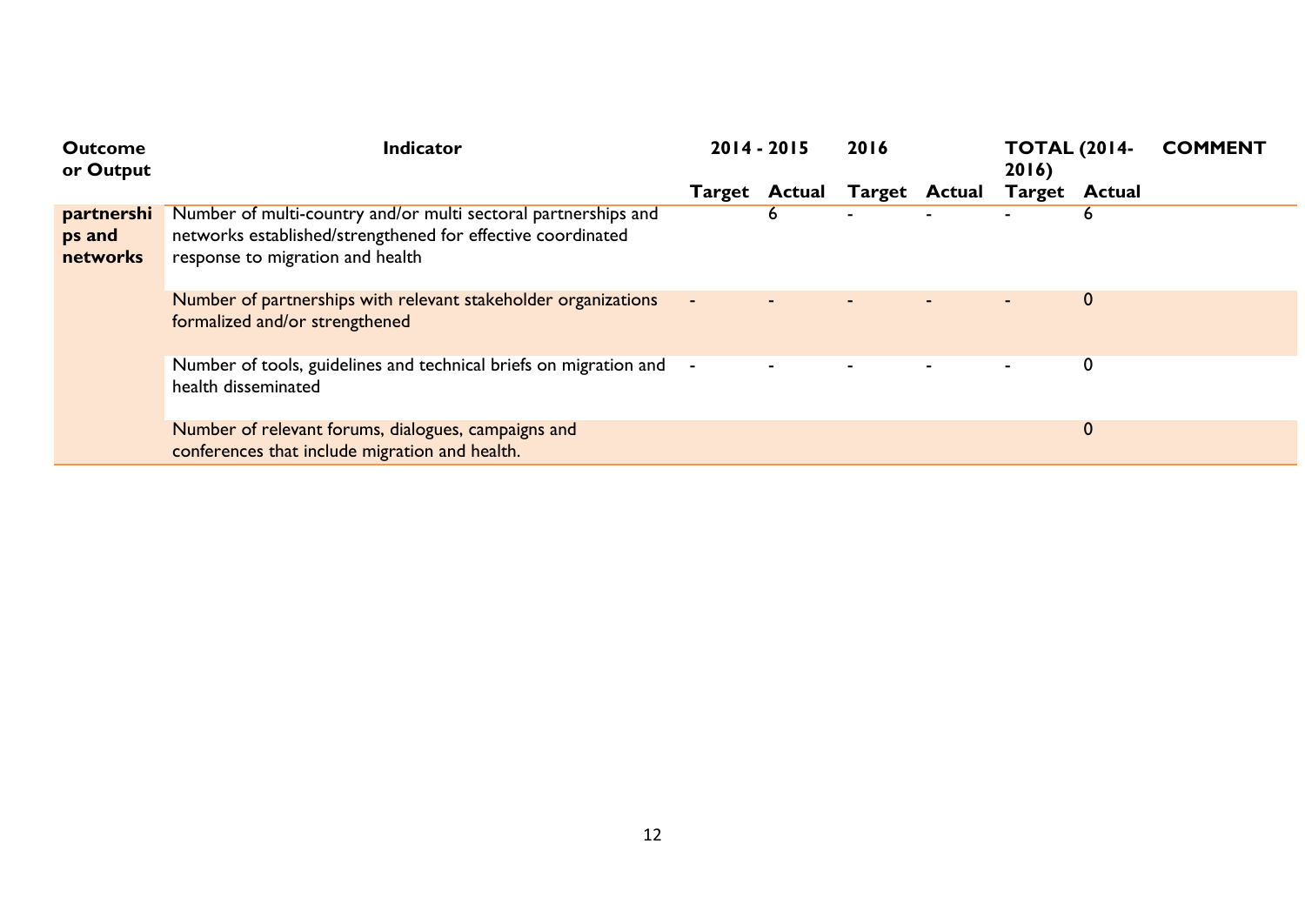### **Relevance**

Respondents were unanimous in listing issues surrounding the compensation for occupational diseases as one of the leading 'issues' for ex-mineworkers and their families and households. The project was very timely in that the mineworker associations were 'beginning to become organized'. The activities to build the capacity of SWAMMIWA for advocacy and as a network organization ensured that the voice of ex-miners was represented at the policy table on a national and regional platform and helped to strengthen their constituency on the ground.

*"Beneficiaries had positive response because the project came at a time when miners were in a process of discussing with government regarding their compensation so it was timely." (National KI, MOH)*

*"…Creating awareness and linkages so that associations have an entry point into government departments; motivated them* (ex-miners) *to participate in their association because they saw that people from other parts of the world came and know about them – gave them a voice; building the capacity of these organisations was one of the objectives…" (National KI, MOH)*

The government as well as community members recognize TB and HIV amongst miners as a big problem. However, the MOH programme is largely driven by donor agendas e.g. PEPFAR priority groups such as young women and girls. The project leveraged funding from other development organisations like the World Bank (WB) and Global Fund (GF) and miners are now specifically targeted as a priority group in the country programmes.

Poverty and unemployment are key underlying causes of the poor health experienced by ex-miners, their families and households; many cite challenges regarding access to compensation for mining-related illnesses as a key contributor. As a result, the income generating aspects of the project were most often top of mind amongst respondents interviewed for the evaluation.

*"Main problem is that they don't get their benefits and that leads them into poverty so children drop out of school. There isn't anything else that they are doing even if they are not infected or do not have silicosis they are exposed to abject poverty." (National KI, MOL)*

*"It is passing of our husband, and there is no where we can asked for assistance for whatever we need, and who helps us when our houses are falling. Who can we call upon and say, honey the house is falling? The children are hungry, there is no food in the house, and we need food!" (FGD, Beneficiaries)*

*"But the most challenging thing is that people around this area starving, thus you will find others defaulting or not taking their medication the way they are supposed to." (FGD, Change Agents)* 

*"IGA was a way to enable community members to seek the service - when you have the knowledge you still need to have a source of income to be able to seek the service. Also when it comes to HIV & TB they need to feed well, so with the farm based IGAs even if they didn't make money they could have food." (National KI, Project Partner)*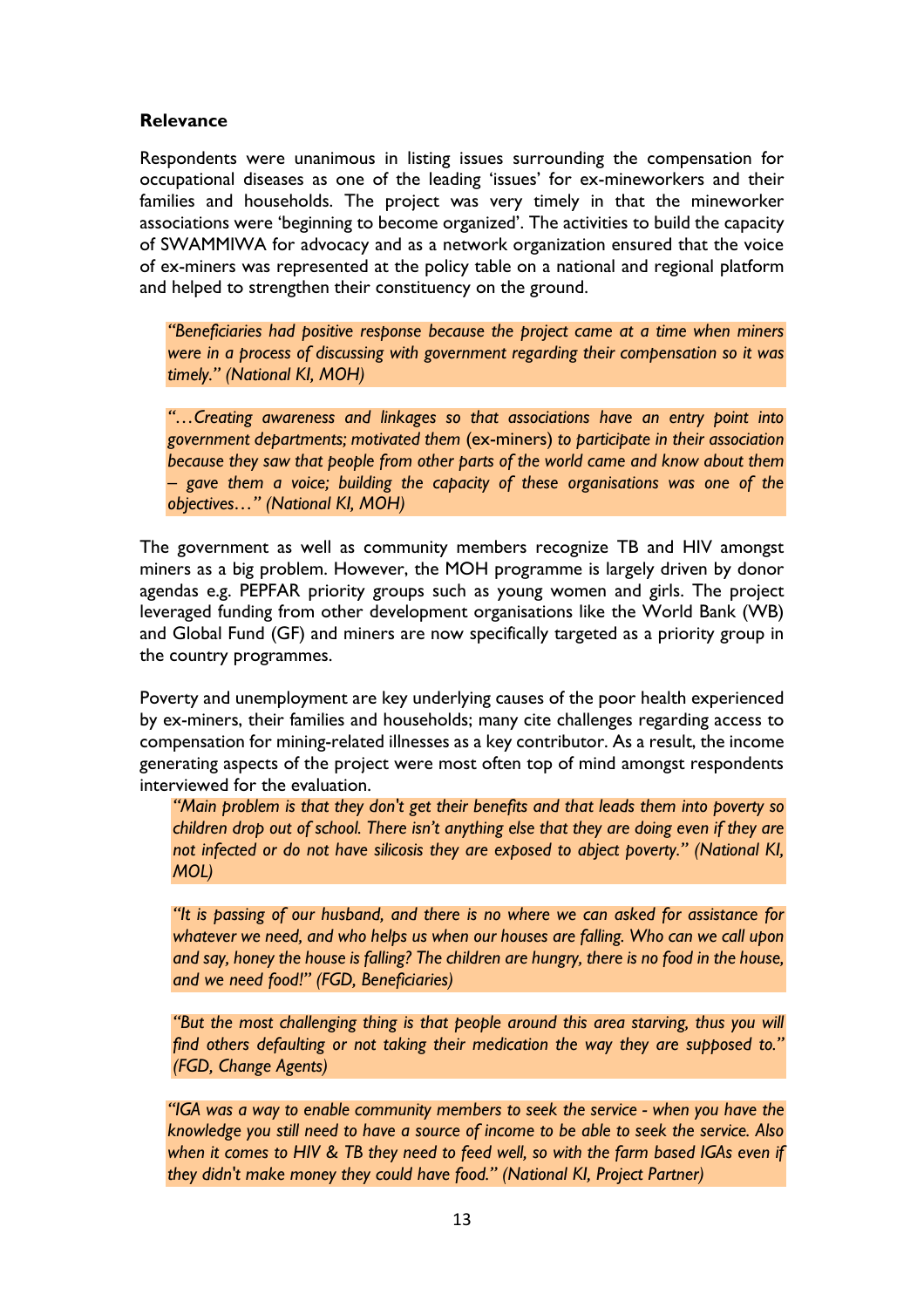### **Effectiveness**

Change agents (peer educators) conduct community education activities using a variety of modalities. These included home visits, small group discussions and community dialogues, which sometimes involve community and traditional leaders. A total of approximately 46 000 individuals were reached through community education activities, exceeding the target of 27 000 persons to be reached by 170%. It should be noted that the monitoring data makes no comment on the quality of these person contacts. Persons with symptoms of HIV and TB are referred to health facilities for a definitive diagnosis. A total of 5 011 community members were referred for health and other services and 755 (15%) received services at the referral site. Of 2 362 persons referred for HIV testing only 291 (12%) received their results at the testing facility. A total of 15 026 persons were referred to health facilities after a positive TB symptom-screening test and 364 (2%) received diagnosis and treatment at the clinic or hospital. Newly diagnosed patients are put in contact with expert patients located at health facilities and in the community where they are linked to community support groups. SWANNEPHA conducted an exercise to map all organisations in SD working in the sector and the close working relationship with SWAMMIWA enabled effective targeting and access to households in communities with a high number of ex-miners.

The project challenges experienced by project stakeholders revolved mainly around resource constraints – relying on volunteers to provide services meant a high attrition rate amongst CAs who are constantly on the look out for paid employment; community members referred for treatment require finances to access health services which are located a long distance from hard-to-reach communities; social issues such as food insecurity decrease adherence to treatment. All these highlighted the need for and relevance of the IGAs. The project funding model (reimbursement for activities carried out by SWANNEPHA) and delayed payments also curtailed the roll out of project activities.

*"…money for transport because although health services are free they sometimes have to travel long distances e.g. must travel to Manzini for CA Cx screening - transport costs from Nhlangano to Manzini is R100 one way so transport is expensive even though test is free and they must come back for results..." (National KI, Project Partner).* 

*"And some you will find that there is no food in the house. The parcels we receive we are supposed to give those people who are sick. And sometimes is not that they are sick, it is because there is no food." (FGD, Change Agents)*

*"The other challenge is clothing and the money they don't have because they are unable to collect their medication or go for treatment if they sick. Even if they are referred there is no money to go to Esithobelweni….how do they continue taking their pills.." (FGD, Change Agents)*

The project utilized technical experts from IOM, the MOH and consultants to provide training and information, education and communication (IEC) materials. Training was provided in a number of areas including HIV and TB, migration and health, and gender; the audiences varied from CAs, health workers and community leaders. During the Easter and Christmas holiday seasons the project participated in campaigns at the border gates aimed at informing miners of the health facilities available and encouraging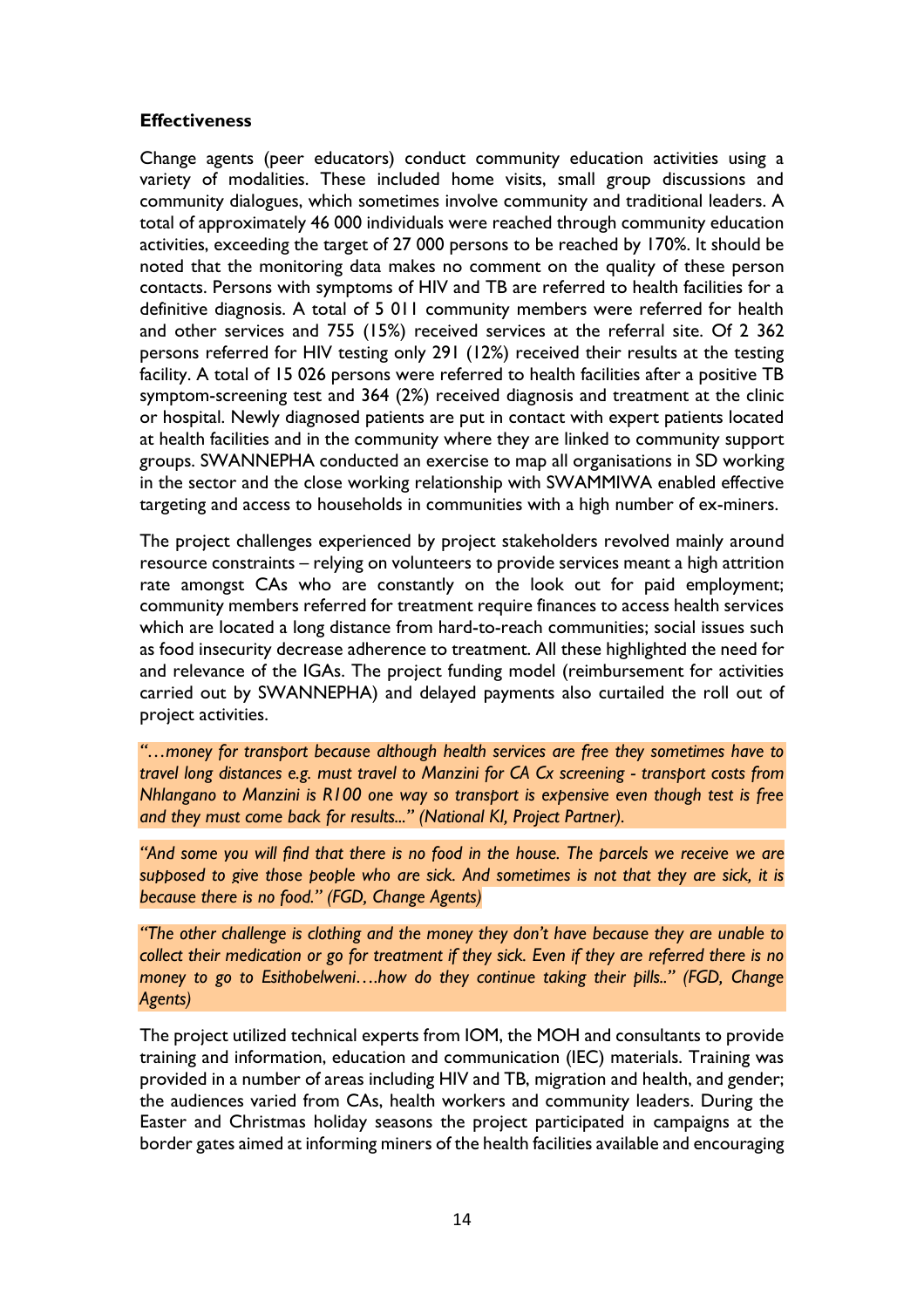them to seek services. The project used national and local radio stations to raise awareness and create a demand for services. The project uses national referral tools.

*"SWANNEPHA has helped us, and given us hope to accept the disease and live with this condition, assisting and teaching our families not to stigmatize us and accept us. And not abandon us. So that we can live with them. So that is the challenge we're faced with as the people who were working in the mines." (FGD, Ex-miners)*

The project capacitated 123 individuals from key stakeholder organisations on migration and health. Training was also conducted to capacitate health workers in the community and those working in facilities on migration and health. According to the routine monitoring data a total of 169 health workers were capacitated. The SWANNEPHA team conducts quarterly site monitoring visits. The last oversight visit from IOM was held in April 2016. The document review reveals 'data quality issues' and that the 'reported data is not verified'.

Respondents report 'linkages' and 'improved services' for miners and their communities as evidence of the success of the project. These are not sufficiently captured in the project monitoring data. The IOM focal person assisted with partner coordination.

*"Amongst others we have MSF who are providing us with leaflets we are distributing to during our campaigns, the Ministry of Health who are helping us with training, which is the TB department, Population Service International who are providing us with condoms, World Vision International provides us with home base care kits for bed ridden patients, ADRA who comes in when there is drought in the land. SWAMMIWA mobilizes ex-miner workers and hands out food parcels that comes from the Ministry of Labour." (KI, IP)*

*"After that we established clinics specifically for miners where they have an express queue – one in the TB centre (Manzini) and another in Shiselweni (Esithobelweni) where there is a doctor periodically that sees to their silicosis. These were established clinics but established a TB desk because of the project" (KI, MOH)*

#### **Efficiency**

The MOH and development partners working in the region contributed to the project in kind (refer to linkages above). Some partners provide mobile testing and treatment services during campaign days.

None of the respondents interviewed for the evaluation were in a position to comment on the cost efficiency of the project. At an implementation level most the budget was *"used on reaching out to beneficiaries, training that involved beneficiaries and for general communication between staff members."* 

The CAs presented the following suggestion for improving the project *"…request money for transport and to buy soap or powder soap to wash our clothes."*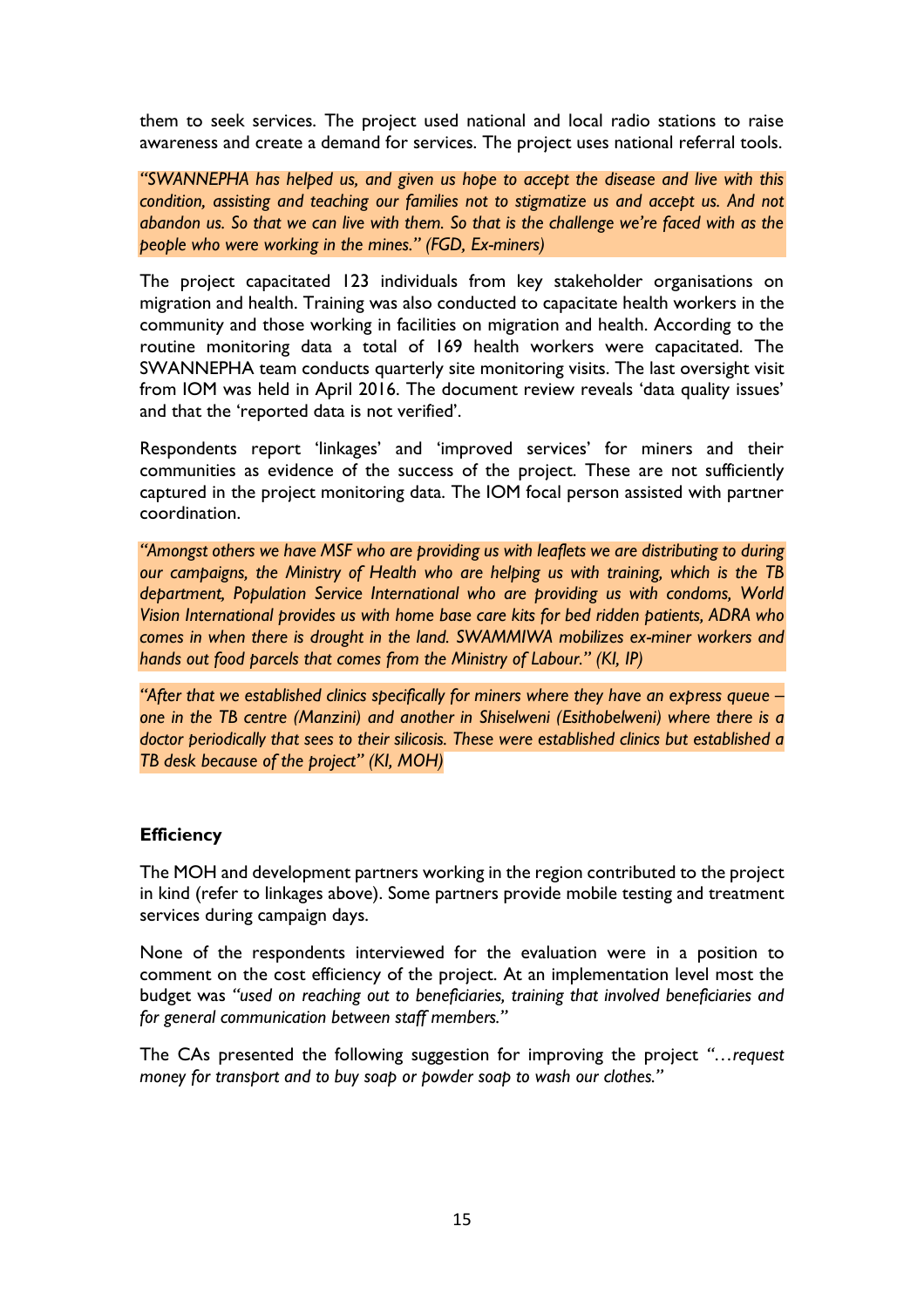### **Impact**

All project stakeholders report an increased knowledge and awareness of HIV and TB- related issues amongst ex-mineworkers, their families and community members as well as an improved demand for services. Health workers have been sensitized to the rights of migrants and health; mainstreaming has not yet taken place. TB services specifically for ex-miners have been set up at two health facilities.

*"Before miners were just sitting at home thinking they are forgotten even the country benefited from the revenue they brought in. So it* (the project) *uplifted their spirits; they no longer feel neglected and forgotten…" (National KI, MOH)*

*"We are not considered, by the mine and our government. We use to contribute amount of money to the government. Even TEBA is not considering us, not even once has they called us and do something towards our efforts, nor give us money. They are not giving us anything…" (FGD, Ex-miners)*

*"URC have taken up TB in the mines; supporting the ministry to deliver services in the Lebombo region; they are running the Sithobela clinic, providing the doctor TB Care II…." (National KI, MOH)*

Respondents report a 'bigger uptake' of services by ex-mineworkers. SD benefited from the deployment of a mobile service unit equipped with X-ray and laboratory facilities from SA, which provided screening for TB and silicosis to ex-miners in order to facilitate identification and processing of those eligible for compensation. SD has acquired a similar mobile unit for a national TB/silicosis prevalence survey; thereafter the unit will be used for outreach activities in hard to reach areas. The vehicle was acquired as part of the GF grant.

# **Sustainability**

Health service provision to migrants will continue through the public health facilities. Health workers have been trained and the foundation has been laid for mainstreaming migrant health services.

*"In past would not find TB in the mines in any of the strategic plans. Now they* (TB in the mines and migration) *are an integral part of the activities in the strategic plan that we will measure ourselves against…have shifted from ad hoc to structured activities within the plan and we will have to mobilise resources…" (National KI, MOH)* 

*"Management of diseases like silicosis has improved; health care workers have been trained to manage them properly. IOM did this training maybe not directly, but paid consultant or URC would train based on what was found on the ground… brought partners together" (National KI, MOH)*

The country will take over the financial and operational responsibility for running the mobile health services at the end of the GF grant period. SD has acquired two onestop shops as part of the regional GF initiative to harmonise compensation systems.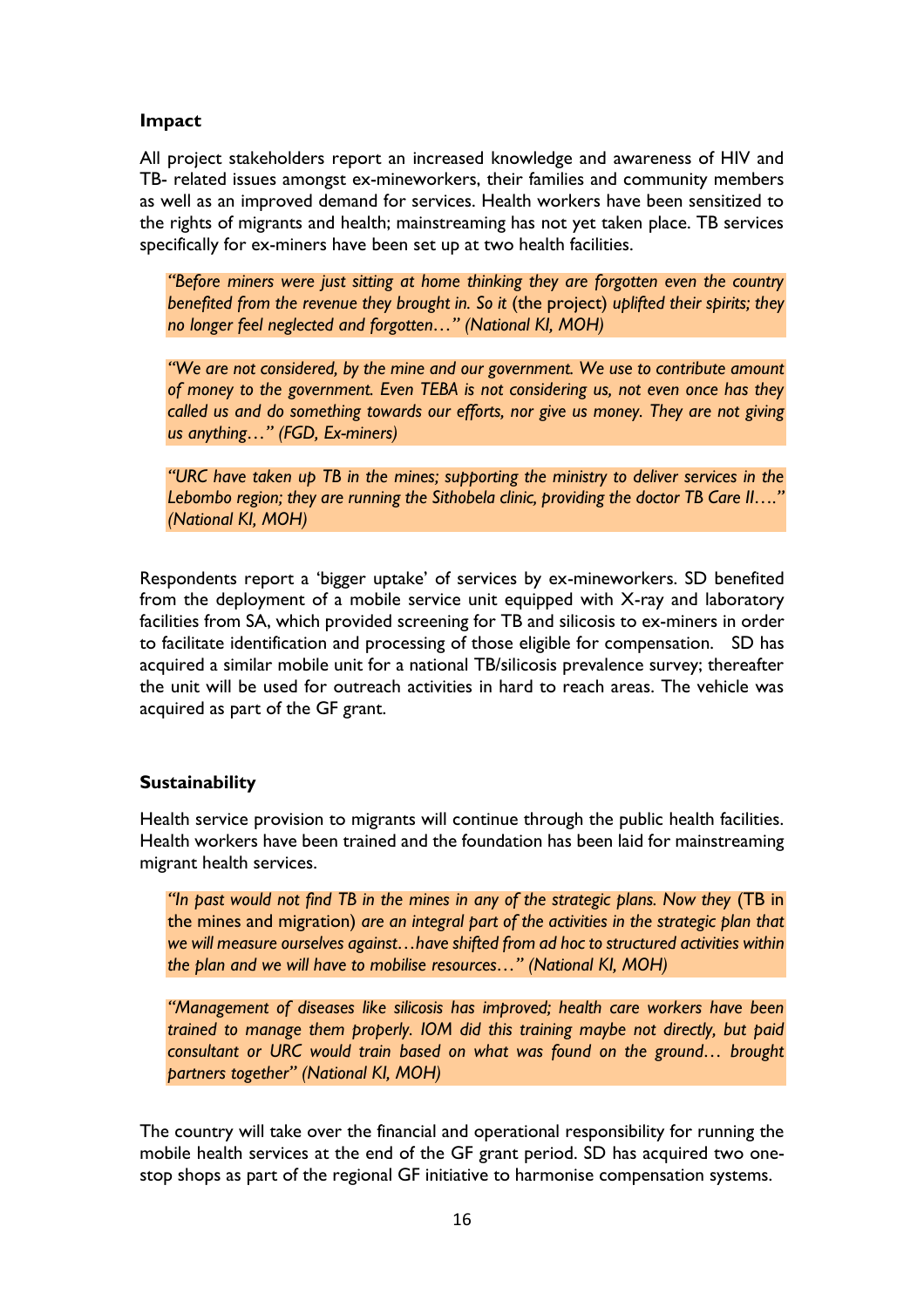# **Conclusion**

The Mining Sector Project is extremely timely in the context of unfolding southern African regional initiatives addressing TB in the mining sector; the country has gained resources for better service provision as a result. The focus on HIV and TB in migrant miner communities is very relevant in terms of the high prevalence of these infections in SD and especially in miners. However, for direct and indirect project beneficiaries issues of compensation are often foregrounded and their health issues were viewed as secondary to their extreme poverty and food insecurity. The project was successful in increasing demand for services in migrant communities and sensitising health workers on health and migration. The model of using volunteers, who themselves are poor, to implement the project led to a high turnover of CAs who were constantly on the look out for paid employment. The project was instrumental in prioritizing miners as a key population in national health policies; this bodes well in terms of the project gains being sustained.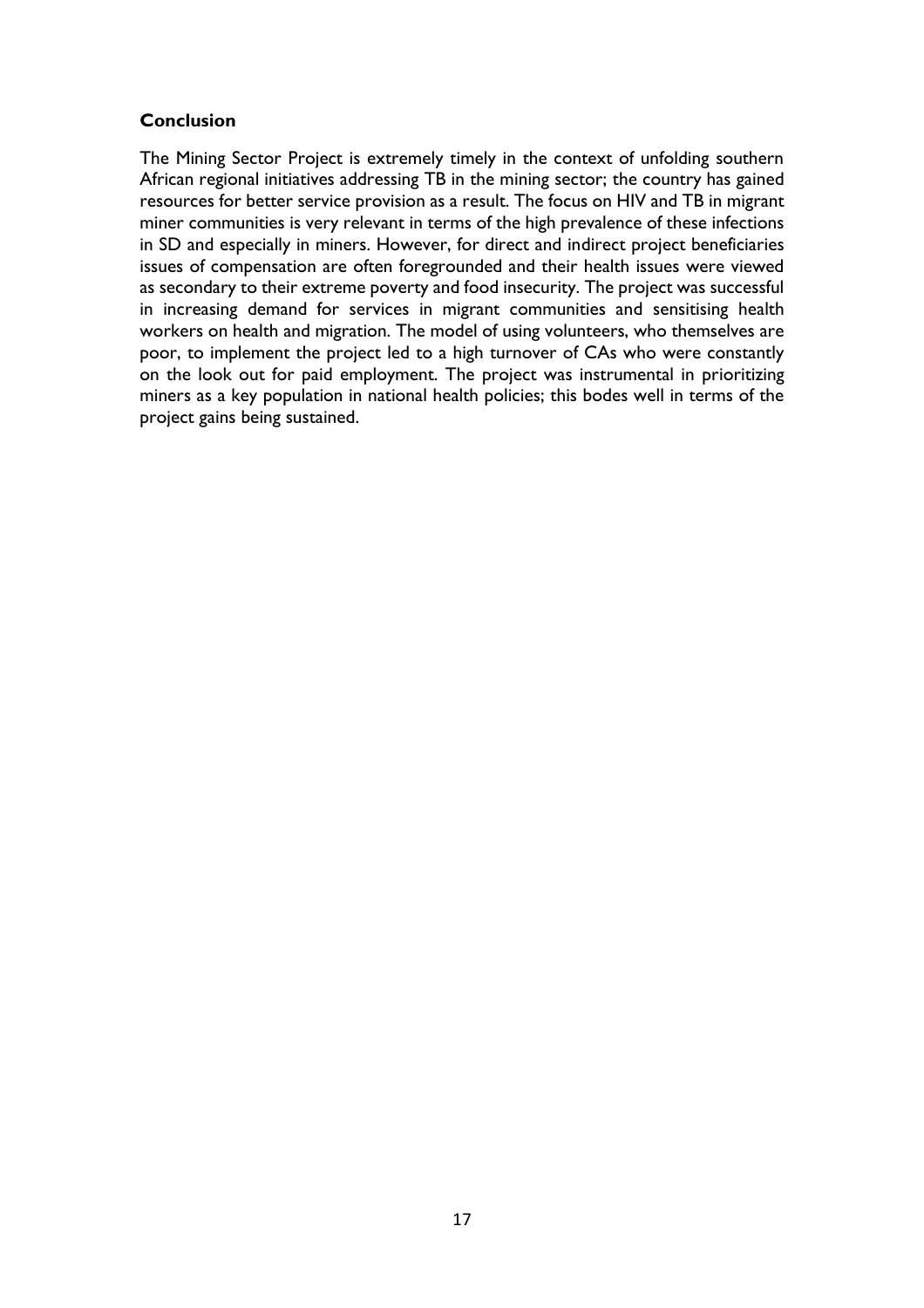| <b>OECD-DAC</b><br>criteria | <b>Key findings Swaziland</b>                                                                                                                                                                                                                                                                                                           |
|-----------------------------|-----------------------------------------------------------------------------------------------------------------------------------------------------------------------------------------------------------------------------------------------------------------------------------------------------------------------------------------|
| Relevance                   | Project perceived as relevant because of high rates of<br>$\bullet$<br>HIV and TB<br>Timely – regional activities to harmonise systems to<br>$\bullet$<br>address TB in the mining sector<br>Delayed compensation for occupational diseases (and<br>$\bullet$<br>resultant poverty) are a priority for ex-miners and their<br>families. |
| <b>Effectiveness</b>        | Project reached ±46 000 individuals through community<br>$\bullet$<br>education; the quality of these contacts could not be<br>assessed<br>±5 000 persons referred for health and other services<br>15% of referrals received services; distances/high<br>transport costs are an obstacle                                               |
| Efficiency                  | Efficiency gains (cost savings) - use of volunteers as CAs<br>$\bullet$<br>Collaboration<br>other<br><b>NGOs</b><br>with<br>providing<br>$\bullet$<br>complementary services<br>Inefficiencies as a result of high turnover of CAs and<br>need to retrain                                                                               |
| Impact                      | Potential for mainstreaming of migrant health services<br>٠<br>Contributed to development of dedicated TB services<br>$\bullet$<br>for miners at 2 facilities and benefits from GF grant                                                                                                                                                |
| Sustainability              | Public health facilities will continue to provide services<br>$\bullet$<br>to migrants<br>Miners incorporated as key populations in national HIV<br>& TB policies                                                                                                                                                                       |

# **Table 4: Summary of Swaziland findings against the OECD-DAC criteria**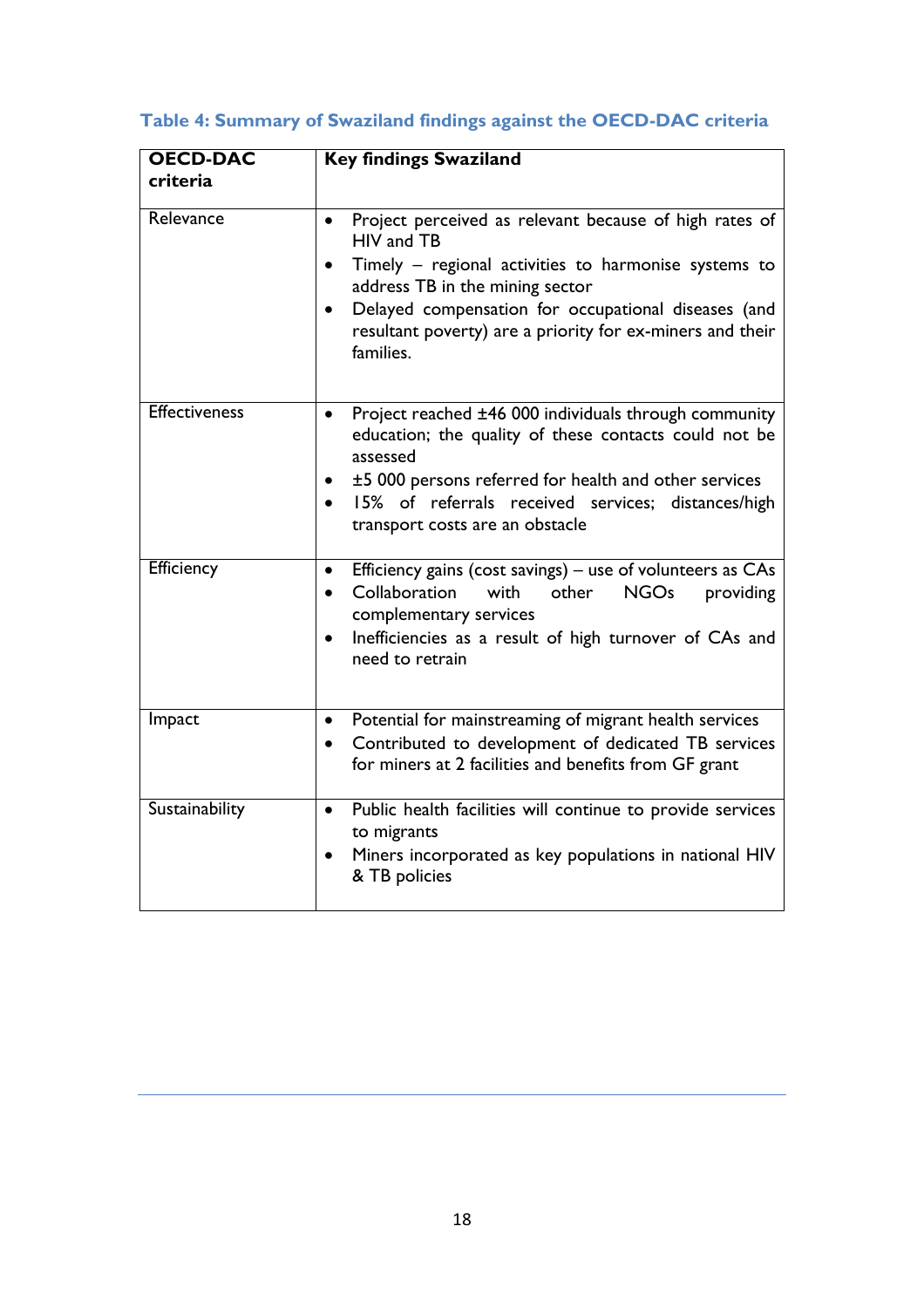# APPENDIX 2 Lesotho Report

#### Country context

Lesotho, officially the Kingdom of Lesotho is an enclaved, landlocked country in southern Africa completely surrounded by South Africa. It is just over 30,000 km2 (11,583 sq mi) in size and has a population slightly over two million. Its capital and largest city is Maseru. About 40% of the population lives below the international poverty line of US \$1.25 a day and it is considered a low income country. The population distribution of Lesotho is 25% urban and 75% rural. Lesotho has a century long history of supplying labour to the South African mining industry. Today the number of men migrating for mine work has reduced as the South African gold mining industry continues to decline. However, it is estimated that 50 000 Basotho men migrate to work in South African mines every year, with 60% of them being considered highly mobile, travelling between Lesotho and South Africa once or twice a month.6

#### The health sector

Lesotho is severely afflicted by HIV/AIDS and TB. Both present a major problem. TB incidence is 852/100 000 in 2015 and overall HIV prevalence is 23%.7 The highest prevalence of HIV and TB are in the districts from which most mineworkers and exmineworkers live, namely Maseru, Berea, Leribe and Mafeteng. All of which, with the exception of Berea, were included in the Mining Sector Project. In these sites HIV prevalence is above 25%. Lesotho operates a comprehensive primary health care service, but there are many constraints. Access for many rural people is made very much more difficult by a harsh mountainous terrain. There are also serious shortages of staff, equipment and drugs to support the running of the service. However despite this there have been gains for infant and under-5 mortality. The Ministry of Health (MOH) has a programme of outreach workers called village health workers (VHWs).

The Lesotho baseline study was conducted in Maputsoe, in Leribe District. The study found that 45% of respondents in the household survey (701 households) reported that one person in their household had fallen sick in the three months prior to the survey, and only 1% of respondents reported being covered by medical aid. Thus the vast majority of respondents were dependent on the public health services and 87% reported using these services. Respondents identified local NGOs/CBOs providing education and services related to HIV as Alafa, Kick for life, MA Nurse Ahae and New Start. Services related to TB support were less readily identified. Although issues related to TB were raised during focus group discussions with current and exmineworkers and their wives. There it was stated that mineworkers are at risk of both injury and TB. It was also noted that one of the major challenges faced by the TB patients in Maputsoe was the lack of food and that patients were too hungry to adhere to medication.8

 $\overline{a}$ 6 IOM 27 March 2015 Baseline Assessment of Health and Mobility in the Mining Sector of Southern Africa Lesotho Country Report

<sup>&</sup>lt;sup>7</sup> PHRU 2017 TB, HIV and Silicosis in Miners Epidemiological Data on Tuberculosis, Multi-Drug Resistant TB, Silicosis and HIV among Miners and Ex-Miners in Southern Africa

<sup>&</sup>lt;sup>8</sup> IOM 27 March 2015 Baseline Assessment of Health and Mobility in the Mining Sector of Southern Africa Lesotho Country Report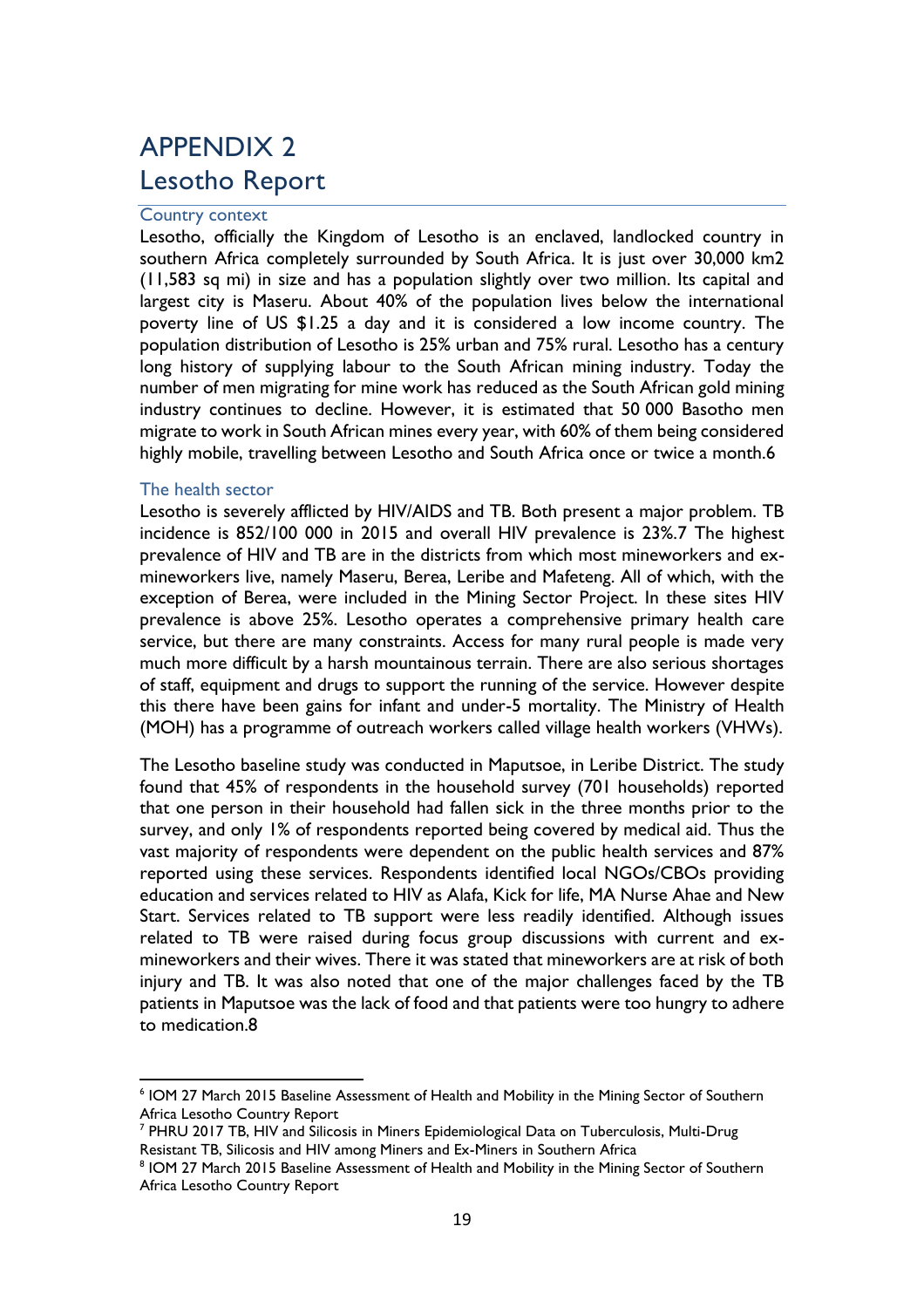#### Mining associations

Mining related organisations in Lesotho include TEBA Ltd, Southern Africa Mines Association (SAMA) and Ex-Miners and Allied Workers Association of Lesotho (EMAWA). TEBA Ltd is a South African company that historically recruited labour for South African mines, today it plays a more developmental role and assists miners and ex-miners in activities such as using the Ubank network to transfer money to their families and to access social benefits. SAMA is an umbrella NGO registered in Lesotho and comprises of national mineworker associations from Lesotho, Swaziland and Mozambique. In contrast to TEBA, EMAWA is a membership organisation of exmineworkers. EMAWA states that their role is three fold; (1) To facilitate livelihood programmes to retrenched mineworkers; (2) To assist in the completion of forms and processes required for the payment of benefits; (3) To assist ex-miners in the prevention and management of HIV/AIDS, TB and silicosis. One of the difficulties faced by all of these organisations is tracing ex-mineworkers in Lesotho. This is because there is no formal address system in Lesotho and mineworkers may come from remote areas that are hard to access.

#### Policies and Legal Framework

Despite Lesotho's labour sending history, national policies from the turn of the 21st Century have not made specific reference to the health needs of current and exmineworkers, including diseases acquired at mines. This is despite the impact of oscillating migrancy being well documented with respect to HIV especially. During the implementation of the Mining Sector Project the focus on the vulnerability of mineworkers, ex-mineworkers and their families and communities significantly improved (see following findings) within the Ministry of Health, but during the Mining Sector Project implementation the policy position was found as listed on Table 1.

Lesotho has not ratified most of the International Conventions that will provide beneficial rights to current and ex-miners and their families. Where Lesotho has ratified some of these International Conventions, domestication of these Conventions into Lesotho legislation is required for individuals to acquire rights enshrined in these Conventions.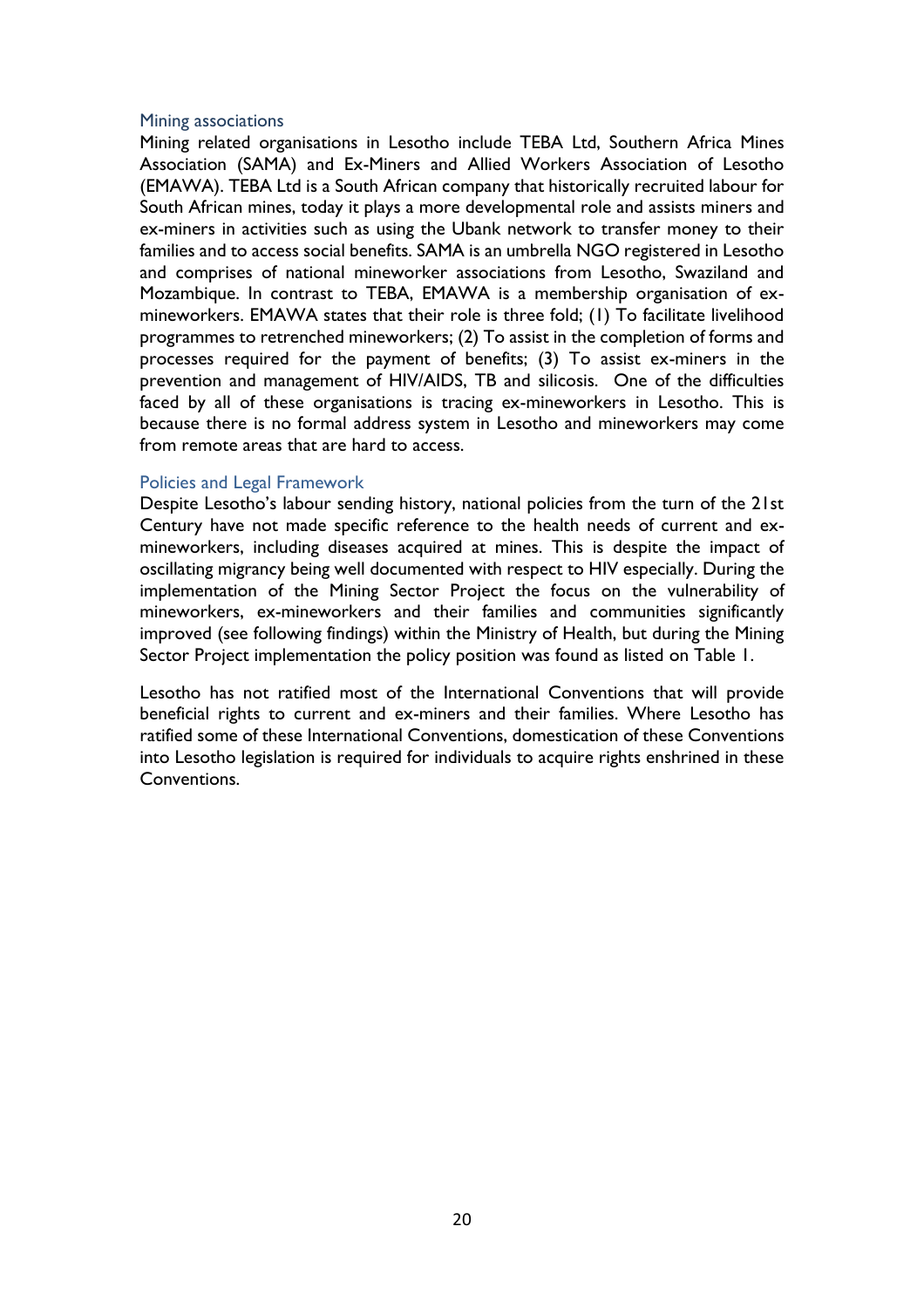| <b>National</b><br><b>Legislation</b><br>and<br><b>policies</b>                                                                                                                                                                                                                                                                                                                                                                                                                                                                                                                                                                                                                                   | <b>International Conventions</b>                                                                                                                                                                                                                                                                                                                                                                                                                                                                                                                                                                                                                          |
|---------------------------------------------------------------------------------------------------------------------------------------------------------------------------------------------------------------------------------------------------------------------------------------------------------------------------------------------------------------------------------------------------------------------------------------------------------------------------------------------------------------------------------------------------------------------------------------------------------------------------------------------------------------------------------------------------|-----------------------------------------------------------------------------------------------------------------------------------------------------------------------------------------------------------------------------------------------------------------------------------------------------------------------------------------------------------------------------------------------------------------------------------------------------------------------------------------------------------------------------------------------------------------------------------------------------------------------------------------------------------|
| <b>National</b><br>Health<br>• Lesotho<br>Policy •<br>(Labour migration is not identified as<br>a social determinant of health).<br>• The Policy Framework on HIV/AIDS .<br>Prevention and Management (2000)<br>(Migration identified as a risky factor<br>for diseases).<br>National Tuberculosis Programme<br>$\bullet$<br>Policy (Mines not identified as a .<br>source or cause).<br>National HIV<br><b>Prevention</b><br>The<br>$\bullet$<br><b>Strategy for Multi-Sectoral Response</b><br>to The HIV Epidemic in Lesotho<br>(2012/13-2016/17 (Miners identified<br>among the key populations).<br>• The National Strategic Development<br>Plan (2012/13-2016/17) (Miners not<br>mentioned) | International Convention on the Protection of the Rights<br>of all Migrant Workers and Members of Their Families,<br>1990 (24 September 2004)<br>African Charter (10 July 1992).<br>International Covenant on Civil and Political Rights, 1966<br>$\bullet$<br>(9 September 1992)<br>ILO Migration for Employment Convention (Revised),<br>$\bullet$<br>1949 (No.97)*<br>ILO C143 Migrant Workers (Supplementary Provisions)<br>Convention, 1975 (No.143)*<br>ILO C189-Domestic Workers Convention,<br>2011,<br>$(No.189)^*$<br>UN Declaration on the Human Rights of Individuals Who<br>Are Not Nationals of the Country in Which They Live<br>$(1985)*$ |

**Table 5: National policies and International conventions to which Lesotho is a signatory with relevance to migrant mineworkers**

Conventions marked \* have not been ratified

#### Regional Conventions and Policies

Lesotho is also a signatory to the SADC Declaration and Code of Conduct on Tuberculosis in the Mining Sector in 2012. The SADC Declaration on TB is the main regional guiding policy for a coordinated response to the management of TB among miners and ex-miners within SADC. South Africa and Lesotho have a Bilateral Agreement on the free movement labour. The Agreement is not properly supported by relevant legislation and policies in the two nations and there is lack of coordination between the two states. It is silent on the transfer of Social Benefits, Pensions and Health Compensation.

#### **Project activities**

The project activities are summarized below according to the four project components:

*Research and information dissemination –* A baseline survey conducted in Maputsoe, in Leribe District was completed in 2014 and reported on in early 2015(Impact Research International (IRI)). IOM was also able to include migration and health variables into the 2016 Lesotho census. A second piece of research, an integrated biological and behavioural survey on HIV and TB will be completed in September 2017. The results will provide the technical background for government's national response to HIV and TB.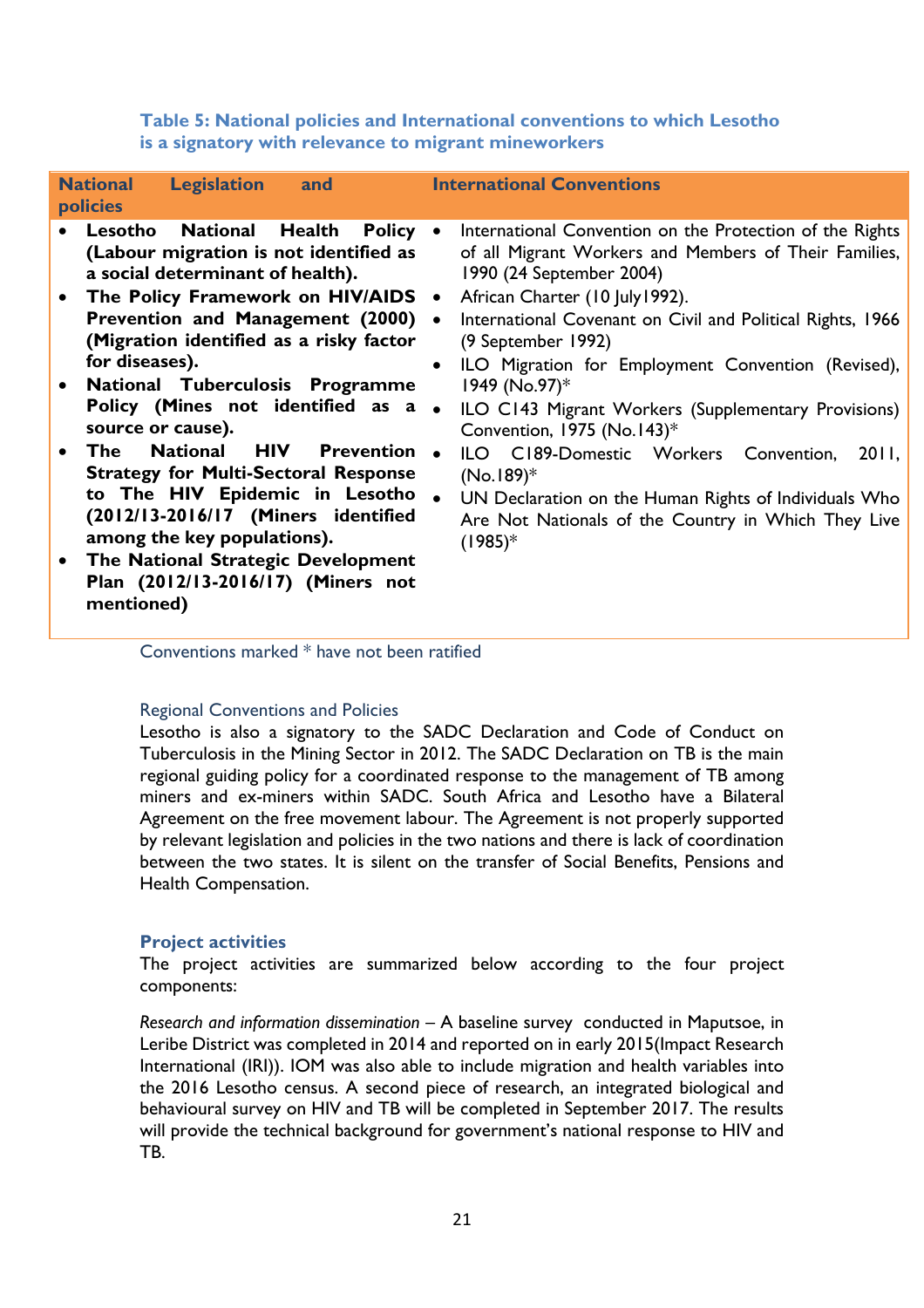*Advocacy and policy development –* In 2014, IOM supported the MOH launched a campaign for Basotho medical diaspora to make a contribution to the skills shortages in the Lesotho health service. This programme is envisaged to provide a roadmap for short and medium term return programme for medical professionals. KESI Business Solutions based in Maseru were contracted by IOM to develop the Lesotho Migration and Health Strategy. There have also been regular quarterly meetings of the multisectoral Partnership Forum on Health and Migration that focuses on HIV and TB.

*Service delivery and capacity development –* This component was outsourced to local a country-implementing partner. The model used change agents (CAs) on the ground to provide peer education. At a site level an implementing partner(IP) was appointed to role out health activities on the ground through the appointment of change agents. Presently Phelisanang Bophelong has approximately 150 Change Agents working in three community councils in the district of Leribe. Work in this area commenced in 2014, the three areas are Maputsoe Urban Council, electoral division 9 (48 000 population), Litjotjela Community Council, electoral division 9 (22 000 population) and Hleoheng Community Council electoral division 7 (28 000 population). At that time CARe had oversight of CA activities until the present IP was appointed in November 2015. Work with local health care providers to ensure they are more migrant sensitive commenced in 2014.

The CAs provide information about HIV, TB, SRHR and gender based violence. They ensure there is referral to local health services for HIV testing and TB screening. They also distribute condoms. Each CA is required to visit a minimum of 10 or a maximum of 50 households a month. The CAs also facilitate community dialogues or attend local meetings to discuss the social determinants of health. They also supported a cross-border screening campaign facilitated by the District Health Management Team (DHMT) between 20-25 December 2016 to identify individuals with HIV and TB as they entered back into the country. Although Dutch funding is now complete these CAs are presently working under an extension January-April 2017. CAs are provided with a cap, T-shirt, bottle, bag, IEC materials and condoms. They are retrospectively paid R350 per quarter to cover transport costs.

*Country coordination –* IOM was instrumental in the formation of the Partnership Forum on Health and Migration that focuses on HIV and TB. Meetings have been held quarterly since the inception of the project (2014). The forum ensures that the (HIV and TB related) activities carried out by NGOs, development partners and civil society working in each region are conducted in a coordinated fashion.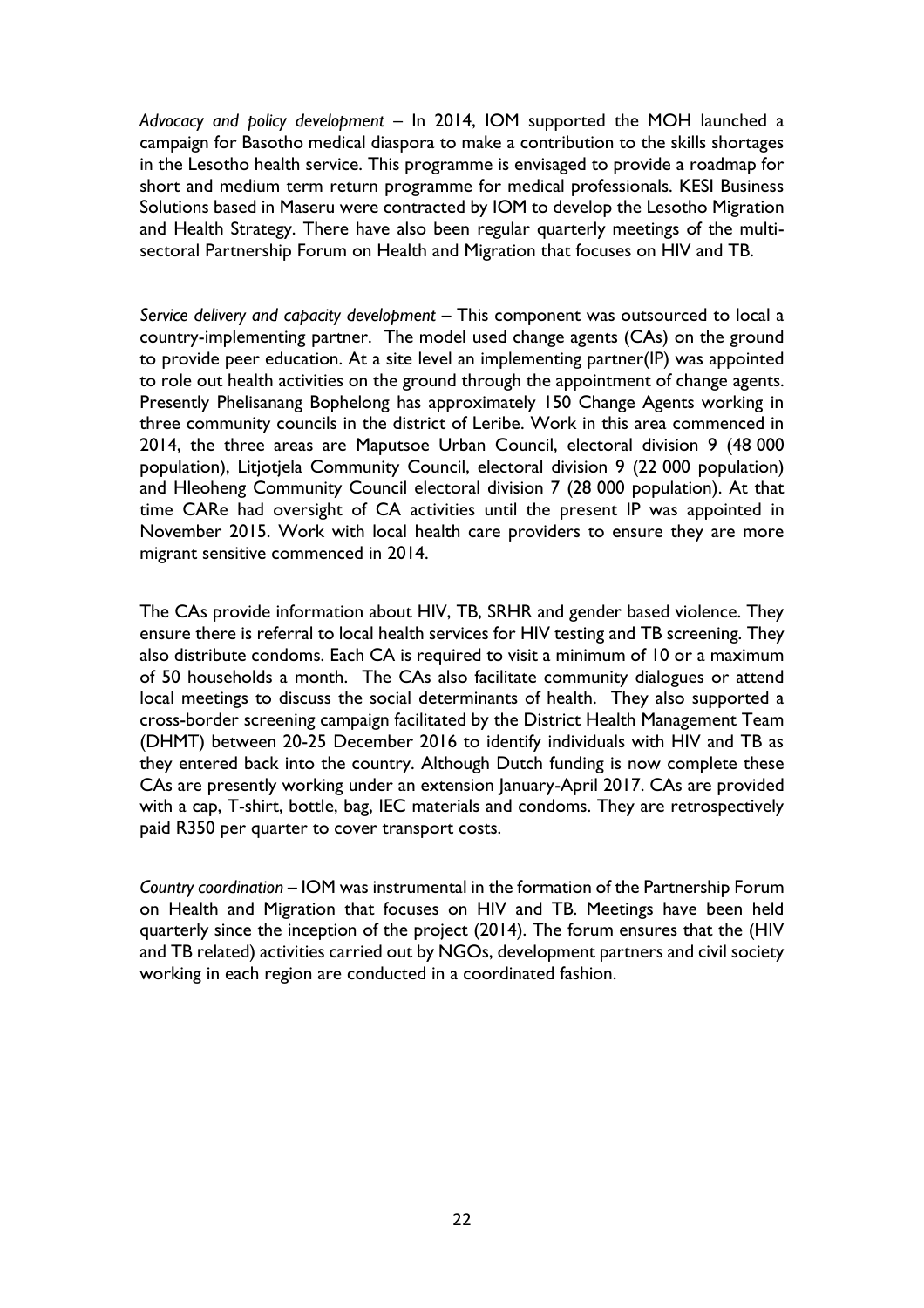#### **Project partners by component**

| <b>PROJECT</b><br><b>COMPONENT</b>                  | <b>KEY PARTNERS LESOTHO</b>                                                                                                                                                                                                                                                                                      |
|-----------------------------------------------------|------------------------------------------------------------------------------------------------------------------------------------------------------------------------------------------------------------------------------------------------------------------------------------------------------------------|
| <b>Research and</b><br>information<br>dissemination |                                                                                                                                                                                                                                                                                                                  |
| <b>Advocacy and policy</b><br>development           | Development partners: International Organisation for<br>Migration (IOM), Voluntary Service Overseas<br>(VSO), World Bank (WB)<br>Government: Ministry of Health (MOH), Ministry of<br>Labour (MOL)<br>Private sector: TEBA<br>Organised Labour: Ex-mineworkers Association,<br><b>Mining Development Agency</b>  |
| Service delivery and<br>capacity building           | Implementing partners: Care AIDS Response 2013-<br>15, Phelisanang Bophelong Nov 2015- Nov 2016<br>Government: Leribe District Health Management<br>Team, 3x District Councils, District Administrator,<br>Ministry of Agriculture extension officers<br>Civil society: AHF, PSI, CHAL<br>Private sector: Econet |
| <b>Regional coordination</b>                        | Refer to regional report                                                                                                                                                                                                                                                                                         |

#### **Table 6: Key country partners by project component**

#### **Project management and governance**

Lesotho was a site for both IOM and VSO activities although only IOM related activities are discussed in this country report. IOM activities were focused at the national level and at the site level.

In 2014 a project steering committee was established and the Lesotho Migration and Health Partnership Forum was established with MOH and the Ministry of Labour (MOL) which met quarterly throughout the period of project implementation from 2014. This forum continued to meet on a quarterly basis at the time of the evaluation. It is the central body through which IOM facilitated its work in Lesotho. IOM acted as the secretariat for this Forum during the duration of the Mining Sector Project, and the Head of the TB and HIV Programme, MOH chaired. The Forum has approximately 25 regular members including government, development partners and civil society groups. The EMAWA is an important stakeholder in this sector and their role in relation to the Dutch Project is discussed more fully under the POPA report. The current IP Phelisanang Bophelong also attends the Forum.

All respondents for this evaluation reported no involvement in the governance or decision making related to the Mining Sector Project. Phelisanang Bophelong continue to report once a month to an IOM focal person based in Pretoria, and not to the IOM senior programmes assistant based in Maseru.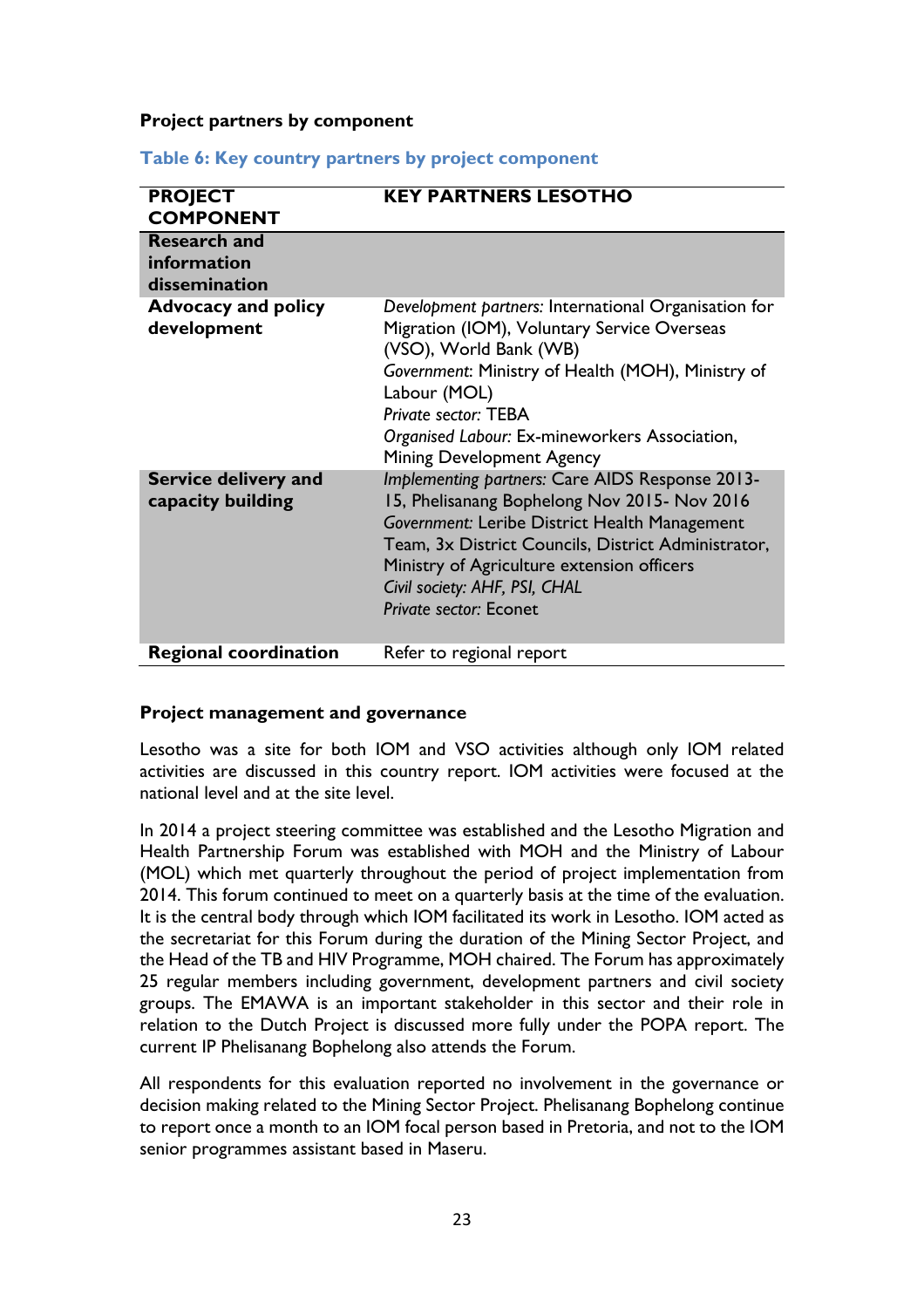*"We didn't contribute to project governance, they told us what they wanted to do. The donors came with preferred districts."* (KII stakeholder)

# **Project performance**

# **Major Achievements**

### **National level**

MOH report that the Forum has been valuable and has facilitated involvement their involvement in TIMS (TB in Mining Sector) Programme, the Southern Africa TB Health Systems Strengthening Programme (World Bank/Global Fund) and information sharing with civil society groups. the Forum has supported other developments such as a working partnership between IOM and the ILO to provide a more general labour and migration policy, encouraged TEBA to establish an induction programme for migrant mineworkers leaving Lesotho for South Africa

# **Site Level**

In 2016/17 155 Change Agents (CAs) conduct activities at three sites - This worked despite an observation in the baseline that outreach workers who are not government sponsored village health workers (VHWs) may not be recognised.<sup>9</sup> CAs themselves report that the burden of ill health of ex-mineworkers has been lessened on families and that they have witnessed success with respect to challenging stigma.

At the local level Phelisanang Bophelong report that there is an increase in health service utilisation related to HIV, TB and family planning although this evaluation was not able to verify this observation or attribute it to the IOM CAs. However clearly in some cases CAs continue to make a contribution to health service delivery and in at least one case a CA has subsequently become a member of the clinic committee advising the clinic on the needs of the community.

Table 3 below presents, in tabular format, a summarized version of the routine project monitoring data that was collected and collated on the IOM project M&E system.

 $\overline{a}$ 9 IOM 27 March 2015 Baseline Assessment of Health and Mobility in the Mining Sector of Southern Africa Lesotho Country Report p72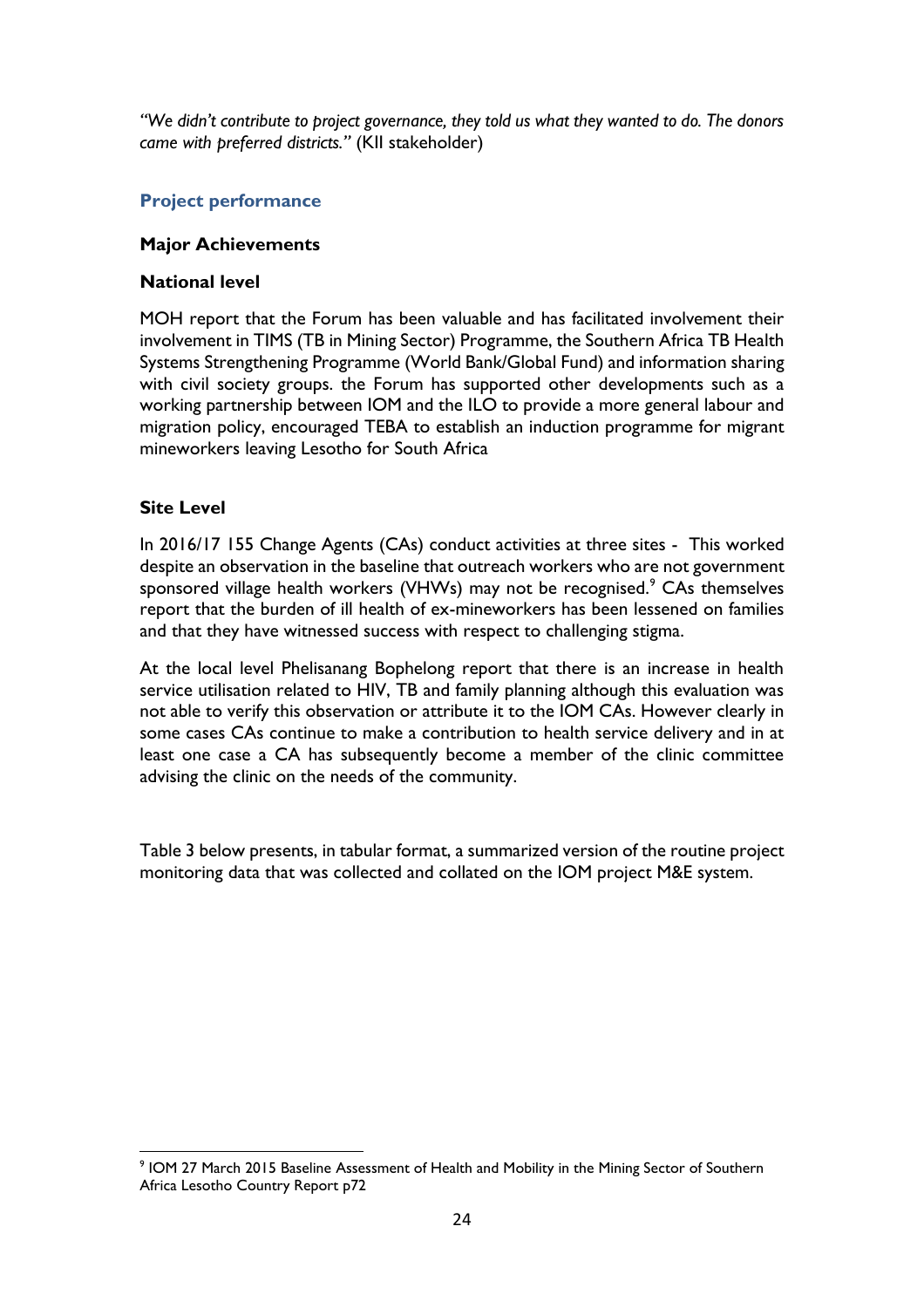# **Table 3: Performance against targets and indicators**

| <b>Outcome</b><br>or Output                    | Indicator                                                                                                                                                                    |                | $2014 - 2015$<br>2016 |         |                      | <b>TOTAL (2014-</b><br>2016) |              | <b>COMMENT</b>            |
|------------------------------------------------|------------------------------------------------------------------------------------------------------------------------------------------------------------------------------|----------------|-----------------------|---------|----------------------|------------------------------|--------------|---------------------------|
|                                                |                                                                                                                                                                              |                | <b>Target Actual</b>  |         | <b>Target Actual</b> | <b>Target Actual</b>         |              |                           |
| <b>Monitorin</b><br>migrants'                  | Number of key national routine data collection instruments that<br>incorporate questions on migration and health                                                             |                |                       |         |                      |                              | $\mathbf{0}$ | Not achieved              |
| health                                         | Number of research studies conducted focused on migrants'<br>health and migration-related health issues                                                                      |                |                       |         |                      |                              |              |                           |
|                                                | One operational migration health knowledge sharing platform                                                                                                                  |                |                       |         |                      |                              | $\mathbf{0}$ | Not achieved              |
| <b>Policies</b><br>and legal<br>framewor<br>ks | Proportion of policy makers and stakeholders with increased<br>knowledge on migration health related issues and the importance<br>of migration and health in health policies | $\blacksquare$ |                       |         |                      |                              |              |                           |
|                                                | Number of non-health sectors that have incorporated migration<br>and health in their policies, legislations and strategies                                                   |                |                       |         |                      |                              | $\mathbf{0}$ | Not achieved              |
| <b>Increased</b><br>knowledg                   | Number of individuals reached through community education                                                                                                                    | 18 000         | 46 954                | 20 000  | 20 887               | 38 000                       | 67 841       | Target<br>exceeded        |
| е                                              | Number of reproductive age individuals (15-49 years) reached<br>with education on sexual and reproductive health                                                             |                |                       | 5 0 0 0 | 6569                 | 5 0 0 0                      | 6 5 6 9      | <b>Target</b><br>exceeded |
|                                                | Number of community led initiatives to address the social<br>determinants of health                                                                                          | $\blacksquare$ | 60                    | 3       | 3                    | 3                            | 63           |                           |
|                                                | Number of change agents trained to facilitate community dialogue                                                                                                             | 400            |                       | 150     | 155                  | 550                          | 155          |                           |

Ī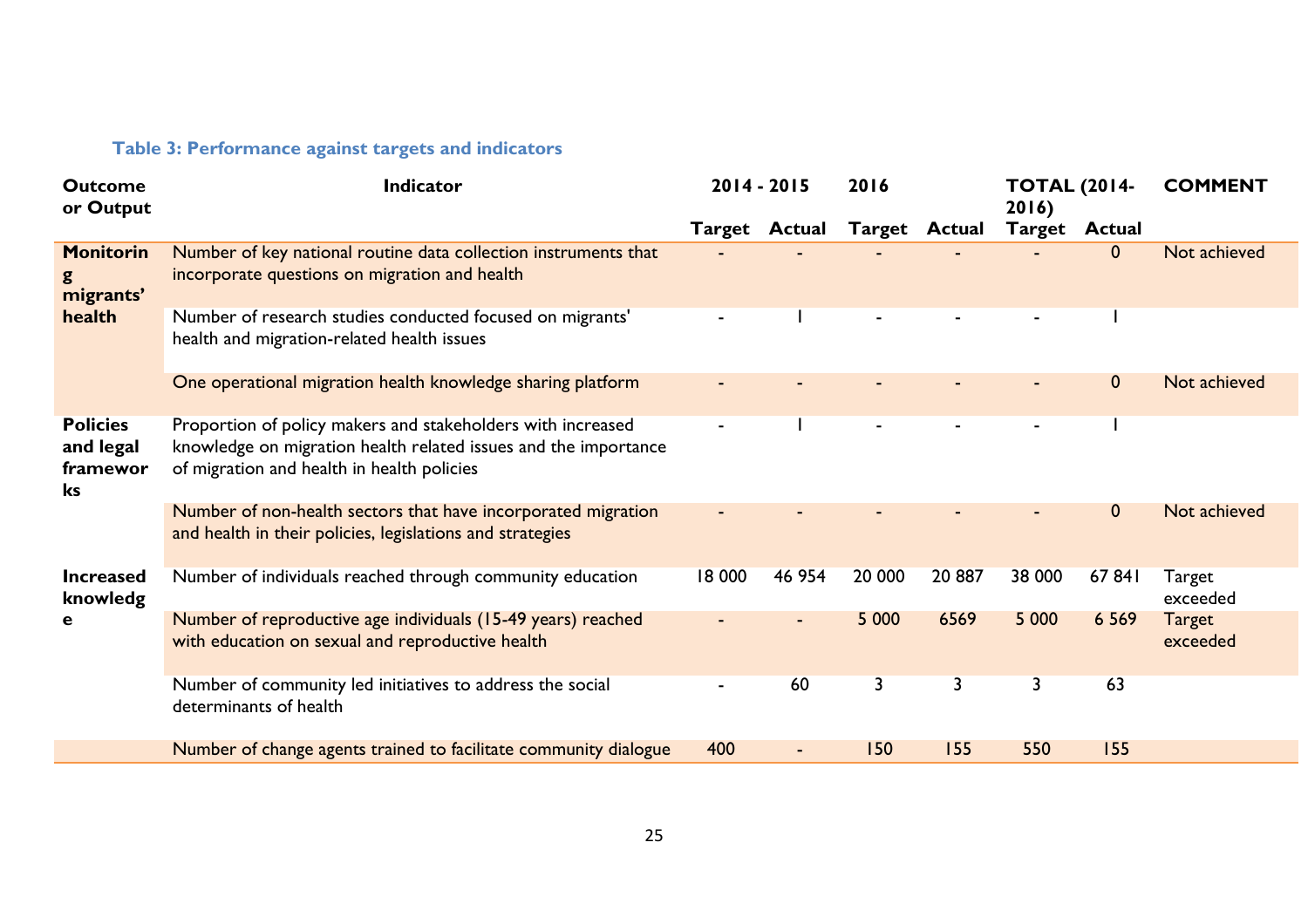| <b>Outcome</b><br>or Output  | Indicator                                                                                                                                                      |         | $2014 - 2015$  | 2016          |             | <b>TOTAL (2014-</b><br>2016) |         | <b>COMMENT</b>                                          |
|------------------------------|----------------------------------------------------------------------------------------------------------------------------------------------------------------|---------|----------------|---------------|-------------|------------------------------|---------|---------------------------------------------------------|
|                              |                                                                                                                                                                |         | Target Actual  | Target Actual |             | <b>Target Actual</b>         |         |                                                         |
| <b>Strengthe</b>             |                                                                                                                                                                |         |                |               |             |                              |         |                                                         |
| ning<br>service<br>provision | Number of change agents trained who demonstrate skills and<br>capacity to facilitate community dialogues and education on the<br>social determinants of health | 300     | 228            | 75            | 83          | 375                          | 311     | Total figure<br>exceeds the<br>number of CAs<br>trained |
|                              | Number of individuals from key stakeholder organisations<br>capacitated on migration and health                                                                | 100%    | $\blacksquare$ | 30            | 30          | $\blacksquare$               | 30      |                                                         |
|                              | Number of health workforce members capacitated on migration<br>and health                                                                                      | 60%     | 235            | 30            | $\mathbf 0$ | $\blacksquare$               | 235     |                                                         |
| <b>Improved</b><br>service   | Number of individuals referred for health and other services                                                                                                   | 8 0 0 0 | 9 3 6 1        | 2 0 0 0       | 1676        | 10 000                       | 11 037  |                                                         |
| provision                    | Number of individuals referred for health and other services who<br>received services at the referral destination                                              |         | 1711           | 1000          | 292         | 000                          | 2 0 0 3 |                                                         |
|                              | Number of individuals referred for HIV testing                                                                                                                 | 5 200   | 4997           | 1000          | 49          | 6 200                        | 6488    | <b>Target</b><br>exceeded.                              |
|                              | Number of individuals referred for HIV testing who received their<br>HIV results at the referral destination                                                   | 1200    | 168            | 500           | 163         | 1700                         | 1331    | Target not<br>achieved.                                 |
|                              | Number of individuals screened for TB                                                                                                                          | 8 0 0 0 | 45787          | 3 0 0 0       | 7380        | 11 000                       | 53167   | <b>Target</b><br>exceeded                               |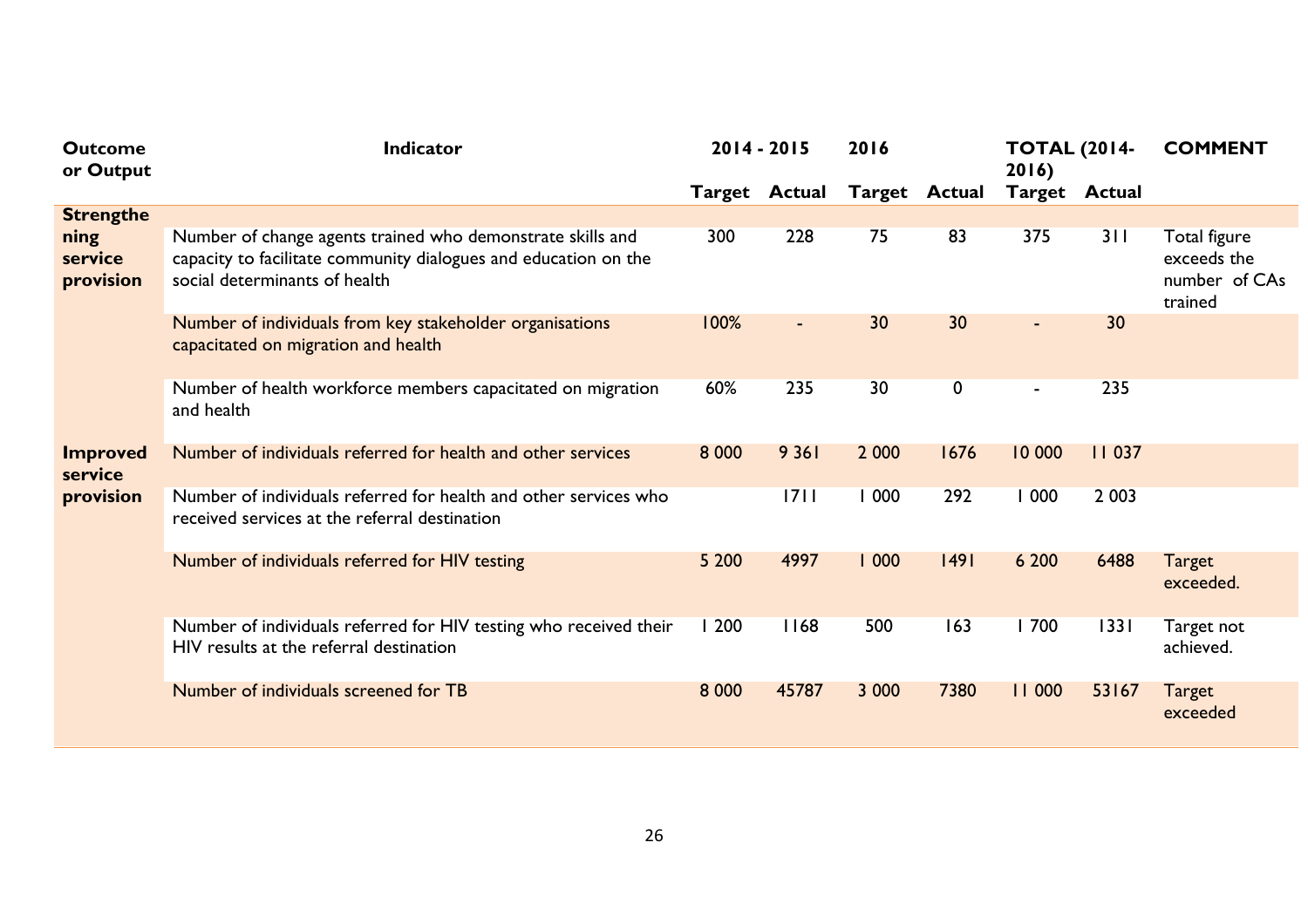| <b>Outcome</b><br>or Output                                   | Indicator                                                                                                                                                         | 2014 - 2015              |                      | 2016   |                      | <b>TOTAL (2014-</b><br>2016) |                      | <b>COMMENT</b>                                       |
|---------------------------------------------------------------|-------------------------------------------------------------------------------------------------------------------------------------------------------------------|--------------------------|----------------------|--------|----------------------|------------------------------|----------------------|------------------------------------------------------|
|                                                               |                                                                                                                                                                   |                          | <b>Target Actual</b> |        | <b>Target Actual</b> |                              | <b>Target Actual</b> |                                                      |
|                                                               | Number of individuals with TB symptoms referred for diagnosis<br>and treatment in migration affected communities                                                  | 100%                     |                      | 150    | 8                    |                              | 188                  |                                                      |
|                                                               | Number of referred individuals with TB symptoms who receive<br>diagnosis and treatment at referral destination                                                    | 60%                      | 936                  | 150    | 61                   |                              | 997                  | Number treated<br>greater than<br>number<br>referred |
|                                                               | Number of SGBV survivors identified and referred to service<br>providers for support and protection                                                               | 50                       | 263                  | 50     | 20                   | 100                          | 283                  | Target<br>exceeded                                   |
|                                                               | Number of SGBV victims identified and referred to service<br>providers for support and protection who received services at<br>the referral destination            | 30%                      | 263                  |        | 2                    | $\blacksquare$               | 275                  |                                                      |
|                                                               | Number of condoms and lubricants distributed                                                                                                                      | 40 000                   |                      | 50 000 | 48 0 29              | 90 000                       | 48 0 29              |                                                      |
| <b>Multi-</b><br>sectoral<br>partnershi<br>ps and<br>networks | Number of initiatives that received technical support from IOM                                                                                                    | $\overline{\phantom{0}}$ |                      |        |                      |                              | $\boldsymbol{0}$     |                                                      |
|                                                               | Number of multi-country and/or multi sectoral partnerships and<br>networks established/strengthened for effective coordinated<br>response to migration and health |                          |                      |        |                      |                              | 0                    |                                                      |
|                                                               | Number of partnerships with relevant stakeholder organizations<br>formalized and/or strengthened                                                                  | ٠                        | 5                    |        |                      |                              | 5                    |                                                      |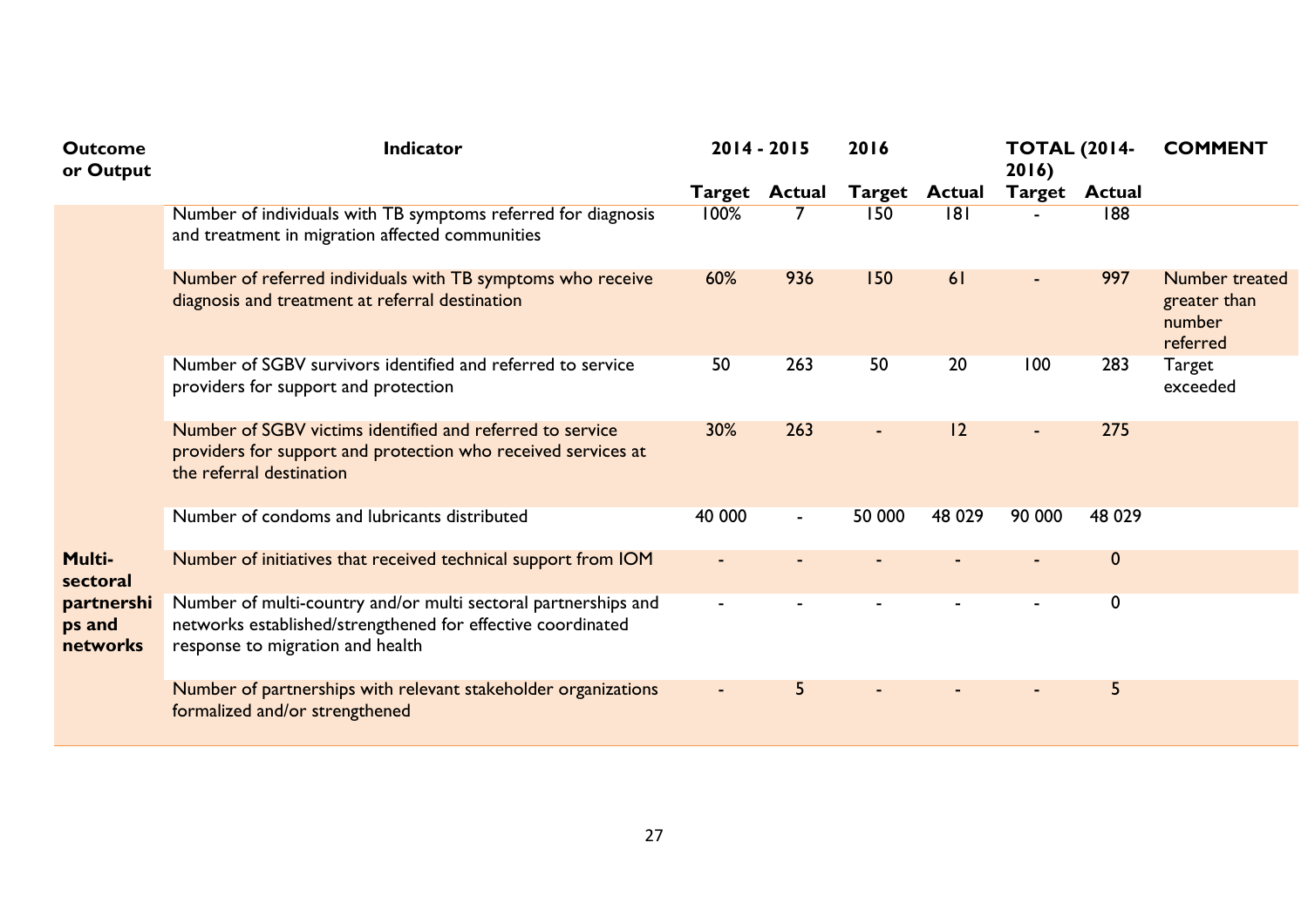| <b>Outcome</b><br>or Output | <b>Indicator</b>                                                                                      | $2014 - 2015$ |                | 2016                                      |  | <b>TOTAL (2014-</b><br>2016 |  | <b>COMMENT</b> |
|-----------------------------|-------------------------------------------------------------------------------------------------------|---------------|----------------|-------------------------------------------|--|-----------------------------|--|----------------|
|                             |                                                                                                       |               |                | Target Actual Target Actual Target Actual |  |                             |  |                |
|                             | Number of tools, guidelines and technical briefs on migration and<br>health disseminated              | $\sim$        | $\blacksquare$ | $\sim$                                    |  | $\overline{\phantom{0}}$    |  |                |
|                             | Number of relevant forums, dialogues, campaigns and<br>conferences that include migration and health. |               |                |                                           |  |                             |  |                |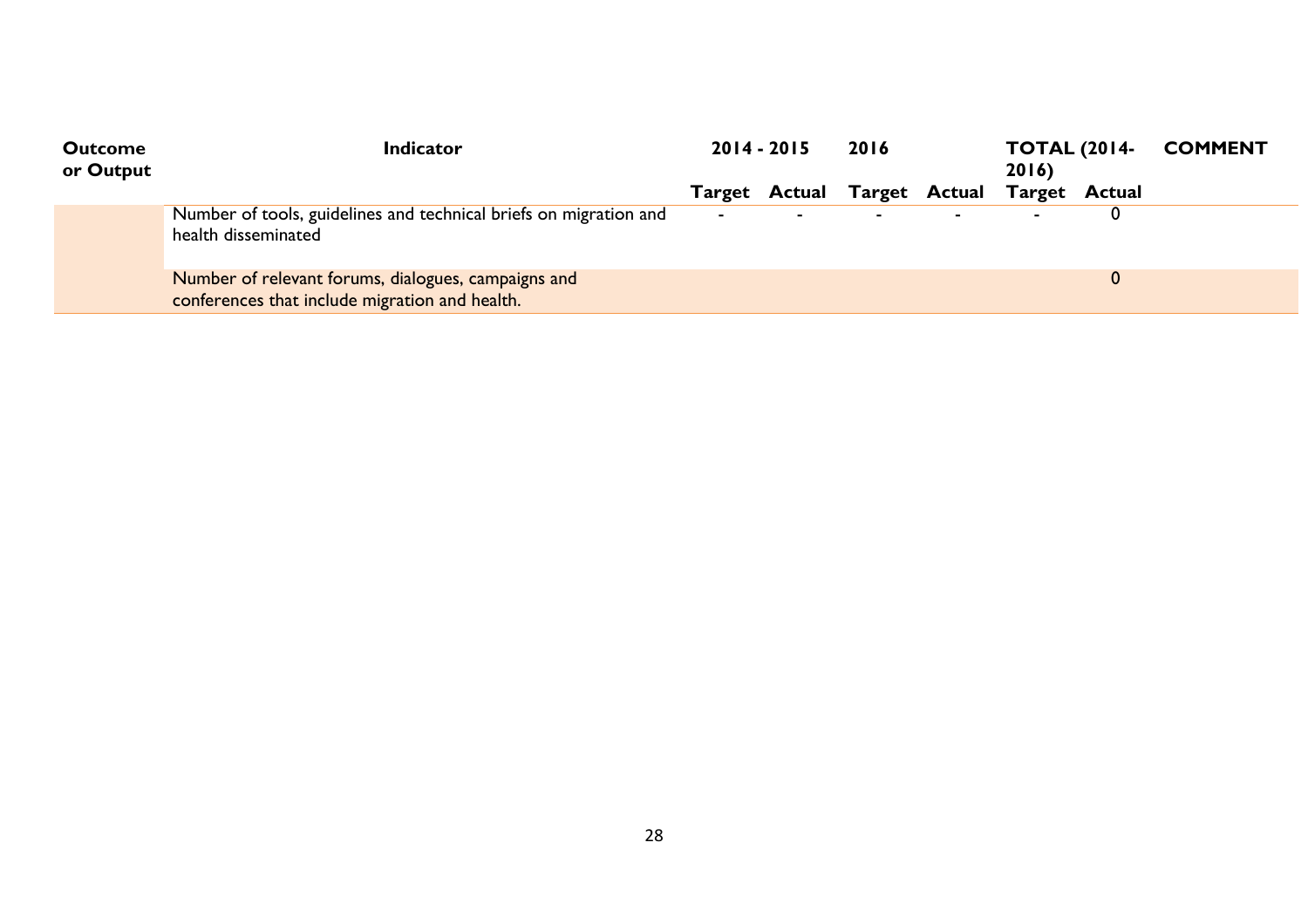# **Relevance**

At the national level the key stakeholders didn't share a uniform response to the Mining Sector Project. Whilst the Lesotho Migration and Health Partnership Forum was reported by some to be a valuable contribution to co-ordination between role-players, in one case it wasn't supported. IOM felt that as a result of the Forum issues related to migration and health and internal migration were much better understood. Concerns about TB have dominated the Forum and the MOH report that as a consequence mineworkers and ex-mineworkers are an important key population for them. Importantly the MOH report that the Forum has been valuable and has facilitated involvement their involvement in TIMS (TB in Mining Sector) Programme, the Southern Africa TB Health Systems Strengthening Programme (World Bank/Global Fund) and information sharing with civil society groups.

*"IOM calling stakeholders together, that was really helpful." (KII stakeholder)*

Respondents all agreed that mineworkers and ex-mineworkers continue to face difficulties. One of these is the challenge of securing compensation for occupational disease. The MOL were disappointed that the Mining Sector Project had been unable to more directly support this process in Lesotho, especially with regard to the training of doctors at the district level to support screening for occupational disease, and the establishment of a database for compensation claims.

The ensuing poverty associated with legacy of non-payment for occupational disease for mineworkers is painful and the FGD conducted at the site level with current and ex-mineworkers pointed to the searing poverty for many living in traditional labour sending areas.

*"I came back with hearing problems after working many years at the mines, I was told I am going to be paid when I got home but that never happened. I then followed up and was told apparently my application was mistakenly not sent through but even today I have not received a cent from the mine." (FGD ex-mineworkers and mineworkers)*

*"Yes people are hardly interested in things that will not benefit their stomachs." (FGD ex-mineworkers and mineworkers)*

In Leribe, on the walls of the Phelisanang Bophelong office a poster issued by the MOH reported that in 2015, 31% of women and 19% of men visiting health services in Leribe were HIV positive.

*"Lesotho is number one in the world for TB. We as the [District Health Management Team] DHMT appreciated the support for World TB Day. The Change Agents also help track our TB defaulters. TB notification is going down. People don't want to be screened for TB. We need to provide incentives for people to screen" (KII Stakeholder)*

Respondents reported that the work of the CAs is important. Phelisanang Bophelong reported that Community Councils like the model of CAs on the ground because they are local people. The Community Councils reflect the system of dual governance in Lesotho involving both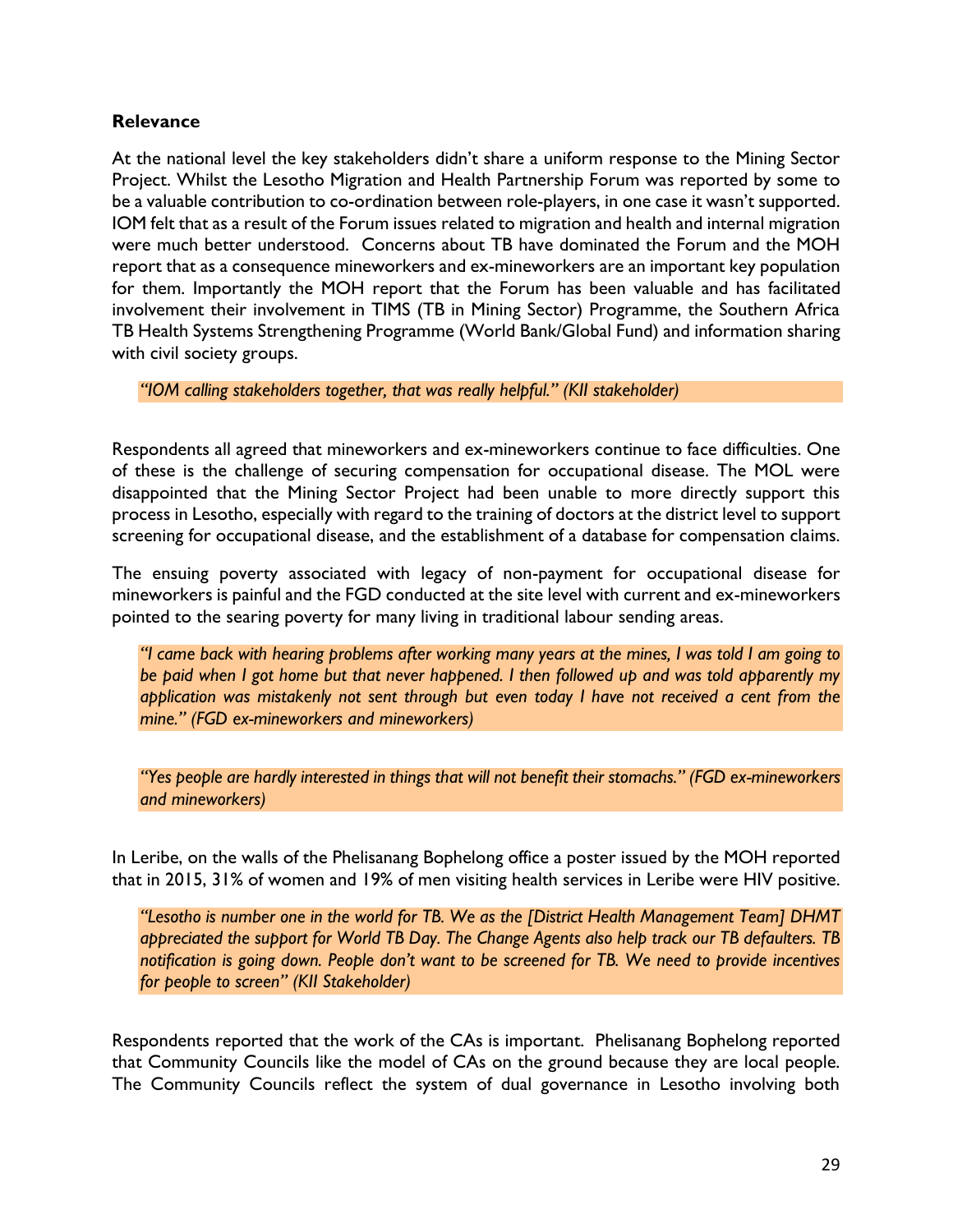traditional leadership and elected councillors. In fact, 3 of the Phelisanang Bophelong CAs are elected councillors and 2 are women head chiefs.

The work of the CAs is faced with several challenges. The first is the significant cultural barriers to behaviour change in Lesotho. Men are reluctant to use health services and reported condom use is low. Generally men do not report a supportive role for themselves in relation to their partners and attendance at antenatal care is low and many women do not access PMTCT services. At community dialogues Phelisanang Bophelong estimate 80% of those in attendance will be women. Poverty is the other major obstacle. Income generation is the key priority for many Basotho. Respondents in FGDs spoke of the extreme poverty in Leribe that meant people went hungry and unable to take medication.

*"People say we have nothing in our stomachs. We can't take medication on an empty stomach." (KII stakeholder).* 

In other cases FGD respondents lacked transport money to attend health services.

Possibly because of the complexity of these obstacles, the response to the work of the CAs varied. The ex-mineworkers supported by the CAs were able to identify a significant change in their health seeking behaviour that not only meant they would now visit health services, but also felt bonded together as a group and able to offer assistance to each other.

*"We were taught on how to take care of ourselves as men healthwise, most of the miners or exminers are even afraid to go to the clinic when they are sick because they are afraid of what other community members are going to say about them. So we were taught how to not mind such things and to place our health first, now we are able to go get help from the clinics freely….and also as a community we have gotten close and we are able to assist one another." (FGD ex-mineworkers and mineworkers)*

However, this was not always the case and CAs reported being seen as *"fly by nights"* and chased away especially by current mineworkers.

*"…, some community members say we are home breakers because of our interventions in other people's homes and others see us as their counselors." (FGD Changes Agents)*

CAs also reported that some clinics responded negatively to them whilst others more easily embraced their services.

*"They (clinics) say all these NGOs come and go so they make money out of people then drop them in the end. On the other hand other clinics do work hand in hand with us. For an example, they sign and they stamp the papers we give some of our patients." (FGD Change Agents)*

Both government and NGOs used outreach community workers in other programmes. The integration of CAs with the work of government sponsored VHWs and alignment with other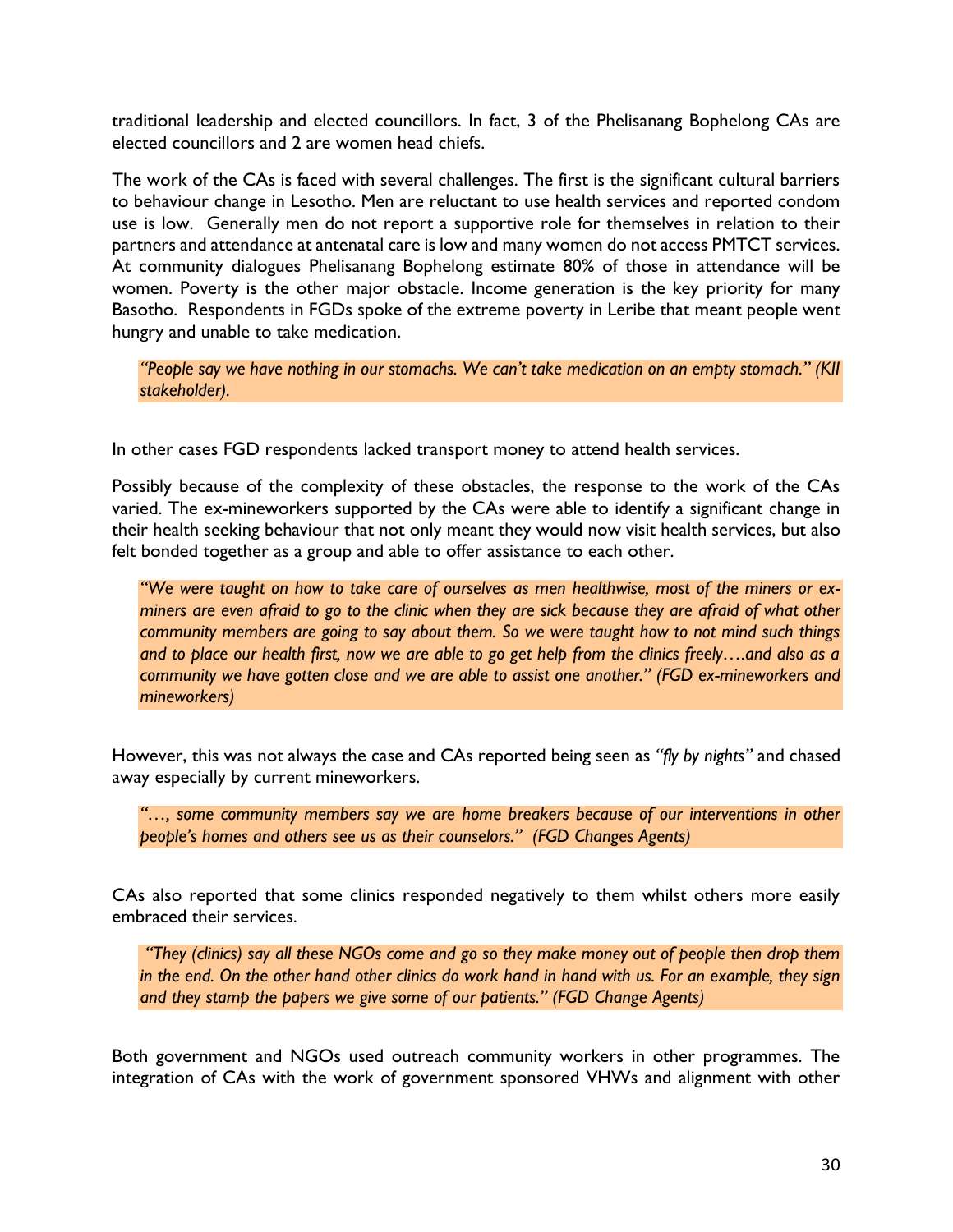NGO groups doing similar outreach health work presented a problem for Phelisanang Bophelong at first.

# **Effectiveness**

At a national level the Lesotho Migration and Health Partnership Forum has prevented stakeholders working in silos, including relevant government ministries, donor initiatives and civil society groups. The Forum alongside work addressing migration issues, now includes information sharing on a range of other important initiatives such as the TB prevalence study being conducted in 5 districts funded by the Clinton Foundation.

At the site level between 2014-2016 it is reported that ≥67 000 individuals had been reached through community education and that 11 000 individuals had been referred to health services. At the site level it was felt that the IPs have struggled to respond to the social determinants of health. Both the extreme poverty (no transport money to health services) and the cultural barriers interfered with the number of beneficiaries who could benefit from interventions. Phelisanang Bophelang reported that the District Health Management Team (DHMT) had a monthly project to take health services into hard to reach villages. A tent is used to offer health services for a day. Phelisanang Bophelang has also established "men as protectors" groups to promote a more positive role for men in relation to family health and wellbeing to address the cultural barriers to health seeking behaviours.

In Leribe, Phelisanang Bophelang realized that buy-in for the work of the CAs was lacking when they took over the project in November 2015. They spent a considerable amount of time establishing good relationships with the Community Councils and they report this has made a huge difference to the effectiveness on the ground. As a consequence in the last year they have successfully trained local stakeholders on migration and health working through the community councils.

Phelisanang Bophelang have a programme of regularly reporting including monthly site visits and a quarterly review of site data. The latest verified data Nov 2015-Dec 2016 reported 20 887 beneficiaries reached and 1 673 referrals of which the majority were for HIV testing, with 181 referrals for TB screening. 48 000 condoms were distributed. Phelisanang Bophelang put the emphasis on quality rather than quantity of household visits. They report that they have seen a decrease in our referral figures because people are going anyway to the clinic without being seen first by a CA.

Data collected for M&E was not presented at the Migration and Health Partnership Forum. Other evaluation studies have not been shared at this Forum or with the implementing partner.

# **Efficiency (including cost efficiency)**

At the national level stakeholders reported contributing in kind to the Mining Sector Project, primarily through making staff time available to attend meetings, workshops and site visits. Most stakeholders felt the Mining Sector Project was cost efficient. Partly because there were limited resources and therefore wastage was minimal. One stakeholder felt the Project had failed so couldn't be considered cost efficient on account of its lack of clear deliverables. Other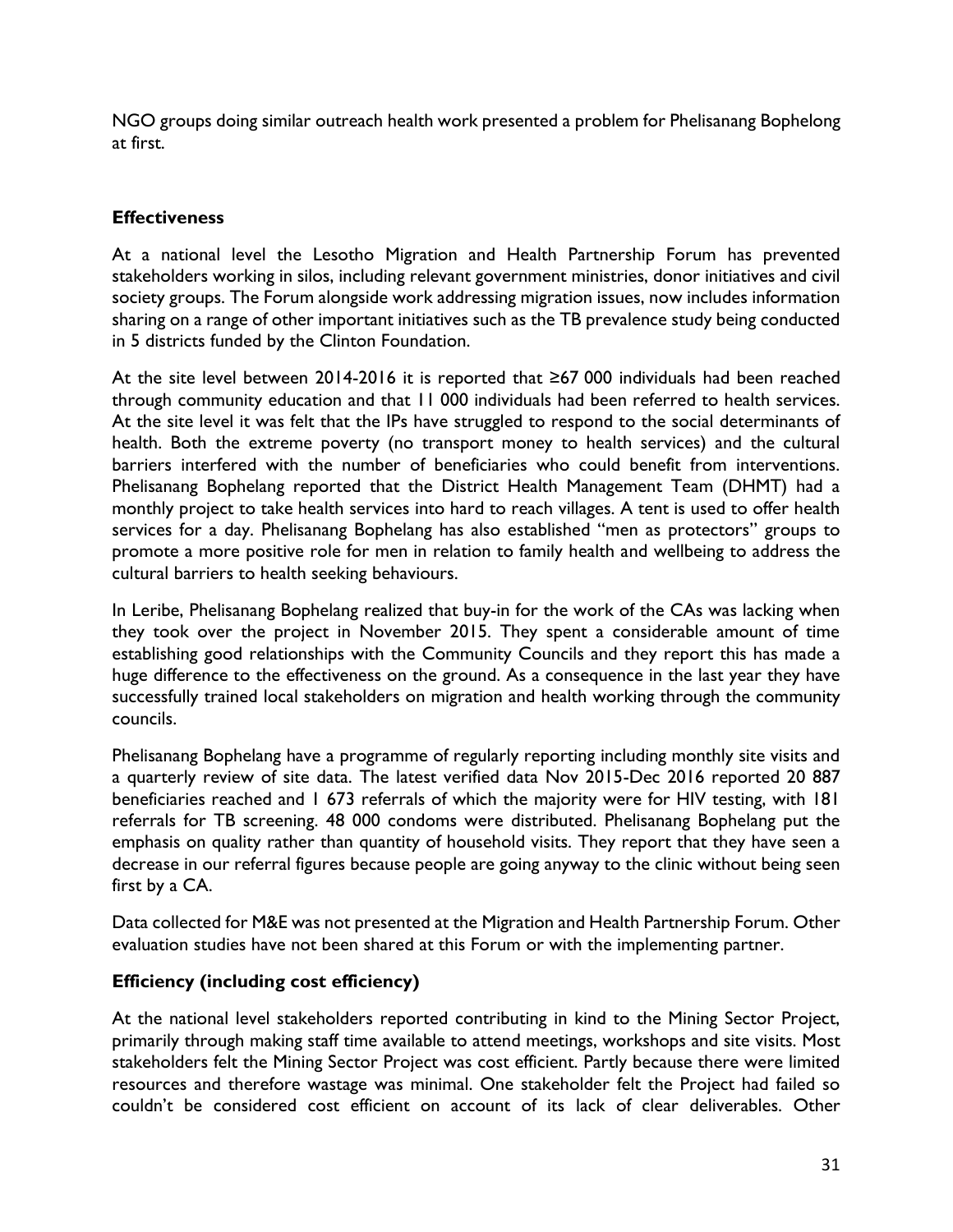stakeholders felt that the feeling of not having achieved is because of the overwhelming challenges. Time rather than money was felt to be solution to this.

The original decision in 2013 to appointment an IP who was not based in Lesotho was a mistake. This definitely hampered the set-up of local level activities and the final coverage of beneficiaries. Time was unanimously identified as the factor that would have contributed to improved reach. There was some frustration that Mining Sector Project resources were cut at the moment when the Project was more formally established.

*"We needed more time to reach more beneficiaries. It took the first year to set up, the momentum is at the 4th year. We need to educate donors you cannot cut when you are at your peak." (KII stakeholder)*

The role of CAs is central to reaching beneficiaries. The Mining Sector Project had relied on CAs to work as volunteers. There have been no stipends paid and CAs said that the caps and T-shirts helped them look presentable so that people take them seriously. However, they also complained about the lack of incentives to take on the role which was thought to hamper recruitment of new Agents. Some of the CAs are village health workers (VHWs) who are paid R500 a month by the MOH. Other CAs rely on an additional travel allowance that they get when working for other donor funded projects. Despite this limited funding on the ground, payments from IOM still arrived late on two occasions causing the CAs and the Coordinator to go unpaid for a period. In Leribe, two facilitators were appointed to help co-ordinate activities in each of the three community councils. The facilitators reported that they would have been able to communicate more effectively if they had been provided with airtime. Local stakeholders also requested more IEC materials including CDs to assist with local education.

# **Impact**

At the national level the Migration and Health Partnership Forum is still functioning despite the closure of Mining Sector Project funding. This is regarded as an important development because both the MOH and the MOL have brought people in to present at this Forum. One key informant commented on how the Forum had brought about trust that had helped ensure policy will be migrant sensitive.

*"We gained trust through the forum. We were sent government HIV strategies to assist make 'migration friendly'" (KII stakeholder)*

Comments by key informants suggest that the Forum has supported other developments such as a working partnership between IOM and the ILO to provide a more general labour and migration policy, encouraged TEBA to establish an induction programme for migrant mineworkers leaving Lesotho for South Africa and facilitated Lesotho's involvement in both the TIMS Project and the World Bank/Global Fund Southern Africa TB Health Strengthening Programme.

At the local level Phelisanang Bophelong report that there is an increase in health service utilisation related to HIV, TB and family planning although this evaluation was not able to verify this observation or attribute it to the IOM CAs. However clearly in some cases CAs continue to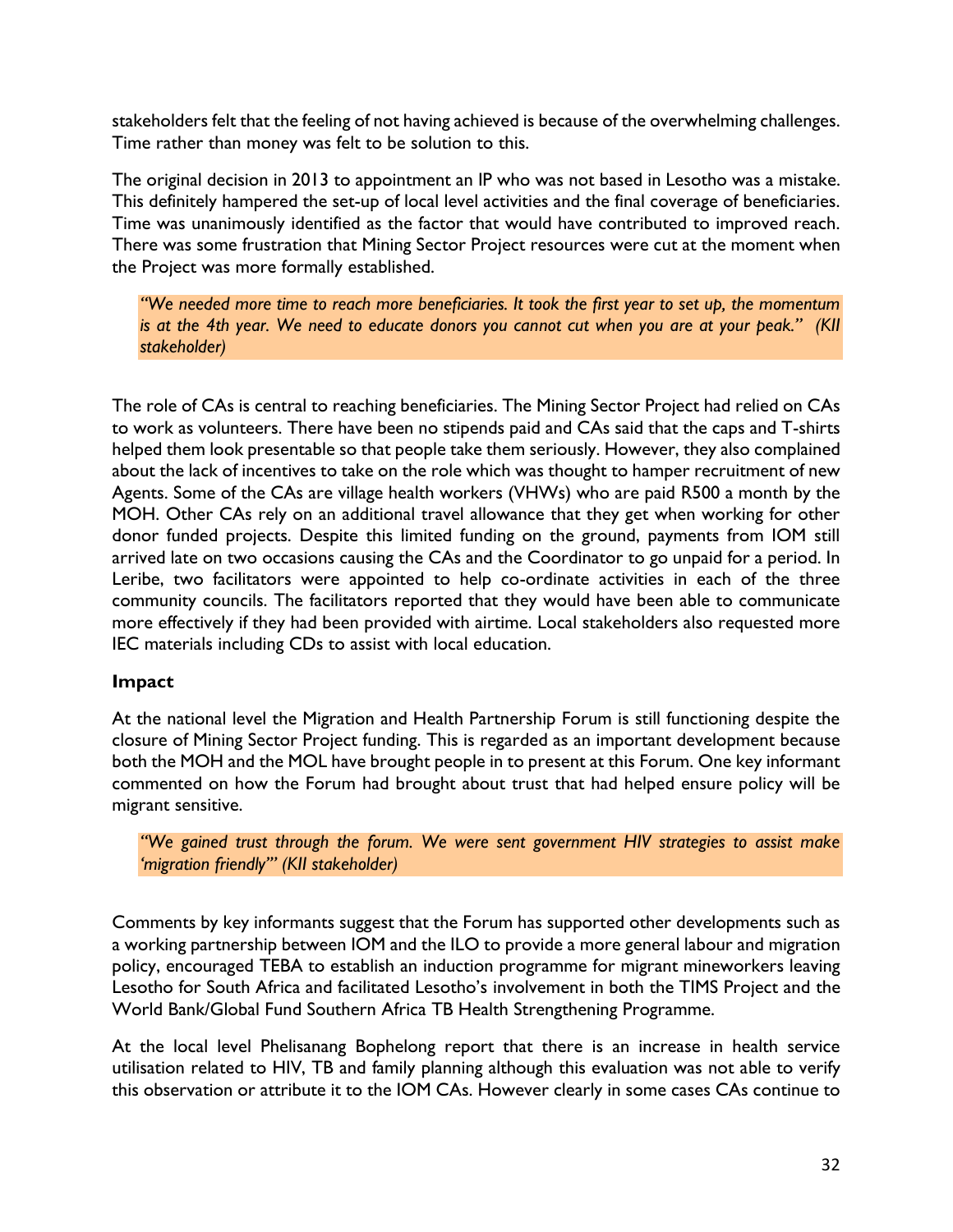make a contribution to health service delivery and in at least one case a CA has subsequently become a member of the clinic committee advising the clinic on the needs of the community. CAs themselves report that the burden of ill health of ex-mineworkers has been lessened on families and that they have witnessed success with respect to challenging stigma.

*"They (ex-mineworkers) are no longer affecting their family negatively hence they used to get very sick and the family would suffer, also some are on medication and their family members make sure that they take their medication as prescribed." (FGD Change Agents)*

*"They (ex-mineworkers) have been taught on how to live without the fears of others judging them." (FGD Change Agents)*

# **Sustainability**

The Migration and Health Partnership Forum as has been stated above is now a project of the MOH. One stakeholder was deeply critical of the manner in which IOM closes projects stating *"IOM projects just end. They just keep quiet." (KII stakeholder).* This suggests that processes for sustainability and closure may have been scant for some stakeholders.

Phelisanang Bophelong embarked on a programme of income generating activities to provide some local level funding to sustain the activities of the CAs. Organising the majority of the existing CAs into 1 of 5 income generating projects it will remain to be seen if these can survive into the next 12 months. (Note each income generating project has up to 20 participant CAs). These projects are all of an agricultural nature and are supported by Extension Officers from the Ministry of Agriculture (MOA). The purpose of these projects is to provide for some basic needs of the CAs, provide transport money for the work of CAs and to sustain the cohesion between groups of CAs. Each income generating project received about R20 000 seed money provided by the Mining Sector Project. Already Phelisanang Bophelong has seen difficulties arising in the dynamics between the members of these projects. The likelihood of all 5 projects becoming successful is probably quite low. An earlier partnership with the MOA would have maximized the opportunity for success. IOM reported that they experienced livelihood work as costly. Not all Community Councils opted for the development of income generating projects to sustain their CAs. One Council requested that the final disbursement of funds by the Mining Sector Project should be to assist with securing water, which was critical in a specific community.

One key informant noted that at the moment the CAs continue because *"they are those kind of people who tend to continue." (*KII stakeholder). However shortly (from May 2017) without additional funding there will be no oversight or accountability for their activities, so there will inevitably be changes. CAs will be looking for jobs too but local stakeholders saw prospects for them too.

*"The project was good. I liked the structure of the Change Agents. These are very vocal people and can be used in other projects too." (KII stakeholder)*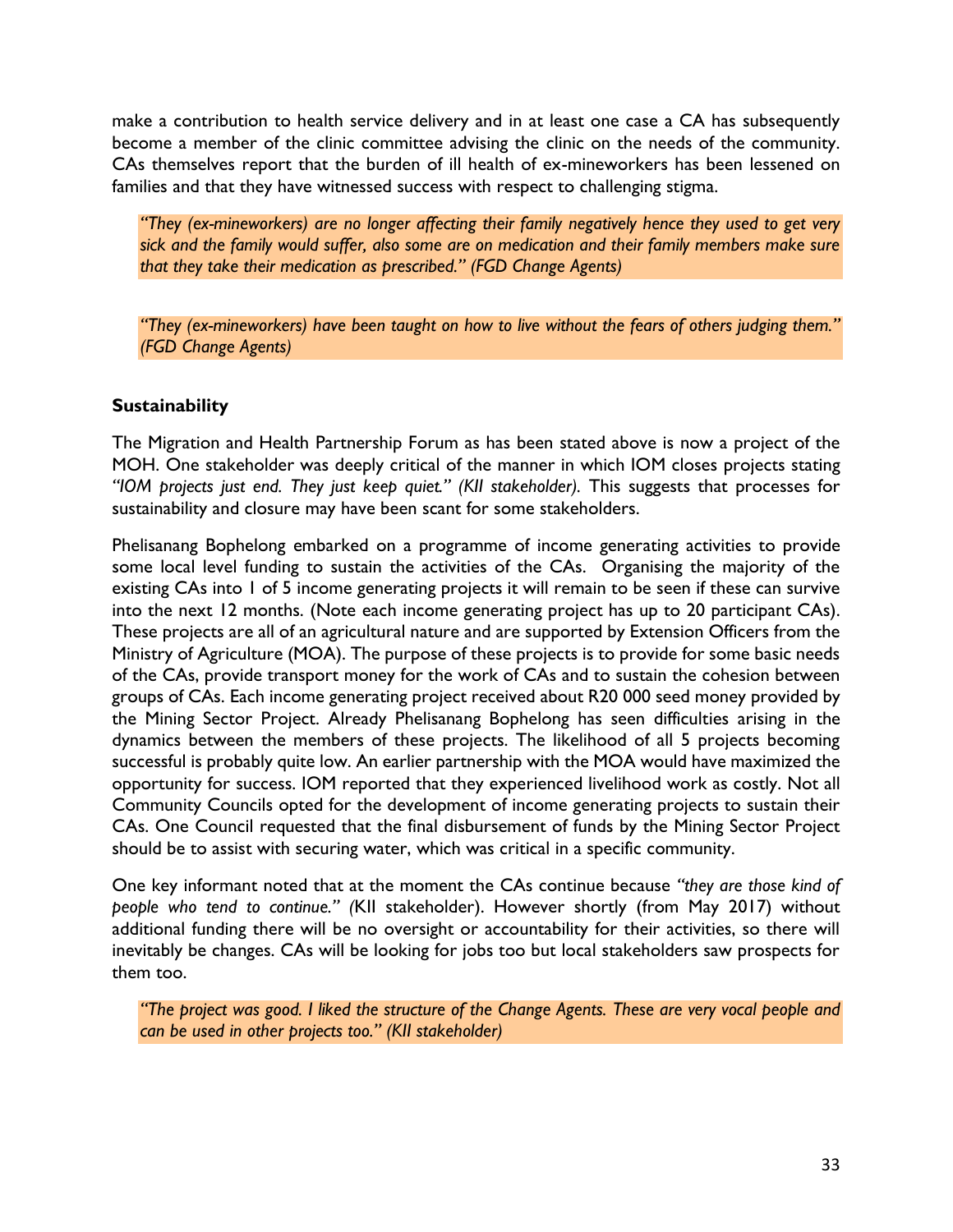# **Conclusion**

Respondents perceived the Mining Sector Project as relevant because HIV and TB are serious health concerns in this mining affected community as in others. At a national level the Partnership Forum for Migration and Health has been successful at breaking down silos, although addressing the problems of all stakeholders will help cement co-operation between all partners for the future. The ensuing poverty associated with legacy of non-payment for occupational disease for mineworkers is painful and the FGD conducted at the site level with current and ex-mineworkers pointed to the searing poverty for many living in traditional labour sending areas.

At the site level between 2014-2016 it is reported that ≥67 000 individuals had been reached through community education and that 11 000 individuals had been referred to health services.

The decision in 2013 to appointment an IP who was not based in Lesotho was a mistake. This definitely hampered the set-up of local level activities and the final coverage of beneficiaries. CAs are an effective mechanism to reach communities about important health issues. However the absence of a stipend for CAs in the Mining Sector Project contributed to difficulties on the ground. Time was unanimously identified as the factor that would have contributed to improved reach.

CAs themselves report that the burden of ill health of ex-mineworkers has been lessened on families and that they have witnessed success with respect to challenging stigma. The Partnership Forum for Migration and Health had secured trust between different stakeholders that has helped ensure policy will be migrant sensitive

The stewardship of the Migration and Health Partnership Forum has been taken over by the MOH. The present IP embarked on a programme of income generating activities to provide some local level funding to sustain the activities of the CAs.

The slow process to resolve the payment of compensation to mineworkers affected by silicosis and other occupational disease needs continued support. This will also help relieve the extreme poverty experienced by communities living in traditional labour sending areas. Although this is not the focus of this project it remains a priority for migrant mineworkers.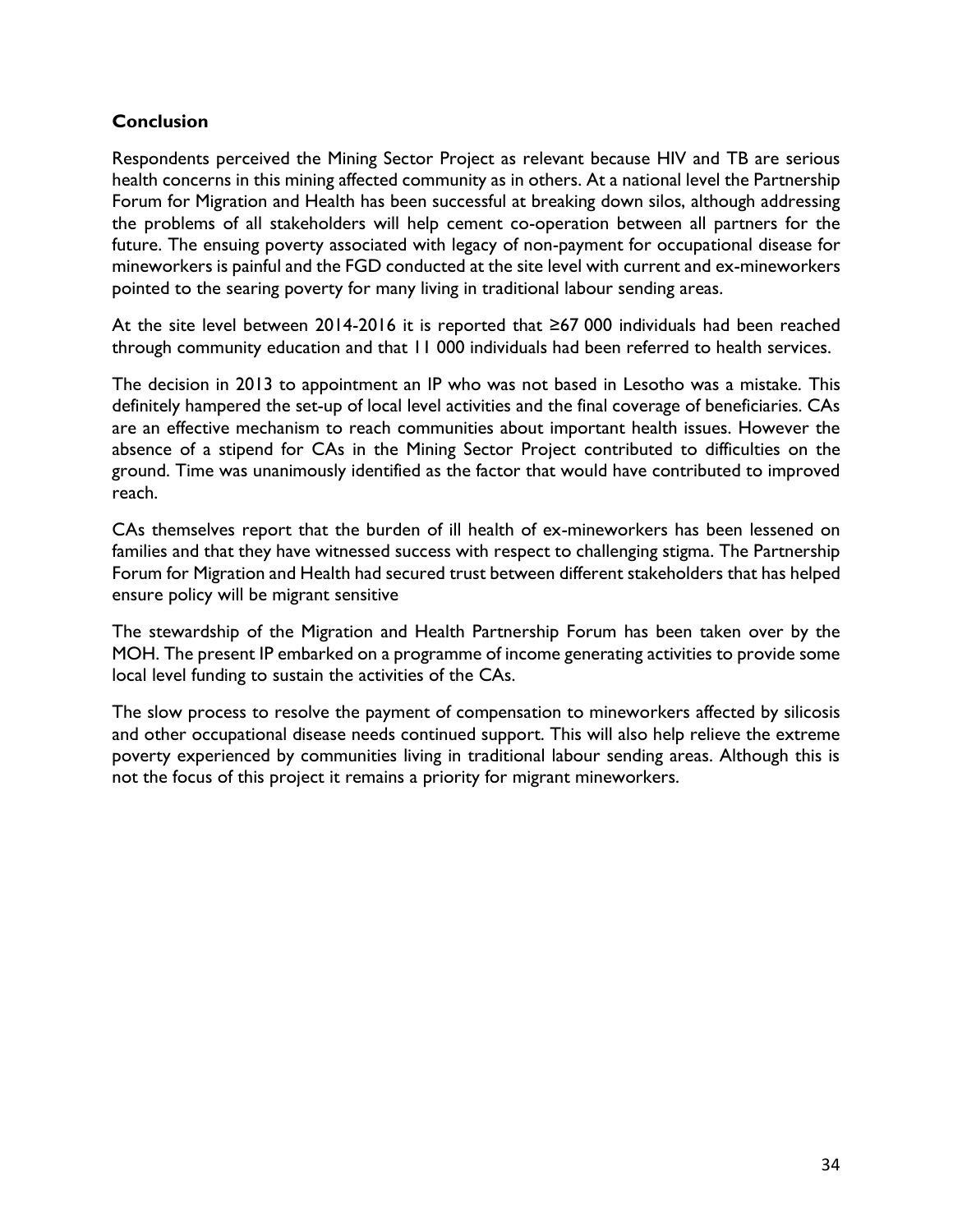| <b>OECD-DAC</b><br>criteria | <b>Key findings Lesotho</b>                                                                                                                                                                                                                                                                                                                                                                                                                    |
|-----------------------------|------------------------------------------------------------------------------------------------------------------------------------------------------------------------------------------------------------------------------------------------------------------------------------------------------------------------------------------------------------------------------------------------------------------------------------------------|
| Relevance                   | HIV and TB are higher in mining affected districts<br>$\bullet$<br>than in other districts<br>The legacy of non-payment for occupational disease<br>for ex-mineworkers contributes to painful levels of<br>poverty.                                                                                                                                                                                                                            |
| <b>Effectiveness</b>        | The Migration and Health Partnership Forum has<br>been successful at breaking down silos<br>≥67 000 individuals had been reached through<br>$\bullet$<br>community education and that 11 000 individuals had<br>been referred to health services<br>The appointment of the first IP based outside of<br>$\bullet$<br>Lesotho was a mistake and hampered set up and<br>reach<br>More time for implementation would have improved<br>performance |
| <b>Efficiency</b>           | Change Agents reached communities<br>but the<br>$\bullet$<br>absence of a stipend for their work contributed to<br>difficulties on the ground.                                                                                                                                                                                                                                                                                                 |
| Impact                      | Change Agents report that the burden of ill health of<br>$\bullet$<br>ex-mineworkers has been lessened on families and<br>that they have witnessed success with respect to<br>challenging stigma.<br>The Migration and Health Partnership Forum<br>$\bullet$<br>secured trust between different stakeholders that<br>has helped ensure policy will be migrant sensitive                                                                        |
| <b>Sustainability</b>       | The present IP implemented a programme of IGAs<br>$\bullet$<br>to provide some funding to sustain the activities of<br>the Change Agents.<br>The Partnership Forum for Migration and Health<br>$\bullet$<br>continues to meet quarterly under the stewardship<br>of the MOH.                                                                                                                                                                   |

**Table 3: Summary of Lesotho findings against the OECD-DAC project criteria**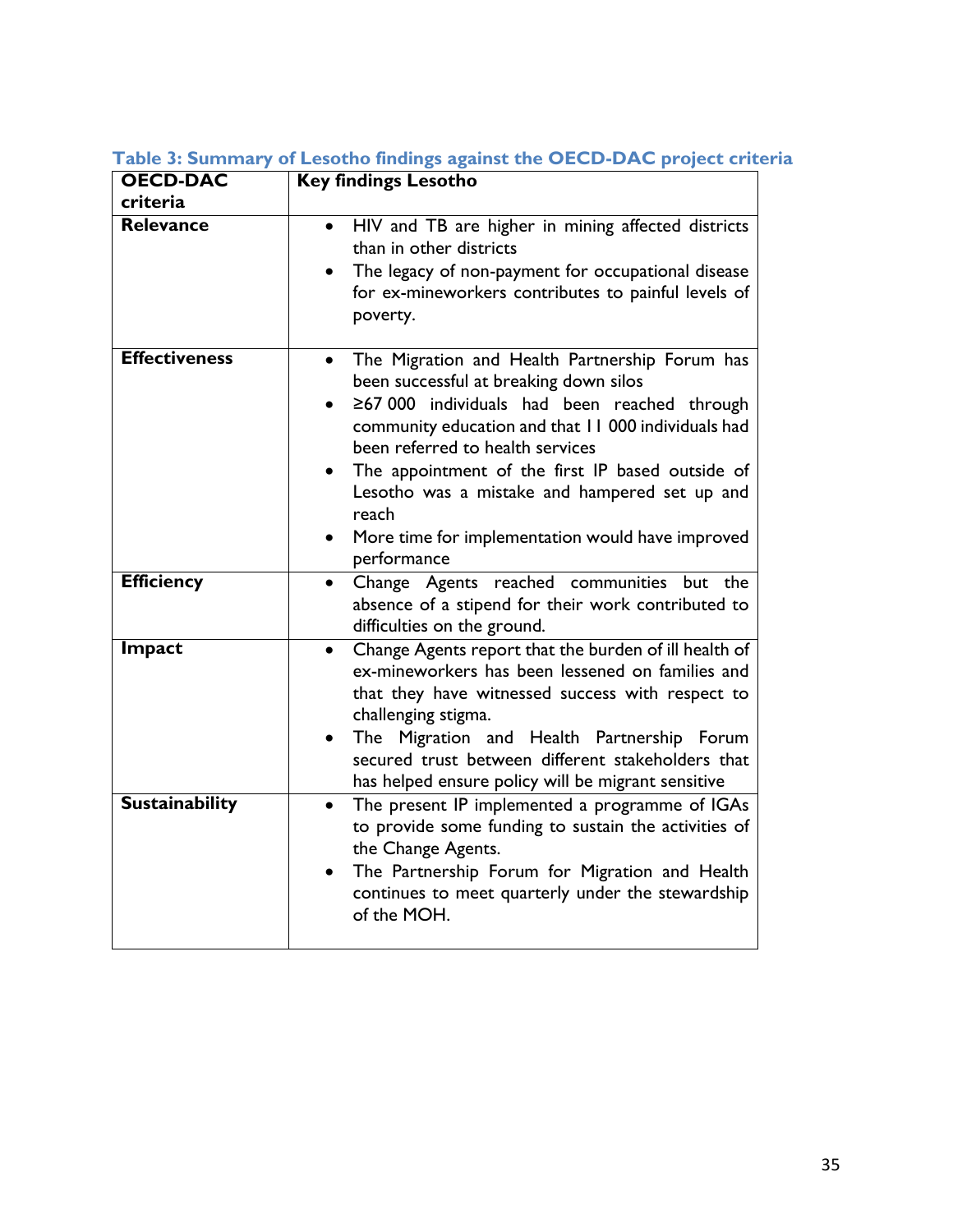# APPENDIX 3 Mozambique Report

### Country context

Mozambique, officially the Republic of Mozambique, is one of the poorest and most underdeveloped countries in the world. Mozambique is endowed with rich and extensive natural resources. The country's population is around 27 million. Mozambique has been one of the major sources of mine labour to the South African mining sector dating way back into the early 1900's. The Association of Mozambican Mine Workers (AMIMO) reports that approximately 35 000 Mozambican mineworkers are still working on South African mines.<sup>10</sup> The baseline survey commissioned for the Mining Sector Project in a South Africa/Mozambique border area reported that 81% of 681 respondents stated that poverty was one of the major causes of ill health.

#### The health sector

According to the 2015 UNAIDS Report, Mozambique has 1,5 million people living with HIV, an adult (aged 15-49) prevalence rate of 10.5% and 1,4 million adults aged 15 and over living with HIV.<sup>11</sup> According to the National Statistical Institute data (NSI 2007), it is one of the most affected African<sup>12</sup> countries by the HIV pandemic affecting all levels of the population, particularly the young.

In the south of Mozambique, where the project was implemented, more specifically in Maputo and Gaza, the Gaza province has the highest prevalence rate of 21.1% in the country among the population of 15 to 49 years old (prevalence rates of 19.8% in Maputo), as referenced in the National Inquiry of Prevalence Displays, Behavioral risks and Information about HIV/AIDS in Mozambique (INSIDA), 2009. Gaza is thought to be the most affected province due to the number of oscillating migrant mineworkers who historically and today work on the gold and diamond mines from South Africa, where there is high HIV prevalence. It is thought that the multiplicity of mines and the range of highways and railways connecting Maputo, Gaza and South Africa, all contribute to the high prevalence levels.

Regarding tuberculosis, data provided by the Health Ministry in February 2017, indicate that Mozambique is one of the 22 countries with highest rates of people with TB.<sup>13</sup> The Health Ministry estimates that 64 000 people are infected with TB every year, 60% of which are relapses. An additional and worrying point is that from all the cases, about 51% are TB related to HIV/AIDS. TB is considered a national emergency and perhaps of even greater concern than HIV, malaria, cholera and other diseases. Miners and ex-miners and consequently their sexual partners and

 $\overline{a}$ 

<sup>&</sup>lt;sup>10</sup> IOM 29 March 2015 Baseline Assessment on Health and Mobility in the Mining Sector of Southern Africa Mozambique Country Report completed by Impact Research International

<sup>11</sup> http://www.unaids.org/en/regionscountries/countries/mozambique

<sup>12</sup> ONUSIDA, 2009 and INSIDA, 2011.

National HIV Combat Council (NHCC), 2016, p. 12.

 $13$  Ministry of Health personal communication, Mozambique field team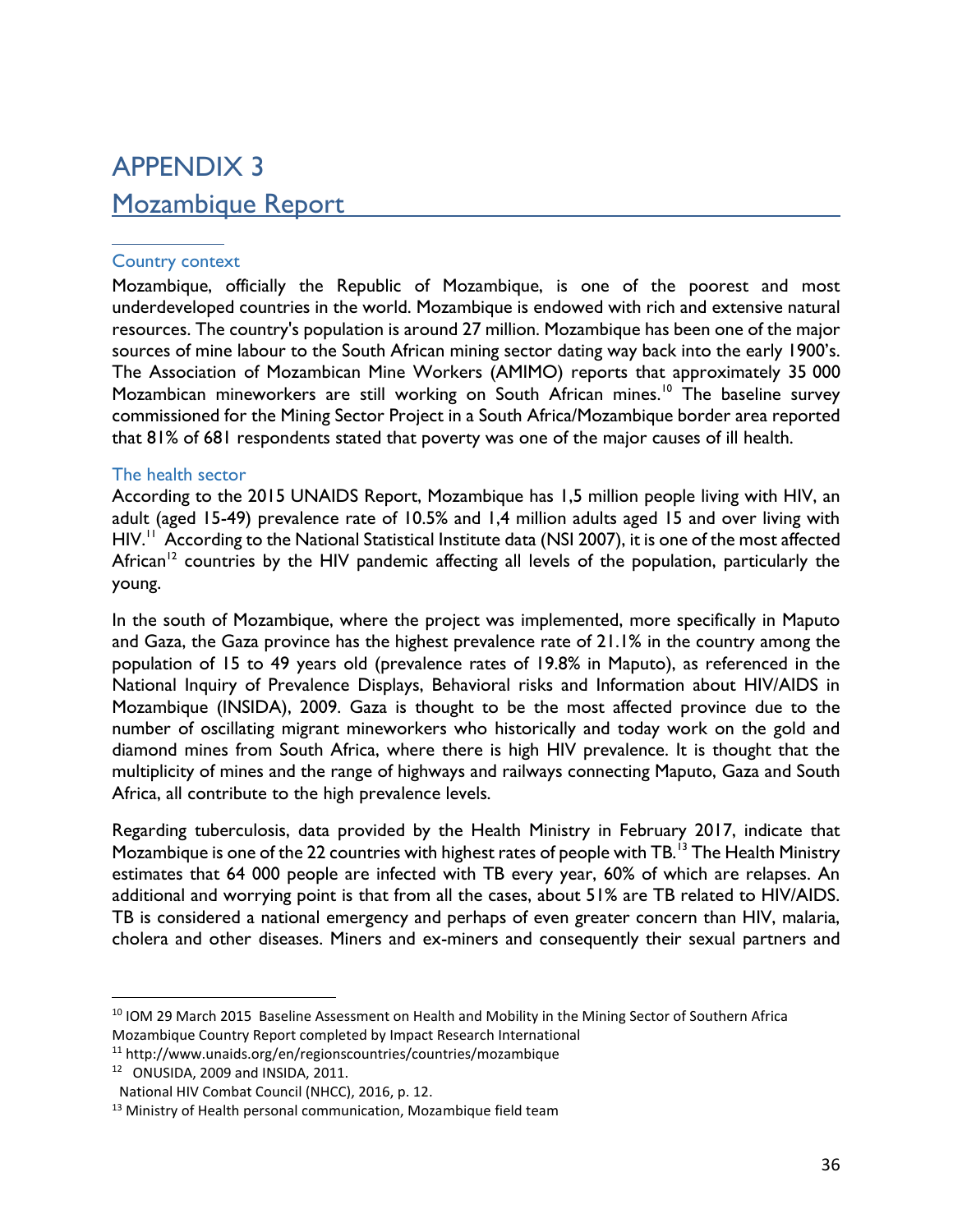their families living in high prevalence communities in the south of the country are some of the most vulnerable to HIV and TB infection.

The baseline survey in Mozambique was conducted in Ressano Garcia which is a transit community on the border between Mozambique and South Africa. In this survey 681 interviews were conducted in the area. Although the sample was nearly two thirds women respondents, only 29% reported knowing organisations that were educating people about HIV and AIDS. Very few people were aware of any organisation responding to the epidemic of TB. An earlier study by IOM found that although Mozambique mineworkers working in South Africa could access South Africa services, 50% of mineworkers reported that xenophobia made this difficult.<sup>14</sup>

# Mining Associations

The major association representing mineworkers is Organizacao dos Mineiros Mocambicanos (AMIMO). The challenges that AMIMO face are complex. In the main, AMIMO is required to deal with the challenges experienced by mineworkers, ex mine workers and their families principally in the following areas:

- Pensions, including those of ex-miners
- Salary payments in Mozambique
- The health of mineworkers, ex-miners and their families (TB, HIV, and others).
- The socio-economic quality of life (employment, occupation, reintegration)
- The challenges of recognizing the political and historical contribution of mineworkers in the last two centuries and their contribution to the economy of Mozambique.

A smaller ex-mineworkers association, Kindlimuka operates in Moamba in Gaza Province. TEBA Ltd, a South African company, that has been historically involved the recruitment of employees for South African mines in the SADC region and assists miners and ex-miners in accessing social benefits has an office in Maputo.

A long standing partnership from 2005 has been developed between VSO RAISA, AMIMO and TEBA. In the partnership, VSO RAISA works at a programmatic level with AMIMO to focus on HIV and AIDS related issues. Another joint project between the AMIMO, the South African National Union of Mineworkers (NUM), TEBA, and the Southern African AIDS Training (SAT) Programme is underway to control the transmission of HIV along the Maputo corridor. It aims to prevent the spread of HIV by miners to their families. It also assists in income and employment generating activities for ex-miners.

In a third project the US department of labor, International Labour Organisation (ILO), HOPE, Mozambican Association for the Development of the Family (AMODEFA), TEBA, and AMIMO are implementing a project called Khluvuka (Corredor da Esperanca) in Gaza and Maputo province. Its aim is also to prevent the spread of HIV by miners to their families and assists families with infected members.

Policies and Legal Framework

 $\overline{\phantom{a}}$ 

<sup>14</sup> IOM Baseline, 2015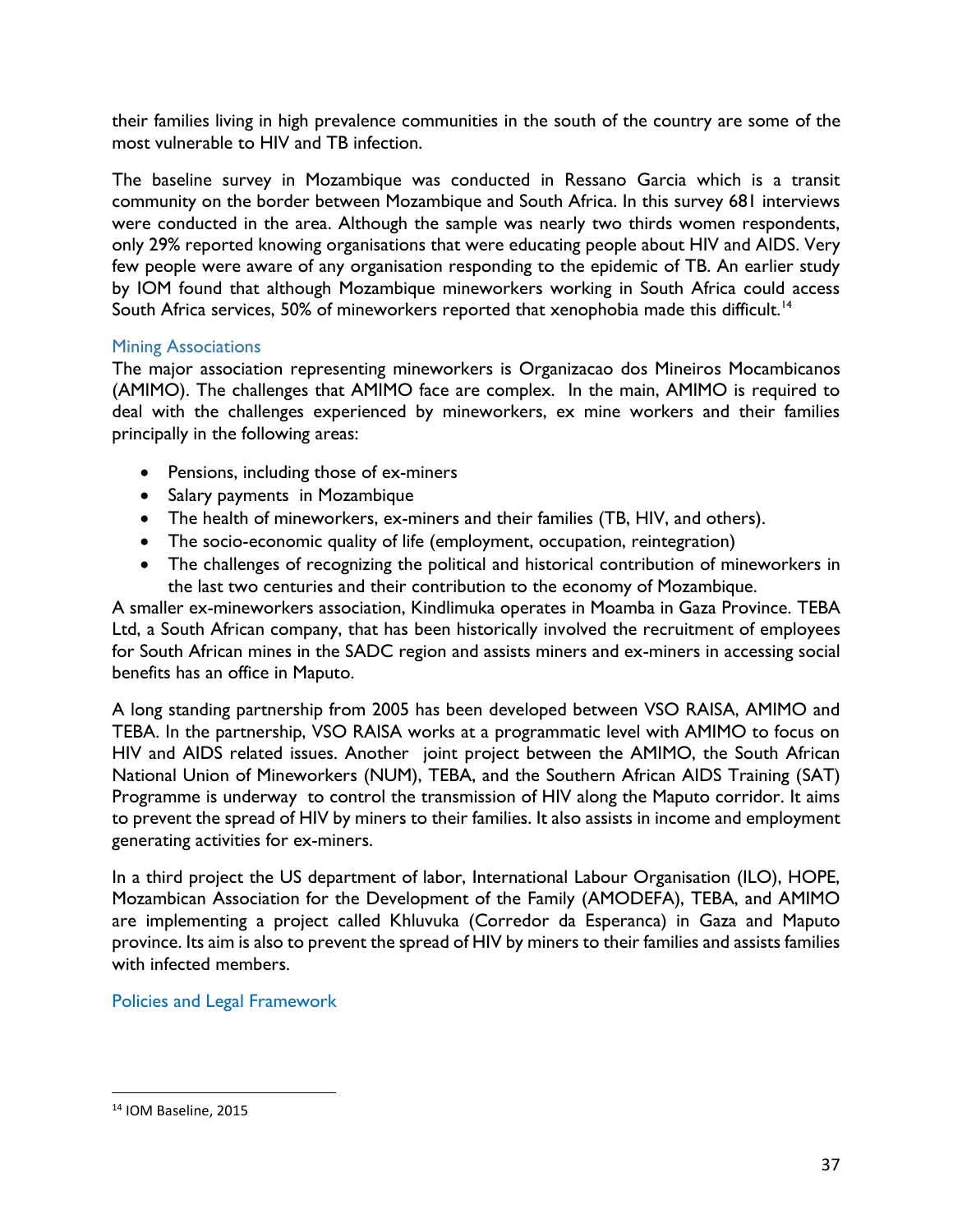National policies that were formulated by the state relevant to TB related issues affecting current and ex-miners were not identified in the documents provided.<sup>15</sup> During the endline evaluation it emerged that the National Strategic Plan for HIV and AIDS PENIV has made important provisions for migrant mineworkers and ex-mineworkers. Mozambique has not ratified International Conventions that have the ability to provide individual rights, if domesticated, to migrant mineworkers as well as other relevant employees.

| National Legislation and policies                                             | <b>International Conventions</b>                                                                                                                                                                                                                                                                                                                                                                                                                                                                                                                                                                                                                         |
|-------------------------------------------------------------------------------|----------------------------------------------------------------------------------------------------------------------------------------------------------------------------------------------------------------------------------------------------------------------------------------------------------------------------------------------------------------------------------------------------------------------------------------------------------------------------------------------------------------------------------------------------------------------------------------------------------------------------------------------------------|
| National Strategic Plan HIV & AIDS PEN IV<br>Please add the name of this plan | International Convention on the Protection of the Rights<br>$\bullet$<br>of all Migrant Workers and Members of Their Families,<br>$1990 *$<br>African Charter ratified 22 February 1989<br>International Covenant on Civil and Political Rights, 1966*<br>ILO Migration for Employment Convention (Revised),<br>٠<br>1949 (No.97) $*$<br>ILO C143 Migrant Workers (Supplementary Provisions)<br>$\bullet$<br>Convention, 1975 (No.143) $*$<br>ILO C189-Domestic Workers Convention,<br>2011,<br>$\bullet$<br>$(No.189)$ *<br>• UN Declaration on the Human Rights of Individuals Who<br>Are Not Nationals of the Country in Which They Live<br>$(1985)*$ |

# **Table 7: National legislation & policies and International conventions to which Mozambique is a signatory**

Conventions marked \* have not been ratified

# Regional Conventions and Policies

The only source of national TB policy is the domestic application of the SADC Declaration and Code of Conduct on Tuberculosis in the Mining Sector in 2012. The SADC Declaration on TB is the main regional guiding policy for a coordinated response to the management of TB among miners and ex-miners within SADC. The success of the SADC declaration on TB in nation states requires the full cooperation of the other signatory states and most importantly South Africa, the significant employer state.

 $\overline{\phantom{a}}$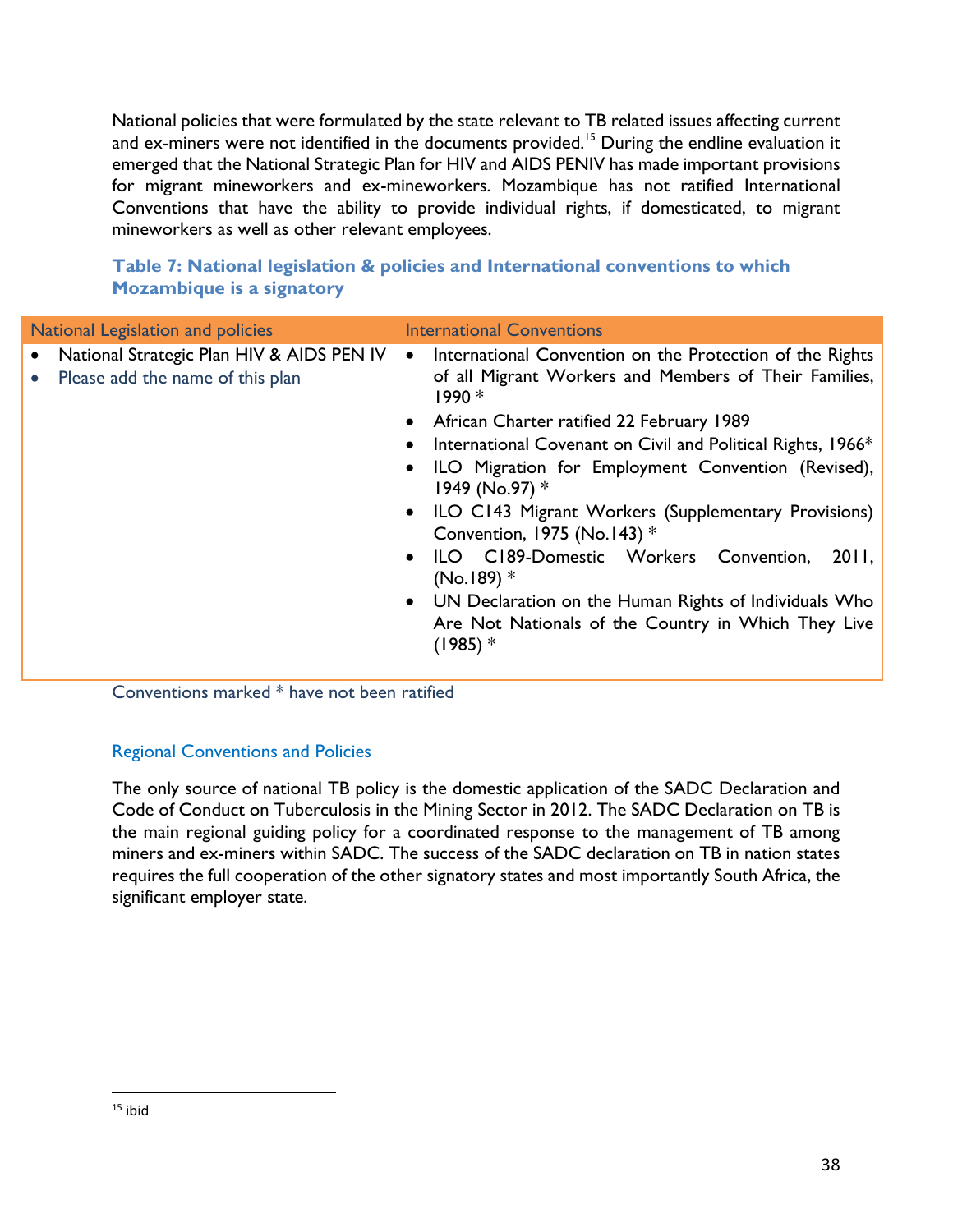#### **Project Components and Partners**

#### **Table 8: Project Component and Partners**

| <b>PROJECT</b><br><b>COMPONENT</b>                     | <b>KEY PARTNERS MOZAMBIQUE</b>                                                                                                                                                                       |
|--------------------------------------------------------|------------------------------------------------------------------------------------------------------------------------------------------------------------------------------------------------------|
| <b>Research and information</b><br>dissemination       |                                                                                                                                                                                                      |
| <b>Advocacy</b><br>policy<br>and<br>development        | Development partners: International Organization for<br>Migration (IOM)<br>Government: Ministry of Health (MOH), Ministry of<br>Work, Employment and Social Safety (MWESS)<br>Private sector: SAICOM |
| <b>Service</b><br>delivery<br>and<br>capacity building | Implementing partners: PfukaLixile and Coalizão<br>Government: District Health Directorate of Moamba and<br>Ressano Garcia Health center<br>Civil society: AMIMO                                     |
| <b>Regional coordination</b>                           | VSO and IOM                                                                                                                                                                                          |

VSO and IOM were responsible for the regional coordination of the project. VSO and IOM implemented the project with the partnership of AMIMO, Coalizão and Pfuka Lixile. AMIMO, Pfuka Lixile and Coalizão played key roles as implementing partners as they worked directly with the target group and communities where the beneficiaries live. IOM and VSO provided support in terms of providing financial capacity, technical capacity as well as support with monitoring and evaluation.

AMIMO was responsible for economic issues such as: rent generation through agriculture and production, informal business, and public cellphones called Onecell given to the beneficiaries (miners, ex-miners and their families).

Coalizão was linked to the project for a one-year period in 2014/15 after which they left the partnership. They worked in the areas of subsistence mountain agriculture for the target group of beneficiaries and trained students from local schools /change agents in the matters of sexual and reproductive health, violence, risky behaviors and HIV/AIDS.

Pfuka Lixile is a community based organization, working specifically and exclusively at Ressano Garcia Administrative Post at Moamba district. It has worked with the project from 2015 to 2016. Pfuka Lixile traditionally worked in the area of home based care in the HIV and AIDS context. As treatment became more available for the population in Mozambique, Pfuka Lixile started widening their work to include health education and delivered health talks about HIV, TB and Sexual and reproductive health and other contagious and non-contagious diseases. Pfuka Lixile was responsible for implementation of this project with the financial and technical support of IOM in Mozambique-this was the first time that this association had a donor and had to learn the procedures of financial management and accountability.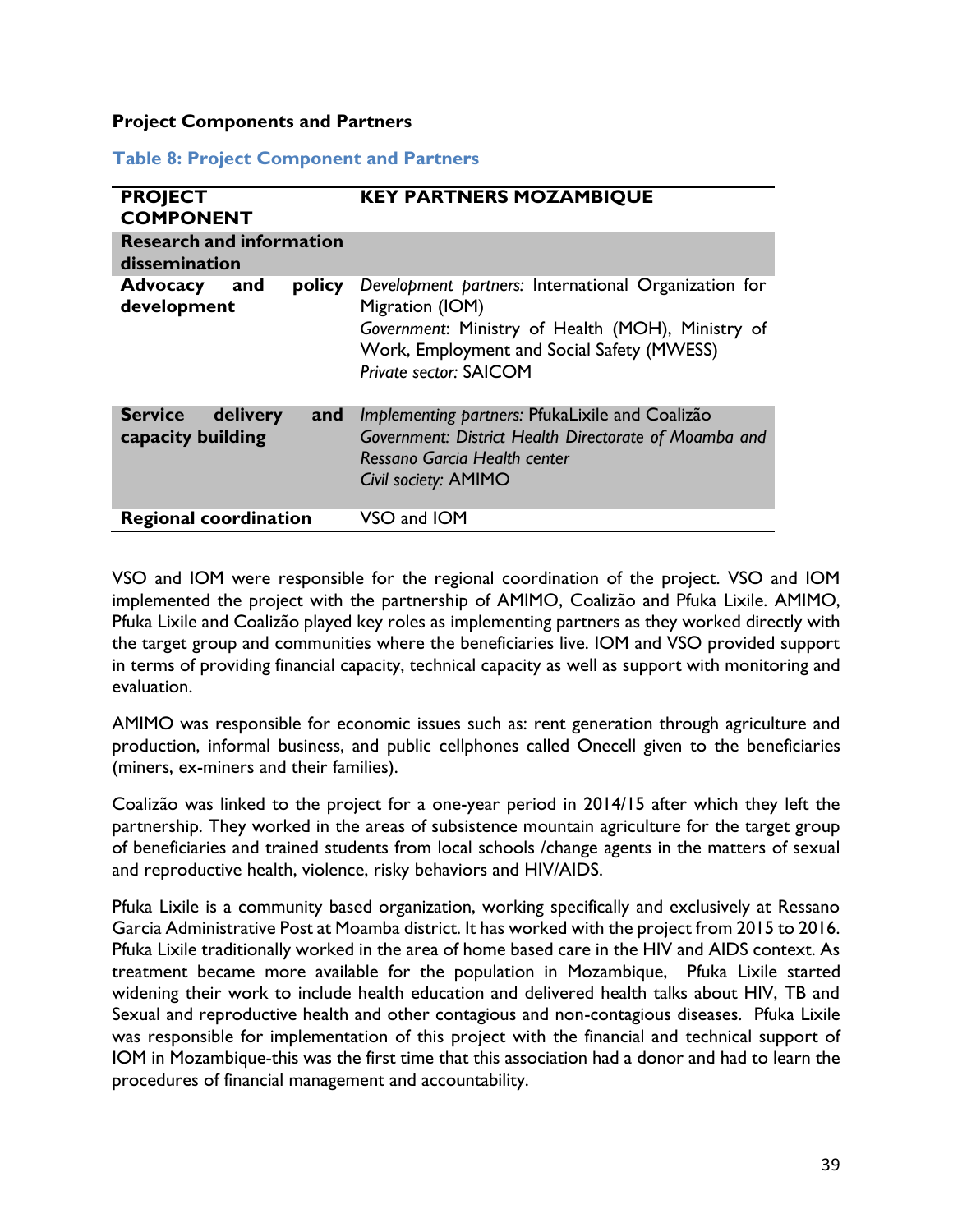## **Project Governance and Management**

The IOM country project manager (PM) provides oversight, guidance and input regarding the project direction and activities in line with the regional framework. Government partners at National and local levels also provide inputs. From inception in 2013 until early 2015 the IOM regional coordinator managed the project. The project does not have an official oversight or advisory body such as a Steering Committee (SC) or Advisory Board (AB).

The entry point of the project has been through the National Ministry of Health, and is then cascaded to the Provincial Directorate, District Directorate and its institutions (health) at lower levels. At the level of the health service, there was enagement between the change agents (activists) and the health system referrals, forms and procedures to ensure that the project operated within the existing sytem.

## **Major Achievements**

#### **National level**

IOM through the Mining Sector Project supported the integration of AMIMO into the National HIV/AIDS Combat Council and assisted them to take an important step passing migratory groups from vulnerable to priority groups according to PEN IV. According to PEN IV, in the context of the national combat response to HIV the priority population of the mobile and migrant workers' group it includes mine workers, long distance truck drivers, and seasonal workers from the extraction industry, in gold-digging, in public buildings and in agricultural properties.

IOM/the Mining Sector Project helped AMIMO to be acknowledged throughout the country as the national association that defends the interests of the migratory mineworker groups in the advocacy campaigns. During the implementation of the project AMIMO was acknowledged as an organization that fights for rights of the miners related to compensation, the right to access treatment, social integration of the former mineworkers and mitigating the impact of poverty among the widows of ex-miners through the POPA project (refer to POPA report).

At the national, provincial and district level the resolution of unpaid compensation payments to ex-mineworkers for occupational disease remains a priority and progress was made towards this during the implementation of the Mining Sector Project. Presently the Mozambican government has information that about 3 000 former miners should benefit from the referred compensation funds for occupational diseases contracted while working on South African mines. For the case of deceased miners, the benefits will be directed to their relatives, like children and widows, among others who are considered legitimate members of family. Data collection in the endline evaluation highlights the continued precarious situation of miners (mostly former miners and their families), and the consequent need for the Mozambican government to prioritise this population group. The Ministry of Work, Employment and Social Safety (MWESS) has received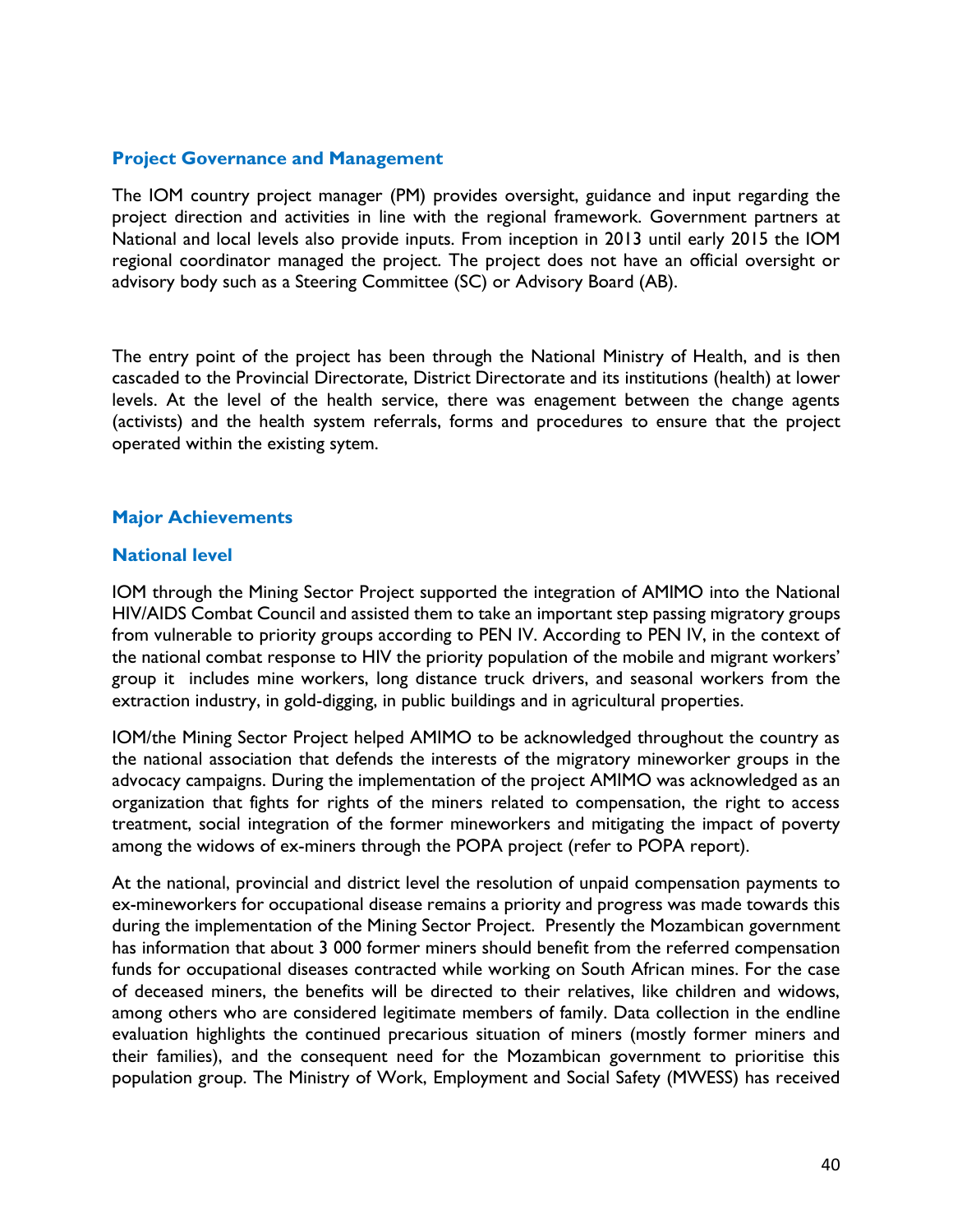the first list of ex-miners to be compensated for occupational diseases contracted while working for mining companies in South Africa.

In the first phase, a group of 467 registered beneficiaries was listed by the entity responsible for the retroactive payment. The Compensation Commission for Occupational Diseases with its headquarters in South Africa was identified as the system to deal with compensation in South Africa, while the Mozambican side dealt with issues of document certification due payment.

The registration process is running simultaneously at MWESS central services, through the Migratory Work Direction, in coordination with the provincial and district government who are assisting with providing compensation for this group, by ascertaining important information related to the miner, date of contract cessation or death of miner, as well as details of family members in the case of a deceased miner.

# **Site level**

IOM/ the Mining Sector Project, also referred to as the Pfuneca project, helped in the institutional capacitation of Pfuka Lixile which is a community organization based in Ressano Garcia, a frontier zone, that has helped in raising awareness of people living with HIV and TB from the community and increasing access to national health services. IOM supported the Juvenile Coalition association in the sexual and reproductive health programs directed at young people from Ressano Garcia schools. In the Pfuneca project with Pfuka Lixile, the goal was institutional capacitation of this organization in the areas of health education, and access to health services. The capacity building effort was also intended to increase awareness about the organization itself in Ressano Garcia, with its high mobility and highly dynamic corridor between Mozambique and South Africa. The project was implemented at a community level by change agents (activists) who conducted the following activities in the communities: health lectures; door to door visits, health information included prevention and sharing of information on HIV, STI and TB; working directly with heath facilities by conducting initial screening of patients and then referring on to the relevant health centre; counselling and dealing with issues of stigma and discrimination.

*"All bad conceptions that have existed around HIV were the major barriers for the implementation of these projects and this implies that the activist informed, educated and this takes some time because we are talking about aspects of behavior change and they do not happen immediately, it takes many years." (KII)*

Monitoring reports indicate that a total of 78 CAs were trained to facilitate community dialogues and 219 change agents were trained to provide other health information. The field visit to Resano Garcia indicated that there were 16 agents currently working with Pfuka Lixile. Change agents at Pfuka Lixile reported receiving a monthly stipend of 12 000MT a month.

The Table below provides an overall synthesis of the overall project performance.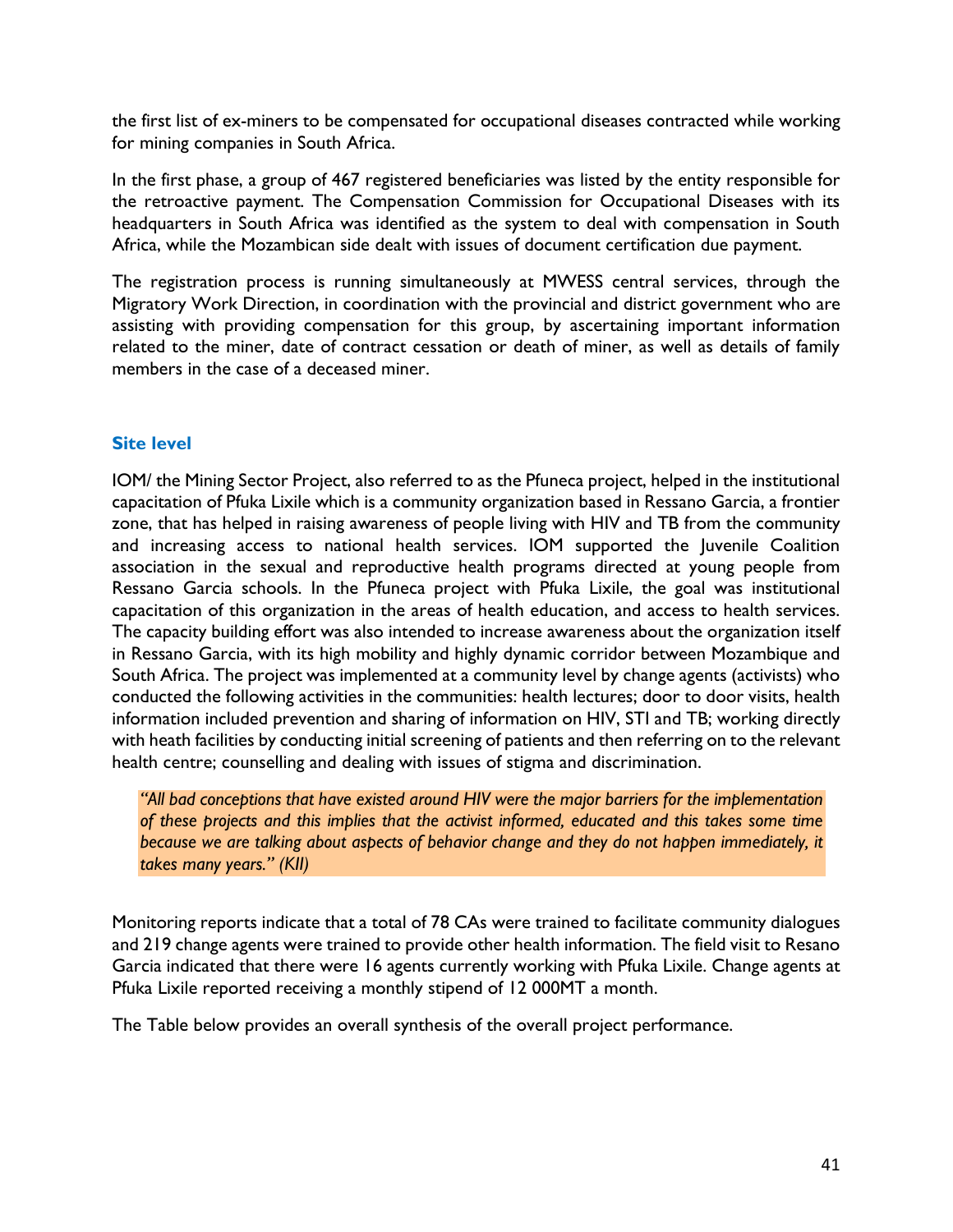# **Table 9: Performance against targets and indicators**

| Outcome or<br>Output                     | Indicator                                                                                                                                                                    | $2014 -$<br>2015 | 2016  | <b>Total</b> | <b>COMMENT</b>                                            |
|------------------------------------------|------------------------------------------------------------------------------------------------------------------------------------------------------------------------------|------------------|-------|--------------|-----------------------------------------------------------|
| <b>Monitoring</b><br>migrants'<br>health | Number of key national routine data collection instruments<br>that incorporate questions on migration and health                                                             | $\boldsymbol{0}$ |       | 0            |                                                           |
|                                          | Number of research studies conducted focused on migrants'<br>health and migration-related health issues                                                                      | $\overline{2}$   |       | 2            |                                                           |
|                                          | One operational migration health knowledge sharing<br>platform                                                                                                               | 0                |       | 0            |                                                           |
| Policies and<br>legal<br>frameworks      | Proportion of policy makers and stakeholders with increased<br>knowledge on migration health related issues and the<br>importance of migration and health in health policies |                  |       |              |                                                           |
|                                          | Number of non-health sectors that have incorporated<br>migration and health in their policies, legislations and<br>strategies                                                |                  |       |              |                                                           |
| <b>Increased</b><br>knowledge            | Number of individuals reached through community<br>education                                                                                                                 | 78 946           | 27818 | 106<br>764   | Number of individuals<br>reached went down in 2016        |
|                                          | Number of reproductive age individuals (15-49 years)<br>reached with education on sexual and reproductive health                                                             | 39 162           | 3596  | 42 758       | <b>Number of individuals</b><br>reached went down in 2016 |
|                                          | Number of community led initiatives to address the social<br>determinants of health                                                                                          | 108              | 5     | 113          | Less initiatives took place in<br>2016                    |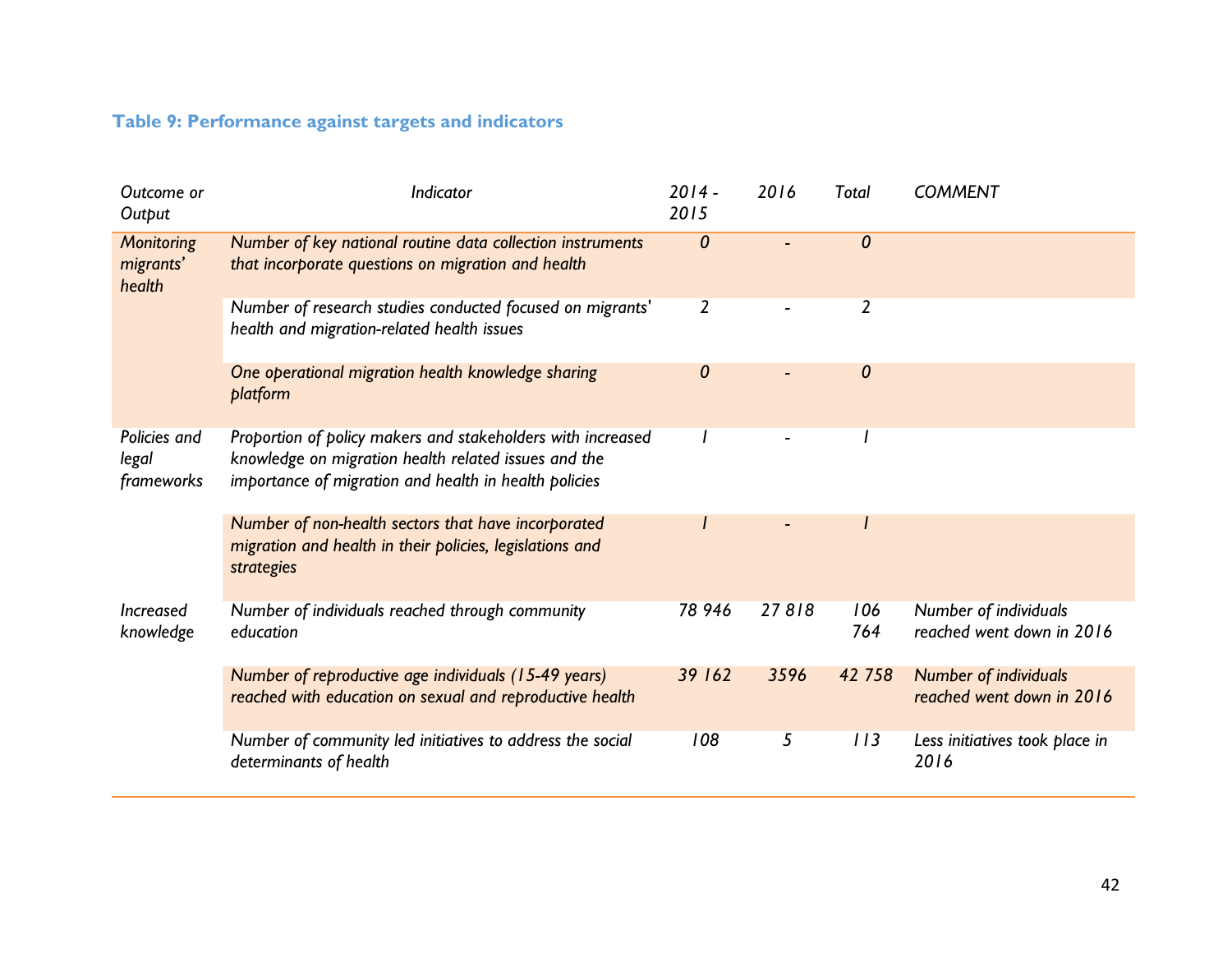| Strengthenin<br>g service | Number of change agents trained to facilitate community<br>dialogue                                                                                            |        | 78   | 78     |                                                                                                                                       |
|---------------------------|----------------------------------------------------------------------------------------------------------------------------------------------------------------|--------|------|--------|---------------------------------------------------------------------------------------------------------------------------------------|
| provision                 | Number of change agents trained who demonstrate skills<br>and capacity to facilitate community dialogues and<br>education on the social determinants of health | 219    |      | 219    |                                                                                                                                       |
|                           | Number of individuals from key stakeholder organisations<br>capacitated on migration and health                                                                | 0      | 50   | 50     |                                                                                                                                       |
|                           | Number of health workforce members capacitated on<br>migration and health                                                                                      | 534    | 10   | 544    |                                                                                                                                       |
| Improved<br>service       | Number of individuals referred for health and other services                                                                                                   | 10 368 | 636  | 11004  |                                                                                                                                       |
| provision                 | Number of individuals referred for health and other services<br>who received services at the referral destination                                              | 10366  | 497  | 10863  |                                                                                                                                       |
|                           | Number of individuals referred for HIV testing                                                                                                                 | 0      | 3626 | 3626   |                                                                                                                                       |
|                           | Number of individuals referred for HIV testing who received<br>their HIV results at the referral destination                                                   | 1298   | 3523 | 4821   | Number of individuals<br>referred is 0 in 2014 - 2015<br>and yet number of individuals<br>referred who received<br>treatment is 1 298 |
|                           | Number of individuals screened for TB                                                                                                                          | 2406   | 8067 | 10 473 |                                                                                                                                       |
|                           | Number of individuals with TB symptoms referred for<br>diagnosis and treatment in migration affected communities                                               | 80     | 242  | 322    |                                                                                                                                       |
|                           | Number of referred individuals with TB symptoms who<br>receive diagnosis and treatment at referral destination                                                 | 80     | 170  | 250    |                                                                                                                                       |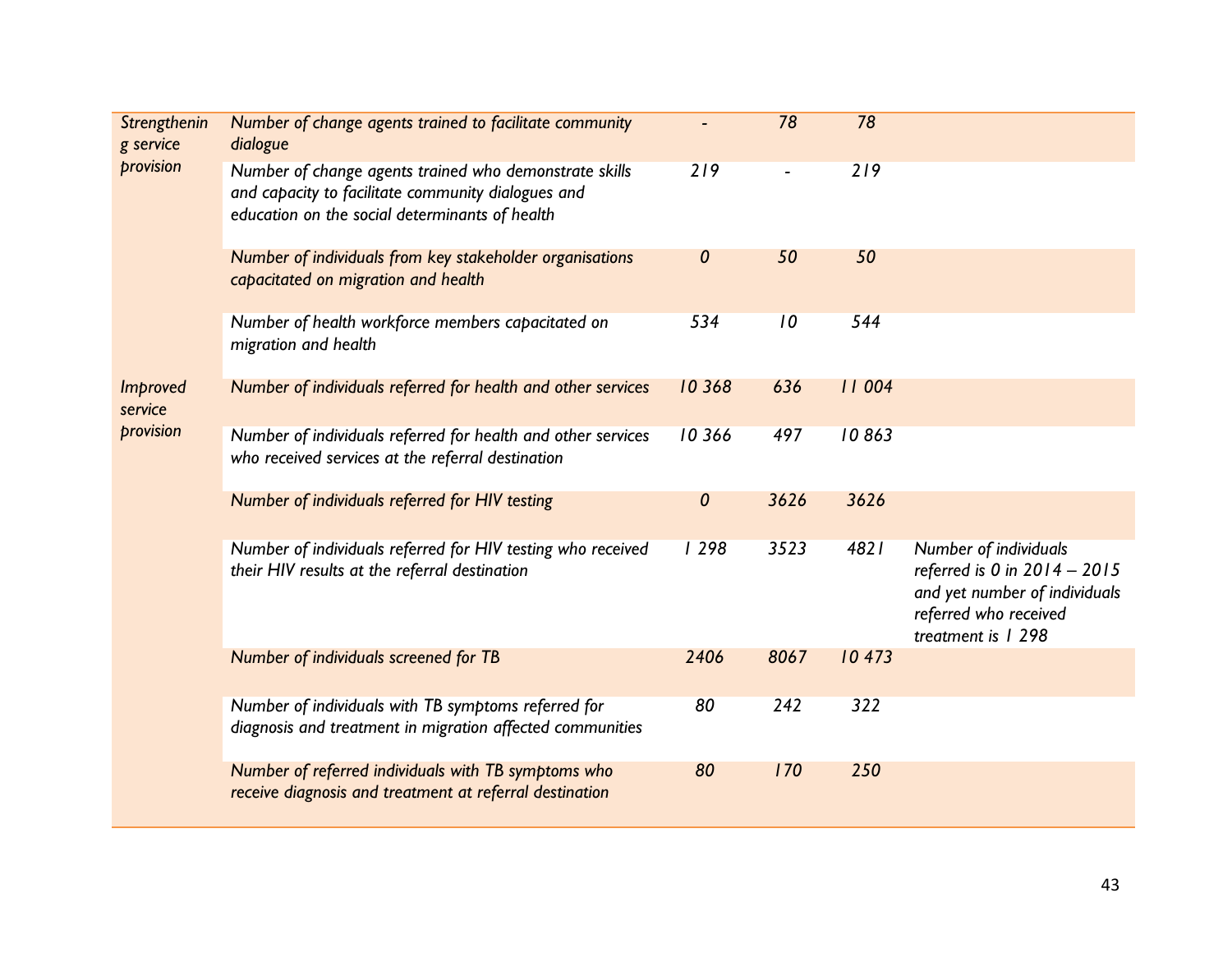|                                    | Number of SGBV survivors identified and referred to service                                                                                                       | 0 | 0 | 0 |
|------------------------------------|-------------------------------------------------------------------------------------------------------------------------------------------------------------------|---|---|---|
|                                    | providers for support and protection                                                                                                                              |   |   |   |
|                                    | Number of SGBV victims identified and referred to service<br>providers for support and protection who received services<br>at the referral destination            | 0 | 0 | 0 |
|                                    | Number of condoms and lubricants distributed                                                                                                                      |   |   |   |
| Multi-<br>sectoral<br>partnerships | Number of initiatives that received technical support from<br><b>IOM</b>                                                                                          | 5 |   | 5 |
| and<br>networks                    | Number of multi-country and/or multi sectoral partnerships<br>and networks established/strengthened for effective<br>coordinated response to migration and health | 3 |   | 3 |
|                                    | Number of partnerships with relevant stakeholder<br>organizations formalized and/or strengthened                                                                  | 5 |   | 5 |
|                                    | Number of tools, guidelines and technical briefs on<br>migration and health disseminated                                                                          |   |   | 2 |
|                                    | Number of relevant forums, dialogues, campaigns and<br>conferences that include migration and health.                                                             | 0 |   | 0 |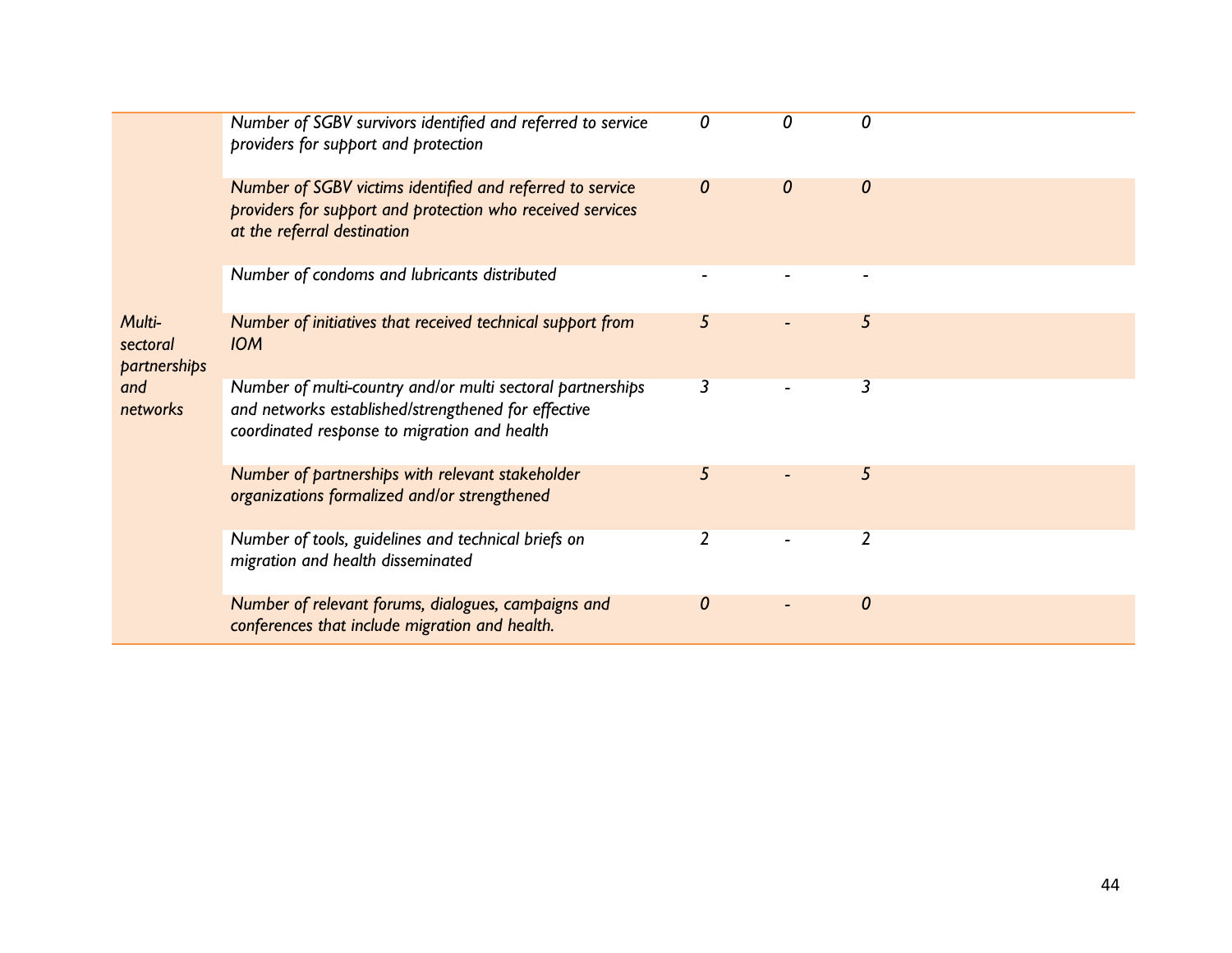# **Relevance**

Key Informants and Change Agents reported that the project was well received by the local government authorities and communities. The health sector commented that the project's relevance was because it was because the activities were aligned with the focus areas of the Health Ministry, including disseminating health information, supporting community level health events eg. working with health on commemorative days (health fairs on  $I^{st}$  December-International AIDS Day); and focusing on adolescents and young people, particularly girls who are a priority for the Ministry of Health. Change agents reported working closely with the local health system.

*"We have access to the hospital`s list that display the quitters and lacking ones. Based on this list we would go after those people so that they can go back to the treatment." (FGD, Change Agents)*

They also reported working closely with other community based structures outside of the health system.

*"Here we work with neighborhood secretaries and block chiefs. The structures help us in our job identifying the cases that need support, mobilizing people for organizing the lectures and fairs we bring. That's how our involvement has been." (FGD, Change Agents)*

*"All the neighborhood structures know us and know how important our work is and they are smoothing it for us." (FGD, Change Agents)*

The focus group discussions with miners and ex-miners revealed that the majority of them did not know of the existence of the Pfuke Lixile project in Ressano Garcia and had never heard about it, and were not accessing health care provided by the project. They expressed discontent with this.

*"This is the first time I personally hear about the project." (FGD Miners and exminers)* 

*"I only hear about people who help miners but I don't know them. They tell me about a work institute but I don't know where it is." (FGD Miners and ex-miners)* 

However, in a focus group discussion with ex miners, it was reported that many were aware of the existence and work of AMIMO and VSO (refer to the POPA report).

*"I am not direct beneficiary but an indirect one, as my father was ex-miner and a member of AMIMO, he also stopped working due to illness, and he did not receive his pension. So when there were opportunities of being helped by AMIMO he had the benefit of working in the farm here in Moamba. I was the one going behind of his benefits. And from VSO he received public cellular phone called One Cell I was the one using to make business." ((FGD Ex-miners)*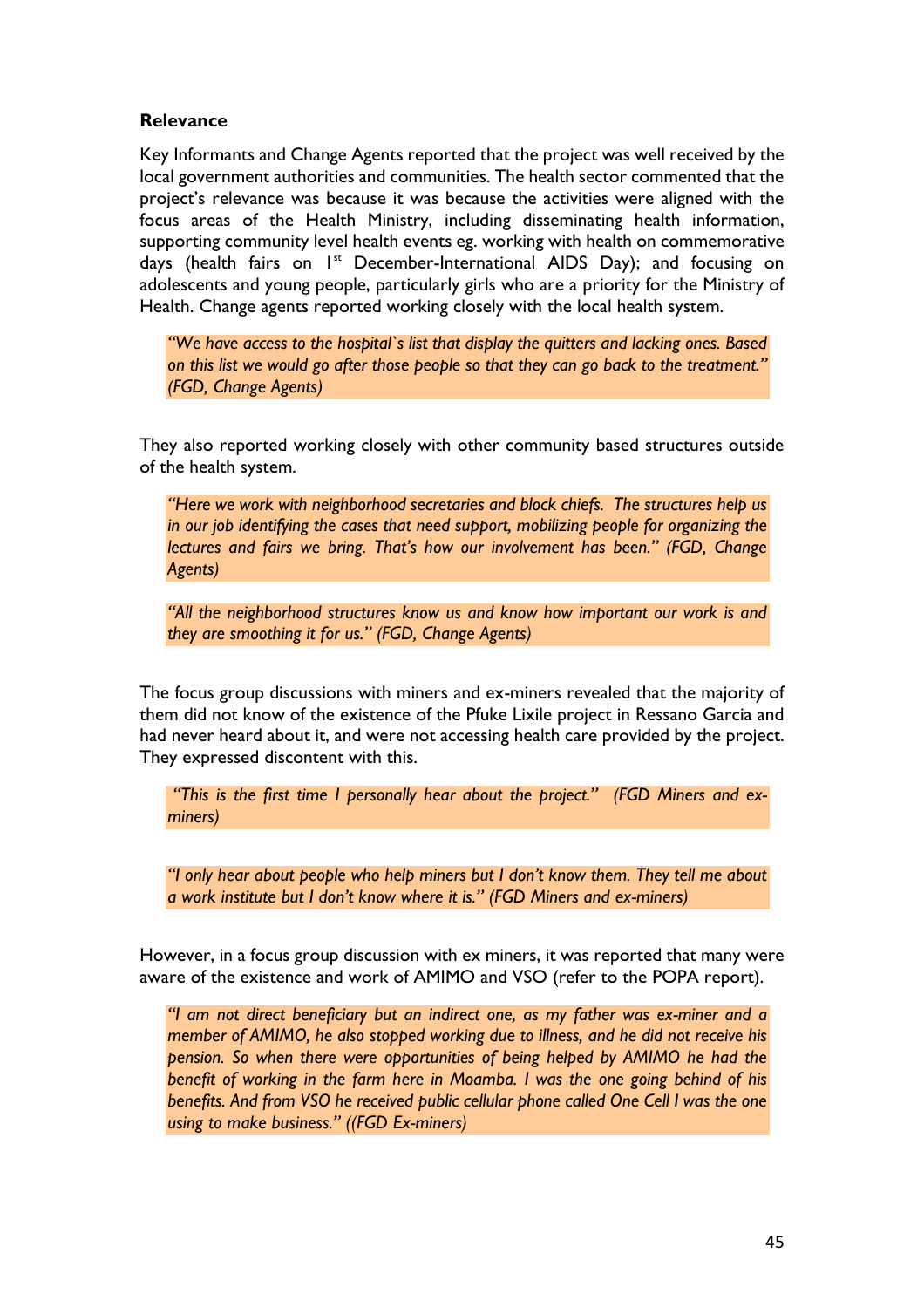Respondents noted that there is a great number of orphaned and vulnerable children (OVC) in the communities, and it is difficult to assess whether the child is a child of an ex-miner or not. One of the concerns of Pfuka Lixile is that OVC's need to become beneficiaries of this project if it continues.

Nevertheless, even though OVCs were not direct beneficiaries of the project, IOM made programmatic changes in order to enroll OVC by providing them with school material. However, they were not able to sustain this initiative.

# **Effectiveness**

On project initiation, effectiveness was achieved by working with 2 civil society organisations that ensured access to the relevant target groups viz. Pfuka Lixile to deal with health related issues for the broader community, and through AMIMO in accessing miners, ex-miners and their widows.

Being a CBO, Pfuka Lixile were able to form small support groups who facilitated the taking of medicines from the hospital to individuals who were unable to go to hospital. There were also home visits. Change agents used the manuals provided by IOM, about gender, migration, and HIV. It also included a module called ''one man'' which deals with the participation of men in heath matters in order to increase men's participation in health related issues and with accessing treatment and services. Change agents reported that they were seeing changes in the community due to the activities of the project.

*"Now it is starting to change, a lot. Men are now understanding and following advices from their wives and from us, the activists. Now they see that it is a matter of health and not about having us pocking our fingers into their lives. That they own their lives and that they run their families, but they have to pay attention to health issues that may emerge in the community or in their families or even in themselves. Things are really changing. This is not something that did not happen in the previous years." (FGD, Change Agents)*

In Ressano Garcia, Pfuka Lixile works with youngsters grade 8 to grade 12 in the dissemination of information connected with HIV and sexual and reproductive health. Male and female students are reached during the school day shift. 20 students were recruited as Change Agents of the school to proceed with sensitizing and delivering health information to school going children.

In addition to the regular project management and supervision of implementation activities, there were monitoring and evaluation visits. The M&E instruments were designed by IOM and adopted by the implementers together with the Change Agent managers. The teams were trained on monitoring and evaluation which included information on why and how to monitor and on the relevant indicators for the projects. Monitoring activities occurred twice or four times per semester depending on the agreement established. Monitoring was consistently cited by respondents as being one of the biggest challenges, and discrepancies and anomolies in data, as illustrated in Table 3, are indicative of this.

Exisiting monitoring data reports that a total of approximately 106 764 individuals were reached through community education activities. A total of 11 004 community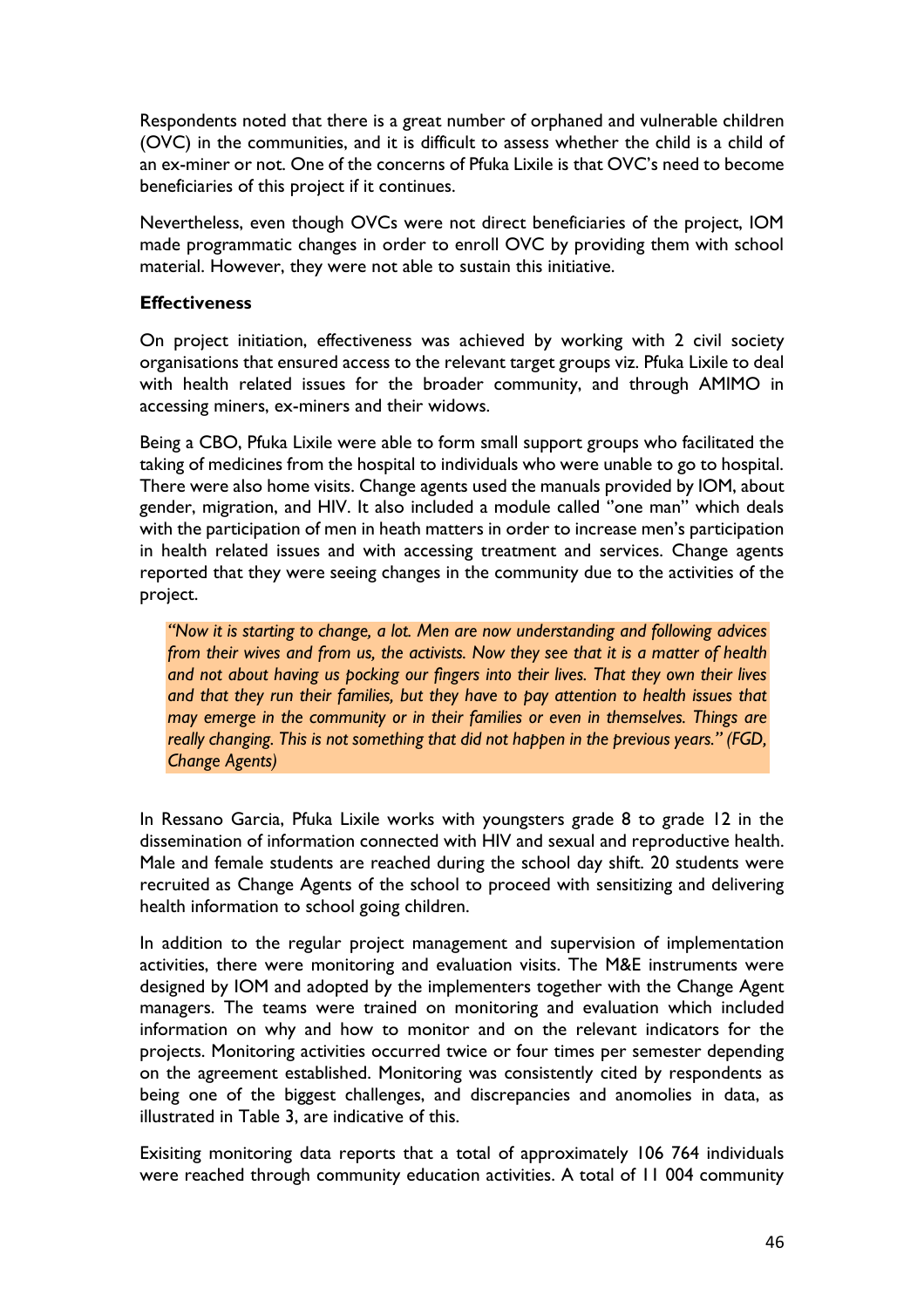members were referred for health and other services and 10 863 (98%) received services at the referral site. This is an extremely high rate of successful referral to service and it was not possible to test the veracity of these reported numbers during the field visits. Of the 3 626 persons referred for HIV testing it was reported that 4 821 received their results at the testing facility. This exceeds the number of people referred and calls to question the validation of the data.

On reflection, IOM commented that there was room for greater effectiveness through increasing the number of change agents, and by increasing the number of beneficiaries. It was noted that the number of beneficiaries did increase with time-what started as a snowball effect increased as more and more people became aware of the work of the project through neighbours, friends and colleagues.

The local health service reported the appointment of change agents or activists as supporting their work in the communities.

*"The health sector has also benefited from change agents not only for IOM activities but also for Ressano Garcia and Moamba district services for disseminate information about the health network (cleaning, preventive medicine aspects, water treatment) and other things related to Community health." (KII, District)*

Collaboration between TEBA and IOM allowed for diagnosis of miners with TBalthough this happened in Mozambique the collaboration allowed for prescription to be translated into English and sent to the employer in order to carry on with the treatment in South Africa.

# **Efficiency**

The intervention of the Mining Sector Project included building and strengthening the capacity of the organisations that were implementing activities. This institutional capacitation did not only result in training people, but also in the registration of the associations in order to make them official. Support to the organisations was also provided through provision of electronic equipment for their offices, also the payment of rent (Pfuka Lixile and Coalizão in Ressano Garcia and AMIMO in the village of Moamba and Maputo city), as well as payment of subsidies of the board of the project and Change Agents.

Change Agents played an important role in the implementation of activities and contributed to the overall efficiency and reach of the project. Change Agents worked closely with local health care facilities and would also conduct general evaluation of the patients.

In all areas in relation to project activities, the biggest barrier remains stigma and discrimination. This continues to be the most significant barrier to implementation of this project. It was reported that this more prevalent in Ressano Garcia and is one of the reasons why people leave Ressano Garcia to seek treatment in Maputo or Matola in order not to be seen in Ressano. The Mining Sector Project tried to sensitize people to prevent this stigma and discrimination and this was done through talks,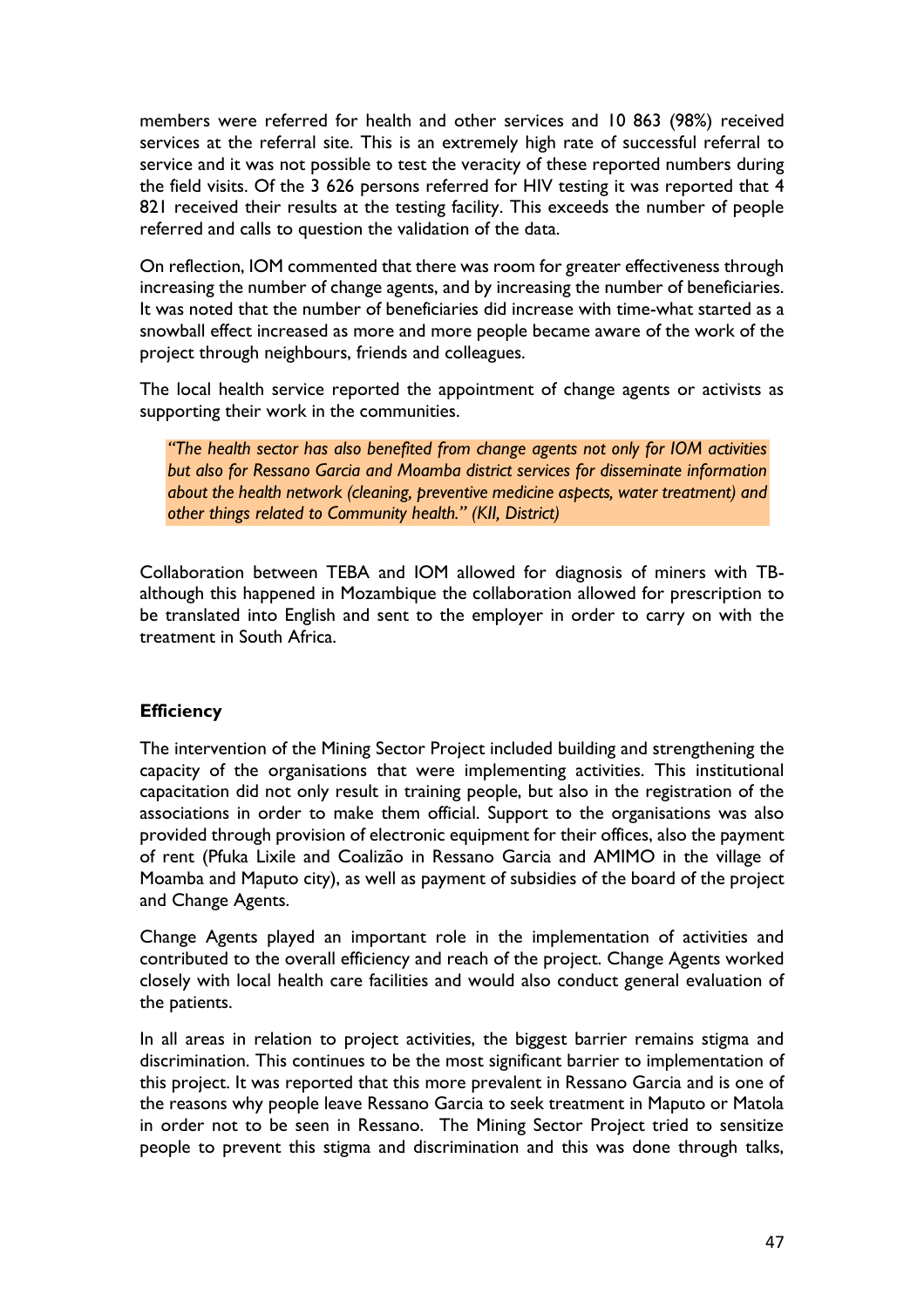discussions and distribution of condoms in private spaces, markets, and festive days like Christmas.

*"We worked more intensively during the high migration and people`s movement periods at Ressano Garcia border, we are talking about Easter time, Christmas and at the end of the years. During this time, we worked more in either border and trains the transported many miners who travel between Mozambique and South Africa." (FGD, Change Agents)*

*"Because the population is mobile, the IOM and health ministry have established partnerships mainly during two periods of the year, Easter and Christmas and New Year (March, April, December and January) which is a time of particular movement at the borders and in these two periods organize a wider health fair to reach those returning home and in this period still contact the migrants who return home to the maximum trying to sensitize them about these things, make a small assessment, refer to the health center and try to perceive their Final destination and get in touch with VSO to try to follow up these people in their destination." (KII)*

# **Impact**

At a national level progress had been made in the national policy document PEN IV to identify migrant mineworkers as a key population. Noteworthy strides have also been made to resolve the compensation issues affecting thousands of ex-mineworkers though government efforts to register qualifying individuals and liaison with the Medical Bureau of Occupational Disease (MBOD) in South Africa through the Mining Sector Project.

Stakeholders at the local level commented that it was difficult to assess impact with projects like this with short lifespans, and particularly because behaviour change is difficult to measure over a short period. However, it was felt that the work of the change agents in reaching beneficiaries, as well as the POPA success stories were illustrative of the project impact. During the implementation of POPA stories were collected of small business that had succeeded despite the overwhelming poverty of mining affected communities in Mozambique.

In addition, the increased capacity of local organisations was seen as one of the most significant impacts, both in terms of the organisations overall capacity, and on the individual capacity of change agents.

*"IOM has created local capacity, I think this is the big impact." (KII, National)*

*I think all of us, learned a lot and turned into better activists and health agents. We received more training and got more work experience as we worked in the communities. (FGD, Change Agents)*

In particular, change agents, who worked directly with beneficiaries, had the following to say in terms of the impact of the project: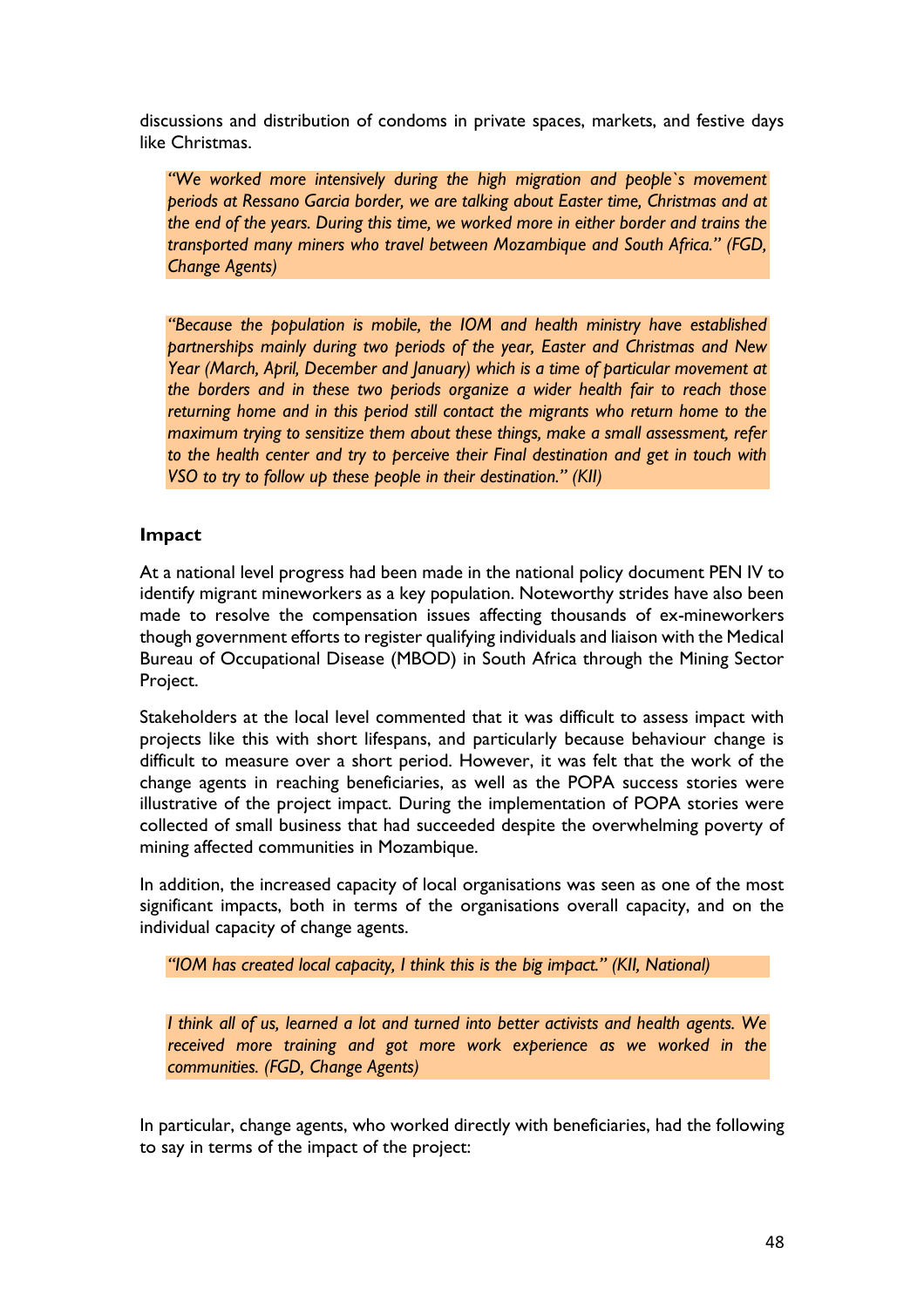*"Indeed, men were very stubborn. In their opinion, they could not get advices from women or even give their opinion about their health or about how they should proceed with their families. This is changing now." (FGD, Change Agents)*

*"The impact in the beneficiaries and the communities was very positive. People`s behavior, mainly men`s behavior is changing due to our work." (FGD, Change Agents)*

## **Sustainability**

The issue of sustainability was cause for concern and was raised by respondents. However despite concerns over funding and the future of the project, the Mining Sector Project and its partnerships did open key stakeholders to the possibility of future programmes. Respondents hoped that AMIMO and Pfuka Lixile will continue the project, and that their capacity had been enhanced to enable this.

*"We left them with the necessary mechanisms and materials so that they could govern themselves administratively and financially, I know they have the motivation to do some projects and proposals of projects to submit". (KII, National)*

*"Now, after the project, we have a better preparation for helping people." (FGD, Change Agents)*

For future development of this project, there was a request that the Mining Sector Project should cover more beneficiaries and that it must be holistic and include OVC, education, economic activities, agriculture, reproductive health. There was a feeling that for the future the beneficiaries should participate in the design, planning, implementation and monitoring of the project activities.

*"The direct people involvement at the beginning I think this creates more value in the identification of space, in the accountability of their actions and undertakings." (KII, National)*

POPA was felt to provide a good example of this.

District level key informants suggested that it is important for IOM to share their findings and evidence generated through this work to inform future interventions and whether it is worth investing in the health of miners and ex miners as a specific target group.

*"We must know what IOM does, work with miners, but what are they looking for? What do they want more? What do they want to achieve? They have to share with us, we want to know, what they did in that long time, what conclusions did they draw? Is it worth it or not to accompany the miner?" (KII, District)*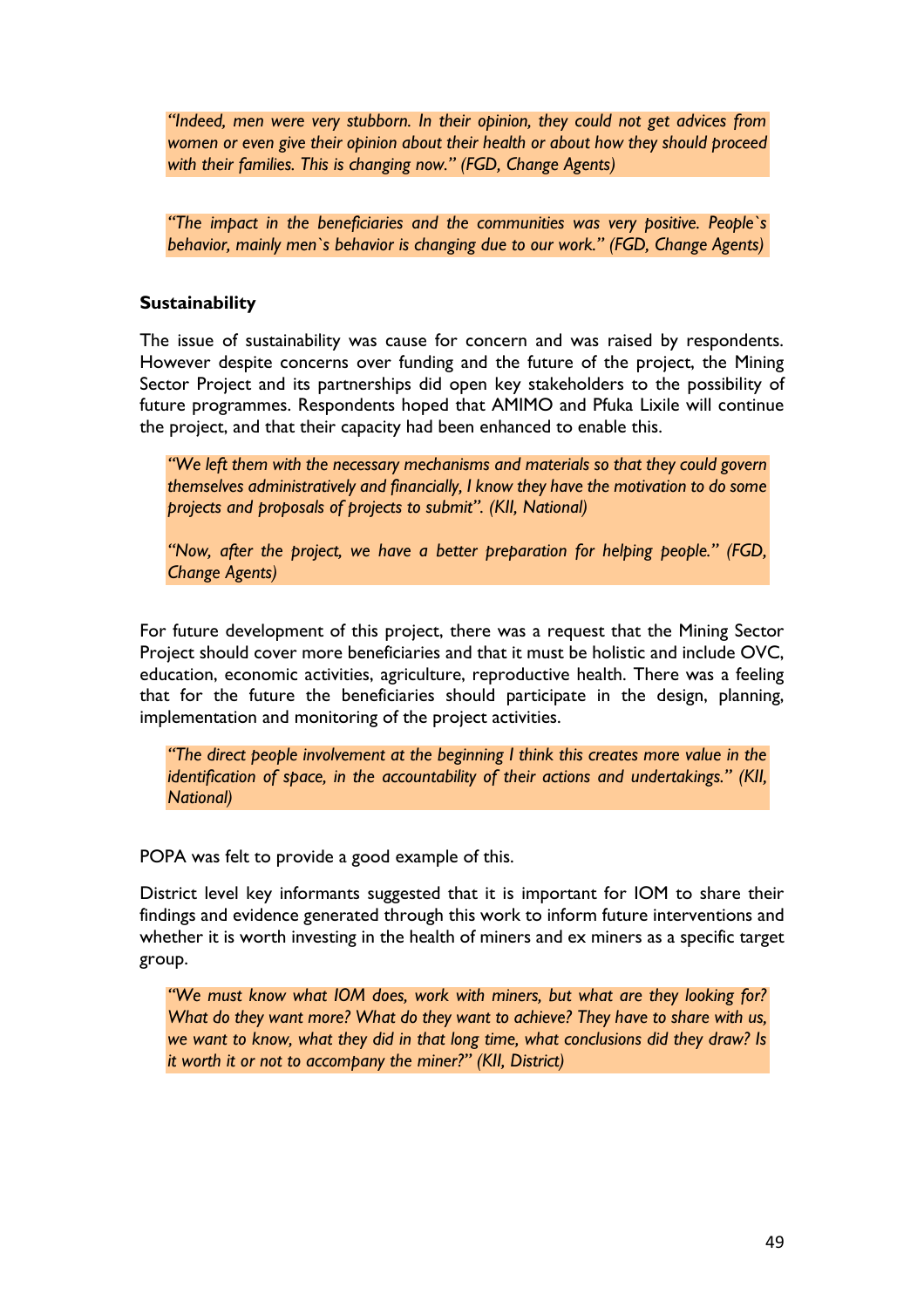# **Conclusion**

The mining sector project is aligned with national priorities in terms of dealing with the specific challenges faced by mining and migrant communities. However, systemic poverty is endemic in Mozambique and issues related to HIV and TB affect all sectors of the population, making it difficult to focus exclusively on miners, ex miners and their families. The project supported the capacity development of Pfuka Lixile which is embedded in the community, and their change agents, to work more closely with the existing health system and other community based structures. Overall success in relation to HIV and TB prevention and treatment was largely hindered by stigma and discrimination, which is still persistent in many of the communities. There was little evidence from the field visits of support to miners and ex-miners in the form of mining related compensation of any kind.

| <b>OECD-DAC</b><br>criteria | <b>Key findings Mozambique</b>                                                                                                                                                                                                                                                                                                                                                       |
|-----------------------------|--------------------------------------------------------------------------------------------------------------------------------------------------------------------------------------------------------------------------------------------------------------------------------------------------------------------------------------------------------------------------------------|
| <b>Relevance</b>            | Location at borders and dynamic corridors where<br>there are high levels of migrants and miners was<br>important<br>High levels of HIV and TB-higher than general<br>prevalence rates<br>Miners issues as related to compensation and<br>$\bullet$<br>occupational health a priority but little evidence of<br>this changing on the ground                                           |
| <b>Effectiveness</b>        | Data suggests high levels of reach >100 000 with<br>$\bullet$<br>health education, testing and referrals -however data<br>shows inconsistencies<br>Working with local organisations and local systems<br>(health and other community structures)<br>• Working with Change Agents was supported<br>Change Agents hampered by high levels of stigma and<br>$\bullet$<br>discrimination |
| <b>Efficiency</b>           | Working with Change Agents assisted reach<br>Hampered by high levels of stigma and discrimination<br>$\bullet$                                                                                                                                                                                                                                                                       |
| Impact                      | Migrant and mining related concerns and health<br>$\bullet$<br>issues highlighted in local communities<br>Increased capacity of local community<br>based<br>$\bullet$<br>organisations and Change Agents                                                                                                                                                                             |
| <b>Sustainability</b>       | Existing community based organisations have greater<br>$\bullet$<br>awareness of migrancy and mining related issues<br>Work within existing health system                                                                                                                                                                                                                            |

# **Table 4: Summary of Mozambique findings against the OECD-DAC project criteria**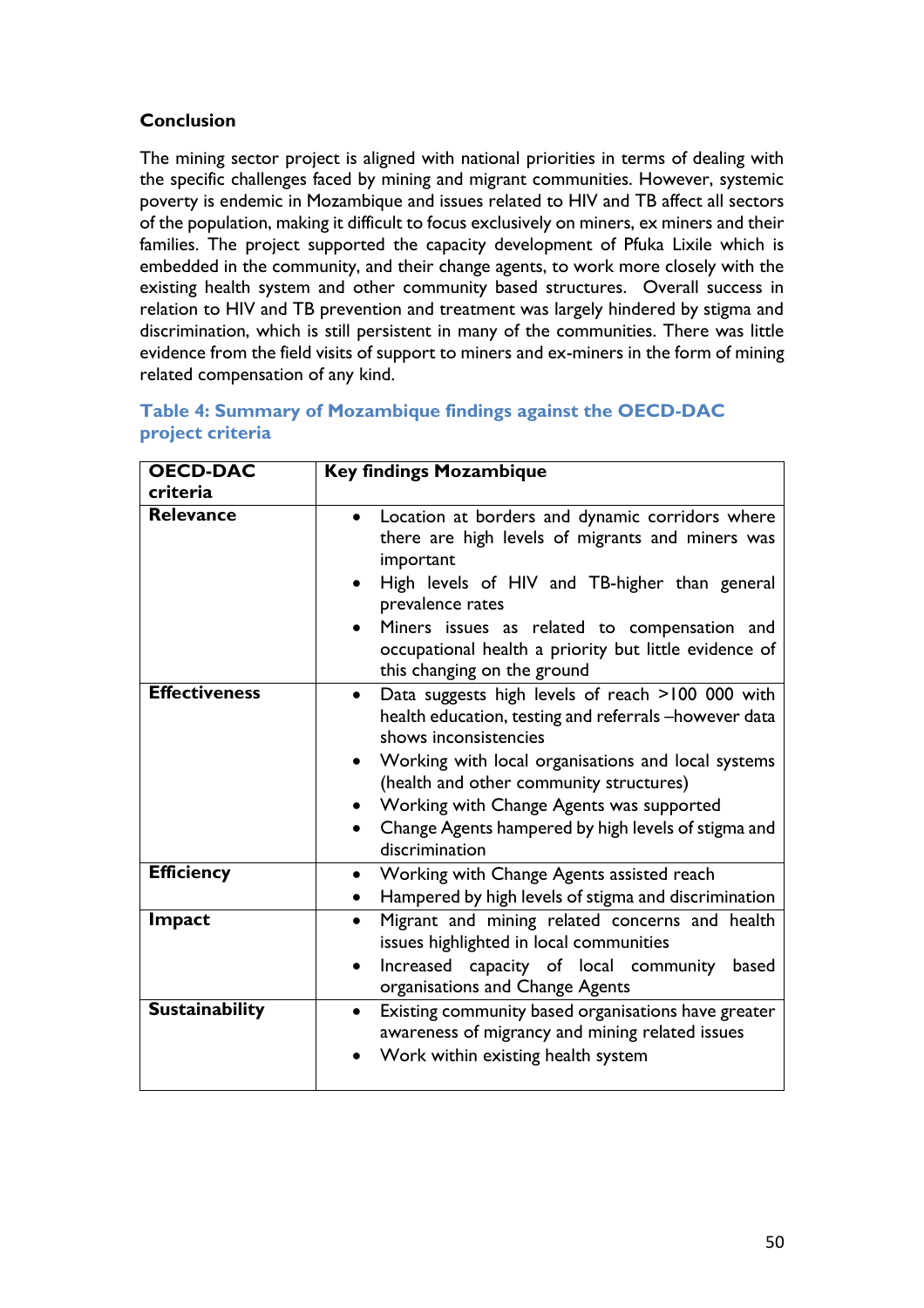# APPENDIX 4 South Africa (SA) Report

#### Country context

South Africa (SA) is the southernmost country in Africa and has a population of close to 56 million inhabitants. It is divided into nine provinces and 52 districts. The World Bank (WB) classifies South Africa as an upper-middle-income economy, and a newly industrialised country; its economy is the second largest in Africa, and the 34th-largest in the world. In terms of purchasing power parity, SA has the seventh-highest per capita income in Africa. However, poverty and inequality remain widespread, with about a quarter of the population unemployed and living on less than US\$1.25 a day. The country is endowed with the world's largest reserves of a number of minerals, such as gold, platinum and titanium, hence it has a large mining sector which directly employs nearly half a million employees. Between 5-8% of the national GDP comes from mining.

#### The health sector

According to the 2015 UNAIDS Report, SA has an estimated 7 million people living with HIV – more than any other country in the world. Mining areas have HIV and TB rates that are higher than communities that are not impacted by mining in any way. The HIV prevalence is 19.2% in the general population of 19-45 year olds and ranges from 12-47% in miners and mining communities. The TB prevalence rate is also higher in miners at 3 000 per 100 000 population compared to 834 (range 737-936) per 100 000 persons in the general population.<sup>16</sup> The large mining houses provide in-house or outsourced medical services to employees but these medical benefits often do not extend to the family members of miners.

Results of a 2015 situational analysis conducted in 710 households in Smashers Block (SB) – a mineworker receiving community in the Waterberg District of Limpopo Province (LP) reported that more than 10% of households had members who were sick and 5% had terminally ill people; most of these were attributable to AIDS and TB. The single community health centre in SB is geographically easily accessible, but long waiting times for medical attention make people reluctant to attend this public health facility. Therefore, even though primary health care is provided free of charge, long patient queues are an obstacle to early presentation for diagnosis and treatment especially during the initial stages of illness. Forty five percent of households had no medical aid cover and the high financial costs of private health care also present an additional barrier to appropriate health seeking behavior. The study found that there were no organisations providing information, education and communication (IEC) programs related to HIV&AIDS and TB in Smashers Block and very few individuals were aware of organisations running programmes to address these conditions.

#### Policies and Legal Framework

Mineworkers in South Africa currently have the highest TB rate in the world. As a result of employing nearly half a million direct employees, and with the mining sector

 $\overline{a}$ <sup>16</sup> PHRU 2017 TB, HIV and Silicosis in Miners Epidemiological Data on Tuberculosis, Multi-Drug Resistant TB, Silicosis and HIV among Miners and Ex-Miners in Southern Africa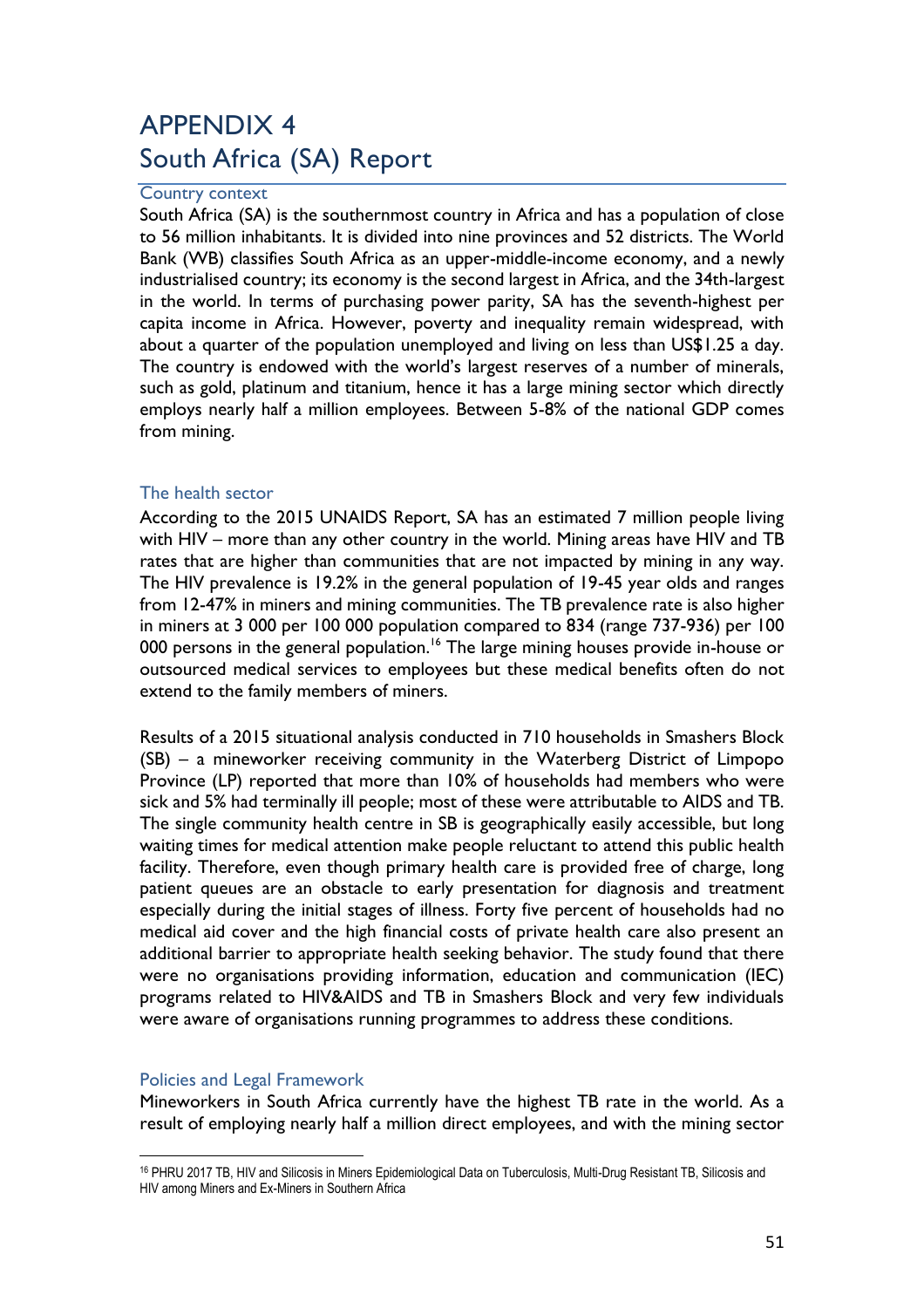accounting for one-third of all TB infections in the Southern African region, the need for legislation and policies became imperative. The first column in table 1 below lists the most important pieces of national occupational legislation and policy. In the main these provide for the welfare of workers in general, while some e.g. Mine Health and Safety Act (MHSA) and Compensation for Occupational Injuries and Diseases Act (COIDA) do have a particular focus on miners.

SA is a signatory to several international conventions as listed in the second column in the table below, but has not ratified International Conventions that have the ability to provide individual rights, if domesticated, to migrant mineworkers as well as other relevant employees.

# **Table 10: National legislation & policies and International conventions to which SD is a signatory**

| <b>policies</b><br>Employment Equity Act, No. 55 of .<br>International Convention on the Protection of the Rights<br>1988<br>of all Migrant Workers and Members of Their Families,<br>1990 *<br>Labour Relations Act, No. 66 of 1995<br>African Charter ratified 09 July 1996.<br>Occupational Health and Safety Act,<br>No. 85 of 1993<br>International Covenant on Civil and Political Rights, 1966<br>$\bullet$<br>ratified 10 December 1998.<br>Mine Health and Safety Act, No. 29 of<br>$\bullet$<br>1996<br>ILO Migration for Employment Convention (Revised),<br>$\bullet$<br>1949 (No.97) *<br><b>Compensation for</b><br>Occupational<br>Injuries and Diseases Act, No. 130 of •<br>ILO C143 Migrant Workers (Supplementary Provisions)<br>Convention, 1975 (No.143) *<br>1993<br><b>Basic Conditions of Employment Act,</b><br>ILO C189-Domestic Workers Convention,<br>2011,<br>$\bullet$<br>No. 75 of 1997<br>$(No.189)$ *<br>Medical Schemes Act, No. 131 of 1998<br>UN Declaration on the Human Rights of Individuals Who<br>$\bullet$<br>$\bullet$<br>Are Not Nationals of the Country in Which They Live<br><b>Promotion of Equality and Prevention</b><br>$\bullet$<br>$(1985)$ *<br>of Unfair Discrimination Act, No. 4 of<br>2004 |
|------------------------------------------------------------------------------------------------------------------------------------------------------------------------------------------------------------------------------------------------------------------------------------------------------------------------------------------------------------------------------------------------------------------------------------------------------------------------------------------------------------------------------------------------------------------------------------------------------------------------------------------------------------------------------------------------------------------------------------------------------------------------------------------------------------------------------------------------------------------------------------------------------------------------------------------------------------------------------------------------------------------------------------------------------------------------------------------------------------------------------------------------------------------------------------------------------------------------------------------------------|
|                                                                                                                                                                                                                                                                                                                                                                                                                                                                                                                                                                                                                                                                                                                                                                                                                                                                                                                                                                                                                                                                                                                                                                                                                                                      |

Conventions marked \* have not been ratified

#### Regional Conventions and Policies

South Africa is a signatory to the SADC Declaration and Code of Conduct on Tuberculosis in the Mining Sector in 2012. Under the auspices of the SADC Declaration, in 2014 South Africa convened a TB and Mining High Level Ministerial Conference in Johannesburg aimed at developing a coordinated, multi-sectoral response to TB in the mining sector. In 2014 SADC developed the Framework for the Harmonised Management of Tuberculosis in the Mining Sector.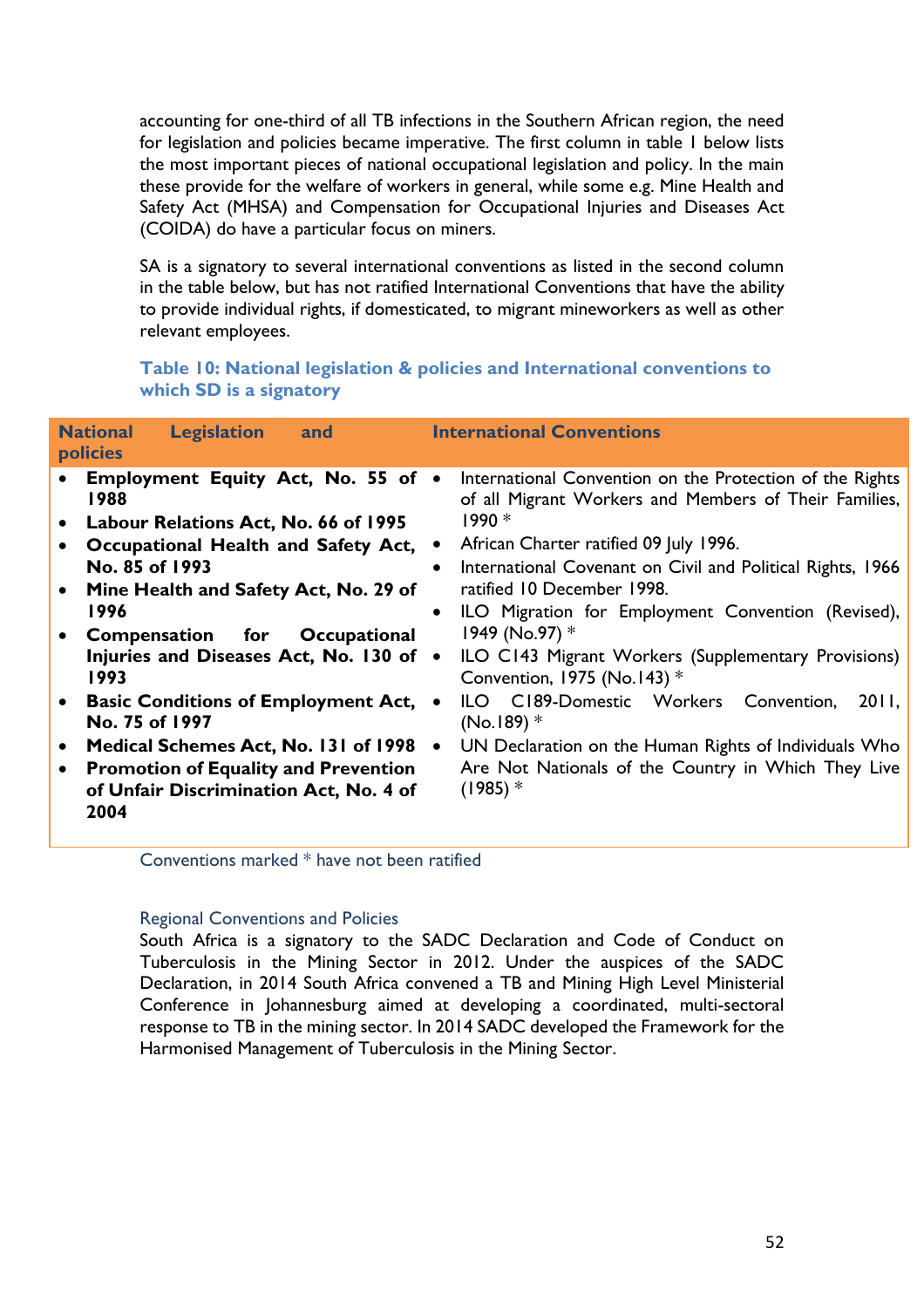## **Project activities**

The project activities are summarized below according to the four project components:

*Research and information dissemination –* A baseline survey, conducted in Smashers Block, Waterberg District, was completed in early 2015. The results were utilized to inform programming.

*Advocacy and policy development –* This component was closely linked to regional coordination. IOM provided funding and technical assistance (TA) for two high level meetings led by the Department of Mineral Resources (DMR) with the participation of other key government departments such as the Department of Labour (DOL) and Department of Health (DOH) as well as for the work produced by the technical working groups that emanated from these. This is described in the section of the report entitled major national level achievements.

*Service delivery and capacity development –* consisted of raising awareness on issues related to health (HIV and TB) and health services. This component was outsourced to a local country-implementing partner. The model used change agents (CAs) on the ground to provide peer education. CAs were drawn from local community based organizations (CBOs) and received a stipend from the home-based care (HBC) unit in the LP Department of Health (DOH). CAs used resources (health education and screening materials) aligned to DOH protocols and procedures to carry out their work. Potential patients identified during screening were referred to health services for definitive diagnosis and treatment. On the supply side, health workers (professionals working in the facilities and lay health workers in the facilities and community) were trained on heath and migration. There was a paper-based up and down referral system from community to health facility and back. The VSO livelihoods component of the project was not implemented in SA.

*Country coordination –* The Waterberg Municipality, the Office of the Premier of Limpopo, and NGOs working in the district have established a migration and health forum. IOM was as active participant on the forum, which provides a useful platform to discuss and share knowledge as well as monitor progress and challenges encountered during the course of implementing HIV&AIDS and TB interventions.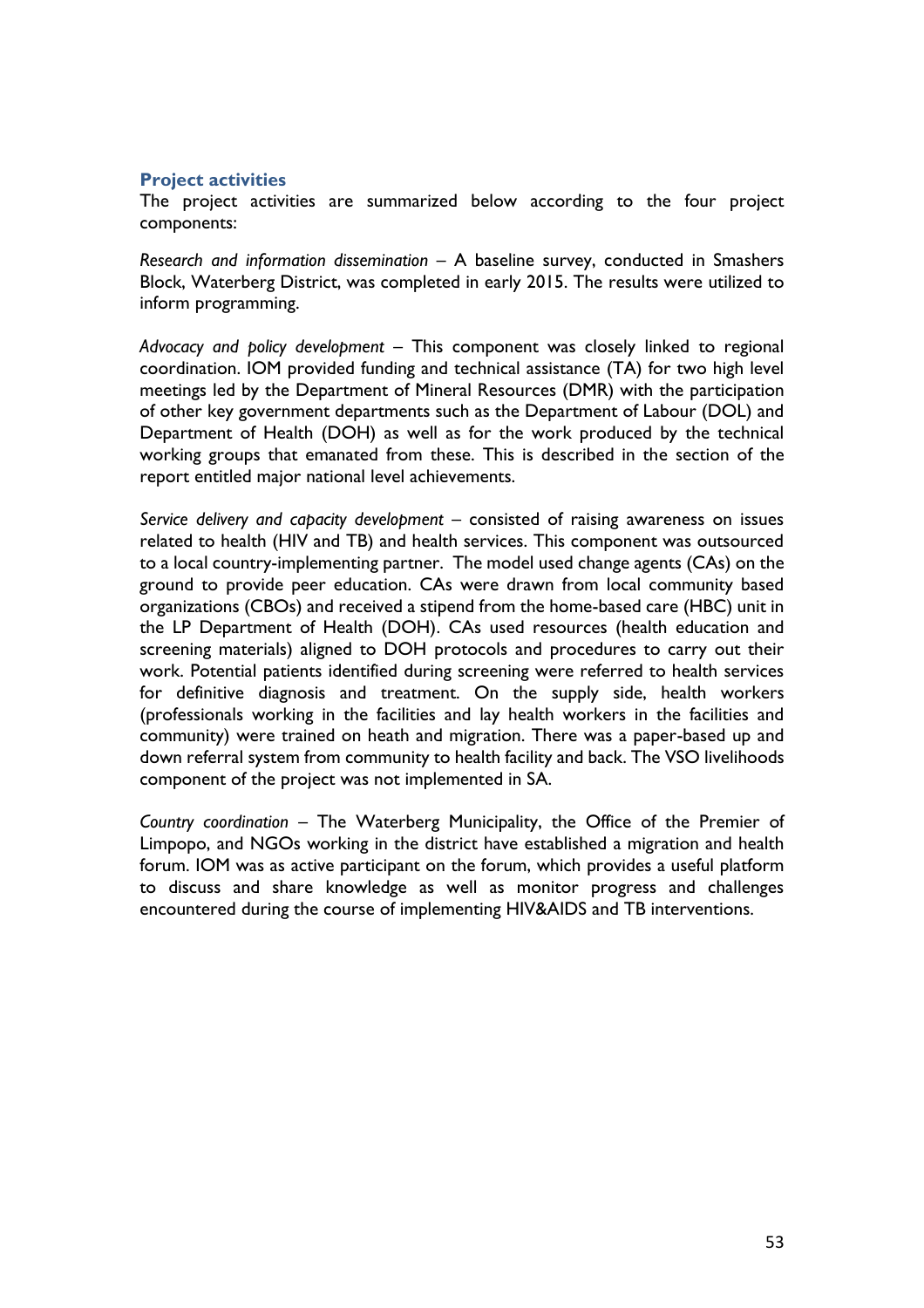#### **Project partners by component**

| <b>PROJECT</b>                            | <b>KEY PARTNERS SOUTH AFRICA</b>                                                                                                                                                                                                                                                                                                                                                                                                                                      |
|-------------------------------------------|-----------------------------------------------------------------------------------------------------------------------------------------------------------------------------------------------------------------------------------------------------------------------------------------------------------------------------------------------------------------------------------------------------------------------------------------------------------------------|
| <b>COMPONENT</b>                          |                                                                                                                                                                                                                                                                                                                                                                                                                                                                       |
| <b>Research and</b>                       |                                                                                                                                                                                                                                                                                                                                                                                                                                                                       |
| information                               |                                                                                                                                                                                                                                                                                                                                                                                                                                                                       |
| dissemination                             |                                                                                                                                                                                                                                                                                                                                                                                                                                                                       |
| <b>Advocacy and policy</b><br>development | Development partners: International Organisation for<br>Migration (IOM), Department for International<br>Development (DFID), World Bank (WB)<br>Government: National Department of Health<br>(NDOH) especially Medical Bureau for<br>Occupational Diseases (MBOD), Department of<br>Mineral Resources (DMR), Department of Labour<br>(DOL)<br>Private sector: Chamber of Mines (COM)<br>Organised Labour: 5 mining unions<br>Government and ex-mineworker unions from |
|                                           | Lesotho, Mozambique, Swaziland (and Botswana)                                                                                                                                                                                                                                                                                                                                                                                                                         |
| Service delivery and<br>capacity building | Implementing partners: CARE SA from 2013-2015<br>and Centre for Positive Care (CPC) from 2015-<br>2017<br>Government: Limpopo (LP) Office of the Premier                                                                                                                                                                                                                                                                                                              |
|                                           | (OTP), Department of Social Development (DSD),<br>Department of Health (DOH), Waterberg District<br>Municipality (WDM), Local municipalities of<br>Thabazimbi and Lephalale (councilors)<br>Civil society: Waterberg District Migrant Health<br>Forum (DMHF)                                                                                                                                                                                                          |
| <b>Regional coordination</b>              | Refer to regional report                                                                                                                                                                                                                                                                                                                                                                                                                                              |

#### **Table 11: Key country partners by project component**

# **Project management and governance**

The IOM country project manager (PM) provides oversight, guidance and input regarding the project direction and activities in line with the regional framework. Government partners at provincial and local (municipal) levels also provide inputs, as does the District Migrant Health Forum (DMHF). The DMHF is a partnership between the Waterberg District Municipality (WDM), Office of the Premier (OTP) and nongovernmental organisations (NGOs) such as IOM that work in the district. Government stakeholders that have played an active role towards realising the project objectives include the Limpopo provincial departments of Health, Social Development, Home Affairs and Basic Education as well as the municipalities of Waterberg, Lephalale and Thabazimbi.

From inception in 2013 until early 2015 the IOM regional coordinator managed the project. At this point the SA country coordinator took on the PM role in addition to a host of other responsibilities outside of the project. During 2015 a consultant was brought on board to provide project management support and technical assistance. In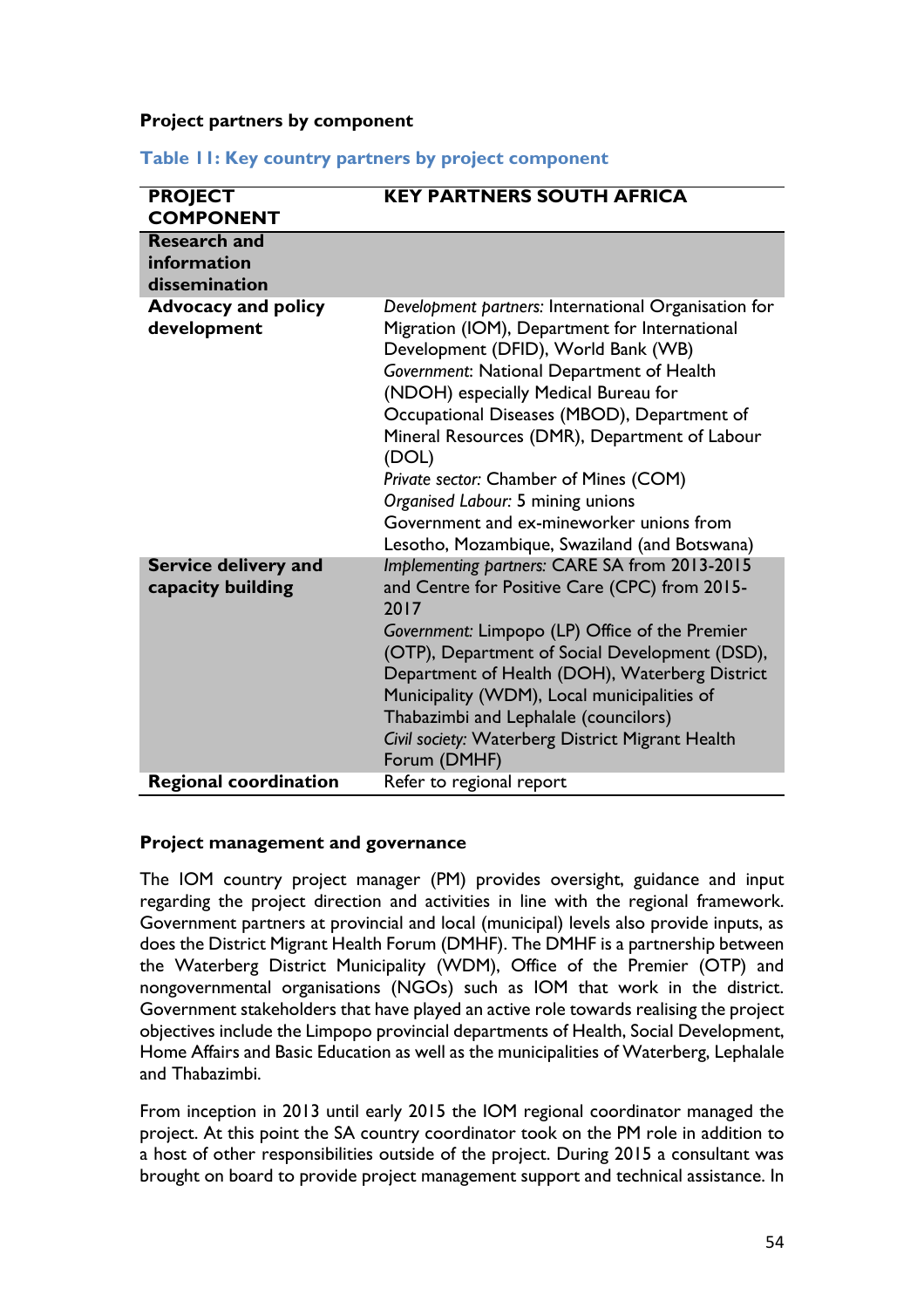September 2016 IOM employed a migration project assistant (not specifically for this project) who assisted in identifying bottlenecks and negotiating a no cost extension for the project.

CARE-SA was the implementing partner (IP) from project initiation in late 2013 until the organization withdrew its activities in SA. In September 2015 Centre for Positive Care (CPC) was contracted to replace CARE as IP, but due to problems with contractual arrangements only began activities on the ground in February/March 2016. The project obtained a 6-month no cost extension and will close in April 2017.

The project does not have an official oversight or advisory body such as a Steering Committee (SC) or Advisory Board (AB).

## **Major Achievements**

## **National level**

In South Africa, the advocacy and policy development component of the project gained most traction. The project played a significant role in facilitating a year long process of intense dialogues centred around reforming the compensation system in SA and extending services to the neighbouring countries of Botswana, Lesotho, Mozambique and Swaziland, which are the countries of origin of many ex-miners. Leveraging off the financial support and technical expertise provided by development partners, the process brought together key role-players responsible for compensation of ex-miners, ex-mineworker associations, labour unions, various government departments<sup>17</sup>, and mining houses. The SA Deputy Minister (DM) of Mineral Resources chaired the SC, which provided oversight to the work of six technical working groups  $(TWGs)^{18}$ . Papers presented by the TWGs were deliberated during a Summit on integration of compensation systems in Southern Africa, convened in May 2016. More than 200 delegates representing key stakeholder groups (governments and ex-mineworker associations) from across the region attended the summit, which was held in Johannesburg, SA. Further work after the Summit resulted in a report that was delivered to the SA Ministers of Health and Labour in October 2016 and forms the basis of ongoing efforts in this area (compensation for ex-miners).

*"The success of this initiative was facilitated by multilateral agencies – it would have been difficult for MBOD to go forward with neighbouring country governments and associations without the involvement of IOM. Multilateral agencies are able to facilitate intergovernmental talks much easier than having bilateral engagements…" (National KII, DOH)*

*"If we didn't have that* (financial support) *we would not have had funds to bring neighbouring countries to technical workshops. We would have invited them but they tell you they can't come because there is no money…". (National KII, DOH)*

 $\overline{a}$ <sup>17</sup> Such as ministries of health, labour, social development and mineral resources in SA and neighbouring countries

<sup>18</sup> Work streams included Policy and legislation, Organisation and management, Service delivery, Financing and Communication.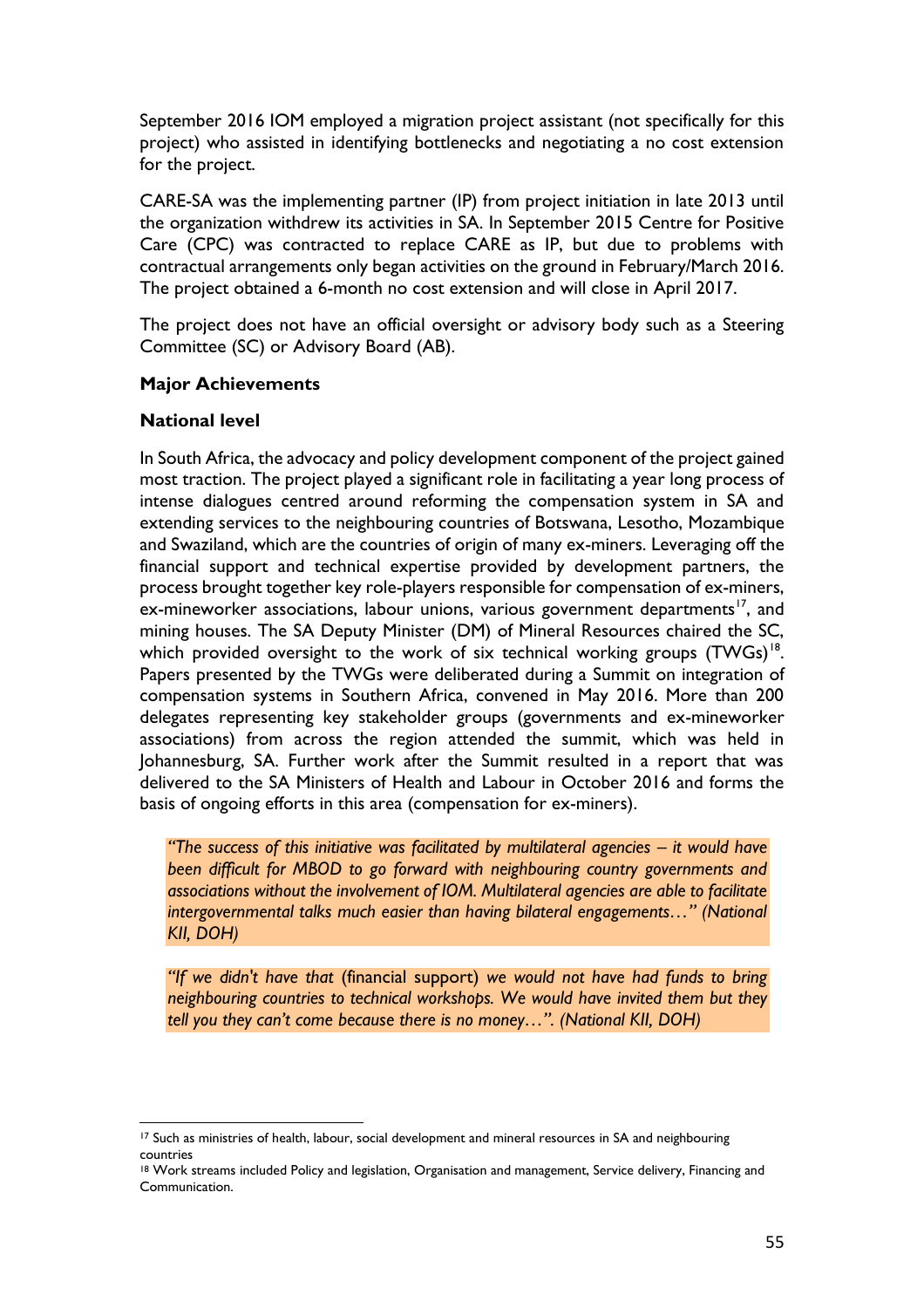The compensation systems work capitalized on research conducted in neighbouring countries, provided by IOM, on the situation of ex-mineworkers, lessons in tracking and tracing patients as well as good practices in awareness training and sensitisation.

# **Site Level**

There are 18 change agents (CAs) split between 6 sites; 6 CAs work in the 2 Lephalale sites and 12 CAs in the 4 Thabazimbi sites. The project works mainly with the families of miners and mineworker communities because mines provide health benefits to workers and many ex-mineworkers return to their countries of origin when they stop working. CAs therefore interact mainly with the wives and young children of miners. Whilst HIV and TB education and prevention activities were maintained throughout the lifecycle of the project, in 2015 there was a shift to incorporate sexual and reproductive health and rights (SRHR). According to project monitoring data 40 victims of sexual and gender based violence (SGBV) were identified in the community and referred for care and 25 (63%) of these received services.

*In Vakansie they* (CA) *teach women about abuse from their husbands since most migrant men abuse their women emotionally and physically, now their women are free*  to speak out since Change Agents have taught them to speak out and consult them if *necessary, CA work hand in glove with Social workers and SAPS in such cases. (FGD, Beneficiary)*

*They help children who are not attending schools because of lack of documents like birth certificates to attend school since they have a good working relationship with schools and home affairs people. (FGD, Beneficiary)*

Table 3 below presents, in tabular format, a summarized version of the routine project monitoring data that was collected and collated on the IOM project M&E system.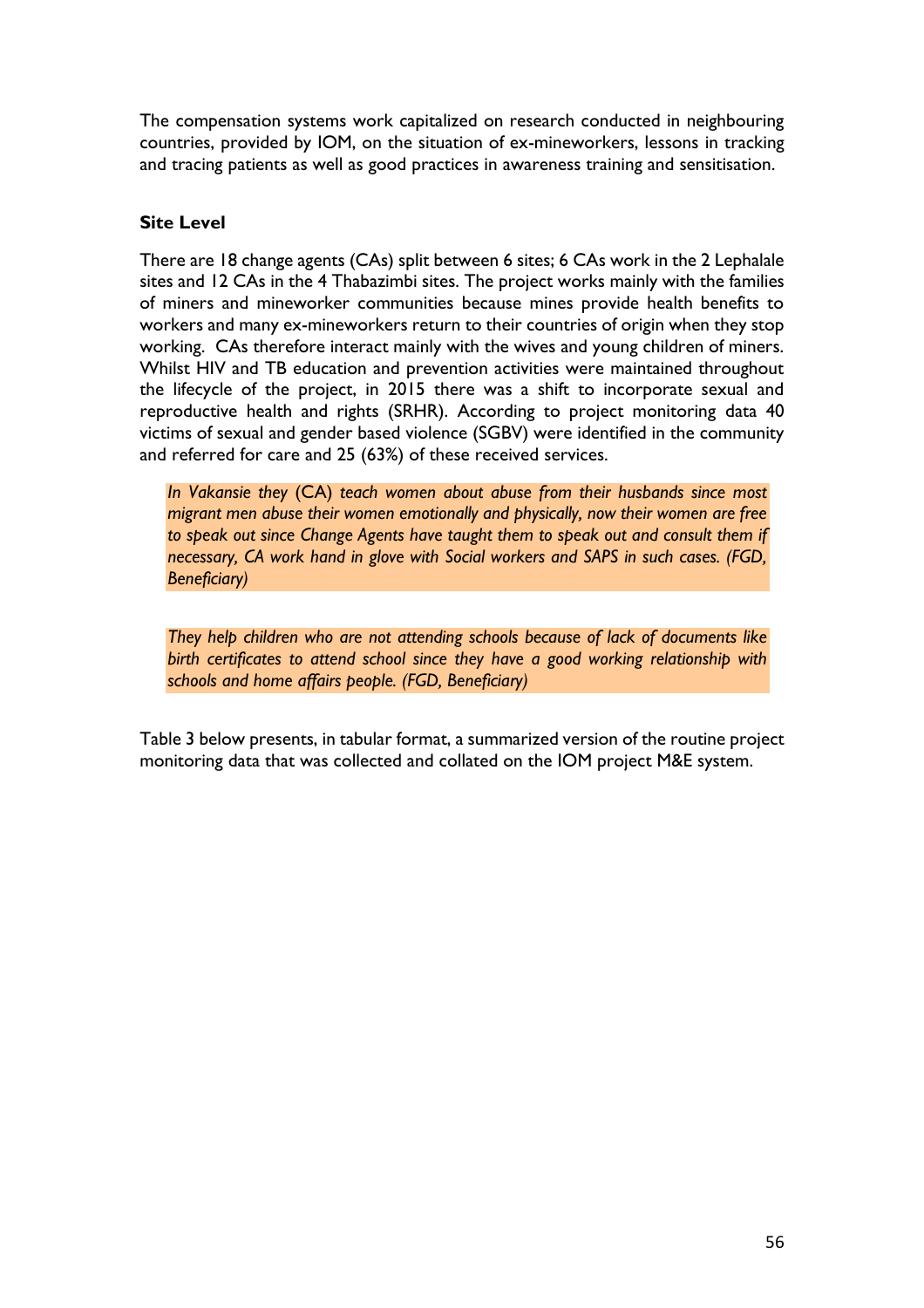# **Table 12: Performance against targets and indicators**

| <b>Outcome</b><br>or Output                    | Indicator                                                                                                                                                                   |        | $2014 - 2015$ | 2016    |         | <b>TOTAL (2014-</b><br>2016) |         | <b>COMMENT</b>                                                   |
|------------------------------------------------|-----------------------------------------------------------------------------------------------------------------------------------------------------------------------------|--------|---------------|---------|---------|------------------------------|---------|------------------------------------------------------------------|
|                                                |                                                                                                                                                                             | Target | Actual        | Target  | Actual  | <b>Target</b>                | Actual  |                                                                  |
| <b>Monitorin</b><br>migrants'                  | Number of key national routine data collection instruments that<br>incorporate questions on migration and health                                                            |        |               |         |         |                              |         |                                                                  |
| health                                         | Number of research studies conducted focused on migrants'<br>health and migration-related health issues                                                                     |        |               |         |         |                              |         |                                                                  |
|                                                | One operational migration health knowledge sharing platform                                                                                                                 |        |               |         |         |                              |         |                                                                  |
| <b>Policies</b><br>and legal<br>framewor<br>ks | Proportion of policy makers and stakholders with increased<br>knowledge on migration health related issues and the importance<br>of migration and health in health policies |        |               |         |         |                              |         |                                                                  |
|                                                | Number of non-health sectors that have incorporated migration<br>and health in their policies, legislations and strategies                                                  |        |               |         |         |                              |         |                                                                  |
| <b>Increased</b><br>knowledg                   | Number of individuals reached through community education                                                                                                                   | 10 000 | 27 694        | 41 400  | 22813   | 51 400                       | 50 507  | Target achieved                                                  |
| e                                              | Number of reproductive age individuals (15-49 years) reached<br>with education on sexual and reproductive health                                                            |        |               | 6 2 1 0 | 9 4 0 7 | 6 20 1                       | 9 4 0 7 | <b>Target</b><br>exceeded                                        |
|                                                | Number of community led initiatives to address the social<br>determinants of health                                                                                         |        | 0             | 2       | 6       | 12                           | 6       | Target not<br>achieved - IP<br>changes delayed<br>implementation |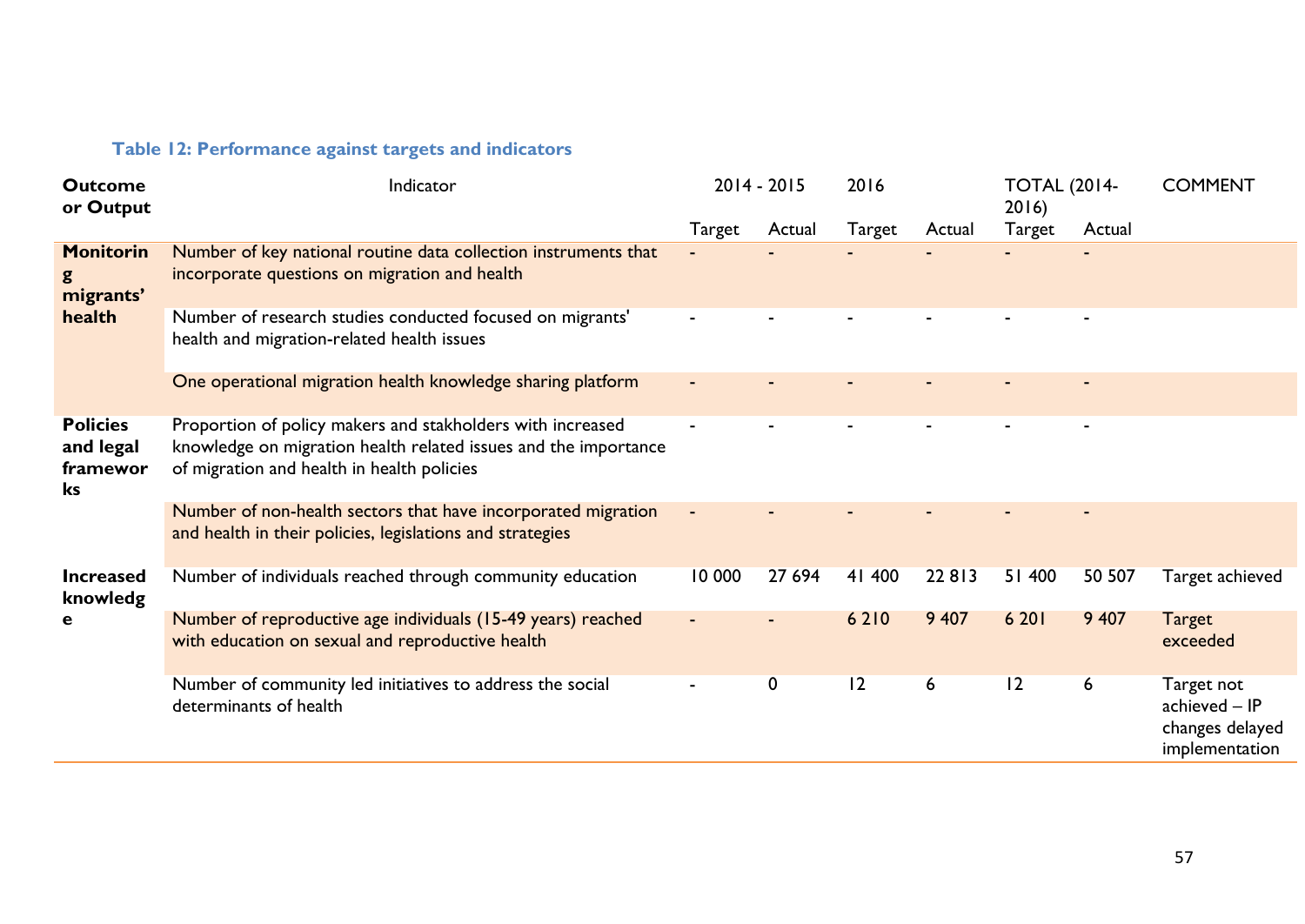| <b>Outcome</b><br>or Output             | Indicator                                                                                                                                                      |             | $2014 - 2015$  | 2016          |                  | <b>TOTAL (2014-</b><br>2016 |        | <b>COMMENT</b>                                                                                |
|-----------------------------------------|----------------------------------------------------------------------------------------------------------------------------------------------------------------|-------------|----------------|---------------|------------------|-----------------------------|--------|-----------------------------------------------------------------------------------------------|
|                                         |                                                                                                                                                                | Target      | Actual         | <b>Target</b> | Actual           | Target                      | Actual |                                                                                               |
| <b>Strengthe</b><br>ning                | Number of change agents trained to facilitate community dialogue                                                                                               | 150         |                | 20            | 7                | 170                         | 17     |                                                                                               |
| service<br>provision                    | Number of change agents trained who demonstrate skills and<br>capacity to facilitate community dialogues and education on the<br>social determinants of health | $\mathbf 0$ | 223            | 20            | $\mathbf{L}$     | 20                          | 240    | Total figure<br>exceeds number<br>of CAs trained.<br>Totals for<br>2014/15/16 do<br>not tally |
|                                         | Number of individuals from key stakeholder organisations<br>capacitated on migration and health                                                                | 100%        | $\overline{7}$ | 124           | $6 \overline{6}$ | ?                           | 3      |                                                                                               |
|                                         | Number of health workforce members capacitated on migration<br>and health                                                                                      | 60%         | $\mathbf 0$    | 16            | 3                | $\overline{?}$              | 3      |                                                                                               |
| <b>Improved</b><br>service<br>provision | Number of individuals referred for health and other services                                                                                                   | 4 0 0 0     | 687            | 1380          | 2 181            | 5 3 8 0                     | 2868   | <b>Ambitious</b><br>target partially<br>achieved                                              |
|                                         | Number of individuals referred for health and other services who<br>received services at the referral destination                                              | 2 400       | 923            | 1311          | 1180             | $3711$                      | 2103   | 73% of referrals<br>received<br>services                                                      |
|                                         | Number of individuals referred for HIV testing                                                                                                                 | 4 0 0 0     | 07             | 414           | 271              | 4414                        | 1342   | <b>Ambitious</b><br>target partially<br>achieved                                              |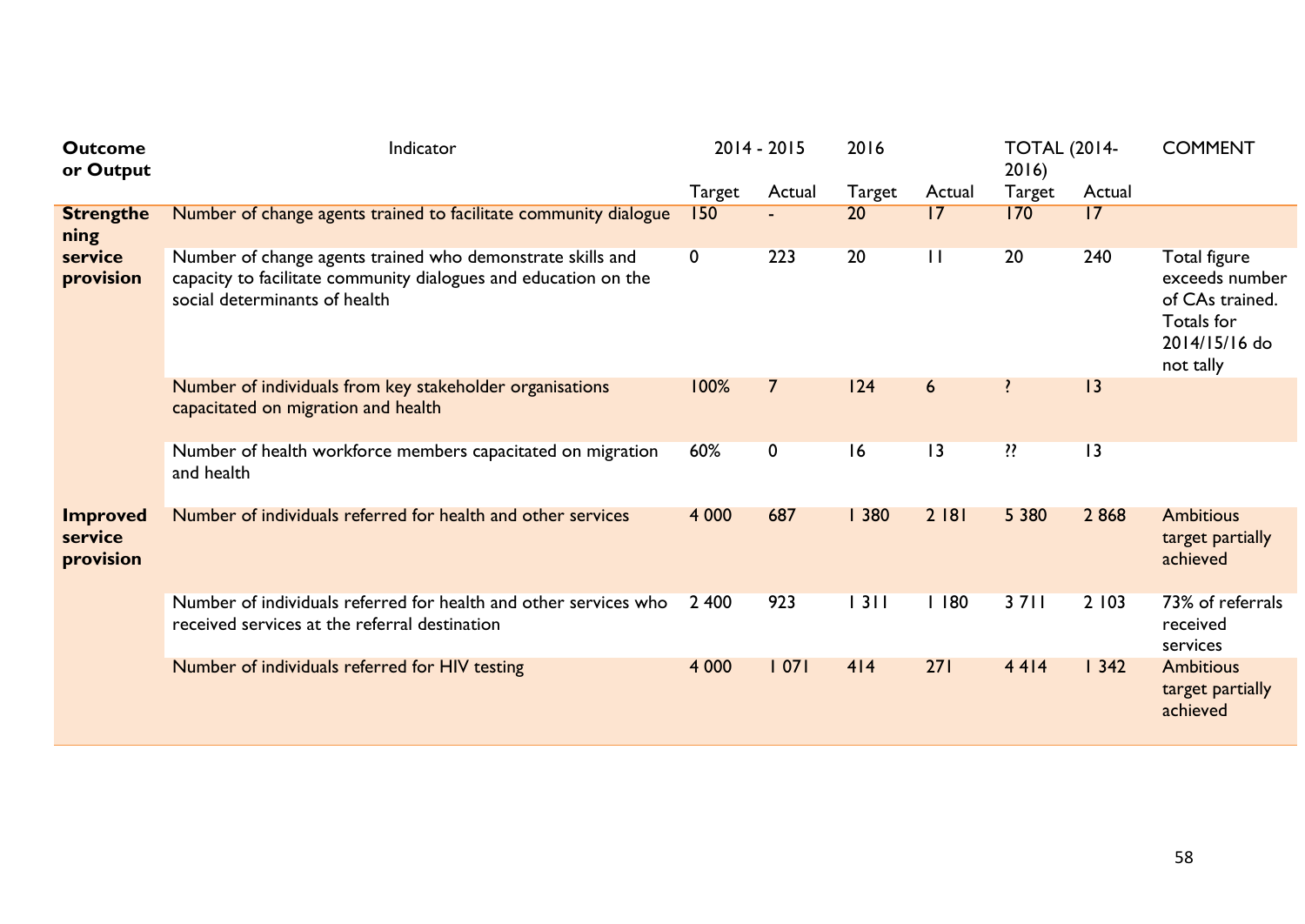| <b>Outcome</b><br>or Output | Indicator                                                                                                                                              |                | $2014 - 2015$ | 2016   |         | <b>TOTAL (2014-</b><br>2016) |        | <b>COMMENT</b>                                   |
|-----------------------------|--------------------------------------------------------------------------------------------------------------------------------------------------------|----------------|---------------|--------|---------|------------------------------|--------|--------------------------------------------------|
|                             |                                                                                                                                                        | <b>Target</b>  | Actual        | Target | Actual  | <b>Target</b>                | Actual |                                                  |
|                             | Number of individuals referred for HIV testing who received their<br>HIV results at the referral destination                                           | 2 400          | 85            | 414    | 505     | 2814                         | 590    | 44% of referrals<br>received HIV<br>test results |
|                             | Number of individuals screened for TB                                                                                                                  | 5 0 0 0        | 1560          | 6 900  | 209     | 11900                        | 1769   | Target set too<br>high                           |
|                             | Number of individuals with TB symptoms referred for diagnosis<br>and treatment in migration affected communities                                       | 100%           | 99            | 414    | 103     |                              | 202    |                                                  |
|                             | Number of referred individuals with TB symptoms who receive<br>diagnosis and treatment at referral destination                                         | 60%            | $\mathbf{0}$  | 414    | 103     | $\blacksquare$               | 103    | 51% of referrals<br>received<br>treatment        |
|                             | Number of SGBV survivors identified and referred to service<br>providers for support and protection                                                    | 50             | 0             | 138    | 40      | 188                          | 40     |                                                  |
|                             | Number of SGBV victims identified and referred to service<br>providers for support and protection who received services at<br>the referral destination | 30%            | $\mathbf{0}$  |        | 25      |                              | 25     | 63% of referrals<br>received<br>treatment        |
|                             | Number of condoms and lubricants distributed                                                                                                           | 2000           |               | 50 000 | 144 410 | 52 000                       | 144410 | Total target<br>exceeded (3x)<br>in I year       |
| <b>Multi-</b><br>sectoral   | Number of initiatives that received technical support from IOM                                                                                         | $\blacksquare$ |               |        |         |                              |        |                                                  |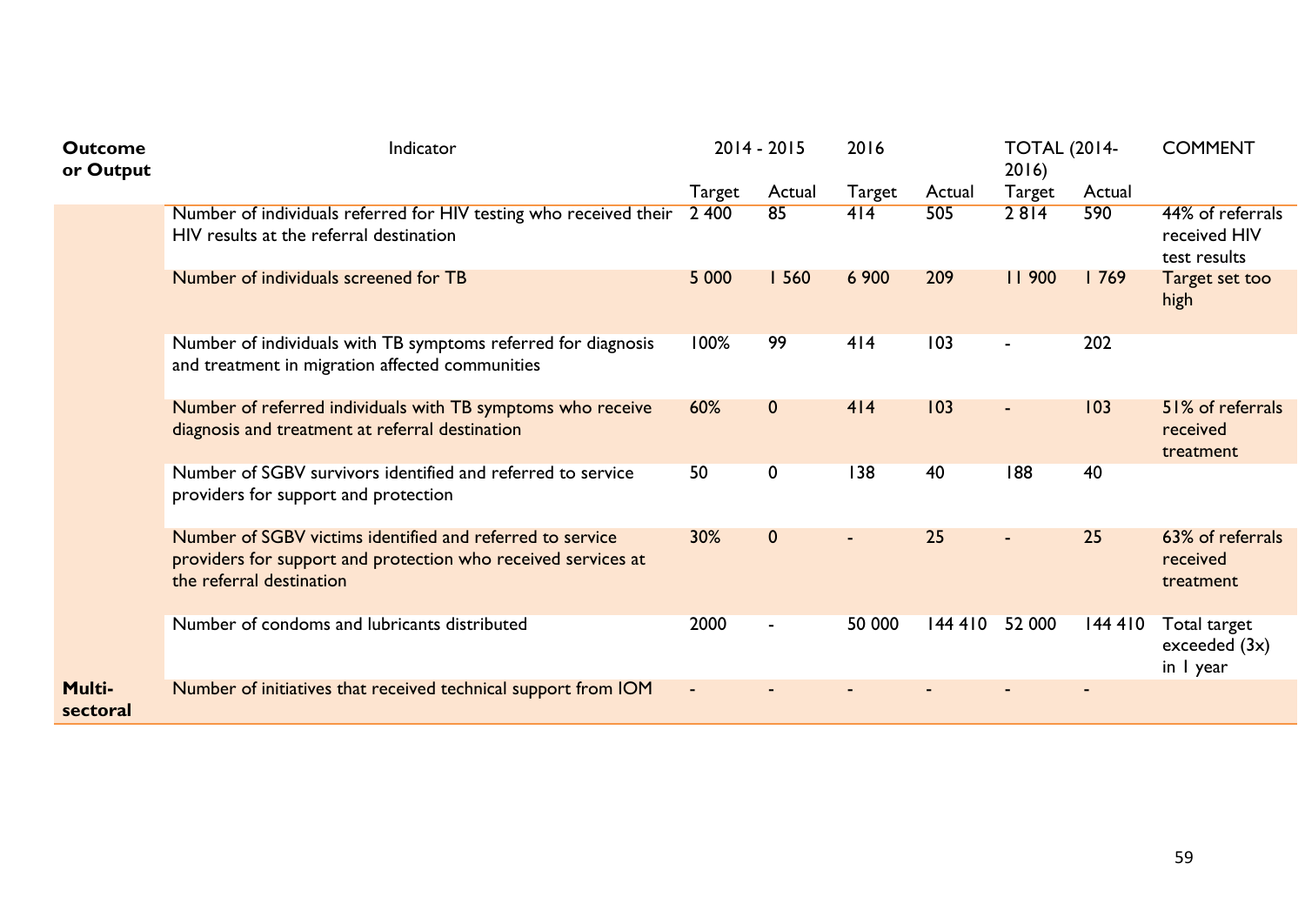| <b>Outcome</b><br>or Output      | Indicator                                                                                                                                                         |                | $2014 - 2015$  | 2016   |        | <b>TOTAL (2014-</b><br>2016 |                          | <b>COMMENT</b> |
|----------------------------------|-------------------------------------------------------------------------------------------------------------------------------------------------------------------|----------------|----------------|--------|--------|-----------------------------|--------------------------|----------------|
|                                  |                                                                                                                                                                   | Target         | Actual         | Target | Actual | Target                      | Actual                   |                |
| partnershi<br>ps and<br>networks | Number of multi-country and/or multi sectoral partnerships and<br>networks established/strengthened for effective coordinated<br>response to migration and health | $\blacksquare$ |                |        |        |                             |                          |                |
|                                  | Number of partnerships with relevant stakeholder organizations<br>formalized and/or strengthened                                                                  |                |                |        |        |                             | $\overline{\phantom{0}}$ |                |
|                                  | Number of tools, guidelines and technical briefs on migration and<br>health disseminated                                                                          |                | $\blacksquare$ |        |        |                             | ٠                        |                |
|                                  | Number of relevant forums, dialogues, campaigns and<br>conferences that include migration and health.                                                             |                |                |        |        |                             | $\overline{\phantom{0}}$ |                |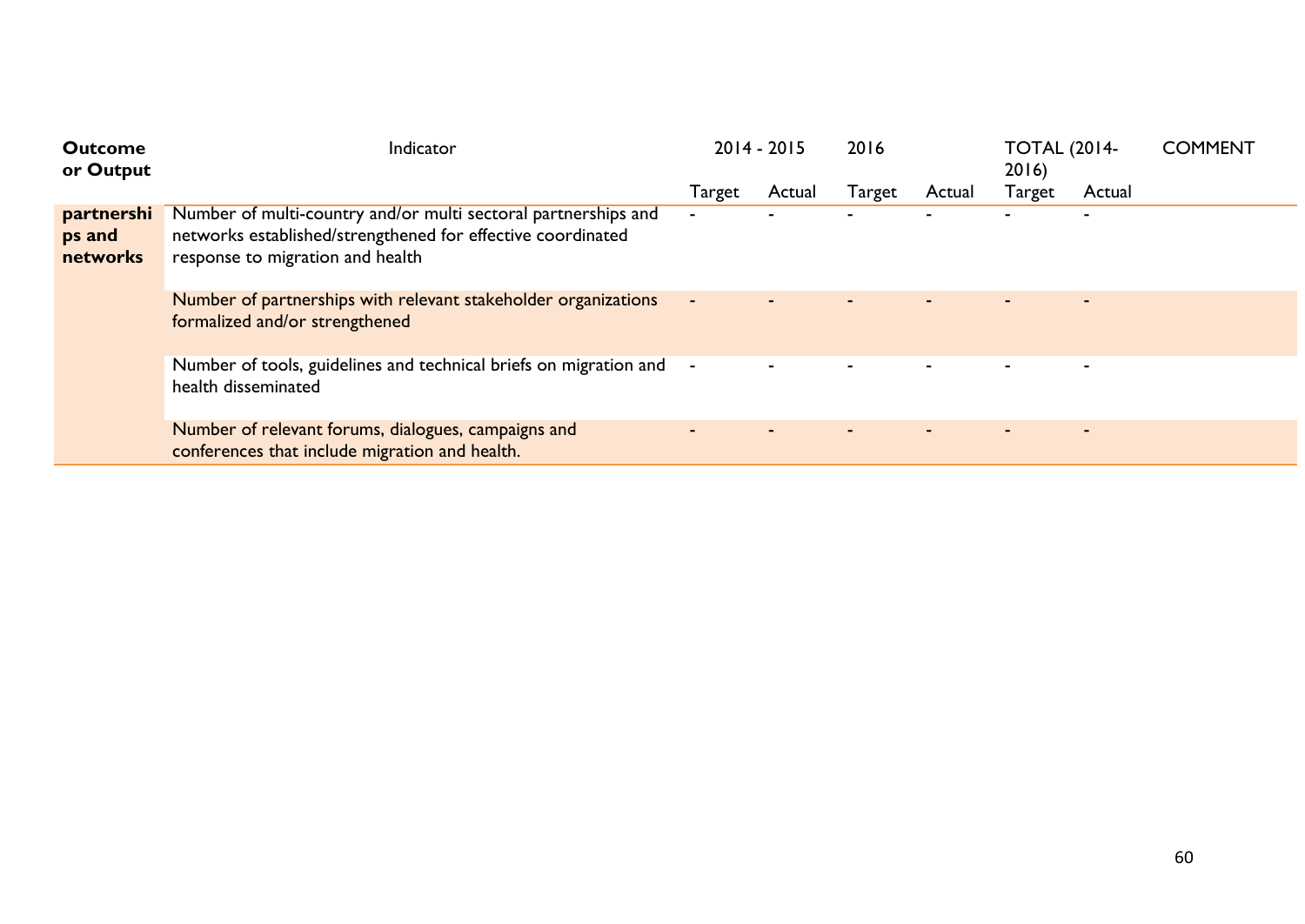# **Relevance**

Most mineworkers are covered by health services provided by the mining houses. However, they and their families live in an environment that is not conducive to their health and wellbeing i.e. underlying structural issues and the social determinants of health – lack of water and sanitation, no documentation to access schooling or social grants, police harassment, xenophobic attitudes etc. They live in situations of extreme poverty and therefore food security is a more immediate imperative than HIV education.

*"A migrant has bigger fears e.g. being deported than wearing a condom and projects need to recognise this and work from where they are. However, the program reports on condom numbers distributed – biomedical interventions are easier to count" (National KI).* 

*"… They stay in informal settlement, in shacks, face challenges of not having transfer letters from their countries health wise, as such they can't access health services, they live in fear because of xenophobia and are afraid to associate with local people, some are employed whilst the others are not." (FGD, Change Agents)*

The project was well received by government partners and the community. A total of 1 342 people were referred to health facilities for HIV testing over the course of the project and 44% (n=590) received their results at the referral facility. This difference between the number of referrals and those who received results might indicate a problem in the project monitoring data as SA uses rapid testing for HIV screening which yields immediate results. CAs referred 202 persons with symptoms suggestive of TB for testing; a definitive diagnosis of TB was made in 53% of referrals resulting in 103 patients being put on anti-TB treatment.

*"In Smasher we are welcomed and work well with our clinic, we even meet weekly with the sister in charge, former councilor was very supportive…." (FGD, CAs)*

*They (CAs) do door to door in migrant houses and educate them about health and that they have a right to treatment in the clinic….It's very good since we are now seeing a lot of them (patients) coming for treatment…" (KII, DOH)*

However, there were issues that had to be dealt with regarding raised expectations amongst project beneficiaries where the community had hopes/expectations of employment opportunities beyond what the project could deliver. This caused frustration, which had to be managed, but 'could have been dealt with better at the beginning of the program' (National level KII). According to the routine project monitoring data 240 CAs were deemed competent at facilitating community dialogues and to provide HIV education whereas the site visit revealed that 18 CAs were active on the programme. This suggests an extremely high level of attrition or that many community members were trained (and might have expected to be employed) but could not be accommodated on the project. Only 50% (6 against a target of 12) of the community led initiatives to address the social determinants of health were conducted.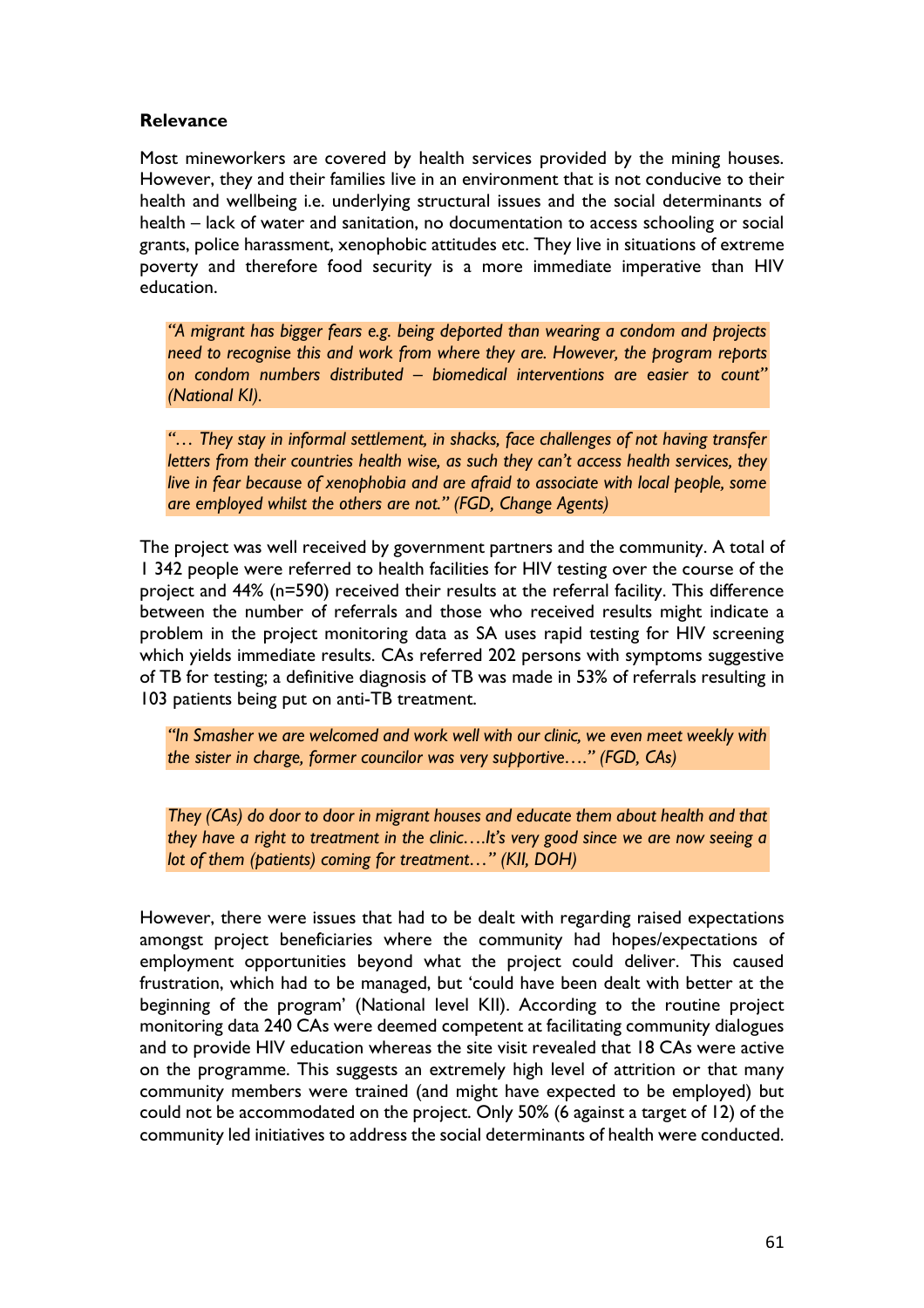*"We can see the difference in the 3* (out of 10) *facilities but if the change agents could be funded and extend their services to the other facilities, Thabazimbi would win." (Site level KII)*

*"There is a need for more money for change agents or appraisals because this is a full time job everyday but the stipend is not enough for cost of living. There is a need for incentives." (Site level KII)*

#### **Effectiveness**

Beneficiaries were reached through change agents (CAs) sourced through local structures and carers employed by local CBOs who were already conducting home based care (HBC) activities. A total of 50 507 individuals were reached with community education activities; close to the project target of reaching 51 400 people. The carers are linked to the local clinics and receive a stipend from the DOH. This arrangement facilitates referrals from community to facility levels. CAs referred a total of 2 868 persons for health or other services. This represents 53% of the project target for referrals which was probably set too high at 5 380 referrals. Seventy three percent (n=2 103) of people referred received services at the referral site.

*"They* (migrants) *now go freely to the clinics without fear, attend antenatal classes, no more giving birth at home, that shows our involvement is welcomed since they were afraid to do so." (FGD, CAs)*

There was no defined 'package of services' that the CAs provided. Their main activities included health education (HIV and TB), counselling, condom distribution as well as symptom screening for TB and referral where necessary. Informants representing the IP, DOH, CAs and beneficiaries all reported these as key project activities. Information was shared through small group discussions and dissemination of printed IEC materials on health conditions provided by DOH complemented by posters and pamphlets printed by IOM. The program also provides referrals to government departments (outside of DOH) and NGOs working in the district, depending on the need identified. In 2015 the project commissioned a detailed situation analysis of households and services in Smasher's Block, Thabazimbi. Organisations working in the district include: Bakoni (condom distribution), Care Works (HIV and TB Testing), Red Cross (HIV and TB Testing), Home Based Care, Isibindi (Drop in centre for orphans and vulnerable children) and the Waterberg Environmental Justice Forum. The working relationship with any of these organisations is ad hoc and not formalized through a memorandum of understanding (MOU); when the project holds community group discussions they are invited to address the community on services that these stakeholders specialise in. The project condom and lubricant distribution statistics – 144 410 condoms distributed in 2016 alone (278% of the 3-year project target of 52 000 condoms to be distributed) might be indicative of the collaborative working relationship between the CAs and the other community health workers covering the same area or that large numbers of condoms were distributed during mass campaign drives rather than during the course of the day-to-day duties of the CAs.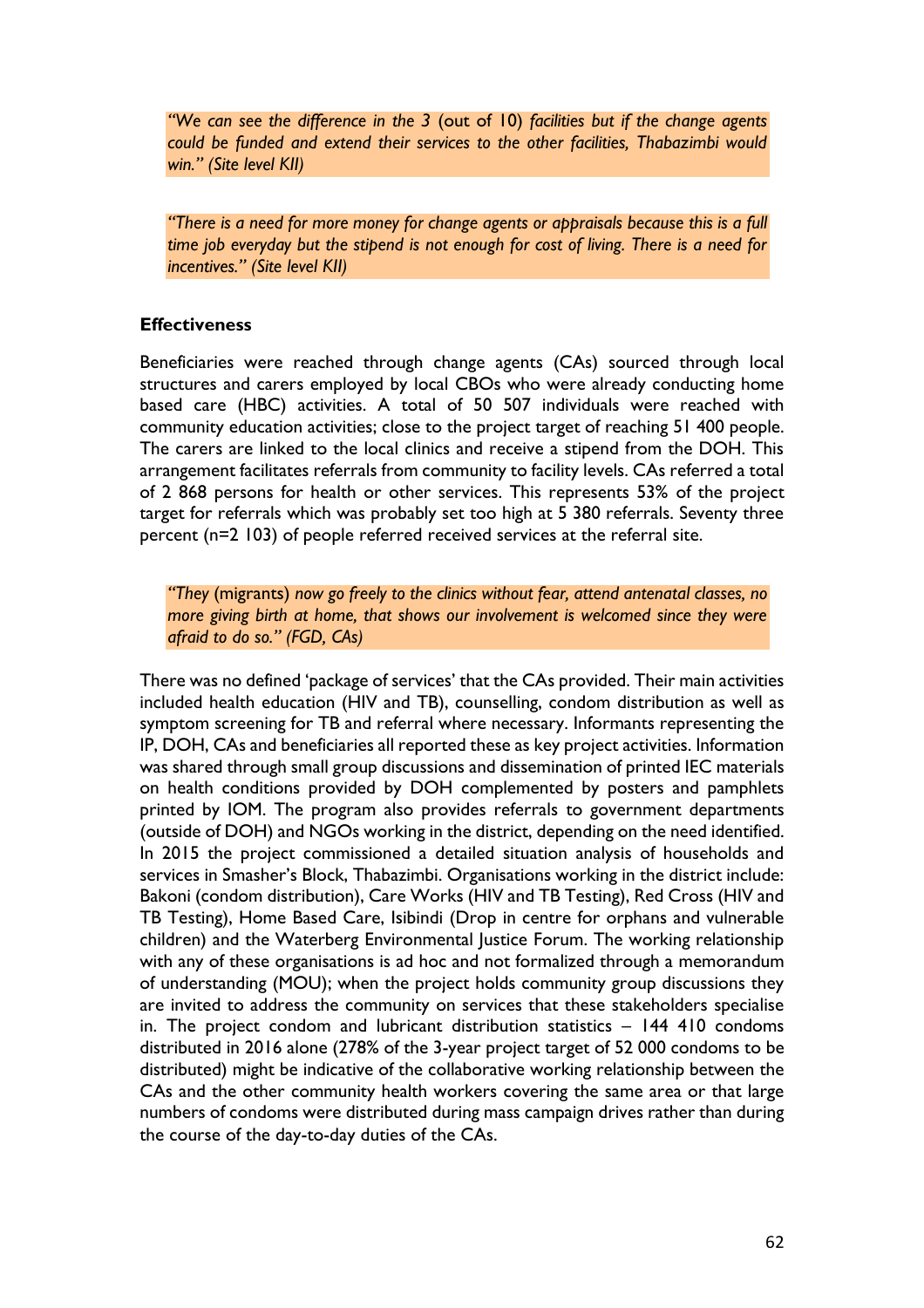*"We do door to door, health campaigns and teach them about health, TB and HIV. We encourage them to take their treatment and not to default, in our FGDs if we encounter OVCs we refer them to other home based care like Isibindi and Thabang which works with social development." (FGD, CAs)*

The central role of IOM was to build the capacity of implementing partners. Training was provided on implementing the community capacity enhancement (CCE) methodology to build competent communities. However, because of time constraints this training was piecemeal rather than the recommended approach of a structured training programme with onsite mentorship and support. The IP in turn trained CAs on technical and programme issues such as basics of HIV, treatment literacy, M&E and to provide mentorship and support. IOM provided migrant health and rights training to health workers and security guards at health facilities. The latter would turn migrants away at the facility gates if they did not have SA identity documents, but reportedly no longer do so since the sensitisation training. A total of 13 individuals from key stakeholder organisations were capacitated on health and migration. This figure excludes members of the health workforce.

*"With the methodology* (CCE) *we can identify concerns, explore the historical nature of the community such as using tree diagrams to get to root issues in the community then get to decision making – thinking about what does the community need, who do you need, how do you approach them, what worked, what did not, solutions did." (Site level KI, IP)*

The continuous support and oversight on the part of both IP and project management structures was not consistent throughout the project because of issues surrounding the change in IP and human resource (HR) constraints and conflicting priorities on the part of IOM staff. This means that while monitoring data provides an indication of the number of contacts between CAs and beneficiaries it is not possible to assess the quality or 'depth of the reach' of these interactions. Nonetheless respondents working in local health facilities report that patients referred by CAs have high levels of knowledge regarding HIV and TB.

*"They have reduced our work load. The patients are already knowledgeable when they come to the facility. So we do not have to spend too much time on education because change agents have already done that work." (Site level KII, DOH)*

Project activities were affected by contextual factors outside the control of the project. As a site level example, politics in Thabazimbi temporarily affected the work of change agents. The project started when the local councilor was a member of the African National Congress (ANC). The new councilor is an Economic Freedom Fighters (EFF) member and many people in the community support the EFF, which meant that some people were not welcoming to change agents as they saw them as ANC employees/members. On the other hand at the national/regional policy level the project succeeded in bringing together multiple stakeholders operating in a very complex environment fraught with difficult dynamics and produce a positive output.

*"The success was that we could bring them together around a central theme which was integration of compensation systems and improve service delivery to mine workers and ex-mineworkers." (National KII, MBOD)*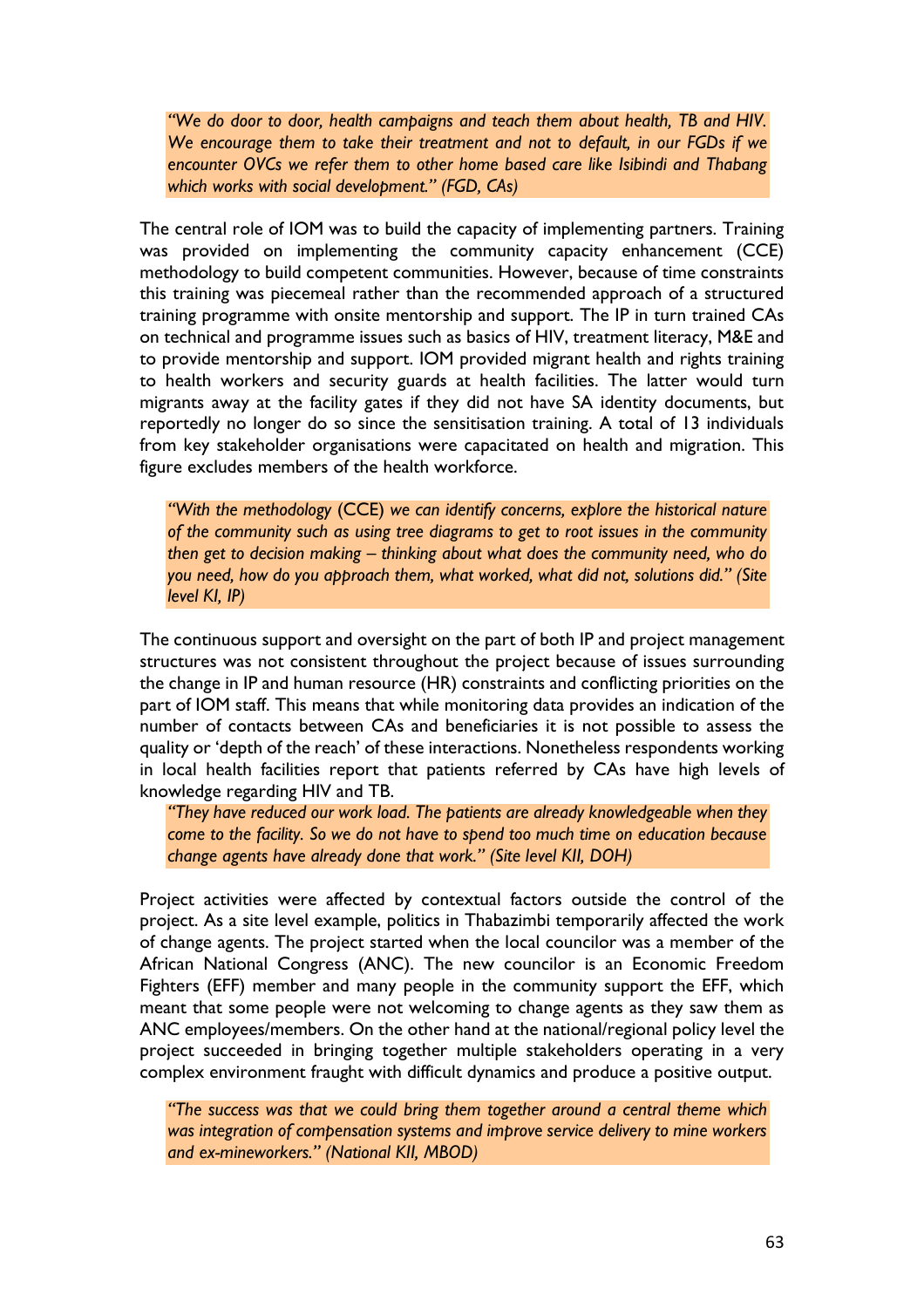# **Efficiency**

Implementation delays and service delivery interruptions occurred during the changeover period from CARE-SA to CPC as IP. This was due to contractual issues as well as a remapping and redesigning exercise which affected the number (reduced) and areas in which CAs operate. The project aimed to conduct 12 community-led initiatives to address the social determinants of health and was only able to do 6 events (50% of target).

IPs reported quarterly on a set of indicators and also provided a narrative report documenting challenges encountered and steps taken to overcome these. It is difficult for the evaluation to comment on the efficiency of activities as reports were not always submitted on time, data were incomplete and data verification and monitoring site visits did not routinely occur to schedule.<sup>19</sup> This not only led to 'communication breakdowns' that necessitated 'firefighting visits' and 'crisis management' but also meant that there was suboptimal use of monitoring data for timely intervention and/or to adapt and redirect activities where necessary. The latter was largely as a result of under-resourcing in terms of IOM country staff dedicated to work on the project.

In terms of cost efficiency, all respondents interviewed were not in a position to comment on the budget or the efficiency of resource allocation per activity. It was pointed out that no salaries were paid out and that CAs received only a small travel allowance. Country partners did not contribute financially (in cash) to the project but provided in-kind contributions by providing meeting venues and in the form of time dedicated to project meetings, by facilitating access to other relevant partners and structures or through mobilizing community support.

*Organized a zozo/shelter for change agents to operate and hold their meetings in, since they do door to door and have no place to work in or meet with IOM representative when they come, also for them to hold FGDs in it, I asked the mine to donate it since I donated the land... (Site level KII, Local government)*

Respondents at implementation level cited the following issues as having a negative impact on operational efficiency: Lack of an office space from which community level workers can conduct their administrative tasks, the level of compensation, lack of transport, lack of incentives and late payments.

*"The funds need to be disbursed on time. IOM gave us funds very late which affected operations, especially because we now had to spend the money quickly as we had very short time left in the financial year." (Site level KI)*

 $\overline{a}$ <sup>19</sup> No data reported for 2013 & 2014. **In 2015** - Different version of reports submitted for Q1(Jan-Mar). Submitted data not verified. Data quality gaps and incomplete data; disaggregation not done correctly in some indicators numbers do not tally. Duplicates in data entries on the Q2 report. **In 2016** – Q2 reported. Reported data not verified. Data not disaggregated by site.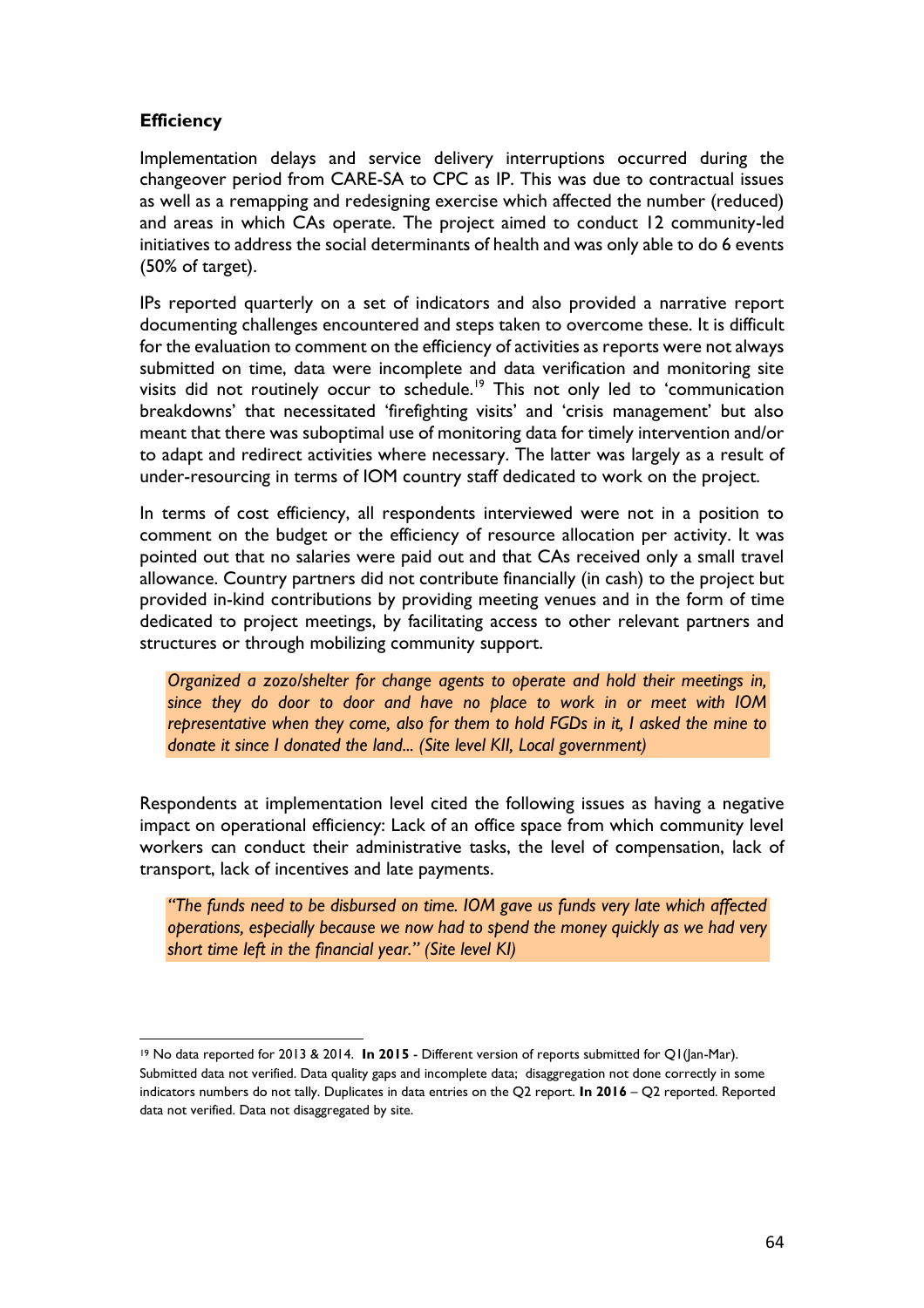# **Impact**

The project has sensitized the district to issues of migrant health and rights although these have not yet been mainstreamed. According to the routine monitoring data a total of 13 health workers were trained on health and migration. It is not possible to measure the trends in uptake of health services on the part of migrants because nationality is not part of the information that is captured on the district health information system (DHIS). However, there were anecdotal reports from SA and labour sending countries of improved systems of referral and continuity of treatment when miners travel between countries e.g. for periods of home leave. There is also documented evidence of increased compensation payouts.

*"I as a migrant CA from Lesotho live in Vakansie, I don't have any problems accept when it comes to issue of schooling, my child don't attend school because of legal papers they need, but health facilities we are welcomed". (FGD, Beneficiary)*

*"…Improved on payments and certifications. Paid out R207million in 2016/17 2000 beneficiaries compared to R92 million in previous financial year; that means we doubled payments with new system and tracked payments to neighbouring countries. R76 mill (of the R207million) was paid to neighbouring countries" (National KI, MBOD)*

There were anecdotal reports from health workers regarding improved retention in care and improved antenatal care attendance amongst migrants attending the clinics in Thabazimbi. However, this information (nationality) is not recorded and therefore these reports could not be verified.

*"We had the highest PCR positive and lowest with antenatal bookings in the sub district but now we are above the target. With PCR we are now 1/71 which gives us 1.4 but previously we were around 3.4." (Site level KI, DOH)*

*"We have more TB patients who receive treatment in our clinics due to transfers from CAs." (Site level KI, DOH)*

# **Sustainability**

Public health facilities will continue to provide services to migrants who visit them. The foundation has been laid for mainstreaming migrant health services although this is not yet happening. The DMHF will continue to engage on migrant health issues. IOM's participation in the LP development partners' meetings has also served to raise awareness regarding migrant health and rights amongst other partners working in the province.

*DoH also wants to check how they will incorporate migrant issues in their own work – so the nurses want to help. (Site level KII)*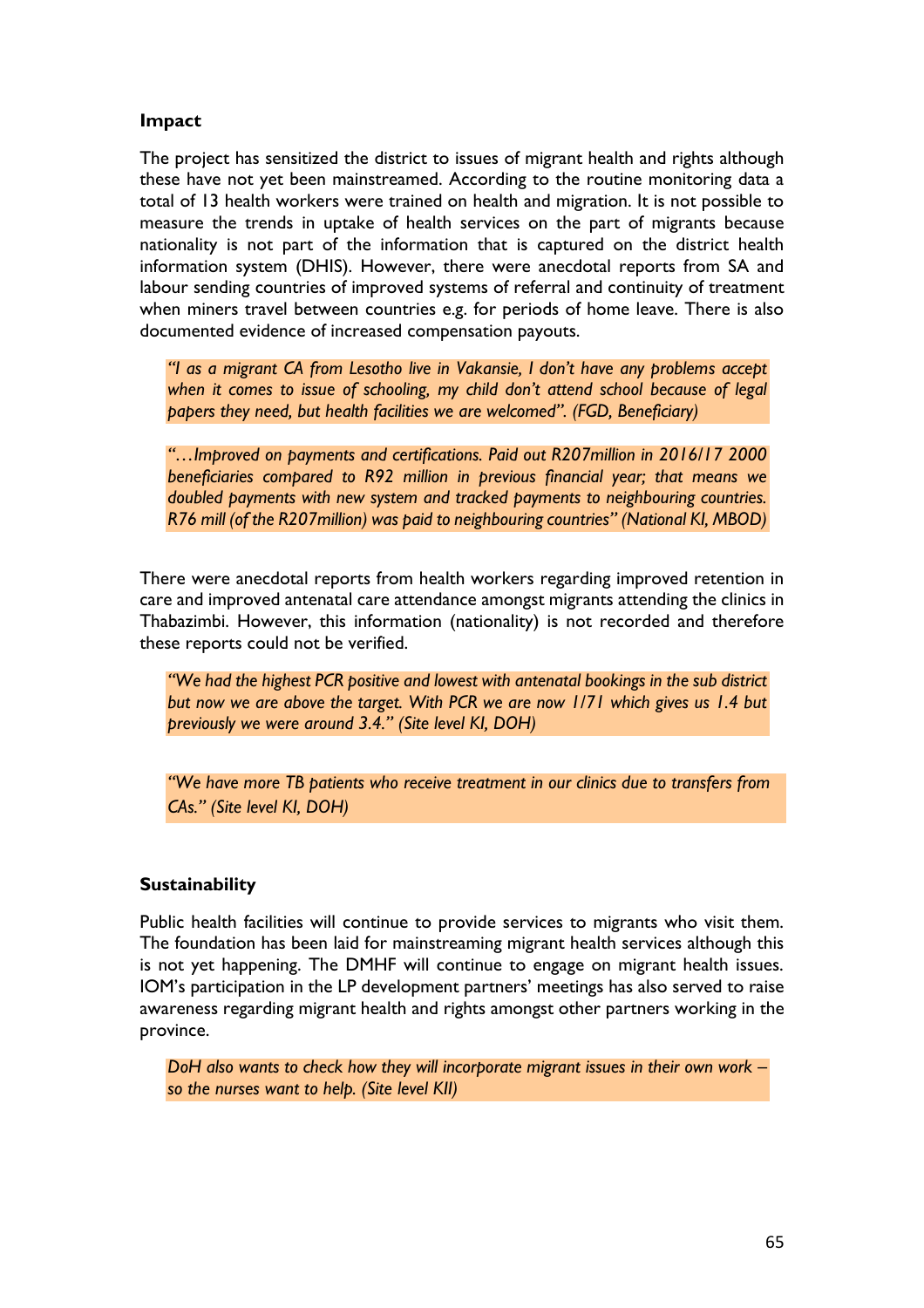The working partnerships fostered through the project have provided the platform for ongoing work through a regional grant through the Global Fund to Fight AIDS, Tuberculosis and Malaria (GFATM)

*"Then the wider agenda we are looking at through the GF to deal with services outside SA in 10 SA countries and different policy interventions that does not replicate the problem of the past 120 years in SA – bad work practices, exposure to hazardous substances like dust etc." (National KI, DOH)*

# **Conclusion**

Respondents perceive the project as relevant because HIV and TB are serious health concerns in this mining affected community as in others. However, the income generation component of the Mining Sector Project, which was not implemented in SA, would have added significant value to the intervention because of the extreme poverty experienced by community members. Contractual delays with the changeover of IPs hampered smooth and efficient project implementation. The CAs are employed by local CBOs and receive a stipend from DOH making it cost effective for the project and increasing the likelihood that their work will continue after project close-out (sustainability). The relatively small stipend does mean that these CAs are continually on the lookout for better employment opportunities leading to staff attrition and the need for frequent training of new members. The project was effective in making a large number of referrals and 73% received services at the referral site i.e. improving access to health services. However the evaluation was not able to assess the effect on improving the health of migrants (health outcomes) as these details (nationality) are not captured on the DHIS.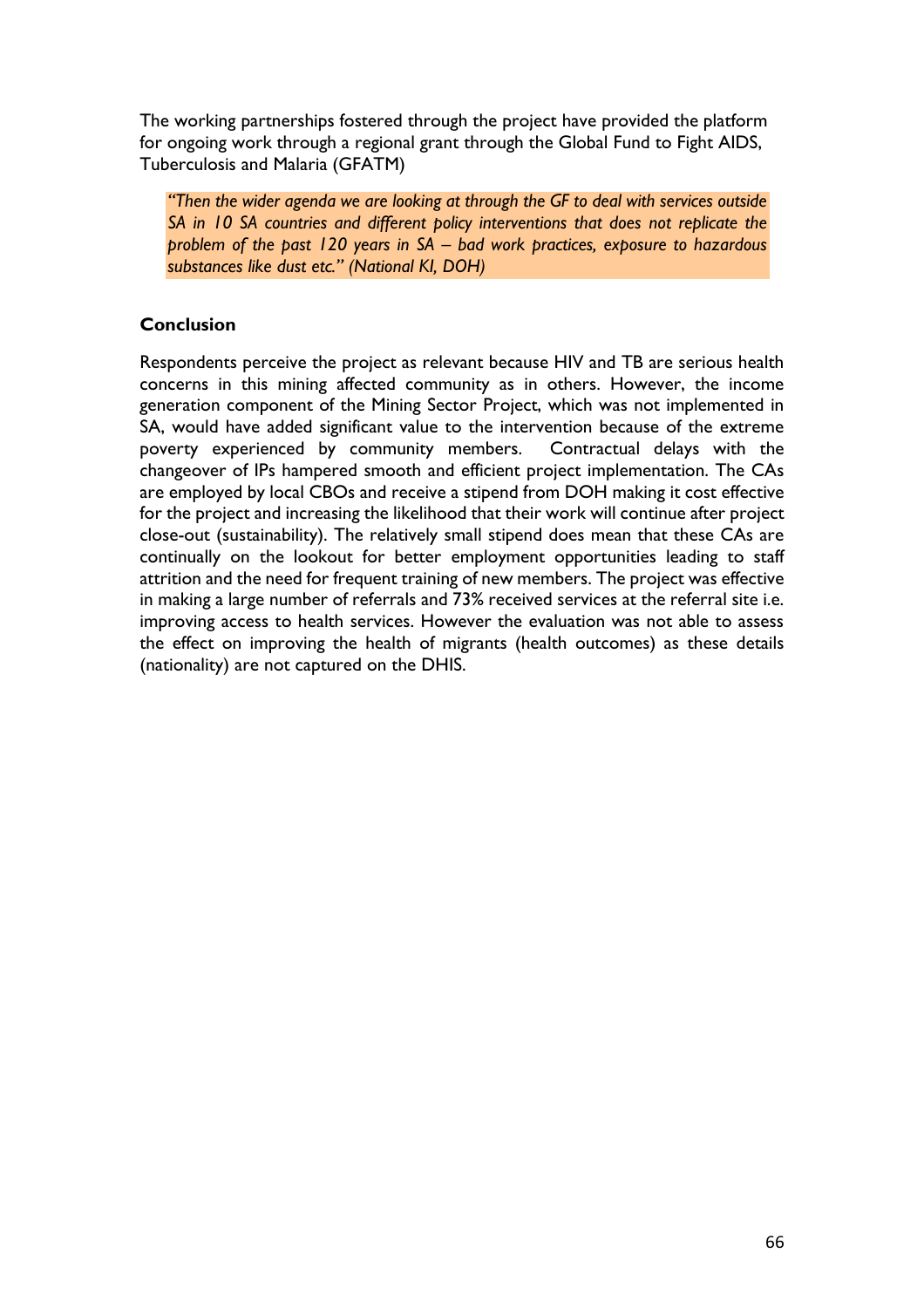| <b>OECD-DAC</b><br>criteria | <b>Key findings South Africa</b>                                                                                                                                                                                                                                                                                                                                                                                                                  |
|-----------------------------|---------------------------------------------------------------------------------------------------------------------------------------------------------------------------------------------------------------------------------------------------------------------------------------------------------------------------------------------------------------------------------------------------------------------------------------------------|
| Relevance                   | Project perceived as relevant because of high rates of<br>$\bullet$<br>HIV and TB and no other providers of HIV and TB IEC<br>in the community<br>Less relevant for miners who receive health benefits<br>from mines; relevant for ex-miners and families of miners<br>IGAs to address the extreme poverty and interventions<br>$\bullet$<br>to address the social and structural determinants of<br>health would have made project more relevant |
| <b>Effectiveness</b>        | Project reached >50 000 individuals through community<br>$\bullet$<br>education; the quality of these contacts could not be<br>assessed<br>2 103 persons received health and other services as a<br>$\bullet$<br>result of referrals<br>Anecdotal evidence of improved antenatal clinic<br>attendance, treatment adherence and retention in care<br>(TB & HIV); DHIS does not make verification feasible                                          |
| <b>Efficiency</b>           | Efficiency gains (cost savings) - CAs received a stipend<br>$\bullet$<br>from government and in-country partners provided in-<br>kind contributions<br>Inefficiencies as a result of high turnover of CAs and<br>$\bullet$<br>need to retrain                                                                                                                                                                                                     |
| Impact                      | Potential for mainstreaming of migrant health services<br>$\bullet$                                                                                                                                                                                                                                                                                                                                                                               |
| Sustainability              | Public health facilities will continue to provide services<br>$\bullet$<br>to migrants                                                                                                                                                                                                                                                                                                                                                            |

# **Table 13: Summary of SA findings against the OECD-DAC criteria**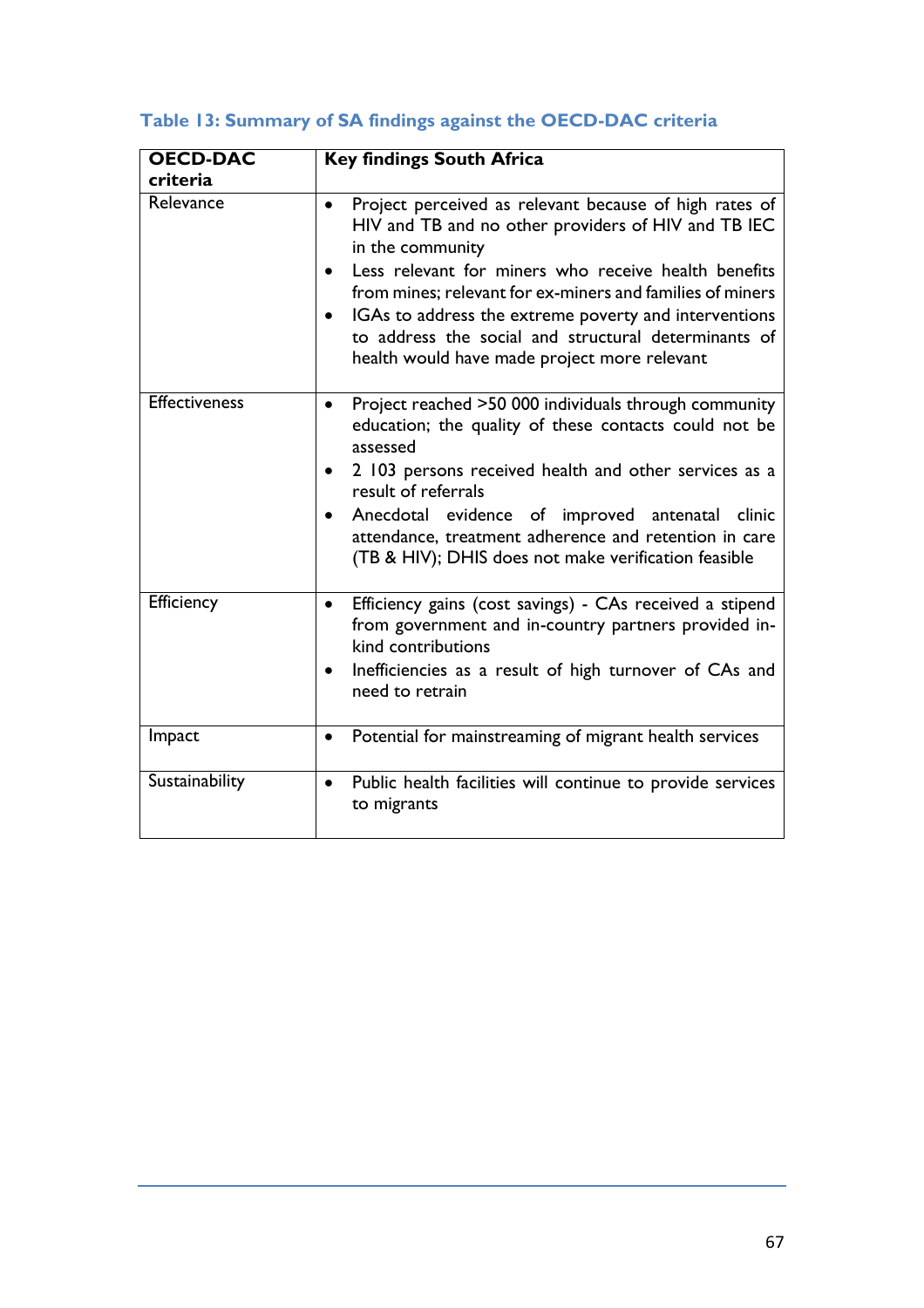# APPENDIX 5 Regional Report

#### Country context

The scramble for Africa under colonialism was a scramble for the control of natural resources by large scale miners from Western powers. Under British rule, mining centres such as the Zambian Copperbelt, South African West Rand and the Great Dyke Region of Zimbabwe advanced. In South Africa, with its large white settler population, colonialism was experienced as both early and late conquest that only ended with the adoption of constitutional democracy, as recently, as 1994. As a consequence, mining history in the region is profoundly shaped by the injustices of colonial rule and South Africa's apartheid years. Specifically the migrant labour system associated with South African gold mining. Under this system labour was drawn for decades from *"labour sending areas"* in Malawi, Mozambique, Lesotho, Swaziland and South Africa.

Mining under colonialism and apartheid was hazardous and many mineworkers lost their lives. Towards the end of the apartheid era South African gold mining alone claimed the lives of between 500-700 mine workers per annum, and estimates at the time were that 66 000 mine workers had died in mine accidents and more than a million had been seriously injured since the turn of the century.<sup>20</sup> The 1995, Commission of Inquiry into Safety and Health in the Mining Industry (Leon Commission) also concluded that tens of thousands of miners had contracted silicosis in the South Africa mining industry without the disease being diagnosed and without receiving the compensation to which they were entitled.<sup>21</sup> Later research estimates were that two hundred thousand mineworkers in South Africa and around eighty thousand in neighbouring states were entitled to awards. $^{22}$  The racism, discrimination and exploitation meted out to southern African mine workers, their families and communities still has resonance today.

The Regional focus of the Mining Sector Project was an important contribution to addressing the Southern African migrant mineworker legacy. The regionality of the Mining Sector Project was considered to be unique involving the traditional labour sending countries of Swaziland, Lesotho and Mozambique, as well as, mining destination country, South Africa.

#### The health sector

Mining areas have HIV and TB rates that are higher than communities that are not impacted by mining in any way.<sup>23</sup> Mining affected communities whether labour sending, transit or destination are characterised by poor health status and related poverty, both of which are exacerbated by a relationship to mining. Living and working conditions

 $\overline{a}$ <sup>20</sup> Leger, J.P. 1991. Trends and causes of fatalities in South African mines*. Saf Sci.,* 14(3-4): 169-85

<sup>&</sup>lt;sup>21</sup> Report of the Commission of Inquiry into Safety and Health in the Mining Industry (Pretoria: Department of Minerals and Energy Affairs, 1995)

<sup>&</sup>lt;sup>22</sup> Murray, J. 'Development of Radiological and Autopsy Silicosis in a Cohort of Gold Miners Followed up in Retirement' paper presented at the Research Forum, National Institute for Occupational Health, Johannesburg 26 May 2005

<sup>23</sup> PHRU 2017 TB, HIV and Silicosis in Miners Epidemiological Data on Tuberculosis, Multi-Drug Resistant TB, Silicosis and HIV among Miners and Ex-Miners in Southern Africa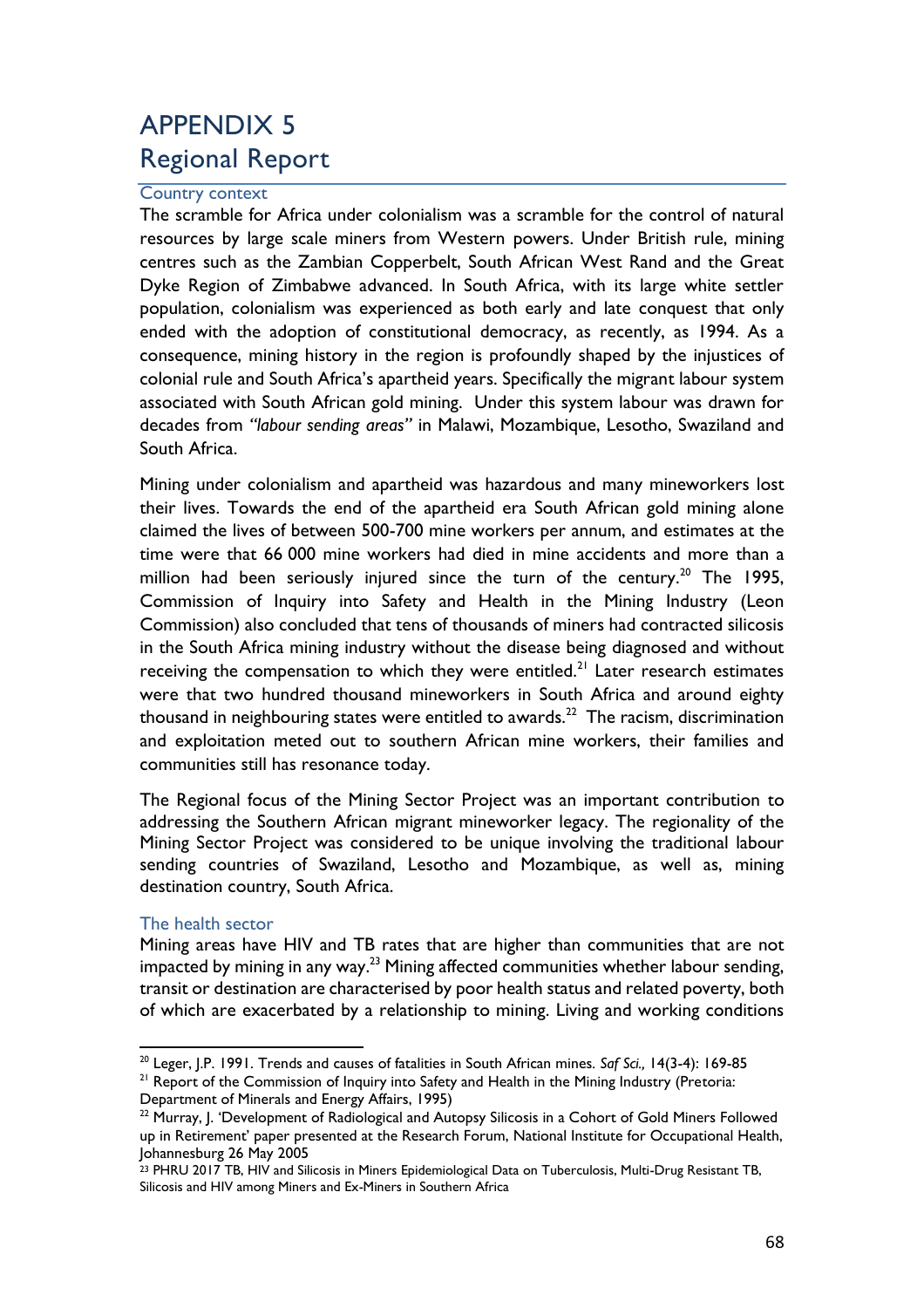place miners at risk of contracting HIV and TB. Migration, whether it be across countries, or in country, may interfere with the continuum of care and interrupt the course of treatment placing miners, as well as, their families and communities at risk of acquiring infection.

At its inception HIV was considered an entry point to health issues for the Mining Sector Project rather than the only focus. Respondents described the HIV focus of the Mining Sector Project being overwhelmed by TB, after the adoption of the 2012 TB in Mining SADC declaration. To a very large extent the focus of the Regional component of the Mining Sector Project has been shaped by the implementation of this declaration.

#### Mining associations

VSO, through POPA focused on building the capacity of the Southern Africa Mineworkers Association (SAMA) and its affiliates in Lesotho, Mozambique and Swaziland to effectively advocate for and implement initiatives that respond to the needs and rights of their members as regards HIV, TB and sustainable livelihoods.

#### Regional conventions and policies

IOM activities under this component focused on facilitating consultations and campaigns at country, biltateral, multicountry and regional levels to deepen understanding and promote coordination as well as provision of technical assistance (TA) for operationalisation of WHA Resolution 61.17 on Health of Migrants (2008) and the South African Development Community (SADC) Declaration and Code of Conduct on TB in the Mining Sector (2012).

#### **Project activities**

*Research and information dissemination –* The Regional programme of the Mining Sector Project had oversight of the delivery of four baseline studies. One for each participating country, delivered over a two year period 2014-15. An Integrated Bio-Surveillance Survey (IBSS) is still for completion in 2017.

*Advocacy and policy development –* Evidence generated within SADC under the title *'Developing Financing Mechanisms for Mobile Populations,'* concluded that the investment return out-weighed inaction on migrant people's health. The Mining Sector Project played a significant role in facilitating a year long process of intense dialogues centred around reforming the compensation system in South Africa for ex-mineworkers, and extending related services to the neighbouring countries of Botswana, Lesotho, Mozambique and Swaziland. Leveraging off the financial support and technical expertise provided by development partners, the process brought together key role-players responsible for compensation of ex-miners, including ex-mineworker associations, labour unions, the South African Mine Health and Safety Council, various government departments<sup>24</sup>, and mining houses. The SA Deputy Minister of Mineral Resources chaired the Steering Committee, which provided oversight to the work of six technical working groups  $(TWGs)^{25}$ . Papers presented by the TWGs were deliberated during a

 $\overline{\phantom{a}}$  $24$  Such as ministries of health, labour, social development and mineral resources in SA and neighbouring countries

<sup>&</sup>lt;sup>25</sup> Work streams included Policy and legislation, Organisation and management, Service delivery, Financing and Communication.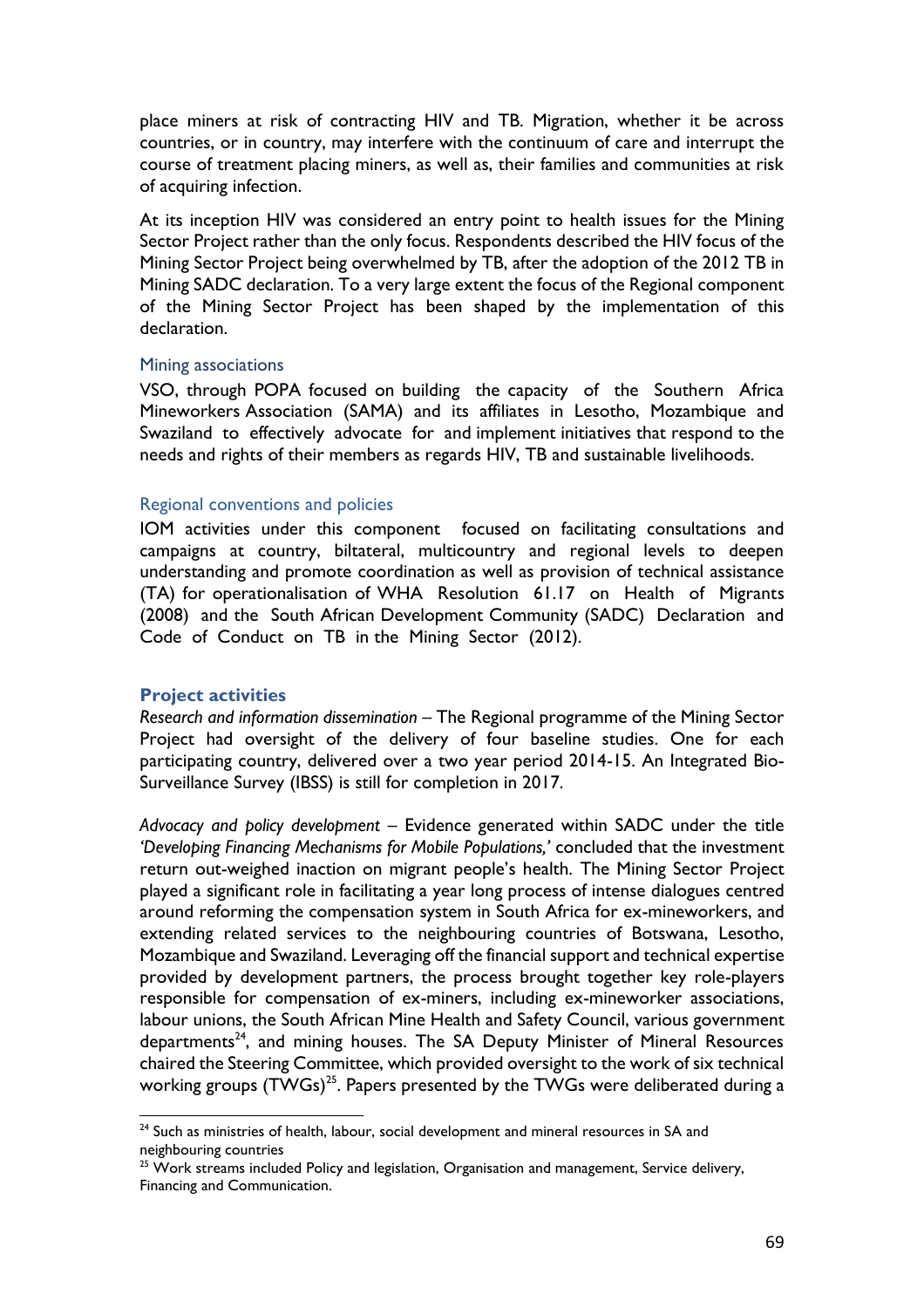Summit on the integration of compensation systems in Southern Africa, convened in May 2016. More than 200 delegates representing key stakeholder groups (governments and ex-mineworker associations) from across the region attended the summit, which was held in Johannesburg. Further work after the Summit resulted in a report that was delivered to the Southern Africa Ministers of Health and Labour in October 2016 and forms the basis of ongoing effort in this area.

In addition to the above there were several other regional workshops including workshops in Tanzania and Zambia to align the Mining Sector Project activities with SADC more broadly. The Regional programme also supported SAT (Southern Africa AIDS Trust) with respect to social benefit portability.

Service delivery and capacity development – at the regional level the service delivery and capacity development component was supported primarily through the M&E function. Tools aligned with Mining Sector Project results matrix were shared with implementing partners (IPs) in all countries. Training was also provided to IPs. IOM also supported in country work with training to health service providers on issues related to migration.

*Country coordination –* The regional programme held responsibility for overall project oversight and implementation including the co-ordination with POPA activities. At the national level the regional programme sought to influence the national TB Programme first, and thereafter HIV, occupational health services and Ministries of Labour specifically in relation to the implementation of the SADC 2012 TB in Mining Declaration.

# **Project partners by component**

Regional partners included the World Bank. Southern Africa Development Community (SADC), National AIDS Councils (NACs), relevant government ministries including Health, Minerals and Energy and Labour, unions and mineworkers associations (MWAs), Mine Health and Safety Council, TEBA Development, private sector companies e.g. Mcel, Coca-Cola, United Nation (UN) agencies (UNAIDS, WHO, ILO), as well as international and local nongovernmental organisations (NGOs) including the Southern Africa Trust (SAT).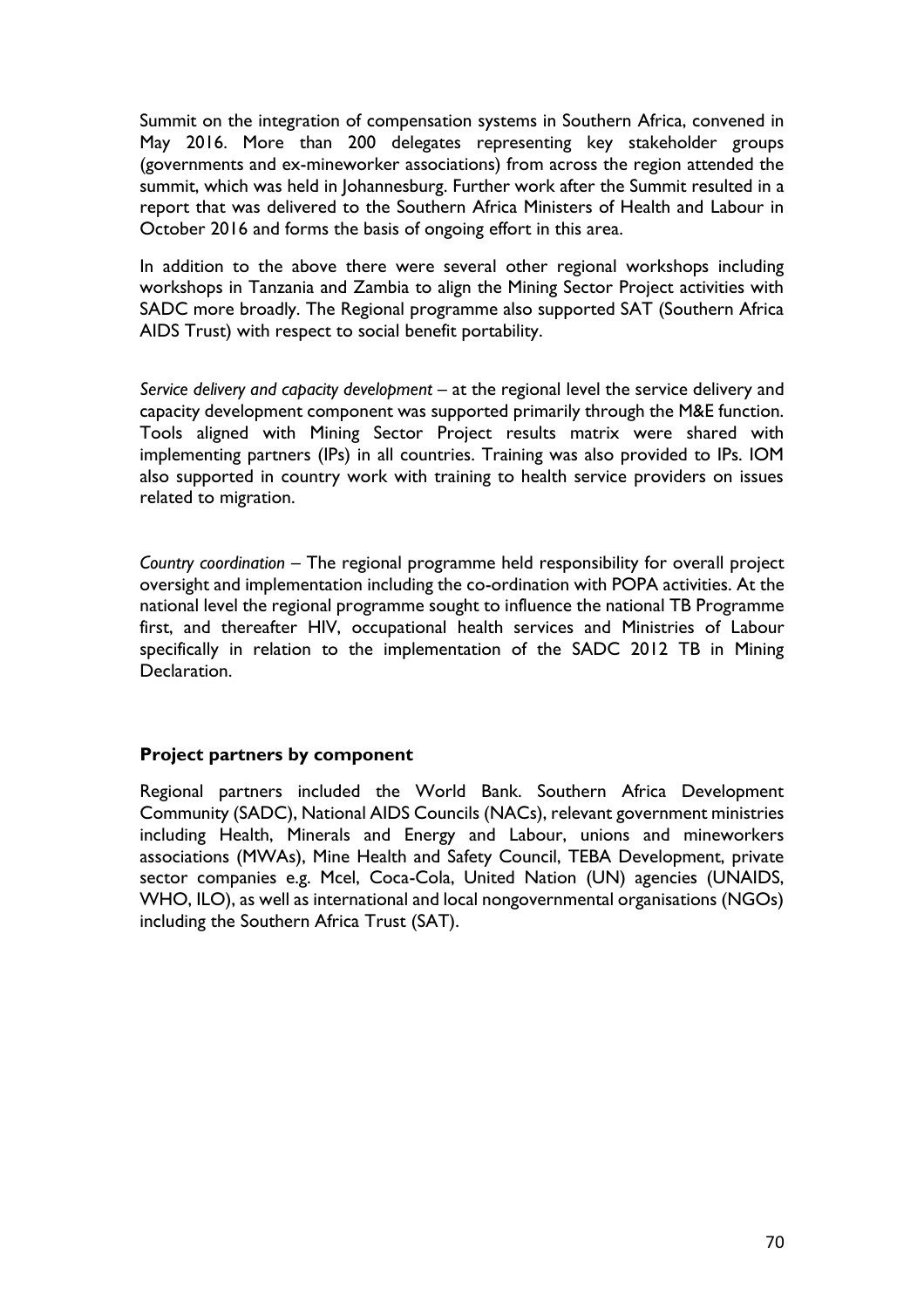| <b>PROJECT</b><br><b>COMPONENT</b>                  | <b>KEY PARTNERS REGION</b>                                                                                                                                                                                                                                                                                                                                                                                               |
|-----------------------------------------------------|--------------------------------------------------------------------------------------------------------------------------------------------------------------------------------------------------------------------------------------------------------------------------------------------------------------------------------------------------------------------------------------------------------------------------|
| <b>Research and</b><br>information<br>dissemination | Baseline completed by Impact Research<br>International                                                                                                                                                                                                                                                                                                                                                                   |
| <b>Advocacy and policy</b><br>development           | Development partners: International Organisation for<br>Migration (IOM), Voluntary Service Overseas<br>(VSO), World Bank (WB), UN agencies<br>Government: Ministry of Health (MOH), Ministry of<br>Labour(MOL), Medical Bureau for Occupational<br>Disease (MBOD), SADC, Mine Health and Safety<br>Council<br>Private sector: Cell phone providers and other<br>private sponsors<br>Organised Labour: SAMA and affliates |
| Service delivery and<br>capacity building           | Implementing partners in each country<br>Government departments in each country                                                                                                                                                                                                                                                                                                                                          |
| <b>Regional coordination</b>                        | As above                                                                                                                                                                                                                                                                                                                                                                                                                 |

## **Table 1: Key country partners by component**

#### **Project management and governance**

Governance of the Mining Sector Project at the regional level was through the Regional Project Steering Committee (RPSC), set up at the start of the Mining Sector Project in 2013. VSO was a member of RPSC. However, this dissolved within a year once the World Bank established the Programme Implementation Committee (PIC). The PIC was an important mechanism through which to liaise with other key stakeholders across the region. Up to 80 roleplayers attended gatherings of the PIC for 2-3 days, to report back on progress. VSO also participated in the PIC. In total, there were 5 PIC meetings during the lifetime of the Mining Sector Project. Since the close of the Mining Sector Project the PIC has been absorbed into the Regional Coordinating Mechanism (RCM) required under the Global Fund with respect to the new grant provided for funding with respect to TB in mining. IOM was considered an important member of the PIC.

*"I don't have the full details of the Dutch Project (Mining Sector Project), but IOM was a key stakeholder in the PIC." (KII stakeholder)*

IOM South Africa Country Representative held formal accountability for the oversight and implementation of the Mining Sector Project from 2014. Project management was appointed by IOM and worked from the Pretoria office (South Africa country office). The first project manager was moved to the IOM Regional Office at the start of the Mining Sector Project, the second project manager was appointed in June 2014.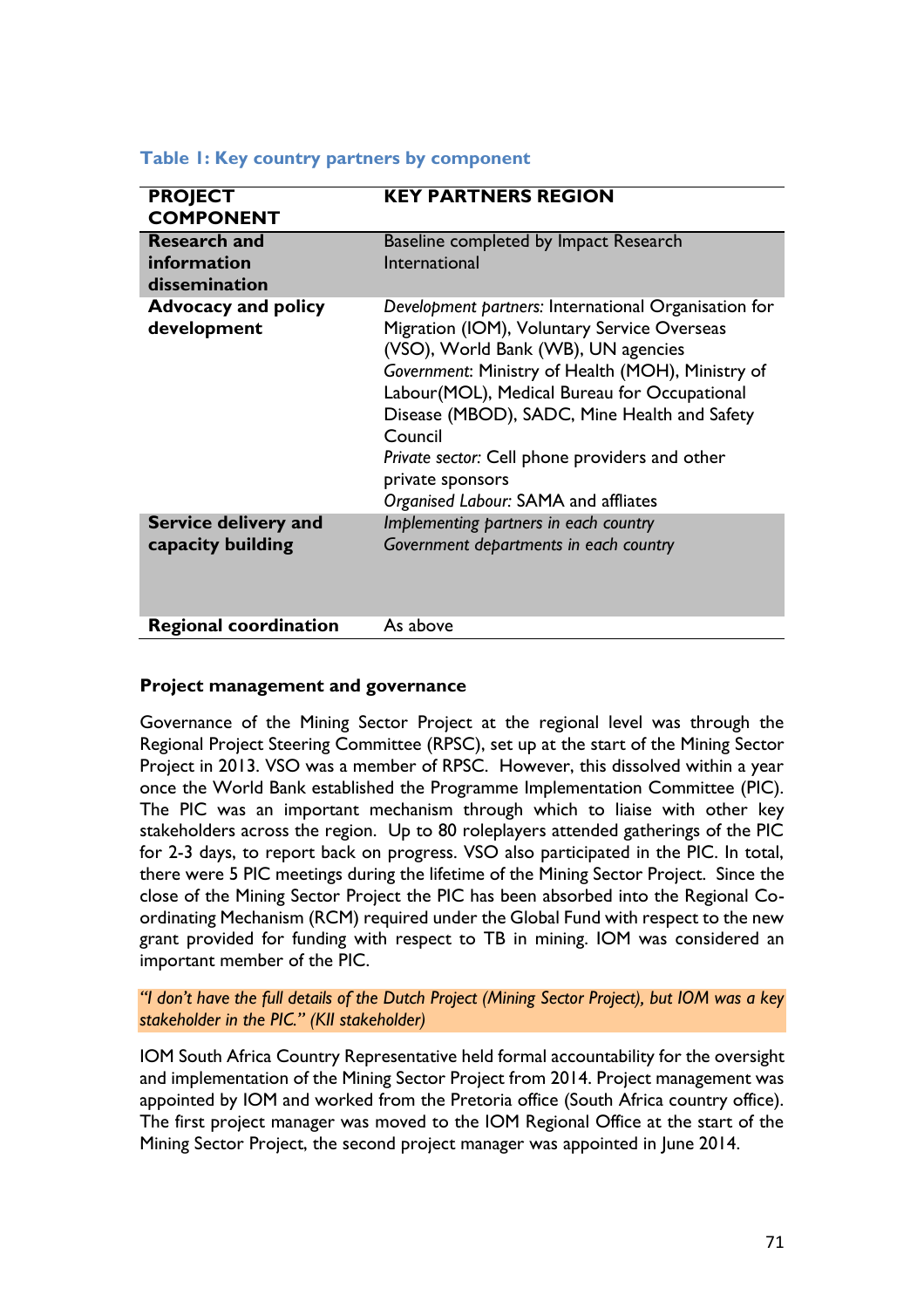The Mining Sector Project was a component of the wider initiative Partnership on Health and Mobility in East and Southern Africa (PHAMESA). A management decision within IOM to move PHAMESA to the IOM Regional Office in 2014, but to leave the Mining Sector Project in the South Africa country office had a marked effect on capacity for the Mining Sector Project roll out. For one, this prompted the necessity for a Mining Sector Project Manager in the South African office, hence the appointment of a second project manager in 2014. Secondly, individuals who had been key to the design and vision of the Mining Sector Project were then moved to the IOM Regional Office and were restricted to holding a technical advisory role rather than a direct line function. Although IOM had a technical specialist available for each pillar of the Mining Sector Project this arrangement was not always effective. The key monitoring and evaluation (M&E) specialist for the Mining Sector Project was in the Regional Office too and M&E in particular suffered as a consequence of this.

## **Project performance**

#### **Major achievements**-

#### **Relevance**

In practice, the Mining Sector Project at a regional level primarily aimed to support the operationalisation of the SADC 2012 TB in Mining Declaration. The evidence for this focus was not to be found in the baseline studies commissioned as part of the Mining Sector Project, but in the studies that preceded this initiative, such as academic epidemiological studies that showed the biological nexus between silicosis, HIV and TB in the mining sector. One respondent stated,

#### *….really the SADC declaration was catalytic.(KII stakeholder)*

Thus regional activities were described as *'needs based'.* Respondents in this evaluation spoke to the political opportunity at the time of the project start up, as stakeholders challenged South Africa with, *"You are spreading TB in our countries"* (KII stakeholder). The rollout of the regional activities was described as *"riding a wave" and "you take opportunities as they come".* At the time of implementation there was a lot of interest amongst donor/development agencies to be involved with TB in mining. Dfid and the World Bank were two of the major players in this respect. The regional nature of the Mining Sector Project helped give the project status in the IOM office

At a Regional level the Dutch Project has been subsumed by developments to address TB in mining. However at its outset it was primarily an HIV project and was funded as one of a basket of projects addressing HIV priorities in the Region funded by the Dutch Ministry of Foreign Affairs in Southern Africa. Respondents on the whole stressed that the Mining Sector Project was not a TB project and therefore at a Regional level was also interested in the harmonization of services across borders related to TB, HIV and was also committed to the provision of guidance, protocols and awareness raising related to SRHR. Harmonisation of policies and treatment protocols for TB and HIV and the portability of social benefits and access to compensation were all regarded as critical for migrant mineworkers by respondents.

*"This is a health project not a TB project"(KII stakeholder)*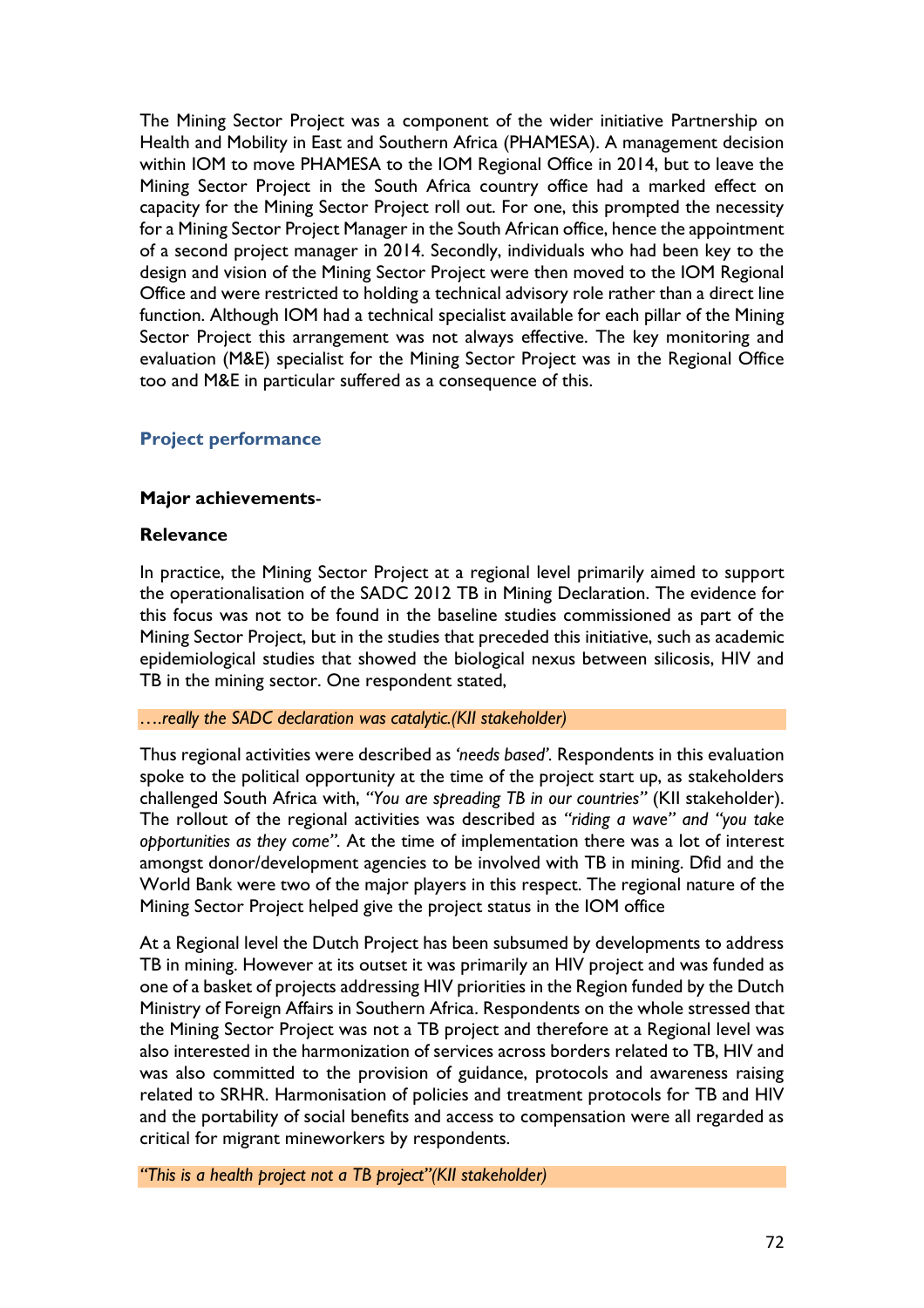The Regional mandate to work at a policy level was easy in South Africa which is policy oriented. Swaziland, Lesotho and Mozambique were considered by respondents as more conservative. There were also capacity problems and in-country counterparts were naïve about the process of policy review. The SADC declaration on TB in Mining helped enormously to establish a role for the regional project at the level of both the Minister, and related Ministries, especially with respect to health and labour. In general IOM respondents spoke about being responsible to ensure the migrant voice was heard and to complement processes in the mining sector to address mining legacy issues. Respondents were well aware of the importance of resolving the backlog of compensation and pension payouts owed to ex-mineworkers in the Southern Africa region. However they were also aware this was not the focus of the Mining Sector Project.

*"Our role was to bring in the migrant voice."(KII stakeholder)*

In this respect IOM was a follower rather than a leader in the resolution of legacy issues for mineworkers. Although having said that the other key stakeholders were very aware that progress could not have been made as effectively in the absence of IOM. The Johannesburg Summit on integration of compensation systems in Southern Africa, convened in May 2016 is an example of this, both because of the multi-lateral nature of IOM and because the Mining Sector Project could support the initiative with resources.

*"The success of this initiative was facilitated by multilateral agencies – it would have been difficult for MBOD to go forward with neighbouring country governments and associations without the involvement of IOM. Multilateral agencies are able to facilitate intergovernmental talks much easier than having bilateral engagements…" (KII stakeholder South Africa)*

*"If we didn't have that (financial support) we would not have had funds to bring neighbouring countries to technical workshops. We would have invited them but they tell you they can't come because there is no money…". (KII stakeholder South Africa)*

#### **Effectiveness**

The translation of IOM outputs to outcomes at the Regional level such as research and policy developments was insufficiently supported by effective communication/branding, M&E and insufficient research expertise.

The design of the Mining Sector Project relies on a combination of Regional, national and local level activities was shaped by the PHAMESA approach. Respondents liked this approach because advocacy works better when examples can be cited from the ground. It supported the Mining Sector Project having a bottom up feel. It was felt that this had created opportunities for communication work that was planned for at the start of the Project but eventually didn't materialize. It was believed there was an opportunity for the voices of mineworkers to be profiled.

*"We did not finish putting a positive spin on migration and the contribution of migrant mineworkers to development. It is not just HIV, TB and silicosis." (KII stakeholder)*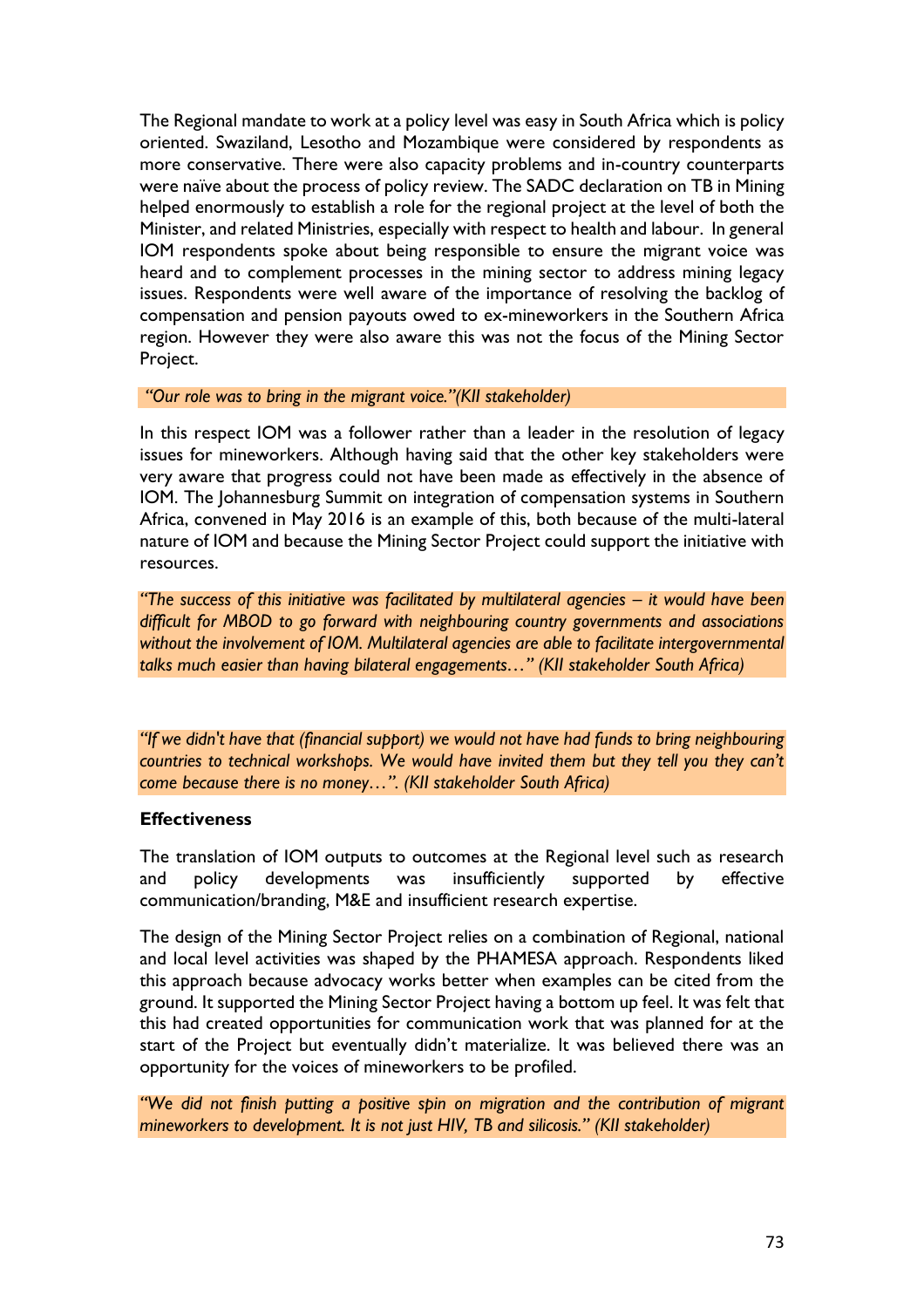Coupled with the missed opportunity for communication opportunities, the Mining Sector Project was poorly branded. One respondent stated that this was because the donor didn't have a requirement for visibility. However on a day to day level the Mining Sector Project was referred to as the "Dutch Project." Although on the ground respondents in key informant interviews generally referred to IOM or VSO when talking about activities at a local level.

Data generated through the M&E should be central to the decision-making associated with a project of this size and with the number and complexity of role players. Instead the evaluation team observed that there were many difficulties with the M&E of the Mining Sector Project, some of which go back to the early design of the results matrix and then the subsequent redesign of the matrix one year into implementation to bring it into alignment with PHAMESA II. At that time the IOM Country teams made a complaint about double reporting associated with PHAMESA and the Mining Sector Project and thus a decision was made for joint reporting for PHAMESA II and the Mining Sector Project to which the donors agreed. Coupled with inadequate technical expertise at the centre of the Mining Sector Project because of institutional reorganization in IOM this meant that these difficulties were not managed in the Project, and as a consequence the quantitative data in particular, used to provide evidence for Project activities, is incomplete.

The evaluation team found many difficulties with the quantitative M&E data. These are also listed in the front section of the main endline evaluation report and are as follows:

- Missing data for some quarters in years 2014, 2015 and 2016. This was compounded by missing disaggregation data by age and sex as per the indicator description which meant the evaluation team was unable to conduct any kind of trend analysis.
- Disaggregated figures for age and sex often did not tally with the totals, and some figures were hugely inaccurate.
- Data reported on for Change Agent activities in Mozambique included activities funded by SIDA under PHAMESA II. Thus figures for the Mining Sector Project activities in Mozambique are inflated.
- Monitoring data was reported on inconsistently between project documentation with different figures appearing in different documents.
- Examples were found in Project documentation that seemed to suggest that in some cases the data verification process was incomplete.
- Data was not disaggregated by implementation site so the evaluation team could not identify where activities implemented by IPs in country had been particularly successful or not.

The evaluation team also found that M&E reports were not shared with partner organisations or with national health and migration forums so respondents were unable to cite evidence of Project success, unless that had been members of site visits to see either the Change Agents or POPA businesses being implemented. Therefore respondents may have had no knowledge of whether the Mining Sector Project was indeed reaching stated outcomes. M&E reports had only ever been shared with the donor, and no other stakeholders associated with this Project at either the regional or national level could state any figures or findings associated with the Mining Sector Project. Respondents in this evaluation commented that they had been part of other such studies but, have never been given a report.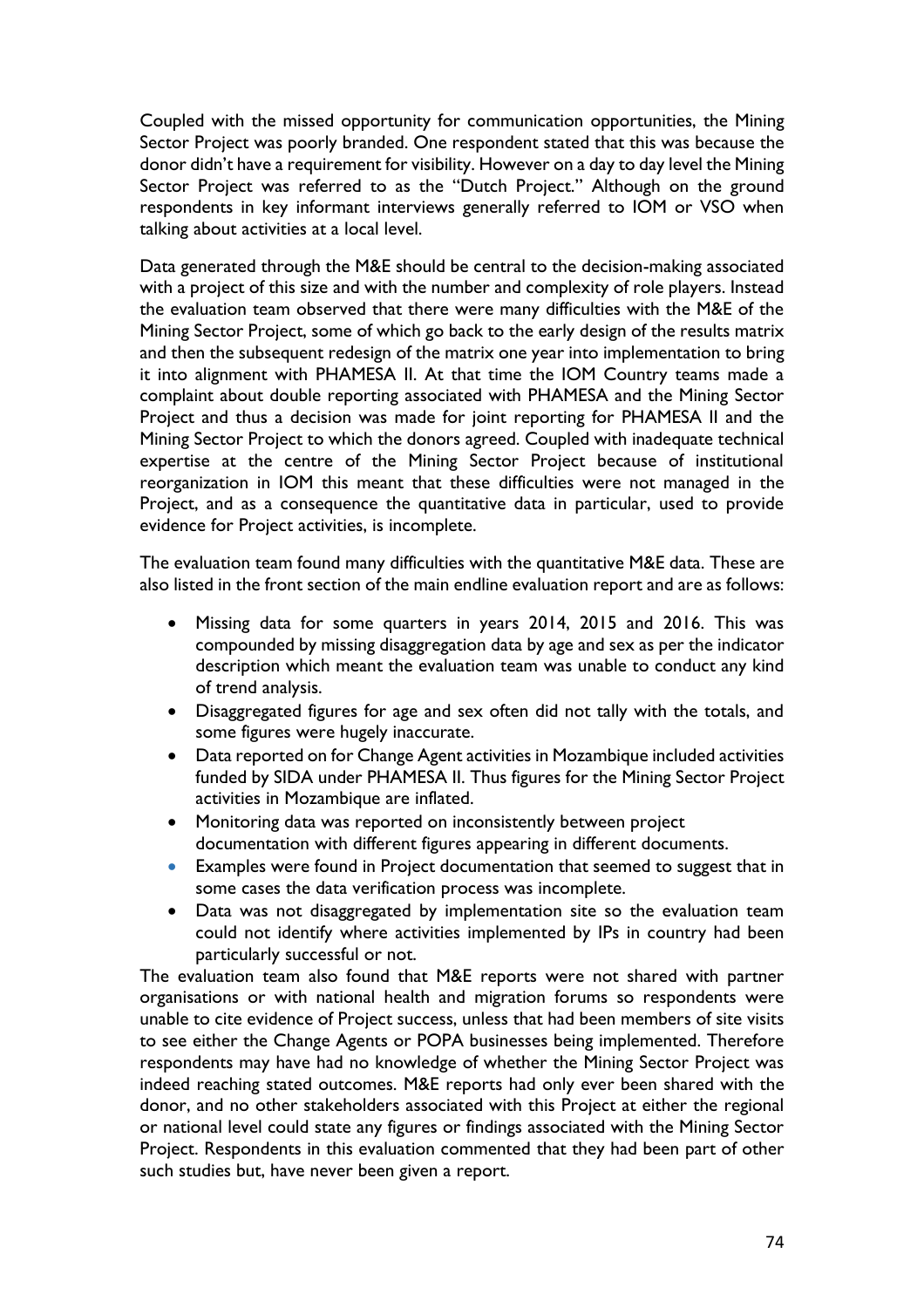There was no dedicated M&E capacity for the Mining Sector Project at the country level. The approach to M&E at the country level was to grow the capacity of the incountry IPs and in the case of VSO the mineworker associations through support offered by IOM at the regional level. Mozambique and South Africa did have some M&E capacity in the IOM country offices, but Swaziland and Lesotho had no capacity. Although it was acknowledged that a lot of hard work related to M&E did happen at a regional level, the team faced many problems and the data that was collected wasn't adequately used, *…"we tend not to analyse the information." (KII stakeholder)*

In all countries there were major problems with data collection and capture, suggesting that the approach to M&E was only partially successful. One respondent commented that the site visits proved the best insight into change,

*"We had hoped the MTR would provide data but this did not happen. The site visits were actually the best insight into change. There were emotional stories from beneficiaries." (KII stakeholder)*

Problems with data collection and capture included:

- IPs not collecting data despite service level agreements
- No or very poor implementation on the ground that could be reported on
- Data was unreliable, incorrect and no back data for verification
- Transition to new IPs proved very difficult (no transfer of data set)
- IPs used their own tools, there was too little money in the project to warrant them doing data collection properly
- Change Agents used by IPs in Lesotho and Swaziland worked as volunteers and therefore there was no formal accountability to complete monitoring tools.

The commissioning of research did not happened to plan. The original intention to collaborate with KIT in the Netherlands collapsed and the rollout of research was seriously hampered by both a lack of capacity in IOM in the line function management of the Mining Sector Project and in the appointed service providers. The baseline studies were both delayed for these reasons and the IBBS study is not yet complete despite funds being allocated in 2014. Observations and comments about the research included;

- The baseline reports did not provide useful baseline indicators for the Mining Sector Project as a whole, rather they were detailed situation analyses in selected communities. ( It took 1.5 years to sign off on the baseline reports)
- There was insufficient technical capacity in the Mining Sector Project team to manage the IBBS. Research and demographic expertise sat in the IOM Regional Office. It has been delayed because the research officer was overloaded and there have been other commitments

# **Efficiency including cost efficiency**

The total project spend was  $\epsilon$ 4, 971 143 of which  $\epsilon$  2,965 633 was spent at a Regional level primarily covering staff and office costs, research, policy and advocacy work. €2,015 511 was spent mostly at the country level and covered the implementation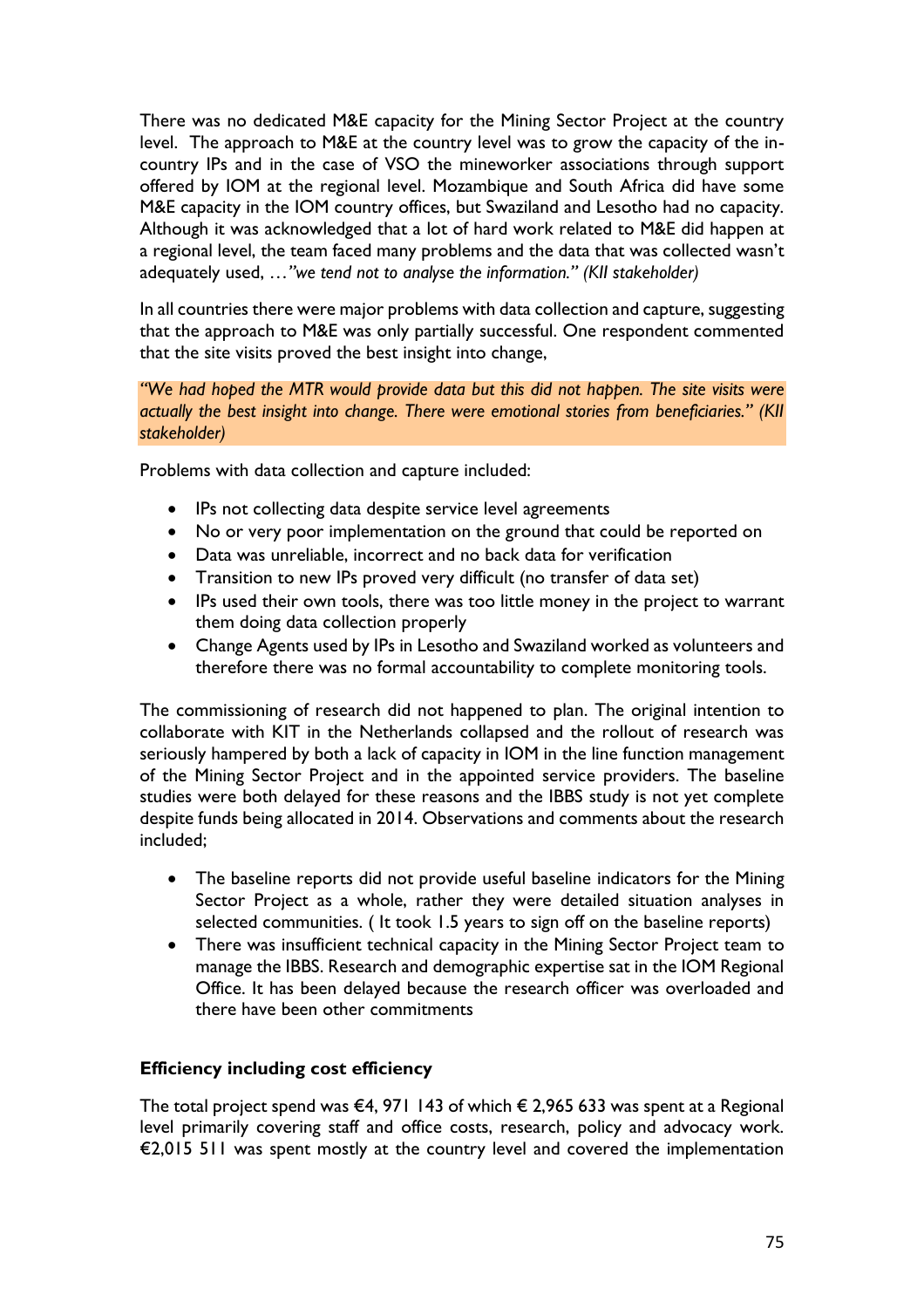costs of POPA and IOM's outreach peer education work. (Refer to Table 2) At a regional level research was felt by respondents to have been expensive.

Respondents reported that the resourcing of the Mining Sector Project was inadequate in the areas of M&E, and IOM and POPA local level activities. The country and POPA reports detail the comments about the budget with respect to local level activities. Although respondents often spoke about time rather than money being the challenge at a local level. One respondent stated,

*"We needed more time to reach more beneficiaries. It took the first year to set up the momentum is at the 4th year. We need to educate donors you cannot cut when you are at your peak." (KII stakeholder)*

With respect to M&E, €123 995 was spent on M&E. This is 2% of the budget. Given the problems listed in the preceding section this figure suggests that too little was invested in M&E and that regional, multi-country project like the Mining Sector Project either needs to be less ambitious with respect to expectations for monitoring data and/or ensure that it is sufficiently resourced.

| Project        | Totals in     | <b>Region</b> | <b>South</b>  | <b>Swazila</b> | Lesotho | Mozambiq | <b>POPA</b> |
|----------------|---------------|---------------|---------------|----------------|---------|----------|-------------|
| <b>Compone</b> | <b>Euros</b>  | (ION)         | <b>Africa</b> | nd             | (ION)   | ue       | (VSO)       |
| nt             | (VSO<br>&IOM) |               | (ION)         | (ION)          |         | (ION)    |             |
| Research       | 396 062       | 396 062       |               |                |         |          |             |
| Advocacy &     | 749 935       | 469 348       |               |                |         |          | 280 587     |
| Policy         |               |               |               |                |         |          |             |
| Capacity       | $1,377$ 187   |               | 248           | 92 800         | 195839  | 196 973  | 642 683     |
| building &     |               |               | 892           |                |         |          |             |
| service        |               |               |               |                |         |          |             |
| delivery       |               |               |               |                |         |          |             |
| Regional       | 188 089       | 188 089       |               |                |         |          | 99 902      |
| coordinatio    |               |               |               |                |         |          |             |
| n              |               |               |               |                |         |          |             |
| Monitoring     | 123 995       | 123 995       |               |                |         |          |             |
| &              |               |               |               |                |         |          |             |
| evaluation     |               |               |               |                |         |          |             |
| Staff &        | 1,898 738     | 1,551,001     |               |                |         |          | 357 737     |
| office costs   |               |               |               |                |         |          |             |
| combined       |               |               |               |                |         |          |             |
| Overheads      | 237 138       | 237 138       |               |                |         |          |             |
| Grand          | 4, 971 143    | 2,965 633     | 248           | 92 800         | 195 839 | 196 973  | 1,281 007   |
| Total          |               |               | 892           |                |         |          |             |

# **Table 2: Project spend as May 2017 (unaudited figures) in Euro**

# **Impact**

The impact of policy, research and advocacy activities in the Mining Sector Project is inadequately captured in project documentation and in the monitoring indicators. Output indicators such as, the # of research projects complete or proportion of policy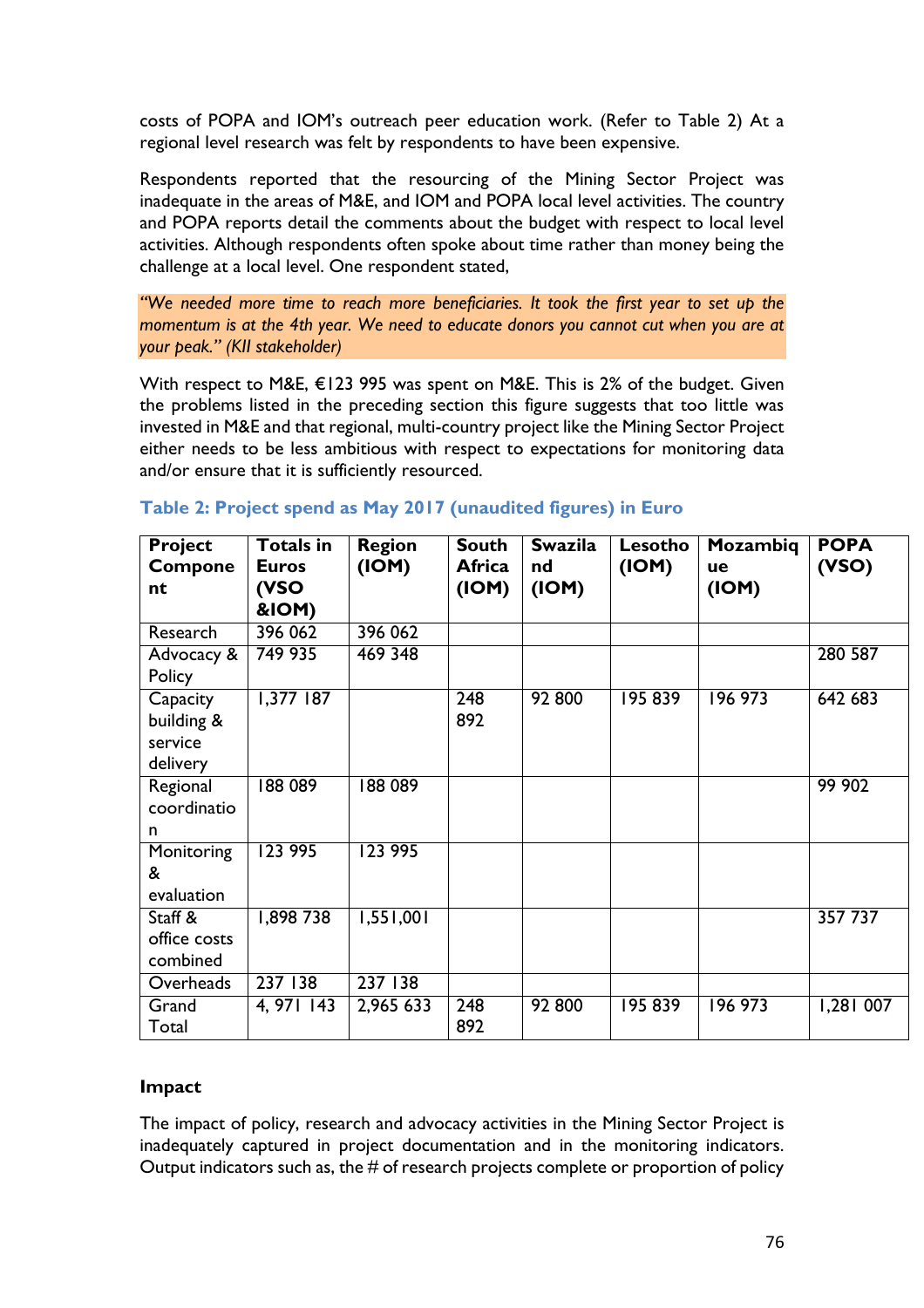makers and stakeholders with increased knowledge of migration and health in health policies resulted in the overall objective of the Mining Sector Project, to improve the lives of 20 000 migrant mineworkers, ex-mineworkers, their families and communities, became the business of Outcome 3 and chasing numbers on the ground. For example, policy changes at the country level that saw migrant mineworkers move from vulnerable to priority groups in PEN IV (government National Strategic Plan HIV/AIDS) in Mozambique will have a lasting impact for very many mineworkers if actioned. Many more than the Mining Sector 20 000 mineworkers will be impacted by this change. The South African Medical Bureau for Occupational Disease (MBOD) report that many more beneficiaries are being paid because of the developments and progress that is happening in collaboration with IOM,

*"… Paid out R207million in 2016/17 2000 beneficiaries compared to R92 million in previous financial year; that means we doubled payments with new system and tracked payments to neighbouring countries. R76 mill (of the R207million) was paid to neighbouring countries" (KII stakeholder South Africa)*

Improved compensation payouts is essential restitution work within the Southern African community if the legacy of mining is to be addressed. Interestingly not all respondents reported being happy with the original results framework for the Mining Sector Project and one limitation was the lack of rationale for the selection of 20 000 beneficiaries. The regional partnership work through the compensation summit and with the Mozambique Combat (AIDS) Council and with the Migration and Health Forums in Swaziland and Lesotho will impact on very many more than 20 000 migrant mineworkers. In relation to impact the results framework was not aligned with indicators that may already be reported on in-country such as district HIV prevalence and TB incidence.

*"Theory of change, I can't say I know much about it. To my knowledge we don't have one."(KII stakeholder)*

The Mining Sector Project did not have a theory of change. Change was captured according to the results matrix. Respondents in this evaluation provided their personal observations about change which for some was very focused on an individual behaviour change paradigm. Thus change started with awareness raising amongst beneficiaries, having access to treatment, enjoying improved health status and behaviour change, thus reducing HIV and TB prevalence and increasing the likelihood of healthy migrants. Although in some cases other respondents saw that the environment must change to assist local projects to succeed, if systems don't change then local projects will always struggle. The timeous payment of compensation was given as an example of this, because it can keep ex-mineworkers from the trap of poverty.

#### **Sustainability**

At the regional level partnership was key to sustainability. Significant funding secured through the Global Fund and World Bank from 2017 will sustain TB related work initiated with the support of the Mining Sector Project in two or the three labour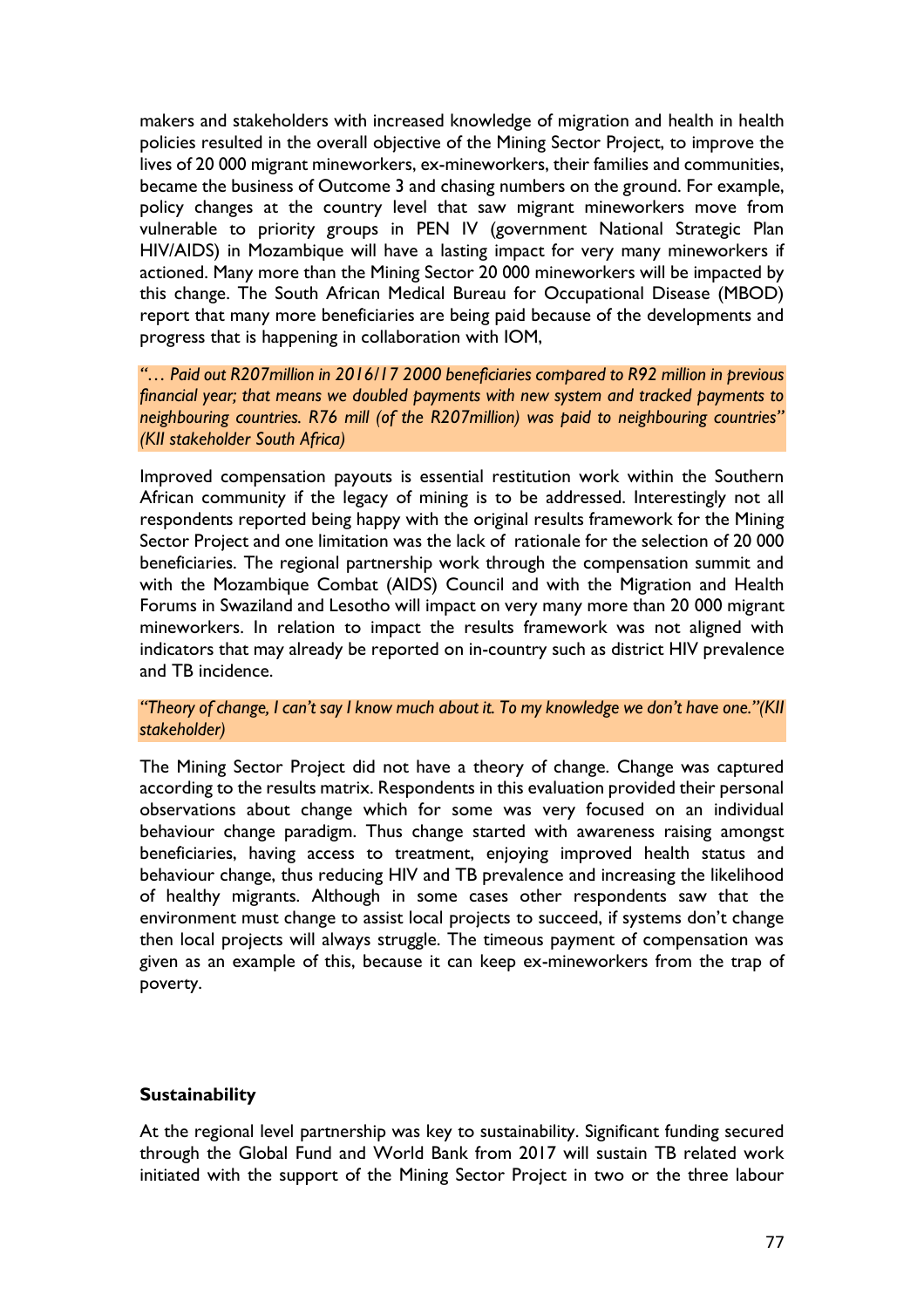sending communities. Global Fund commitments are to strengthen TB management (through health systems strengthening) in four countries Zambia, Lesotho, Malawi and Mozambique. It will remain important to engage with IOM in this process**.** Partners such as World Bank are still, for example, to mainstream migration. PHAMESA II is to take over the funding of some of the Mining Sector Project Change Agents especially in South Africa and Mozambique from 2017.

There is still significant fragmentation of health and related services for mineworkers and ex-mineworkers. For the future, treatment guidelines, bilateral agreements on compensation and access to health care services still remain priorities for finalisation. For the future IOM may play a key role in the development and roll out of the regional data base of migrant mineworkers.

Capacity building of mineworker associations, and participation in regional fora has resulted in their leadership speaking on international platforms and therefore contributing to consultation at the highest levels. Although the Mining Sector Project didn't have the relationships to engage with the mining industry itself, IOM and VSO have been made visible to the industry through the Compensation Summit and other regional gatherings. However for the future, one respondent noted that communities remain fragile and thus likely to migrate, underpinning the importance of sustaining work in the area of migration.

*"The elephant in the room is the fragility in communities which causes communities to migrate…migration is a key determinant of health" (KII Stakeholder)*

# **Conclusion**

The regional component of the Mining Sector Project was extremely timely and played a very constructive role in supporting the developments at a regional level to respond to the SADC 2012 Declaration on TB in Mining and in supporting the regional Compensation Summit held in Johannesburg in May 2016. The impact of this work is significant and many more than 20 000 migrant mineworkers, ex-mineworkers, their families and communities will benefit because of this. The Medical Bureau for Occupational Disease (MBOD) report that compensation payments to exmineworkers doubled in the last year because of regional collaboration. IOM is considered by MBOD to have been pivotal to this development.

The translation of IOM outputs to outcomes at the Regional level such as research and policy developments was insufficiently supported by effective communication/branding, M&E and research expertise. Research outputs were all delayed in the implementation of the Mining Sector Project.

There were many problems with the implementation of the M&E system, especially with the collection and collation of quantitative data. Inadequate resources were available to support the implementation of this across four countries and sixteen districts. The internal reorganization at IOM during the start-up of the Mining Sector Project contributed to there being insufficient research and M&E expertise with direct line function responsibility for implementation.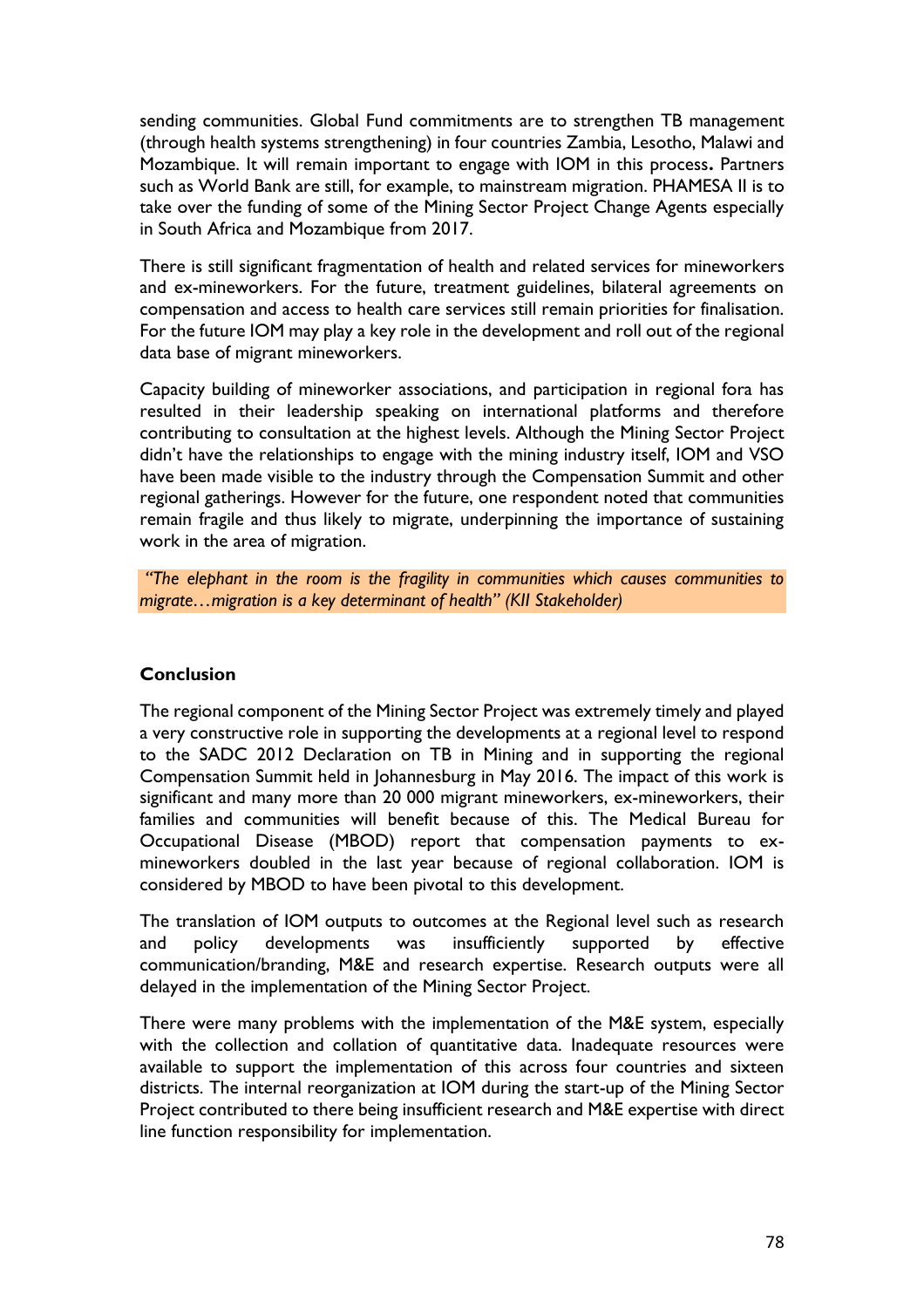Partnerships secured through policy and advocacy work at the regional level have ensured that resources have been secured through the World Bank and Global Fund to continue health systems strengthening in relation to TB in two of the three labour sending countries (Lesotho and Mozambique). PHAMESA II is to take over the funding of some of the Mining Sector Project Change Agents especially in South Africa and Mozambique from 2017. Capacity building of mineworker associations, and participation in regional fora has resulted in their leadership speaking on international platforms and therefore contributing to consultation at the highest levels.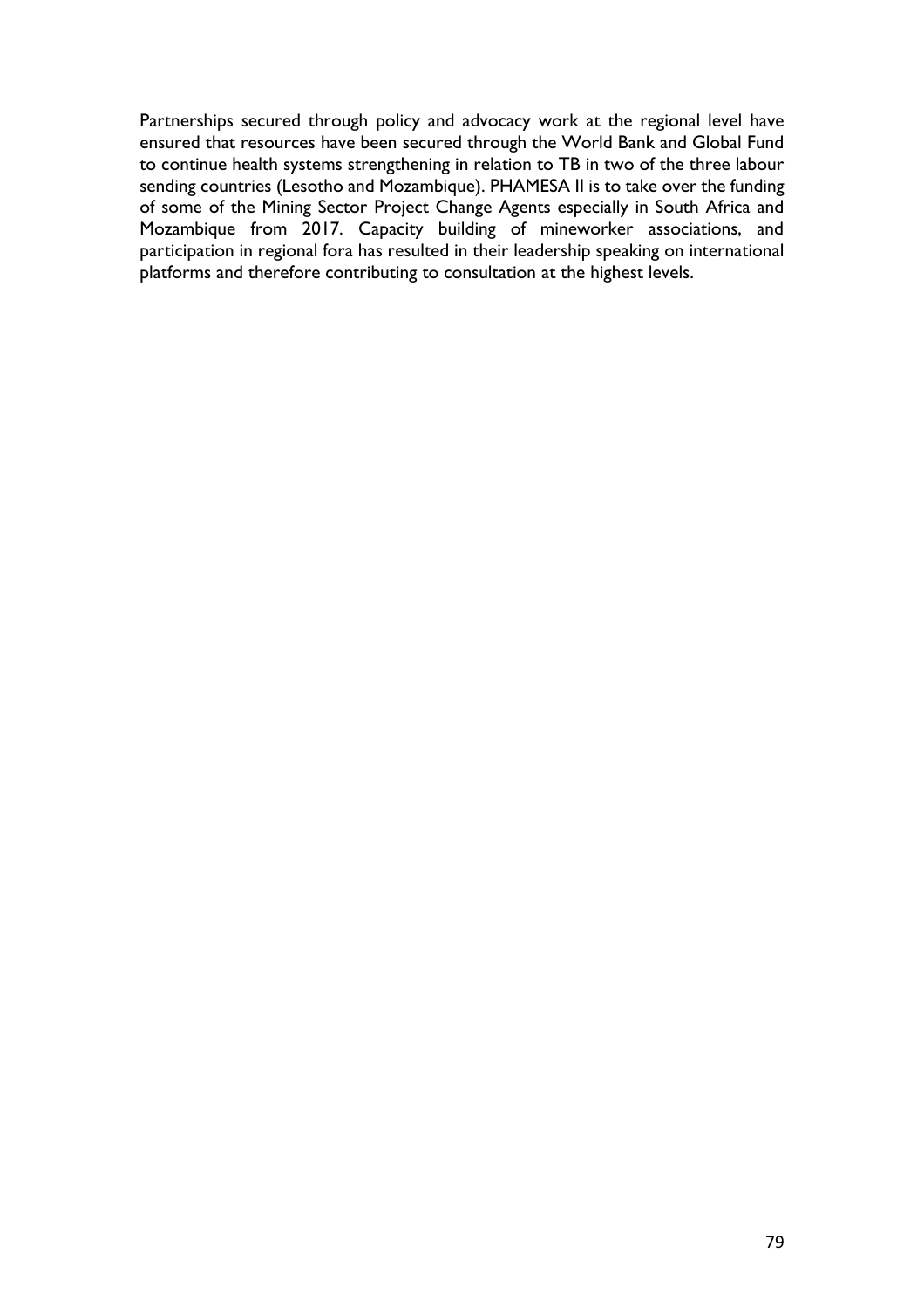# **Table 3: Summary of Regional findings against the OECD-DAC project criteria**

| <b>OECD-DAC</b><br>criteria | <b>Key findings region</b>                                                                                                                                                                                                                                                                                                                                                                                                                                                                                                                                                                                  |
|-----------------------------|-------------------------------------------------------------------------------------------------------------------------------------------------------------------------------------------------------------------------------------------------------------------------------------------------------------------------------------------------------------------------------------------------------------------------------------------------------------------------------------------------------------------------------------------------------------------------------------------------------------|
|                             |                                                                                                                                                                                                                                                                                                                                                                                                                                                                                                                                                                                                             |
| Relevance                   | The regional component was timely and played a<br>very constructive role in supporting the<br>developments to respond to the SADC 2012<br>Declaration on TB in Mining, and in supporting the<br>regional Compensation Summit held in<br>Johannesburg in May 2016.                                                                                                                                                                                                                                                                                                                                           |
| <b>Effectiveness</b>        | Research and policy developments were<br>$\bullet$<br>insufficiently supported by effective<br>communication/branding, M&E and research<br>expertise.<br>Research outputs were all delayed.                                                                                                                                                                                                                                                                                                                                                                                                                 |
| Efficiency                  | There were many problems with the<br>$\bullet$<br>implementation of the M&E system, especially with<br>the collection and collation of quantitative data.<br>Inadequate resources were available to support the<br>implementation of M&E across four countries and<br>sixteen districts.<br>Internal reorganization at IOM during the start-up<br>contributed to there being insufficient research and<br>M&E expertise with direct line function<br>responsibility for implementation.                                                                                                                     |
| Impact                      | The impact of regional policy and advocacy work is<br>$\bullet$<br>significant and many more than 20 000 migrant<br>mineworkers, ex-mineworkers, their families and<br>communities will benefit because of this.<br>The Medical Bureau for Occupational Disease<br>(MBOD) report that compensation payments to ex-<br>mineworkers doubled in the last year because of<br>regional collaboration. IOM is considered by MBOD<br>to have been pivotal to this development.                                                                                                                                     |
| Sustainability              | Resources have been secured through the World<br>$\bullet$<br>Bank and Global Fund to continue health systems<br>strengthening in relation to TB in two of the three<br>labour sending countries (Lesotho and Mozambique).<br>PHAMESA II is to take over the funding of some of<br>the Mining Sector Project Change Agents especially<br>in South Africa and Mozambique from 2017.<br>Capacity building of mineworker associations and<br>participation in regional fora has resulted in their<br>leadership speaking on international platforms and<br>contributing to consultation at the highest levels. |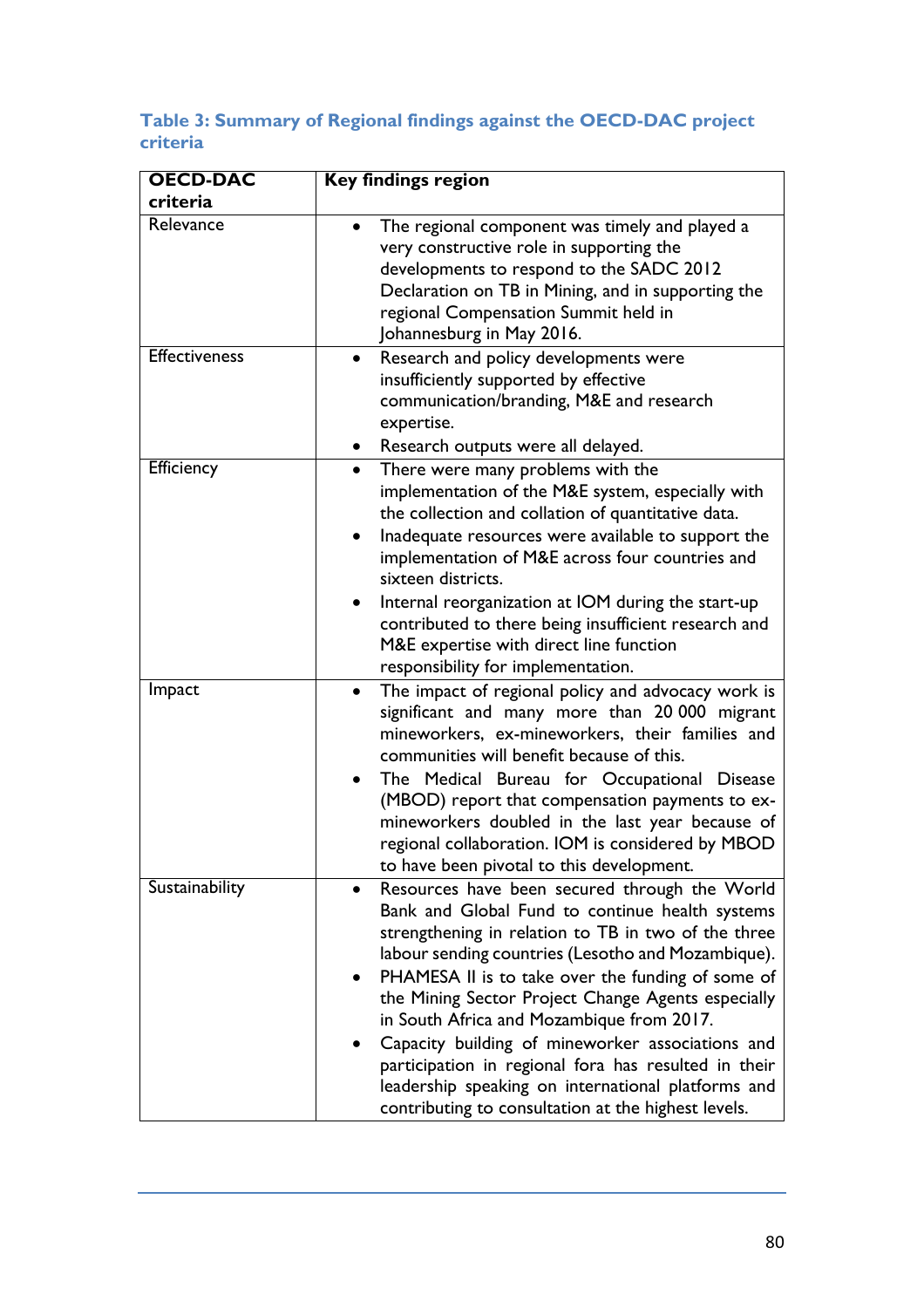# APPENDIX 6 POPA Report

# Country Context

Phone Out Poverty and AIDS (POPA) was first piloted in Mozambique prior to the launch of the Mining Sector Project in 2013. This is an income generating initiative that involves a partnership with private sector cellular phone companies to provide business opportunities in traditional labour sending communities in Mozambique, Lesotho and Swaziland. POPA focused on reaching the most vulnerable in mining affected communities and targeted widows of ex-mineworkers and in Mozambique orphans and vulnerable children (OVC). In this capacity VSO made an important contribution to address gender inequity in mining affected communities, where women have for centuries borne the brunt of child care in the absence of fathers, who worked away on South African mines, and bore the burden of care, when sick ex-mineworkers returned home. Alongside the provision of start up support for a local business, POPA beneficiaries were supported with education and information about HIV and AIDS and SHRH. In total, POPA was implemented in 13 districts across three countries as shown in Table 1 below. Eight sites overlapped with IOM local level peer educator activities as described in the country reports.

| <b>Country</b>   | <b>Number of</b><br>implementa<br>tion districts | <b>Names of</b><br>implementation<br>districts/regions | <b>Mining</b><br>community<br>type | <b>Executing</b><br>agency |
|------------------|--------------------------------------------------|--------------------------------------------------------|------------------------------------|----------------------------|
| Lesotho          | 5                                                | <b>Botha Buthe</b>                                     | Labour sending                     | VSO                        |
|                  |                                                  | Leribe                                                 | Labour sending                     | <b>IOM and VSO</b>         |
|                  |                                                  | Mafeteng                                               | Labour sending                     | <b>IOM and VSO</b>         |
|                  |                                                  | Maseru                                                 | Labour sending                     | <b>IOM and VSO</b>         |
|                  |                                                  | Thaba Seka                                             | Labour sending                     | IOM and VSO                |
| Mozambique       | 5                                                | Mabucuane                                              | Labour sending                     | <b>VSO</b>                 |
|                  |                                                  | Manhica                                                | Labour sending                     | <b>VSO</b>                 |
|                  |                                                  | Maputo City                                            | Sending/transit                    | IOM and VSO                |
|                  |                                                  | Matola                                                 | Labour sending                     | <b>VSO</b>                 |
|                  |                                                  | Maxaquene                                              | Labour sending                     | VSO                        |
| <b>Swaziland</b> | 3                                                | Lubombo                                                | Labour sending                     | <b>IOM and VSO</b>         |
|                  |                                                  | Manzini                                                | Labour sending                     | IOM and VSO                |
|                  |                                                  | Shiselweni                                             | Labour sending                     | IOM and VSO                |
| <b>TOTAL</b>     | 13                                               |                                                        |                                    |                            |

# **Table 1: POPA implementation sites in three countries**

Note: Some VSO activities extended into Moamba, Gaza Province. In this area POPA interfaced with the MWA , Kindlimuka.

The POPA pilot project focused on the provision of phone booths to women who were HIV+. In this way women had the opportunity both to earn some money and to be less isolated in their community. By the time POPA was being implemented in Swaziland and Lesotho technology had moved on and phone booths were less useful, even poor communities where many individuals may have mobile phones. In practice, although POPA was initially focused on income generation through the sale of phone technology and services, in practice POPA on the ground was associated with a range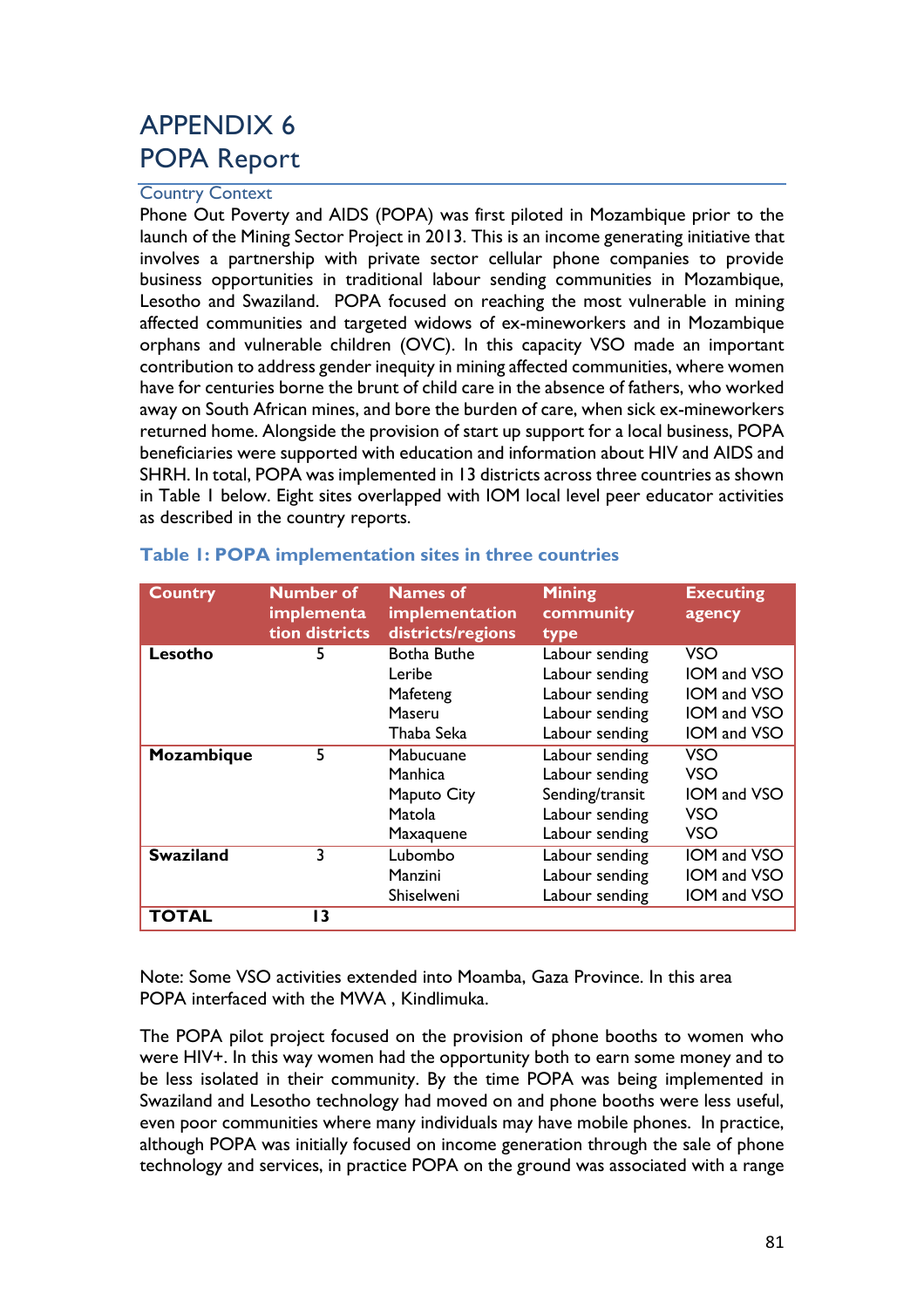of livelihood activities. These included the selling of groceries, hardware supplies, poultry and piggery enterprises. The findings discussed here therefore include a range of observations about income generating activities (IGAs) in general rather than those only associated with the mobile phone business.

### **Project activities**

*Research and information dissemination –* A baseline survey was conducted.

*Advocacy and policy development –* Key informants interviewed as part of this endline evaluation appreciated the link between health and livelihood activities in the design of the Mining Sector Project. Although VSO did not play a specific role in regional advocacy and policy activities their participation at this level did make an impact. The extent of poverty in mining affected communities was made very tangible to other regional stakeholders because of the work of the POPA project.

*Service delivery and capacity development –* At a country level POPA has been implemented by VSO international volunteers working in partnership with national level membership associations addressing the interests of current and exmineworkers. Representatives of these associations were trained and supported to assist in the selection, set up, monitoring and support to POPA IGAs. VSO, through POPA, implemented an extensive capacity building programme for each association. The key country partner associations were:

- The Ex-Miners and Allied Workers Association of Lesotho (EMAWA)
- Association of Mozambican Mine Workers (AMIMO) (national) and Kindlimuka (Moamba in Gaza)
- Swaziland Migrant Miners Workers Association (SWAMMIWA)

VSO and country partner organisations identified districts and beneficiaries to receive support from POPA. Widows of ex-mineworkers were the primary target for POPA support, however in some cases, especially in Mozambique young people left orphaned also benefited.

By entering into a partnership with a local cellular phone provider, VSO and country partner organisations were able to provide a livelihood opportunity for an individual beneficiary or group of beneficiaries (up to 6 members per group) who took on the responsibility of managing a container leased from the mobile phone provider. The private sector partners were Econet(Lesotho), Mcell/One cell/SAICOM(Mozambique) and Vodacom/MTN (Swaziland). VSO and the private sector partner provided training to beneficiaries on how to do this. Profits from the business were then used to either support further business development, or to meet basic needs within the group of beneficiaries, such as buying food and transport money to the local clinic. In this manner, POPA directly supported local people to continue taking medication such as ARVs or TB medication by providing a source of transport money to get to the local clinic and/or money to buy food. Beneficiaries reported in both the baseline studies and in this endline evaluation being affected by poverty. They reported being unable to take medication (TB and HIV medication) on an empty stomach, and not having the means to get to a clinic. POPA also provided training about HIV and AIDS and those benefiting from the containers were assisted to provide education and support in the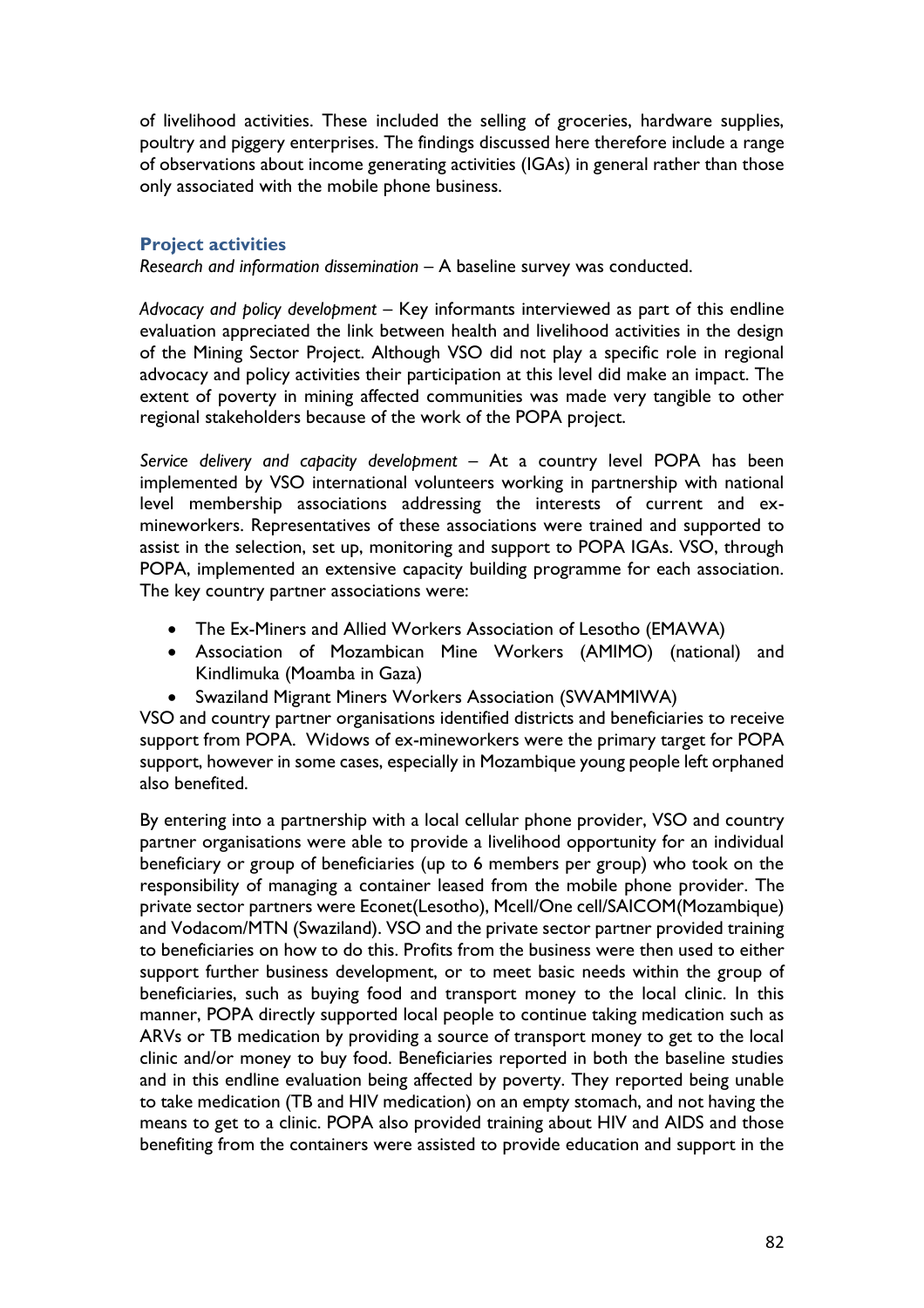community and to distribute condoms. In Mozambique and Lesotho Community Care Givers were trained and given Home Based Care Kits.

*Regional coordination –* It was VSO who first approached the Dutch funders who consequently requested a regional project and linked VSO with IOM. The regional approach provided VSO with a high profile platform and facilitated working with SADC and regional development partners such as UNAIDS. Exchange visits between country level mining associations participating in POPA, assisted learning and capacity building across the project as a whole.

#### **Project Partners by Component**

|  |  |  | <b>Table 2: Key partners by component</b> |
|--|--|--|-------------------------------------------|
|--|--|--|-------------------------------------------|

| <b>PROJECT</b>                            | <b>KEY PARTNERS POPA</b>                                                                                                                                                             |
|-------------------------------------------|--------------------------------------------------------------------------------------------------------------------------------------------------------------------------------------|
| <b>COMPONENT</b>                          |                                                                                                                                                                                      |
| <b>Research and</b>                       |                                                                                                                                                                                      |
| information                               |                                                                                                                                                                                      |
| dissemination                             |                                                                                                                                                                                      |
| <b>Advocacy and policy</b><br>development | Development partners: International Organisation for<br>Migration (IOM), Voluntary Service Overseas<br>(VSO), World Bank (WB)                                                        |
|                                           | Government: Ministry of Health (MOH), Ministry of<br>Agriculture (MOA)<br>Private sector:<br>Organised Labour: SAMA                                                                  |
| Service delivery and<br>capacity building | Implementing partners: EMAWA, AMINO,<br>Kindlimuka, SWAMMIWA<br>Government:<br>Civil society: SAT, URSA<br>Private sector: Econet, SAICOM, OneCell, Mcell,<br>Vodacom, MTN, shoprite |
| <b>Regional coordination</b>              |                                                                                                                                                                                      |

#### **Project governance and management**

A Regional Steering committee for the Mining Sector Project did convene at the start of the implementation although this was short lived and was replaced by the World Bank convened PIC. VSO RAISA participated in both of these structures.

A project lead for POPA operated from the VSO office in Pretoria. Oversight for POPA activities was provided by the IOM appointed Mining Sector Project Manager. IOM required quarterly reporting and there were periodic joint (VSO and IOM) site visits. Overall VSO reported that they found this collaborative arrangement helpful and were happy with the attention to detail and quality of the support provided by IOM.

At a country level, international VSO volunteers worked with local mining associations to implement activities on the ground. The volunteers were primarily responsible for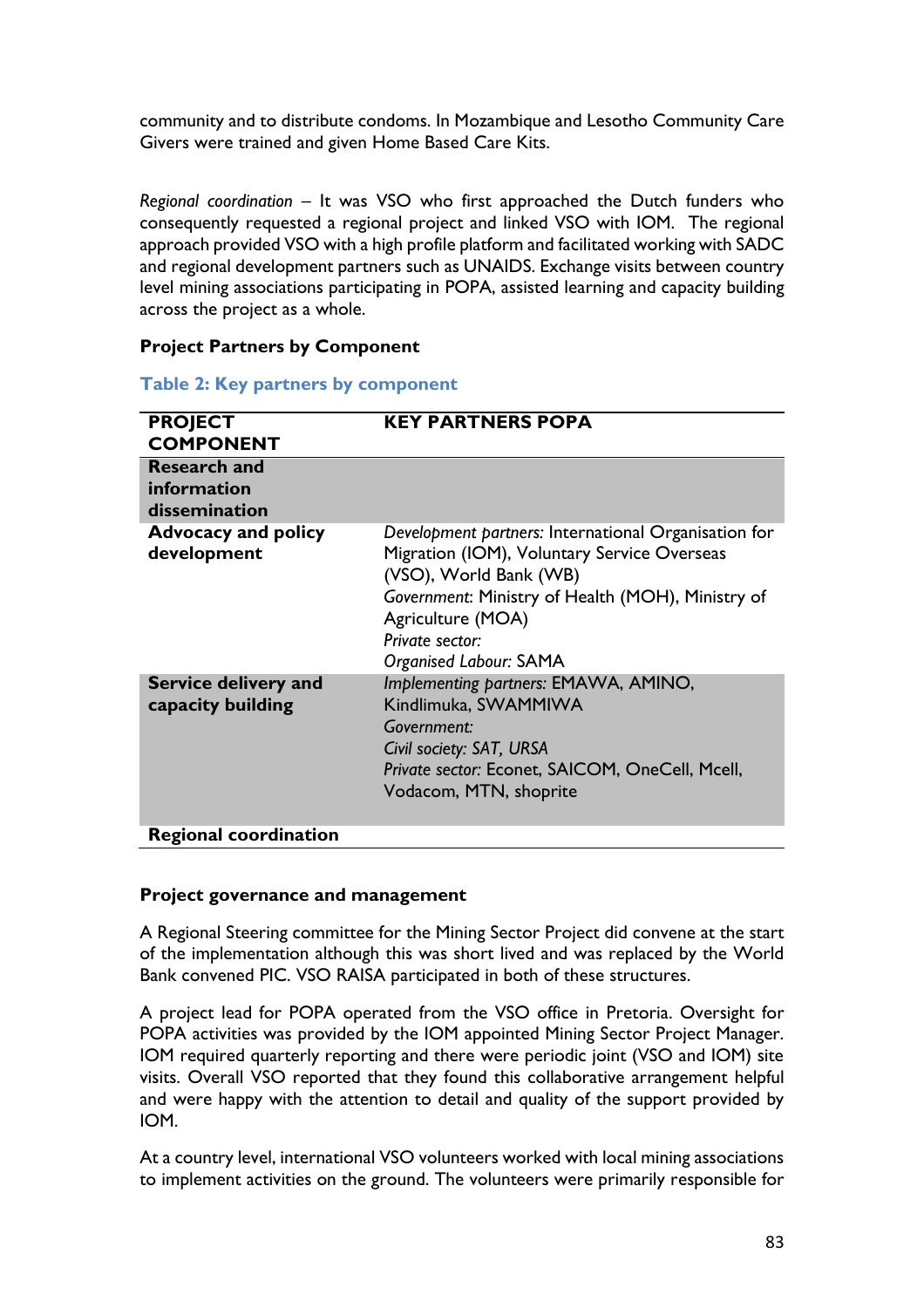building the capacity of local associations to roll out POPA and to participate in regional advocacy and policy developments. VSO had initially appointed an M&E officer (International Volunteer) for POPA to strengthen the capacity of Southern Africa Mineworkers Association (SAMA) and its affiliates in Lesotho, Mozambique and Swaziland to effectively plan ,implement and evaluate their projects that respond to the needs and rights of their members in regard to Health, TB HIV and AIDS and sustainable livelihoods. Specific objectives included developing systems, policies and procedures for effective project management and impact measurement for the POPA (within SAMA and its affiliates). This appointee quickly discovered that it was necessary to strengthen SAMA bottom up and elected to work with EMAWA in Lesotho.

In each of the mineworker/ex-mineworkers associations one volunteer was on placement for up to 2 years. In Swaziland, 3 volunteers worked for shorter periods of about 6 months.

An International Volunteer from Netherlands was placed in Swaziland by VSO for a period of 6 months. Her summary of her role is *'being an agent of change'* . Her work was with SWAMMIWA. As part of her work she was able to offer the partner organization, SWAMMIWA, in Swaziland, a team building workshop and personal profile development. The main outcome of the volunteer position was creating a stronger team within the SWAMMIWA office which enabled the team to work better together and encourage the organization to grow.

The achievements of POPA are summarized in the Table 2.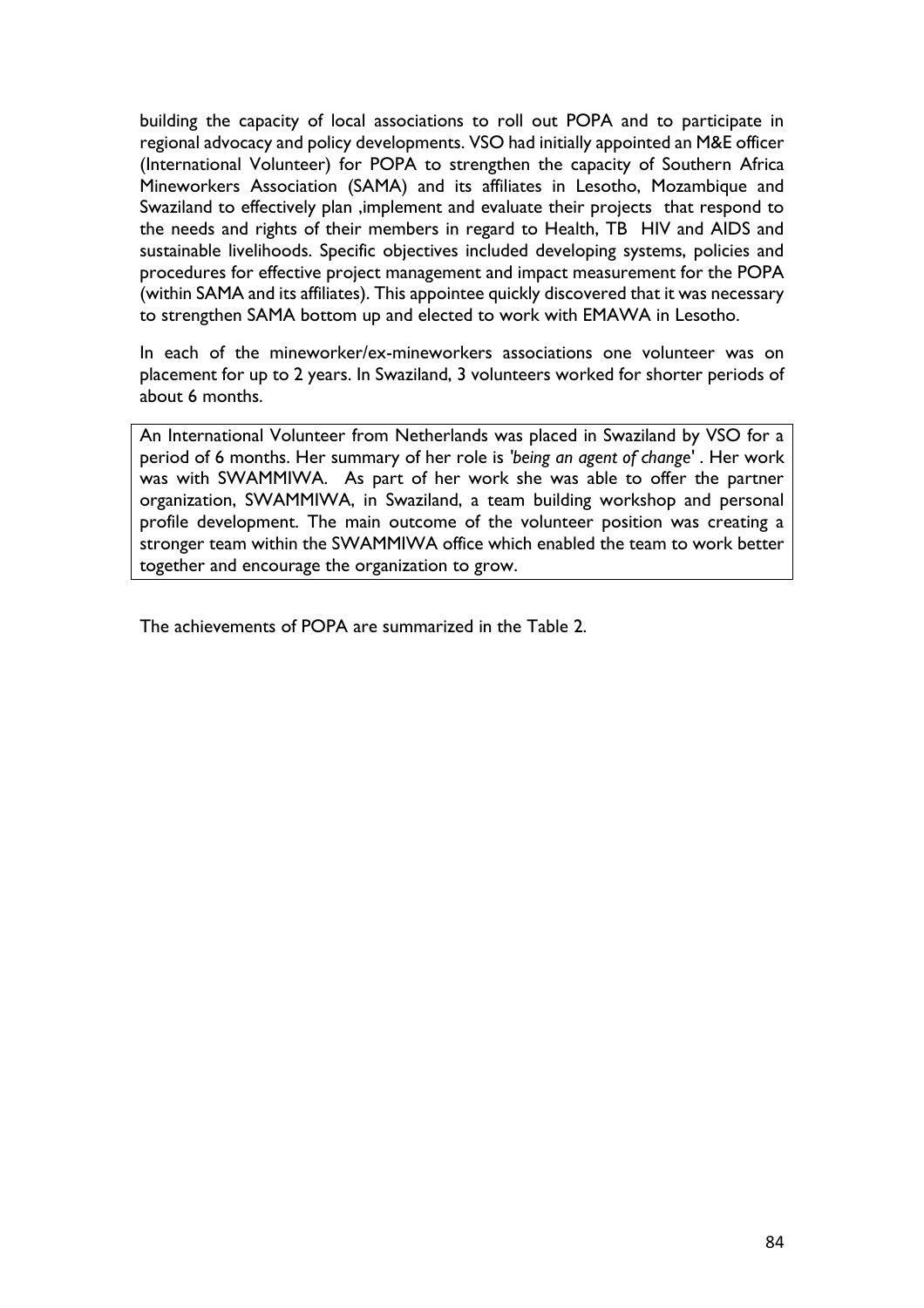|                                                               | $\frac{1}{2}$ able 2. I final reported totals for TVI A<br>activities in three countries 2013-15                                        | <b>SWAZILAN</b> | <b>LESOTH</b>  | <b>MOZAMBIQU</b> | <b>TOT</b>      | <b>COMMENTS</b> |
|---------------------------------------------------------------|-----------------------------------------------------------------------------------------------------------------------------------------|-----------------|----------------|------------------|-----------------|-----------------|
| <b>INDICATORS</b>                                             |                                                                                                                                         | D               | $\mathbf{o}$   | Е                | <b>AL</b>       |                 |
| <b>Research</b>                                               | Number of research conducted                                                                                                            |                 | $\overline{2}$ |                  | $\overline{4}$  |                 |
| and                                                           | Number of baselines conducted                                                                                                           |                 |                |                  | 3               |                 |
| <b>Information</b><br><b>Disseminatio</b>                     | Number of other research<br>conducted                                                                                                   | 0               |                | 0                |                 |                 |
| n                                                             | Number of research report<br>dissemination activities conducted                                                                         | $\mathbf 0$     |                |                  | $\overline{2}$  |                 |
| <b>Advocacy</b><br>for policy                                 | Number of SAMA strategic planning<br>meetings attended                                                                                  | $\overline{2}$  | 3              | $\overline{2}$   | $\overline{7}$  |                 |
| developmen<br>t                                               | Number of National consultations<br>attended                                                                                            | 3               | 3              | 3                | 9               |                 |
|                                                               | Number of Regional consultations<br>attended                                                                                            | 5               | 3              | 3                | $\overline{11}$ |                 |
|                                                               | Number of SAMA officials benefitted<br>from capacity building activities<br>nationally and regionally                                   | 3               | 5              | 5                | 3               |                 |
|                                                               | Number of funding proposals<br>developed and submitted by Sama                                                                          | 3               | 3              | $\overline{4}$   | 10              |                 |
|                                                               | Amount of external funding<br>mobilized by SAMA to leverage<br>response to current and ex mine<br>workers health needs                  | 132 000         | 159 000        | 159000           | 450 000         | In rands        |
|                                                               | Number of SAMA and its affiliate<br>representing health needs and rights<br>of their members at relevant national<br>and/regional for a |                 | $\overline{2}$ | $\overline{2}$   | 5               |                 |
| <b>Service</b><br>delivery and<br>Capacity<br><b>Building</b> | Number of local partnership<br>established to address health<br>challenges in mine worker sending<br>communities                        | 6               | 5.             | 5                | 16              |                 |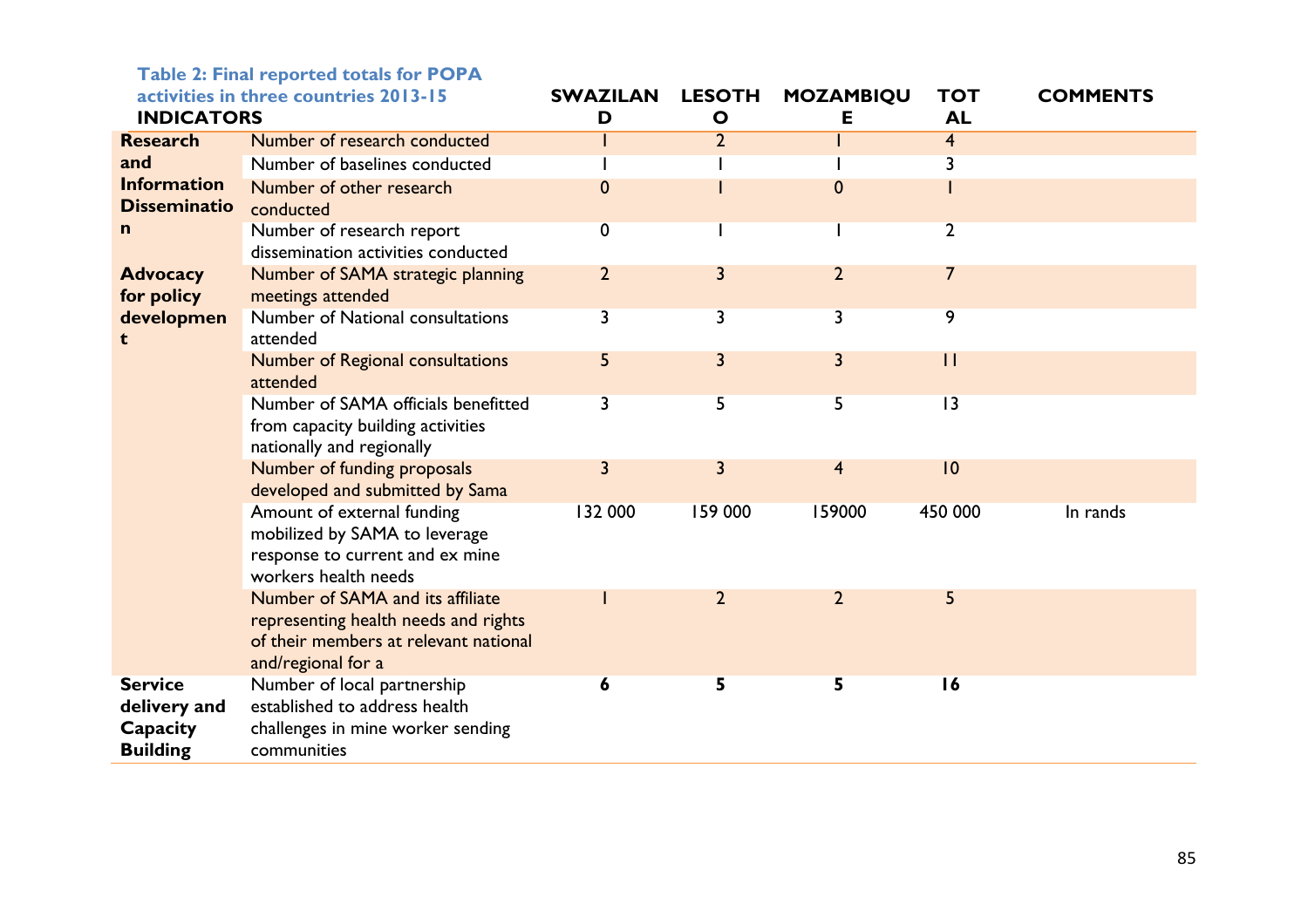|                                                               | Number of partnerships with the<br>private sector                                                         | $\overline{2}$ | $\overline{2}$ | $\overline{2}$ | 6           |  |
|---------------------------------------------------------------|-----------------------------------------------------------------------------------------------------------|----------------|----------------|----------------|-------------|--|
|                                                               | Number of partnerships with local<br>government                                                           | 0              | 0              | 0              | $\mathbf 0$ |  |
|                                                               | Number of partnership with local<br>NGOs/CBOs                                                             | $\overline{4}$ | 3              | 3              | 10          |  |
|                                                               | Number of individuals trained in<br>HIV/TB prevention and care support<br>(including HBC)                 | 56             | 81             | 339            | 476         |  |
|                                                               | Female                                                                                                    | 45             | 70             | 288            | 403         |  |
|                                                               | Male                                                                                                      | $\mathbf{H}$   | $\mathbf{H}$   | 51             | 73          |  |
| <b>Community</b><br><b>Outreach</b><br>(Health                | Number of Individuals Reached with<br>Individual or Small Group HIV/TB<br><b>Prevention Interventions</b> | 30             | 1307           | 4650           | 5987        |  |
| <b>Education</b> )                                            | Female                                                                                                    | 29             | 776            | 2790           | 3595        |  |
|                                                               | Male                                                                                                      |                | 531            | 1860           | 2392        |  |
| <b>Small</b><br><b>Enterprises</b><br>(Livelihood<br>and Food | Number of people trained in small<br>business enterprise (livelihood and<br>food security)                | 118            | 162            | 377            | 657         |  |
| Security)                                                     | Female                                                                                                    | 84             | 106            | 330            | 520         |  |
|                                                               | <b>Male</b>                                                                                               | 34             | 56             | 47             | 137         |  |
|                                                               | Number of people trained in small<br>business (livelihood and food<br>security) who are widows            | 64             | 137            | 310            | 511         |  |
|                                                               | Female                                                                                                    | 64             | 137            | 310            | 511         |  |
|                                                               | Number of individual operating small<br>businesses (livelihood and food<br>security)                      | 102            | 88             | 131            | 321         |  |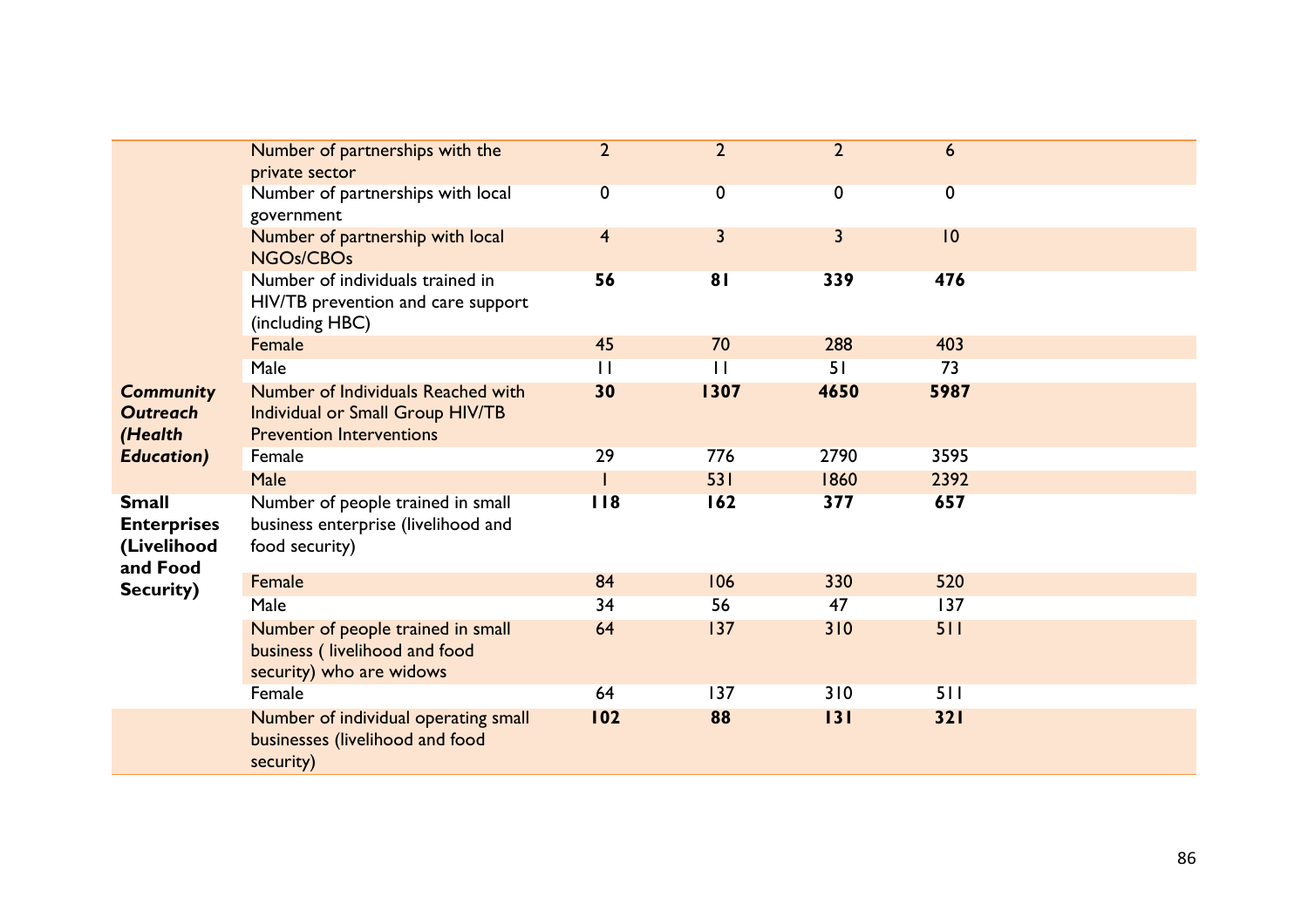| Male<br>43<br>20<br>39<br>102<br>92<br>204<br>52<br>60<br>Number of people operating small<br>businesses who are widows<br>Number of people deployed to<br>6 | Female                            | 59 | 68 | 92 | 219 |  |
|--------------------------------------------------------------------------------------------------------------------------------------------------------------|-----------------------------------|----|----|----|-----|--|
|                                                                                                                                                              |                                   |    |    |    |     |  |
|                                                                                                                                                              |                                   |    |    |    |     |  |
|                                                                                                                                                              | provide support to SAMA officials |    |    |    |     |  |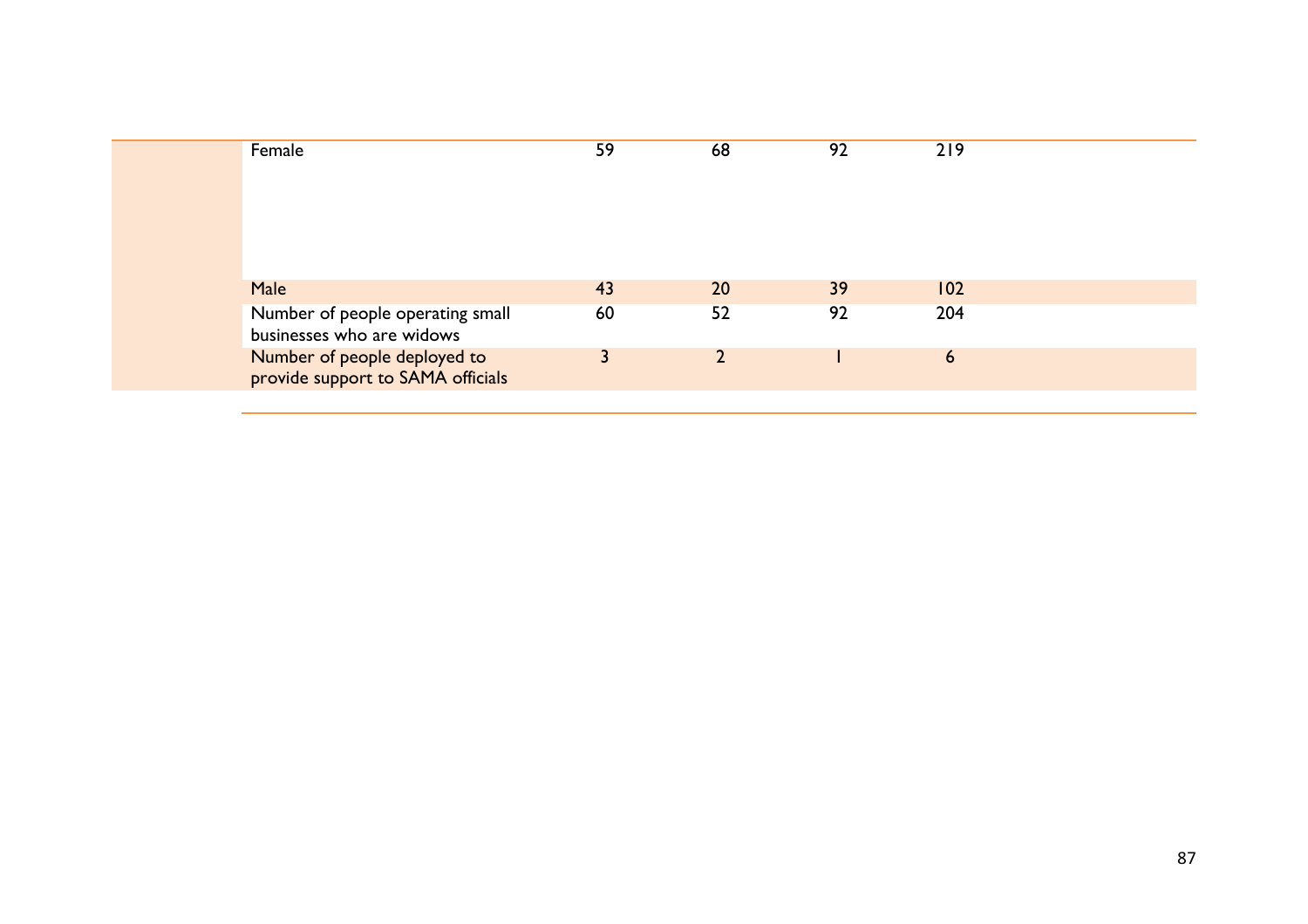# **Relevance**

Mineworker and ex-mineworkers associations in the three countries participated in a two/three year programme of capacity building. These were membership organisations that had not had prior experience of implementing a development project. Key informants for this evaluation all commented on their poor capacity for governance and financial management and that the capacity building programme enabled these associations to significantly contribute to processes across the region to address TB and compensation issues affecting current and ex-mineworkers and their families. Inparticular there was significant conflict between the regional structure of SAMA and EMAWA in Lesotho. Key informants point to the extensive learning that has happened across the Region in the last 5 years as evidence of the success of the capacity building activities.

The poverty facing beneficiaries in the Mining Sector Project was stark. All key informants and FGD respondents could point to individuals who had benefited from POPA, even if these benefits were short lived and/or very small. All respondents agreed that opportunities for livelihood are critical for individuals living in mining affected communities.

*"Some here they spent much of their time in the mines so they know nothing. They did not learn to do anything for survival. And when the work ended in South Africa they came back here to stay." (KII stakeholder)*

*"If this (income generating activities) had come before it would have meant mineworkers would be protected." (KII stakeholder)*

The response of government to POPA differed across the three countries. In general, Swaziland and Lesotho governments responded more favourably. In Lesotho both the Ministry of Labour (MOL) and the Ministry of Agriculture (MOA) had some engagement with POPA IGAs. Overall this was a high level project for VSO with significant exposure for them at senior levels of government both within countries and in the Region. Key informants report that POPA has certainly assisted in putting livelihood work for mining affected communities on the agenda for other key development role players. The private sector also reported making concessions for POPA beneficiaries in the belief that the *"intention was helping and that the project was sustainable."* (KII stakeholder)

# **Effectiveness**

In total, over three years 657 people were trained in IGAs of whom 511 were widows. Of these, at the end of 2015, 204 widows were reported to be running businesses of which 92 of these were in Mozambique. 5 987 individuals were reached with HIV and TB interventions or whom 4650 were in Mozambique making Mozambique the largest of the POPA sites.

Mineworker and ex-mineworker associations were used to identify beneficiaries for POPA. Whilst this did happen in all countries there were some serious difficulties that arose as a result of this selection and with the role of the mineworker association thereafter. There were also difficulties with the private sector mobile phone contractor, with the ability of beneficiaries to make a profit in the present economic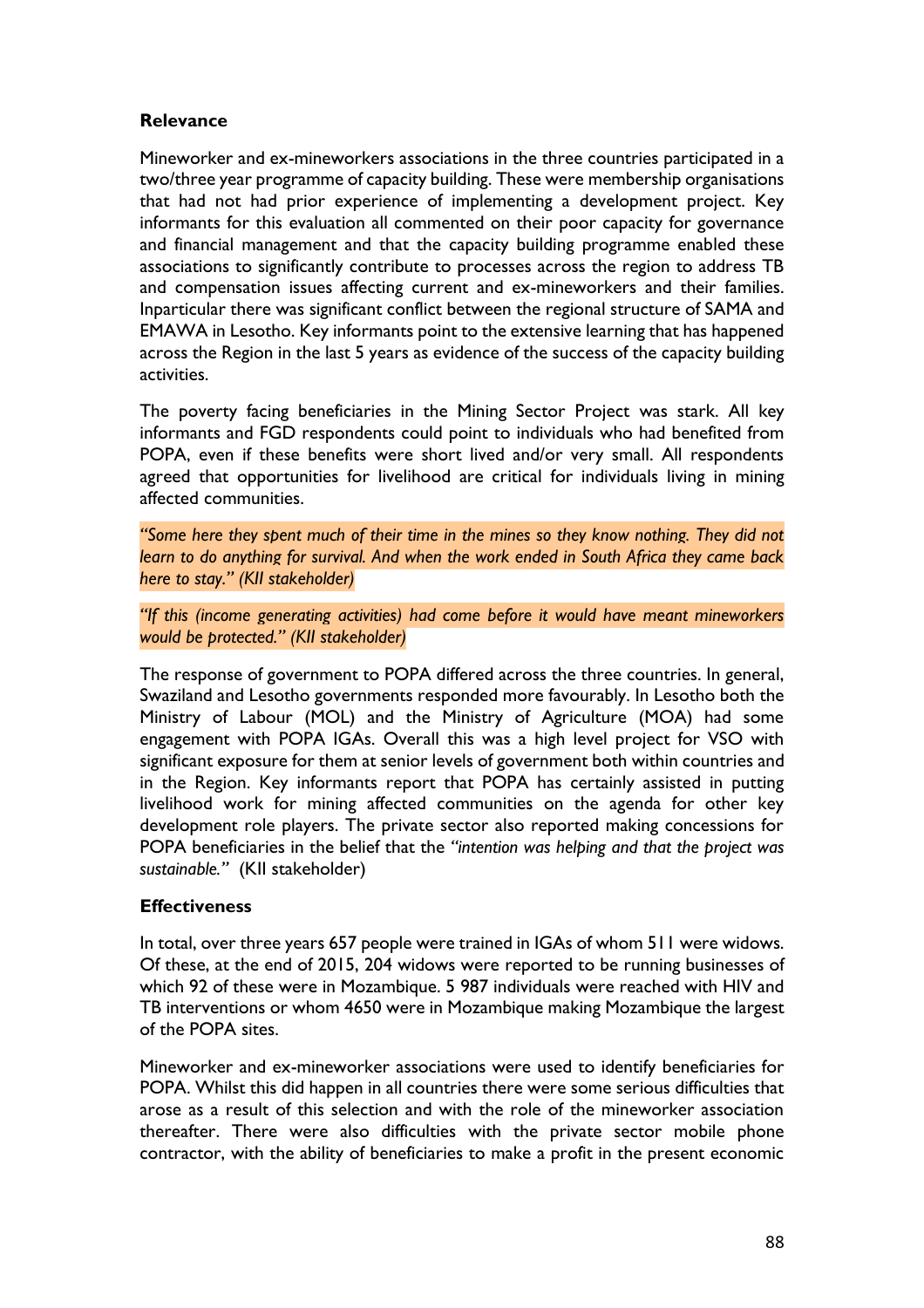climate, and with the POPA groups themselves that struggled to manage internal conflicts. Examples of these difficulties are listed on the following two pages.

The fact that there were so many difficulties is not so surprising given the extent of poverty. Rather, these issues are raised because they are an indication that the decision-making in the Mining Sector Project and in POPA specifically was not sufficiently responsive to problems on the ground. As one key informant stated,

*"These are very poor communities you can't have a blue print for a development initiative." (KII stakeholder).* 

Key informants across countries spoke about POPA being overly ambitious and would have benefited from working in a more defined geographical area. Also buy-in of all the key stakeholders at a country level and a country level decision making mechanism would have helped to keep everyone involved accountable.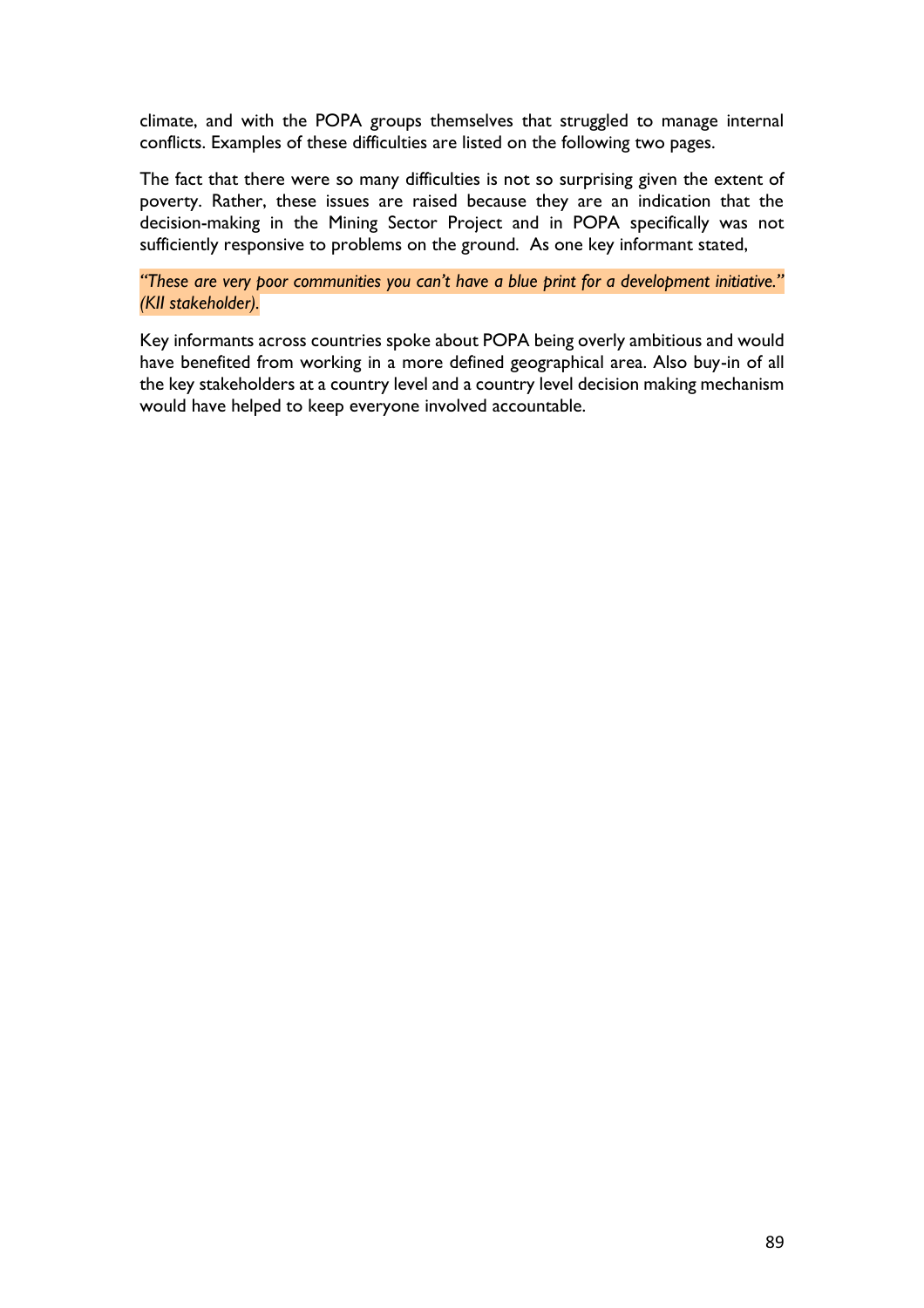#### **Challenges arising in the implementation of POPA in three countries**

#### **Selection of beneficiaries**

- Splintering of mineworker associations because of choice of districts for implementation (Lesotho Migrants Association established because Berea District not included by VSO – *"… was accused of leaving them out." (KII stakeholder))*
- AMIMO felt to be weak by some beneficiaries and in Moamba District, Kindlimuka was formed representing a group of 50 mineworkers and ex-mineworkers
- The number of beneficiaries was too small and not enough people benefited expectations were raised in the target communities for more support
- There was insufficient engagement with the families of the beneficiaries. Some families felt they were "ok" and not really vulnerable. Their participation in POPA did not then work out as expected.
- In Swaziland POPA selected women with a track record of trying business ventures. These individuals found to be likely to be more successful.

#### **Difficulties with the private sector mobile phone contractor**

- In Mozambique beneficiaries reported being confused by the decision of One cell to remove public cell phones, *"They taught people how to use these machines in order to generate rent, but suddenly they came without knowing why, to collect the machines. They did not give us back again, so far we do not know why they acted in this way."*
- Contractual arrangements between VSO and the mobile cell phone provider meant that public phones were compulsory. This decision was not understood or supported by other stakeholders. *"We suspected VSO officials had another partnership with ….. (mobile phone provider)We felt exploited by them and VSO."* (KII stakeholder)
- Local stakeholders felt that mobile phone contractor was guilty of sabotaging POPA business by awarding additional business opportunities to others in the same community
- In some cases beneficiaries were unable to read print materials provided by service provider to assist with the establishment of a phone business. It became easier to involve the older children of ex-mineworkers in some instances.
- Security for the containers was not factored in.
- In Swaziland MTN did not provide mobile kiosks as originally planned
- Traditional leaders allocated land for containers but some were unethical

#### **Sustaining local business**

- The siting of containers caused some business to fail. "*In Nazareth, we introduced an additional phone shop alongside a successful business and that was a mistake. Both shops struggled after that."* (KII stakeholder)
- Mineworkers associations demanding rent/credit from beneficiaries and or conflict arising because of accusations with respect to the delivery of stock
- Additional costs for the business were unforeseen, such as, transport of stock, for security of the container, and providing credit to customers that was not returned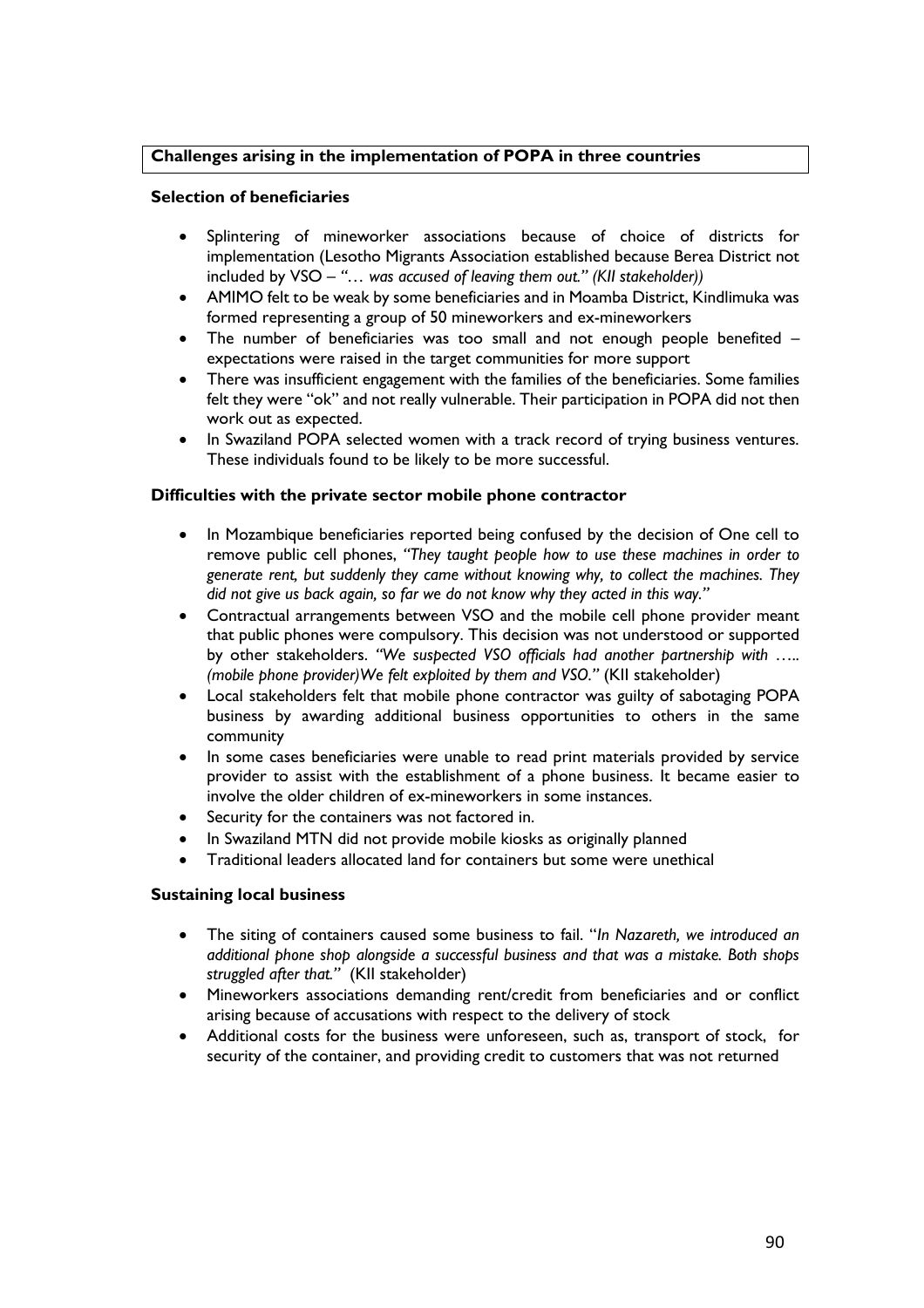- Consortiums of POPA beneficiaries quarrelling that would leave business closed for several months
- Beneficiaries lost interest *"We had so much income at the start but then people lost the interest and I don't know why. I don't just work with VSO, but also with other people, who did not quit like these ones did."* KII stakeholders
- Beneficiaries not understanding the importance of keeping money to reinvest in the business and/or incurring costs

#### **Project management**

- Mineworkers associations both a beneficiary and having oversight of implementation, may have contributed to a conflict of interests.
- Mineworkers associations disadvantaged in this arrangement and unable to hold the donor to account *"We lacked skills to communicate the ways of working with donors."* (KII stakeholder)
- VSO felt the mining associations kept them inadequately informed about what was happening on the ground. Even suggesting that they *"lacked commitment because they wanted to be seen as donors and not as those who help the community change their lifestyle."* (KII stakeholder)
- In adequate capacity on the ground to respond to the difficulties that arose between the consortiums of POPA beneficiaries
- None of the mineworker associations had their own office and therefore basic costs such as rent had to be factored in. Also staff often worked as volunteers so did move on to other jobs.

#### **Health outreach work**

- POPA beneficiaries reported being trained on health issues. However they also reported they were unknown to the local clinic and this made them ineffective
- In Swaziland Rural Health Motivators were given kits as well as training
- In general the health component of the work was dominated by economic component. But *"30-40% of our work was about stigma"* (KII stakeholder)
- Transport to clinics for SRH services can be expensive for local people. One example of screening for cervical cancer quoted R200 for transport to and from the clinic just for the test.

#### **M&E**

- The service provider could monitor the sales on the public phones and voucher/recharges for cell phones but this did not provide adequate data for VSO who in one instance had to collect data from 300 beneficiaries in Mozambique.
- Problems were not picked up quickly enough to sustain businesses for longer. *"Monitoring is very important because people know exactly what is happening. Any human being faces difficulties and that's the part we have to focus on."* (KII stakeholder)
- The mining associations did not have cars to use to visit the districts. Budget was used to hire cars but this could only be done 1 car at a time which did not help with the necessity to visit several different districts at one time.
- Monitoring tools could have assisted to profile the POPA beneficiaries better.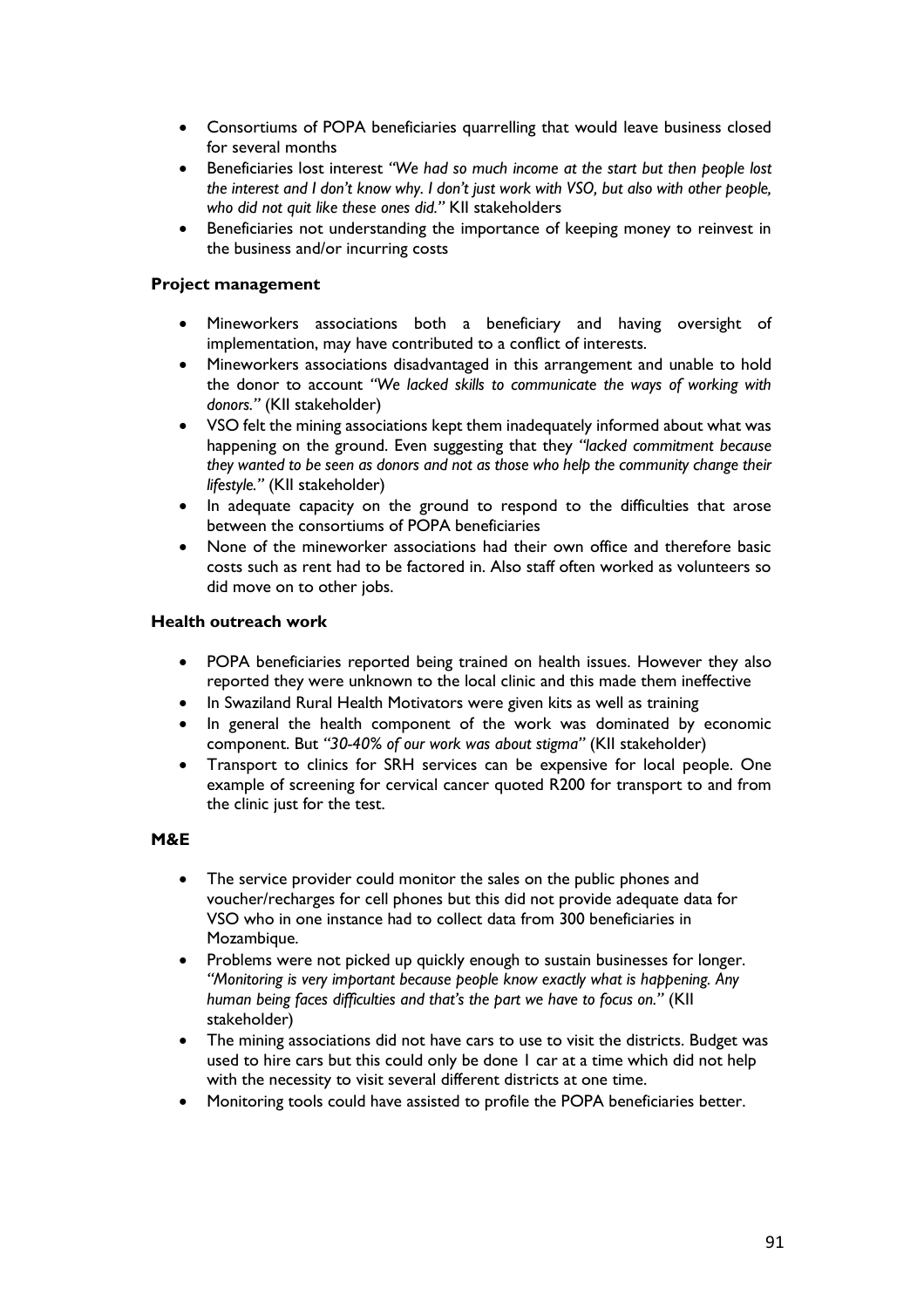# **Efficiency (including cost efficiency)**

Respondents described IGAs as expensive. One stakeholder went as far as to say three times the amount of resources were needed for a project like POPA to be successful. Troubled relationships between VSO and the mineworker associations in some instances did not help stakeholders believe there was strong financial accountability. The weak capacity of these associations was also felt to hinder efficiency. Basic operational costs for the mineworkers associations were met by POPA. Other key informants commented that international volunteers were expensive.

Most income generating activities were initiated using seed funding of about R15 000. Beneficiaries reported using this money on a range of activities from fixing a house, building a shop and/or buying stock. However some beneficiaries struggled and reported that "*The money was too little to get going" (FGD POPA beneficiary. Even where income generating activities were succeeding beneficiaries described "limping along" or falling*  down. "I just fell (went bankrupt) because I had no one to help me." (FGD POPA beneficiary) Many beneficiaries needed a lot more support through further training such as business training, building self- confidence, personal branding and team spirit/co-operation, sales and decision making and this was highlighted in field reports. Some beneficiaries were poorly selected for a range of reasons and this hampered project success.

As stated earlier key informants felt POPA was overly ambitious and unable to support beneficiaries across all thirteen districts. *"I think the project could have been more successful if they had not been so ambitious to run all those districts, even though there are some beneficiaries there."* (KII stakeholder). Another key informant stated that more funds should have been invested in both training and human resources – especially a co-ordinator in the districts to have oversight on a more day-to-day basis of activities on the ground.

# **Impact**

Both capacitated mineworker and ex-mineworker associations and VSO have made a visible contribution to the processes of policy change at the regional and national levels. One stakeholder commented,

"VSO participated strongly in the country consultation in the development of a framework for *managing TB in the mining sector" (KII stakeholder)*

The impact of POPA IGAs is not uniformly positive, although there are some very positive stories of local business that had flourished (refer to POPA success stories). Whilst project managers in IOM and VSO generally spoke positively about POPA, other stakeholders were less convinced.

*"I never really understood how we can break the cycle of poverty until I met a POPA beneficiary. Her business was flourishing and she was opening other businesses. She said 'now I can see the future. I know my children can go to school and they can go all the way to university.'" (KII Stakeholder)*

*"In our latest evaluations we could see that now they (beneficiaries) can afford up to three daily meals, they can buy school uniforms for the kids, one of them even bought a TV and managed to build a house at Maputo City. This is the kind of change we aimed for and we can see it everywhere." (KII stakeholder)*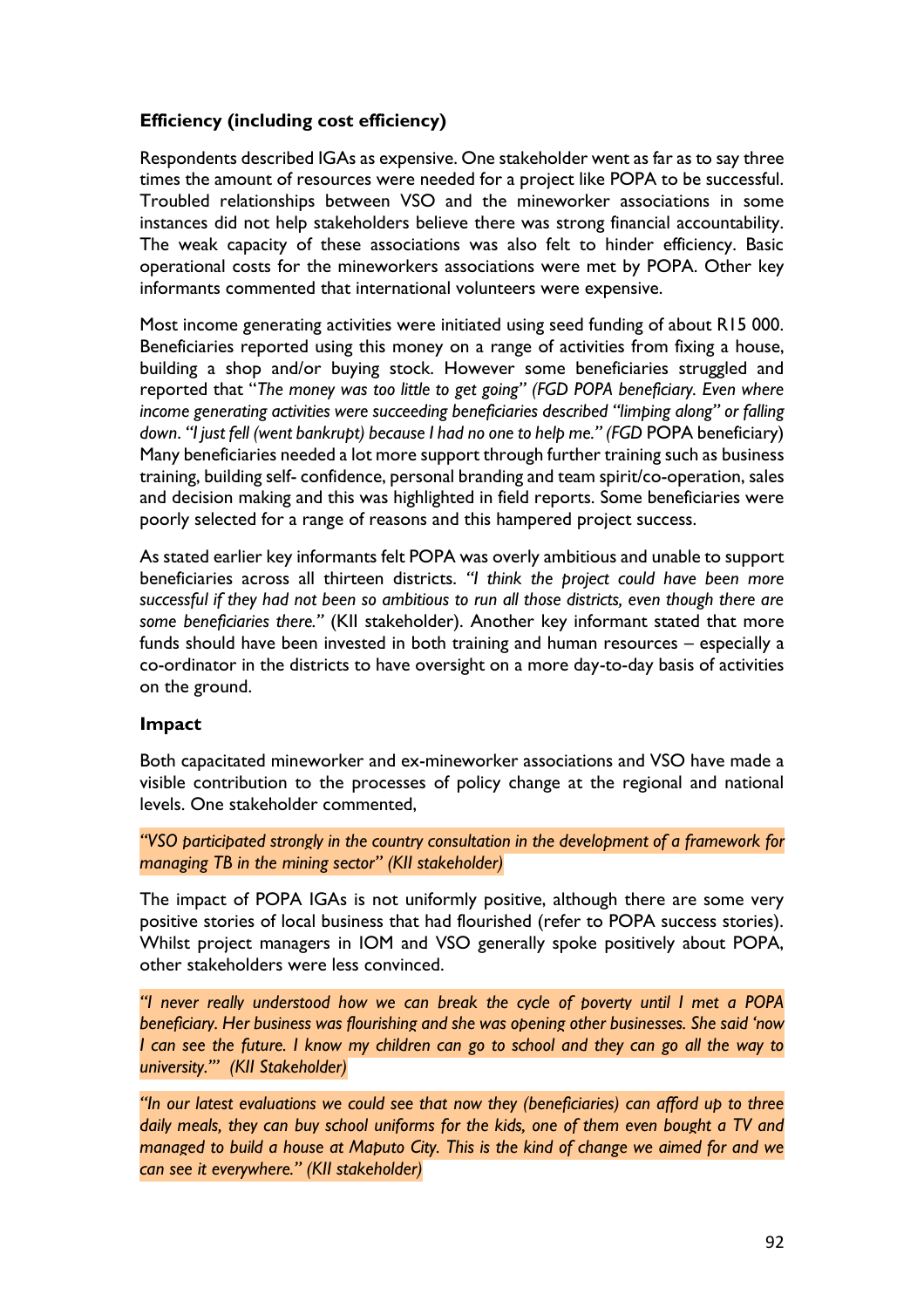*"It has changed the lives of people. Women are now retained in Lesotho. They are not going to South Africa to become domestic or farm workers." (KII stakeholder)*

*"I wouldn't say the Dutch[Mining Sector] Project has achieved much some projects have died. We were not impressed with the livelihood projects." (KII stakeholder)* 

*"The impact was minimum as I said if they had done the things in another way the results*  would be different. There were lots of mistakes things which we did not like and we did not *even realize." (KII stakeholder)*

Although POPA had both an economic and a health component it was the economic component that dominated. With respect to the IGAs for every story of success, there is story of failure too. Generally the success stories focused on individual men and women who have been able to use their small profits to secure some basic needs such as transport to the clinic to collect ARVs, and to buy more food for the household. Alternatively the success stories describe groups of beneficiaries (mainly women) who are working together successfully as a collective and have been able to initiate other business. (Refer to POPA success stories)

The criticisms of POPA centred around the wrong choice of IGA,

*"In Leribe and Butha Buthe the land is fertile for agriculture. The projects are not sustainable selling biscuits." (KII stakeholder)*

In Lesotho, 19 phone containers were introduced into 5 districts, it was stated by one respondent that of these, 2 had collapsed completely, and 2/3rds were no longer functional. POPA projects were considered by some to have been too small to generate sufficient profits. Certainly the present inflationary climate is pushing profits downwards for beneficiaries. Beneficiaries spoke about making as little as R50 a week profit.

*"There are some with chicken projects by those are now struggling owing to the inflation of the country as the prices tend to rise, so now it is difficult for them to afford." (KII stakeholder)*

As repeatedly stated, it was also felt by stakeholders that working in one district only would have intensified impact. This is because monitoring and problem solving visits may have been more frequent if activities under POPA had been combined into one area. POPA would have saved on transport and fuel costs in this scenario too.

Where health training happened it had the potential to make a significant impact.

*"Yah it's true, something has changed because for example when we had training I really was at zero then it automatically improved the situation." (FGD ex-mineworker)*

Beneficiaries also described the psychosocial benefits that ensue when working in a POPA group with others,

*"Levels of stress also go down because you have people you speak with, which is the ones you share the container with." (FGD POPA beneficiaries)*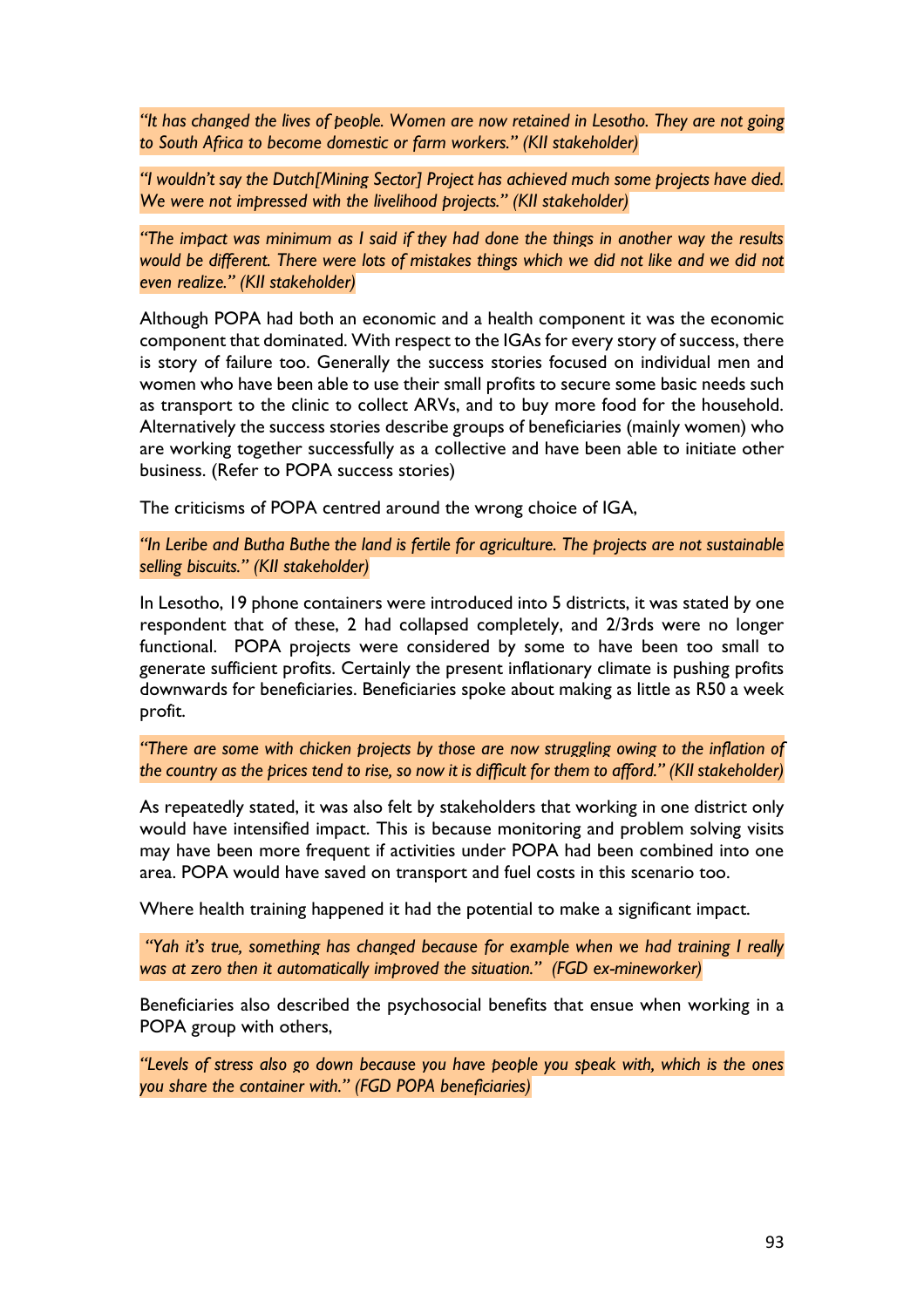# **Sustainability**

Neither VSO or IOM had adequately prepared communities for the end of the project. Project managers admitted that they were unsure about what had happened on the ground and/or had endured.

*"Now that the life cost increased I feel bad whenever I do a monitoring visit because now they have fewer profits and consequently ….some interrupted the HIV/AIDS treatment." (KII stakeholder )*

*"You come here often but you say nothing. Are you still going to support us?" (KII stakeholder)*

Despite some of the difficulties respondents did see further opportunities for the future. During implementation many youth came over to POPA containers and were asking questions about SRHR. One respondent spoke about looking at youth friendly corners or an internet café next to phone shops. Another respondent spoke about the value of using POPA beneficiaries themselves for further roll out. A site visit to POPA during its period of implementation, in Lesotho concluded that beneficiaries should be more carefully consulted for the future in the design of the programme.

Sustainability for POPA focused on both a strengthened role for mineworker and exmineworker associations into the future and on some capacity being left in communities to take IGAs forward. In Lesotho, EMAWA described being empowered to implement its own IGAs (orchard and vegetable projects) specifically with the purpose of creating income to sustain the organization for the future. An approach to their own sustainability that they acknowledged came directly from their exposure to POPA. EMAWA saw IGAs as a means to secure an office and two cars, to facilitate both the work of the association, and from which to potentially to generate further income. The research team in Mozambique observed that for the future AMIMO will need to redefine itself to gain traction as the interlocutor between the government (Ministry of Labor Employment and Social Security, Ministry of Economy and Finance as well as Ministry of Health), International organizations (OIT, IOM), nongovernmental organizations, partners of the government, financers of Mozambique and with mining companies in South Africa. To do this, the research team felt AMIMO will need to continue to strengthen their planning processes, their engagement with stakeholders including members on the ground, transparency at a national and local level and extent their reach across all communities in Mozambique affected by mining.

The regional exchange programme between mineworkers associations was also felt to have had a lot of benefits because mineworker associations had had the opportunity to learn from one another. The regional work had also introduced all the associations to a broader range of development partners such as the World Bank and the Southern African Trust(SAT) and IOM/VSO is providing some support to the preparation of new funding proposals for mineworker associations. EMAWA with the Office of the Prime Minister had approached the South African gold mining group, Harmony Gold for R5 million sponsorship for a diary business. Many key informants proposed that there is a role for further funding. At least another 3 years.

*"The design was good, my pain is that it is short lived." (KII stakeholder)*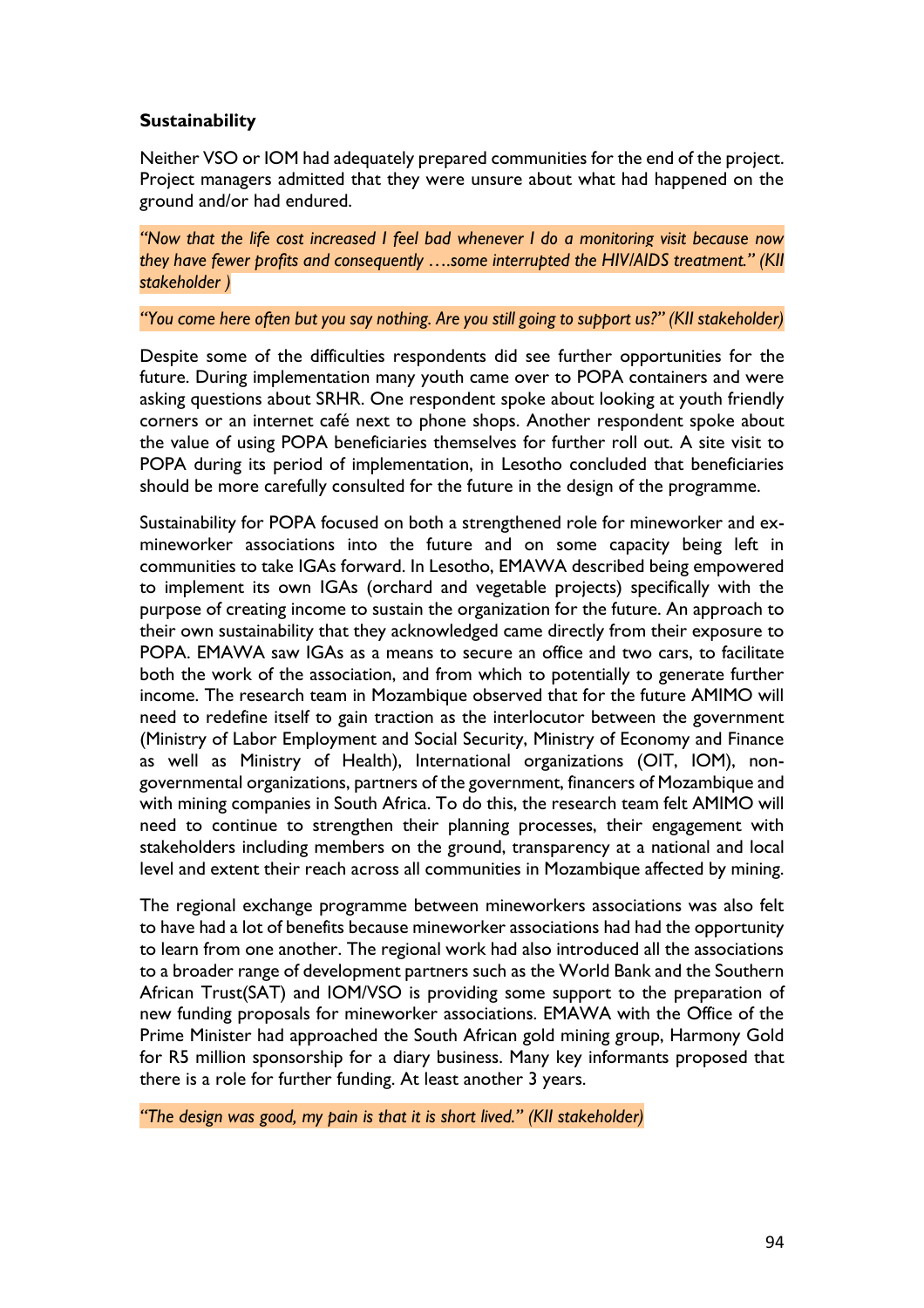In communities it was found that saving schemes made a difference because women who are part of these arrangements are able to support each other when times are good, and when times are more difficult.

All respondents both at the local and national levels spoke about the importance of securing pension and compensation payments for ex-mineworkers as a fundamental contribution to livelihood in traditional labour sending communities. Recent developments facilitated through regional co-operation to resolve the backlog of compensation and pension pay-outs such as the "One stop shops" where mineworkers and ex-mineworkers can be assisted with medical screening and application processes were seen as an important mechanism for the future. Two such facilities are in operation in Swaziland.

# **Conclusion**

POPA made a valuable contribution at the regional and local level by making the poverty of mining affected communities an active focus of the Mining Sector Project. Key informants for this evaluation point to the extensive learning that has happened across the Region in mineworkers associations in the last 5 years as evidence of the success of the capacity building activities.

The poverty facing beneficiaries in the Mining Sector Project was stark. All key informants and FGD respondents could point to individuals who had benefited from POPA, even if these benefits were short lived and/or very small. All respondents agreed that opportunities for livelihood are critical for individuals living in mining affected communities.

At the end of 2015, 204 widows were reported to be running businesses and almost 6000 individuals reached with HIV and TB education. The effectiveness and efficiency of POPA was hampered by a range of implementation challenges on the ground that included being spread too thinly across too many districts, poor selection of IGA beneficiaries and internal conflict in consortiums of POPA beneficiaries, problems with the private sector partner and inadequate resourcing. In Lesotho, the EMAWA split because of POPA district selection that led some members to feel they were deliberately left disadvantaged. However, in general respondents felt that POPA had been overly ambitious.

Of the 657 POPA beneficiaries trained, some met with success in some instances, and failure in others. There is some evidence in the endline evaluation data that the present economic climate is making it yet more difficult for POPA beneficiaries to succeed. IGAs that had a component of saving built into their operation may be more sustainable. Respondents described communities being ill prepared for the end of POPA funding.

Mineworker and ex-mineworker associations (MWAs) benefited from their engagement with POPA. Both because of capacity building and because IGAs provide them with opportunities to sustain themselves as membership organisations. EMAWA in Lesotho have embarked on this journey. MWAs are engaged in raising funds from other sources as a result of their capacity building.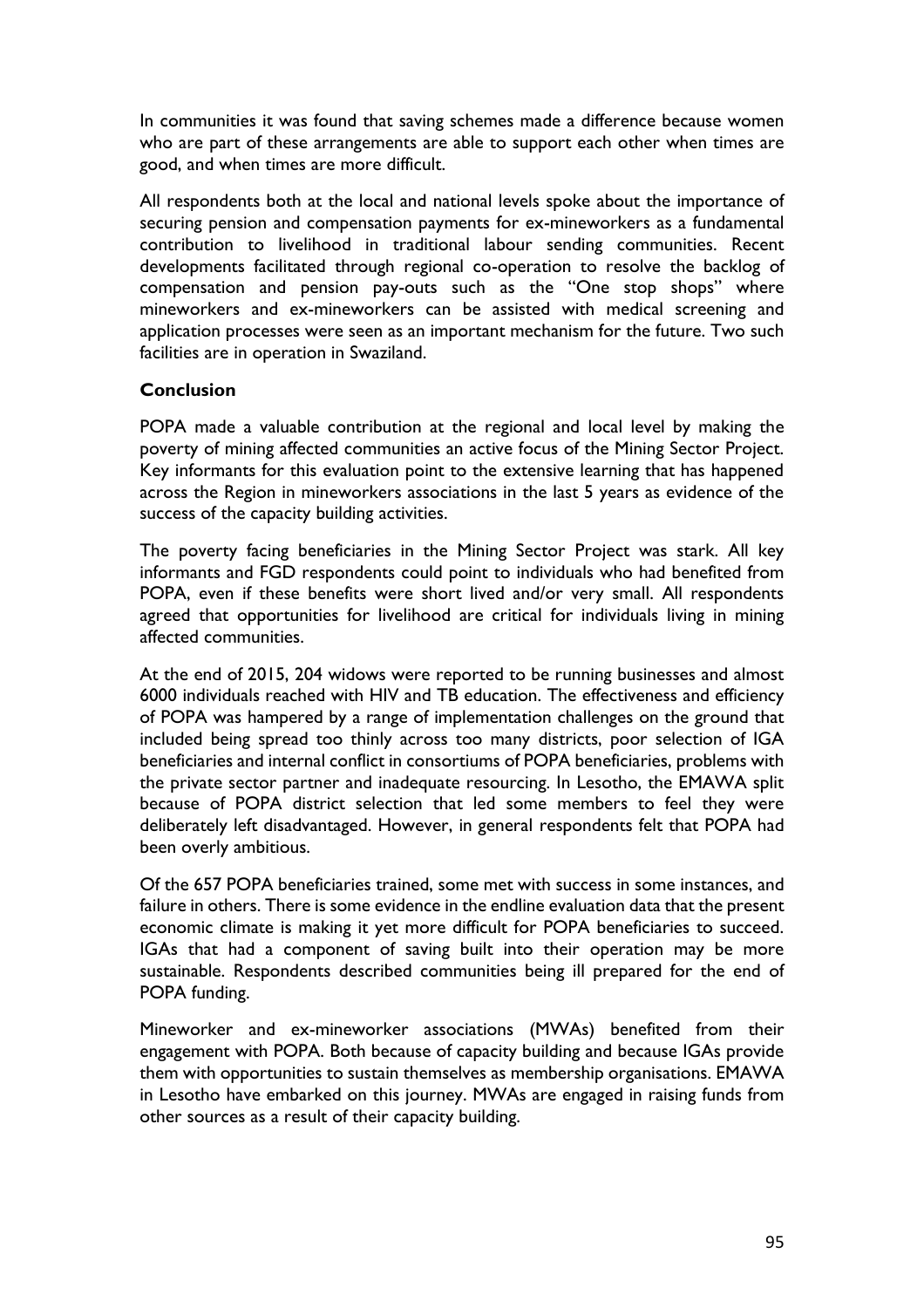# **Table 3: Summary of POPA findings against the OECD-DAC project criteria**

| <b>OECD-DAC</b>       | <b>Key findings POPA</b>                                                                                                                                                                                                                                                                                                                                                                                                                                                             |
|-----------------------|--------------------------------------------------------------------------------------------------------------------------------------------------------------------------------------------------------------------------------------------------------------------------------------------------------------------------------------------------------------------------------------------------------------------------------------------------------------------------------------|
| criteria              |                                                                                                                                                                                                                                                                                                                                                                                                                                                                                      |
| Relevance             | Mineworker/ex-mineworker associations have been<br>assisted to make the poverty and needs of mining<br>affected communities better appreciated at national<br>and regional levels.<br>IGAs are important in mining affected communities<br>$\bullet$<br>because of the deep levels of poverty.                                                                                                                                                                                       |
| <b>Effectiveness</b>  | 205 widows running businesses at the end of 2015<br>$\bullet$<br>Almost 6000 individuals reached with HIV and TB<br>$\bullet$<br>education<br>There were a range of factors on the ground that<br>hampered the success of IGAs including working in<br>many districts, poor selection<br>IGA<br>of<br>too<br>beneficiaries, internal conflict in consortiums of<br>beneficiaries and problems with the private sector<br>partner.                                                    |
| <b>Efficiency</b>     | Resources were considered to be too little for work<br>$\bullet$<br>in 13 districts across three countries.                                                                                                                                                                                                                                                                                                                                                                          |
| Impact                | There has been extensive learning, VSO and<br>$\bullet$<br>mineworker and ex-mineworker associations made<br>a meaningful contribution to regional and national<br>processes.<br>Some POPA beneficiaries (of 657 people trained)<br>$\bullet$<br>have benefited economically and socially from POPA.<br>POPA businesses have collapsed in some instances.<br>$\bullet$<br>There is evidence that the profits of IGAs have<br>$\bullet$<br>decreased in the present economic climate. |
| <b>Sustainability</b> | Mineworker/ex-mineworker<br>associations<br>are<br>networked with other funding partners for the<br>future & in some instances have embarked on their<br>own IGAs.<br>IGAs with a saving component built in to their<br>operation are possibly more likely to succeed.<br>At the local level communities were possibly<br>inadequately prepared for the end of the project.                                                                                                          |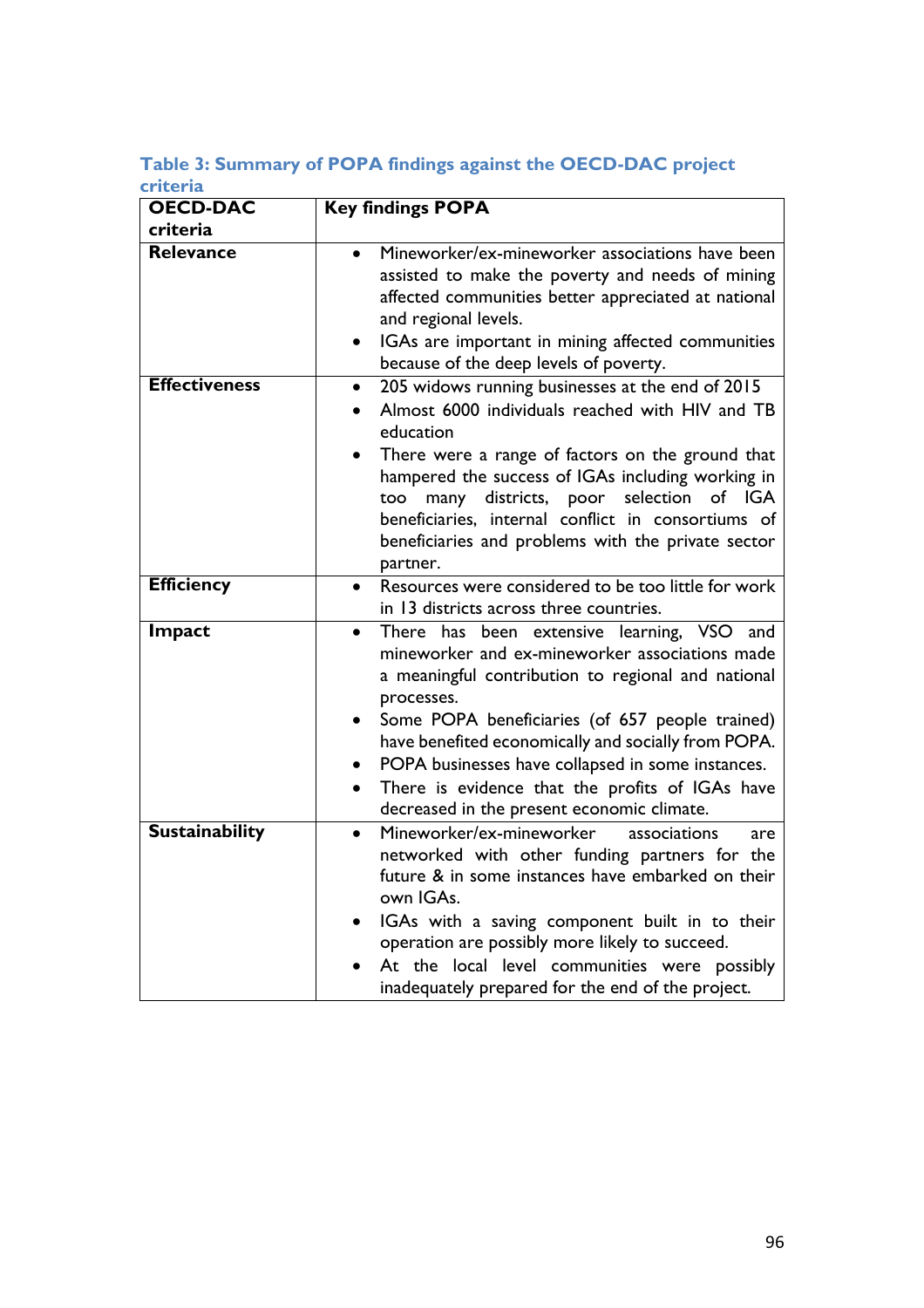# **POPA SUCCESS STORIES**

# **FOR INDIVIDUALS**

POPA success stories focus on individuals who have been able to generate profits that are able to support them to meet some basic needs with respect to food and access to clinics. Many of the beneficiaries have significant numbers of dependents including children, grandchildren and extended family. POPA businesses may have been more sustainable where a saving scheme was involved.

# **Lesotho**

An Evaluation of the IGA undertaken for the Mining Sector Project in 2014 listed the **benefits** among the beneficiaries of the project as:

 Improved living conditions of the beneficiaries in terms of affording 3 meals a day- balanced diet of proteins, carbohydrates, and other energy giving foods including vegetables

Ability to afford medical care- transport to the nearest health centres

- Supporting their children in school- can afford the lunch box and school fees Improved relations/ harmony in the household as the women beneficiaries can contribute to household need- reduced dependence on husbands
- Improved status of the beneficiaries as they are able to contribute to social responsibilities in their communities
- Improved household incomes through savings by the beneficiaries as a results of the project
- All beneficiaries reached and interviewed agreed that the support in health education training, business management and small grants has helped them to see changes in their life.

*"In Lesotho, we* (monitoring team) *found that women had defaulted on their ARV treatment because they didn't have money to get to the clinic. After POPA all the women were back on ARVs."*

*"This project has inspired my life and given me renewed hope to live. I can go to the nearest clinic or hospital in Maseru. I can also take my ARVs with meals as I should'.*

*"As a man, I have to provide for my family. But without any hope or plan for how to do this, I was always stressed and worried about how to care for myself and my family. It's not good. So being part of the project helps to release stress and have peace of mind"*

# **Mozambique**

Mrs. X who supports 6 people and sells different kind of equipment for the households, like plastic bowls, Tupperware and thermos cans, but also cooks, sweets and "capulana's". She has a little improvised scaffold in the corner of her garden along the road. The business is going but not that well, she hardly makes profits from those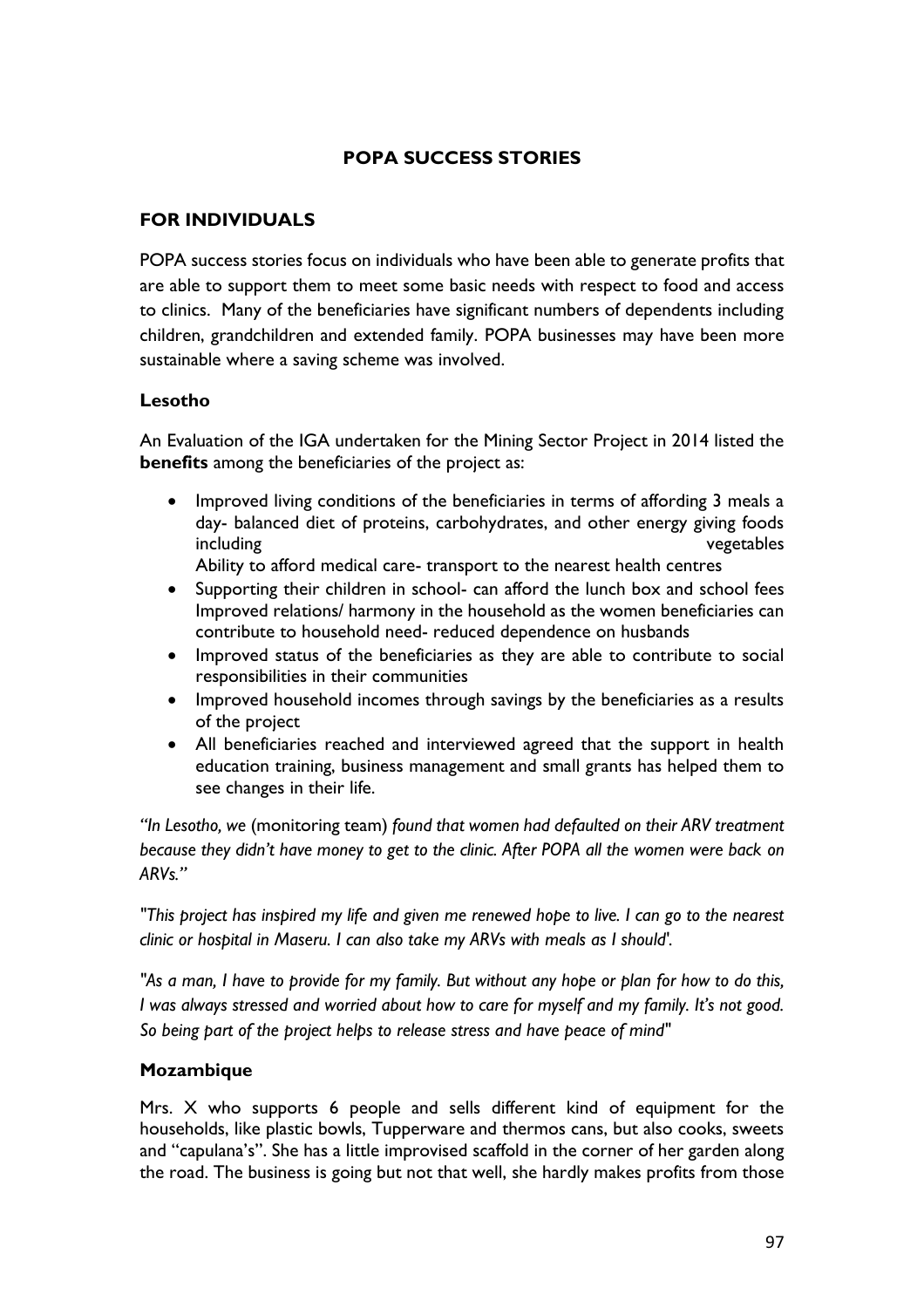products. Besides the scaffold, she invested the grant in pigs, for the future she wants to increase the pigs, so she can make profit out of that business.

Mrs. Y invested her grant in piggery. She bought one pig, hired a male pig and has had two litters of three and four pigs. Beside the pigs, she started to sell her own vegetables on the market. With this she makes a profit of about 225, 00 meticais monthly. She invests 200, 00 meticais in the save and loan group. She supports three people, 1 adult son and his small boy of 4 years.

*"With the help that I got from AMIMO I managed to buy a cow for rearing and right now I have another cow. With the money, I was able to pay for my son to attend a driving school and he is now licensed and at the moment is working in Maputo. He is now adding a great value to our household income as he often sends some money for family expense". Beneficiary Xai-Xai*

Mrs. Z who supports 8 people started to sell charcoal, firewood and vegetables. She stopped selling those products, because she ran out of cash, because people took her products, but didn´t pay. There was still an amount of 7.000,00 meticais pending. At this moment she is selling cacana (green leaves, vegetable) at her place, and she is in the poultry association, together with 5 other female entrepreneurs. She also takes part in the save and loan group. She has a monthly profit of about 3.000,00 meticais monthly. In the future she wants to start a poultry in her own garden.

# **FOR GROUPS AND SAVINGS SCHEMES**

# **Save and Loan group (VSLA), Malehice, Mozambique**

A group of 25 people got trained in the methodology of the save and loan group in August 2014, initiated by VSO, who also supplied the group with a saving box, the locks, a notebook for the registration, 25 small handbooks for personal registration and a calculator. They started in the same month, August 2014, and did the whole circle of saving and loaning, from August 2014 till April 2015. Meetings of the saving group started by listing the rules. The second action was the contribution of the social fund, followed by the contribution of the saving and eventually the possibility to get a loan. The group followed independently, the methodology as learned in the training.

The group started it´s activity by a song followed by a prayer, asking the blessing of God to guide them in their activity. Whenever one member contributes then every member claps by way of encouragement. Every member of the group checked the contributed money, and the money that was asked as a loan. So all steps were transparent and every member knew how much was in the saver box.

# **Village Savings and Loan Associations, Mozambique**

According to the VSO RHAISA Experience Sharing Workshop (2014)26, these interventions were successful for the following reasons:

 $\overline{\phantom{a}}$ 

<sup>26</sup> VSO RHAISA Experience sharing workshop Report 23 November 2014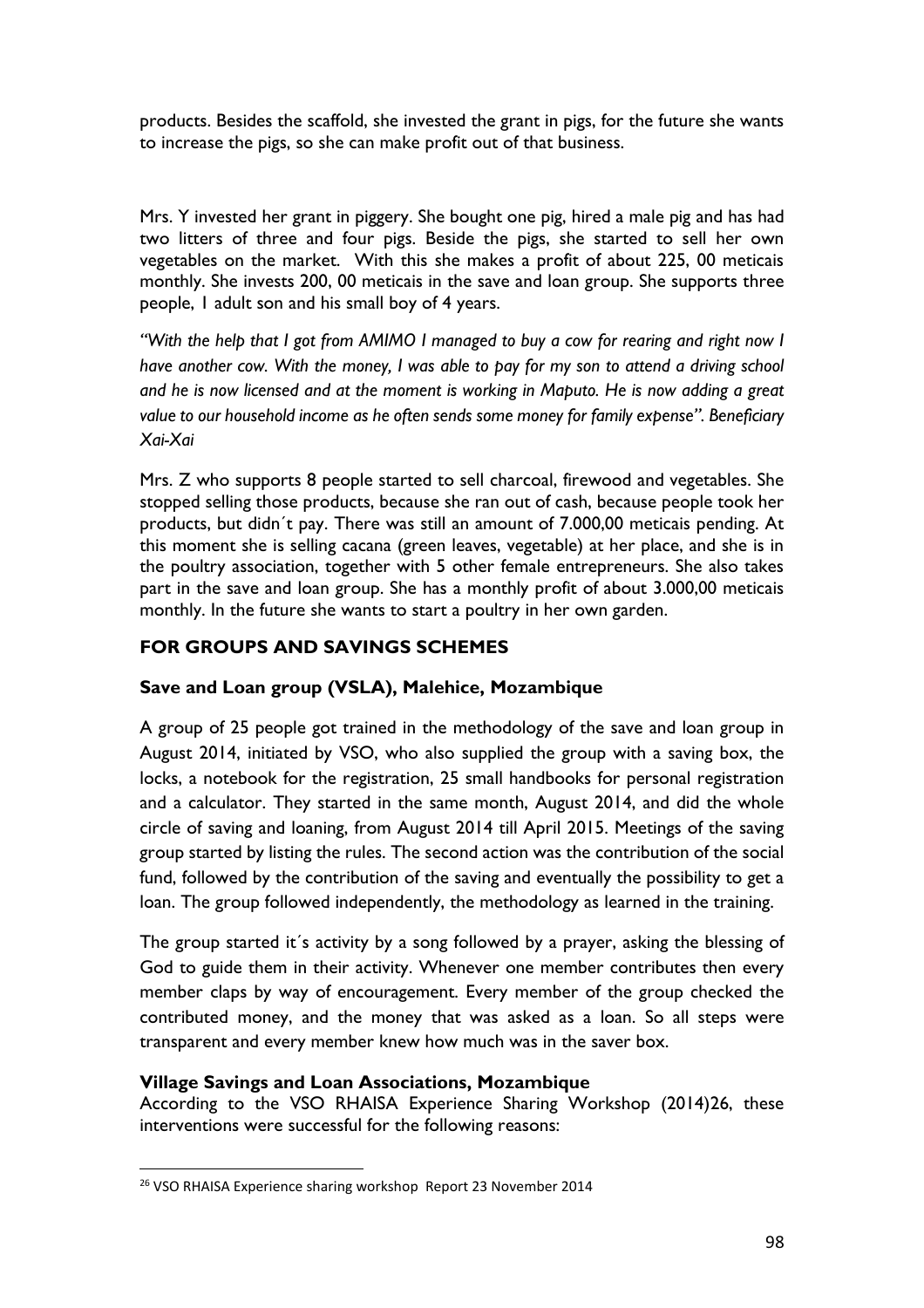- Money used for start-ups was sourced by the beneficiaries themselves;
- Beneficiaries have since found ways to put funds aside for social benefits such as funerals; and
- Many of the beneficiaries are now able to send their children to school and have improved their nutrition.

# **FOR PRIVATE PARTNERSHIPS**

### **Troka Aki, Mozambique**

The Troka Aki is a good example of a project that has integrated health systems with entrepreneurship. TheTroka Aki voucher system is used to distribute health goods (water purification materials, mosquito nets, condoms) by using Mkesh (mobile money). Twenty five women were trained in this initiative. However, only one woman was able to take the project forward with remarkable results. Her success led to other women taking up the challenges and distributing the health products as well.

# **Nazareth Masapong Ex-Miners Kiosk Association, Lesotho**

VSO-RAISA partnered with Econet to equip beneficiaries with mobile containers. The project is primarily focused on improving the livelihoods of women, though men were also recruited. The community of Nazareth was selected for its high concentration of ex-miners who fit the targeted population of the POPA project, as well as its high market visibility. There was positive partnership interplay on this project as various organisations provided much needed input to ensure a successful outcome of the project. The different roles of the partners are shown below:

- South Africa ex-Mine workers and Allied Workers Association affiliate of Southern Africa Mineworkers Association (SAMA) – and VSO/RHAISA collaborated with this organisation as it is actively implementing several HIV/AIDS sustainable livelihoods programmes. The organisation also promotes several support groups in the villages and townships.
- Government Ministries- VSO/RHAISA has forged partnerships with government ministries such as the Ministry of Health and the Ministry of Labour who donated an office to the Ex-Miners. The former collaborates with VSO/RHAISA in training the care givers.
- Econet- this is a telecommunications company with an African footprint. Econet provided technical assistance with regards to market intelligence and technical know-how on the use of the mobile carts. The company also provided the mobile carts.
- VSO/RHAISA-The organisation provided general direction in the implementation of the project. In addition, VSO/RHAISA subsidised the mobile carts and provided business training to the beneficiaries. The training was done in collaboration with Econet and Ex-Miners Association and included the following:
	- Books and Record Keeping;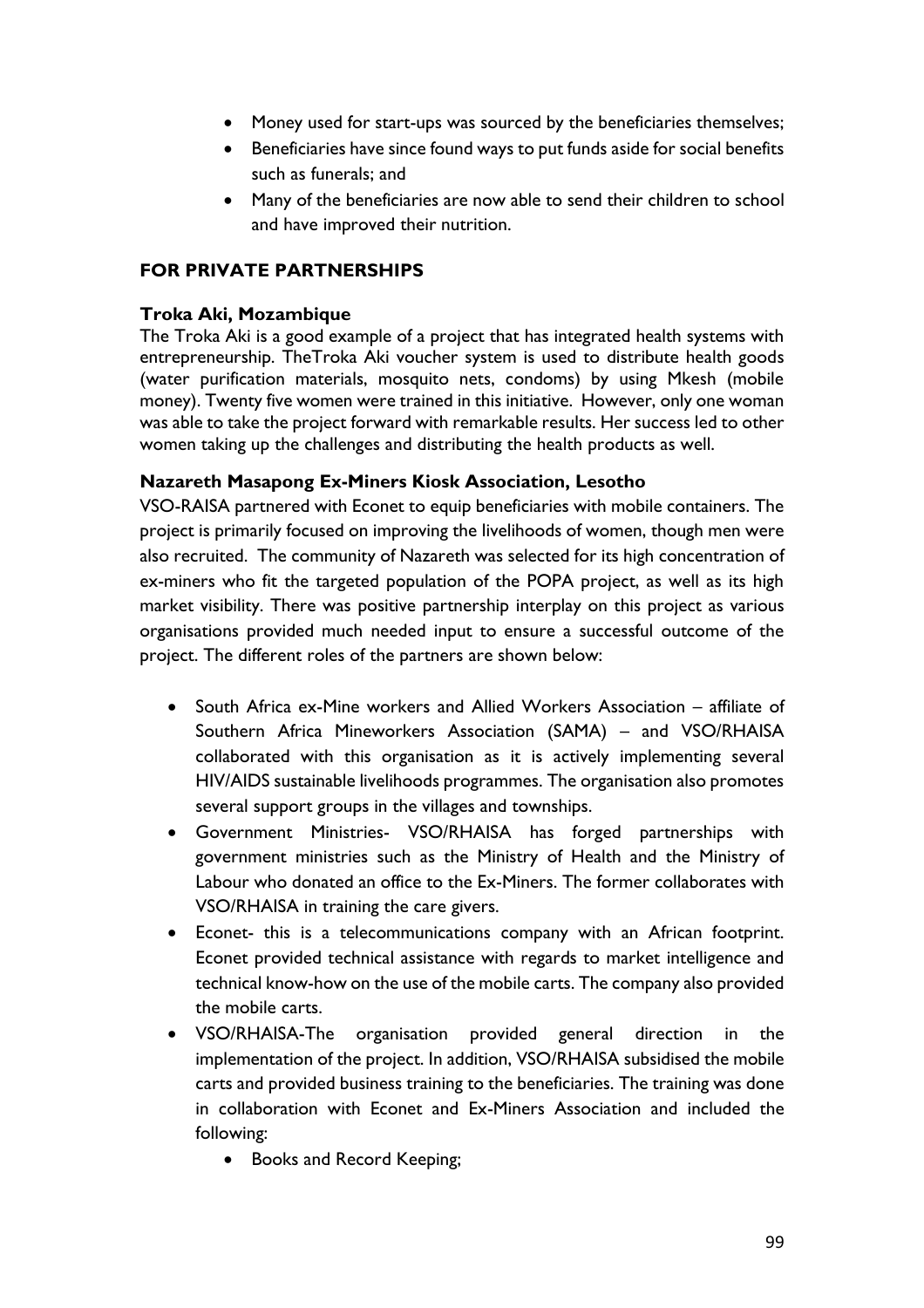- Market Skills;
- Customer Care and Retention;
- **•** Business Expansion;
- Specific Business Skills;
- Pig/Chicken Farming;
- Home Based Care Training;
- HIV/TB Prevention Care and Support; and
- HIV/TB Counseling;
- Community leaders encouraged their members to embark on the various projects and encouraged other community members to emulate the beneficiaries' initiatives.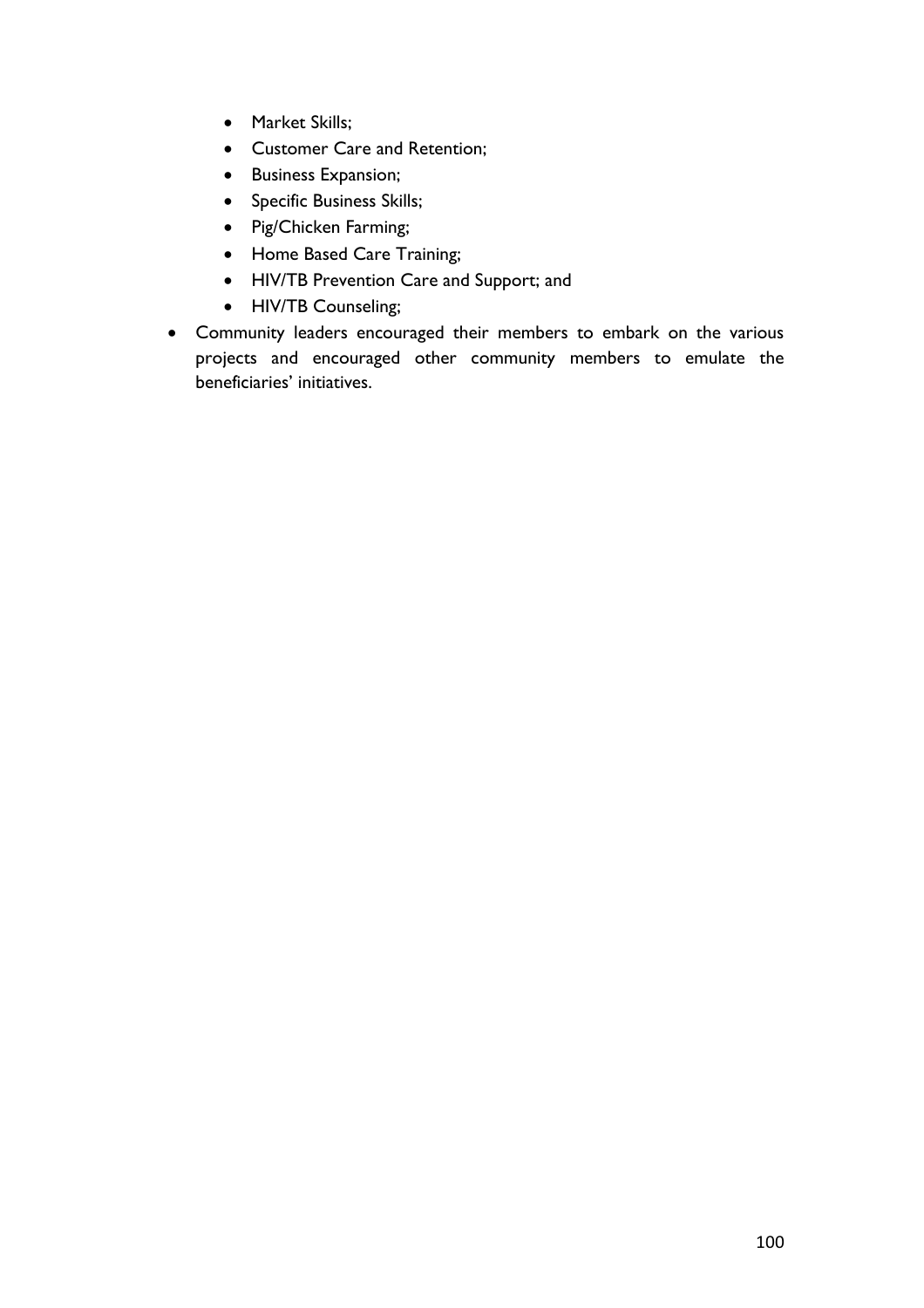# APPENDIX 7a

# **End Line Evaluation of Partnership of Health and Mobility in the Mining Sector project (2013-16)**

# **FOCUS GROUP DISCUSSION**

*Current and ex-mine workers*

#### **Introduction**

Good morning/afternoon! My name is: \_\_\_\_\_\_\_\_\_\_\_\_\_\_\_\_ from Sarraounia Public Health Trust. We have been commissioned by IOM and VSO to conduct an End Line Evaluation of Partnership of Health and Mobility in the Mining Sector project (2013-16).

#### **Background**

The **International Organisation for Migration** (IOM) in partnership with **Voluntary Service Overseas** (VSO) has commissioned the Sarraounia Public Health Trust to undertake an End Line Evaluation of the **Partnership on Health and Mobility in the Mining Sector project** (2013 -2016) focusing on Southern African countries. This project is implemented under the auspices of Partnership on Health and Mobility in East and Southern Africa (PHAMESA). The study will provide recommendations about how to further strengthen the work of the project. The study involves interviewing the project staff, local stakeholders and partners, and the beneficiaries of services. The study poses no risk to the individuals, and individual names and positions will not be used in the reporting.

#### **Instructions/Notes to interviewer:**

- Adapt terms used in this tool for the project. Use the name of the project throughout the interview. **Simplify language as and when appropriate.**
- Assure respondents that all information is confidential and people will not be quoted by name. Make sure that each respondent signs the informed consent.
- Make sure the register is completed.
- Ask permission to record the FGD. Only record if permission has been granted.
- The questions are open-ended and require probing. Make sure you are wellacquainted with the questions.
- Where respondents have already answered a question previously do not ask the question again but note that the question was answered.
- Accurately transcribe interesting/important **QUOTATIONS (word-for-word)** or note where they occurred so you can transcribe from the recording.
- Ask for copies of any relevant documentation that may be referred to in the interview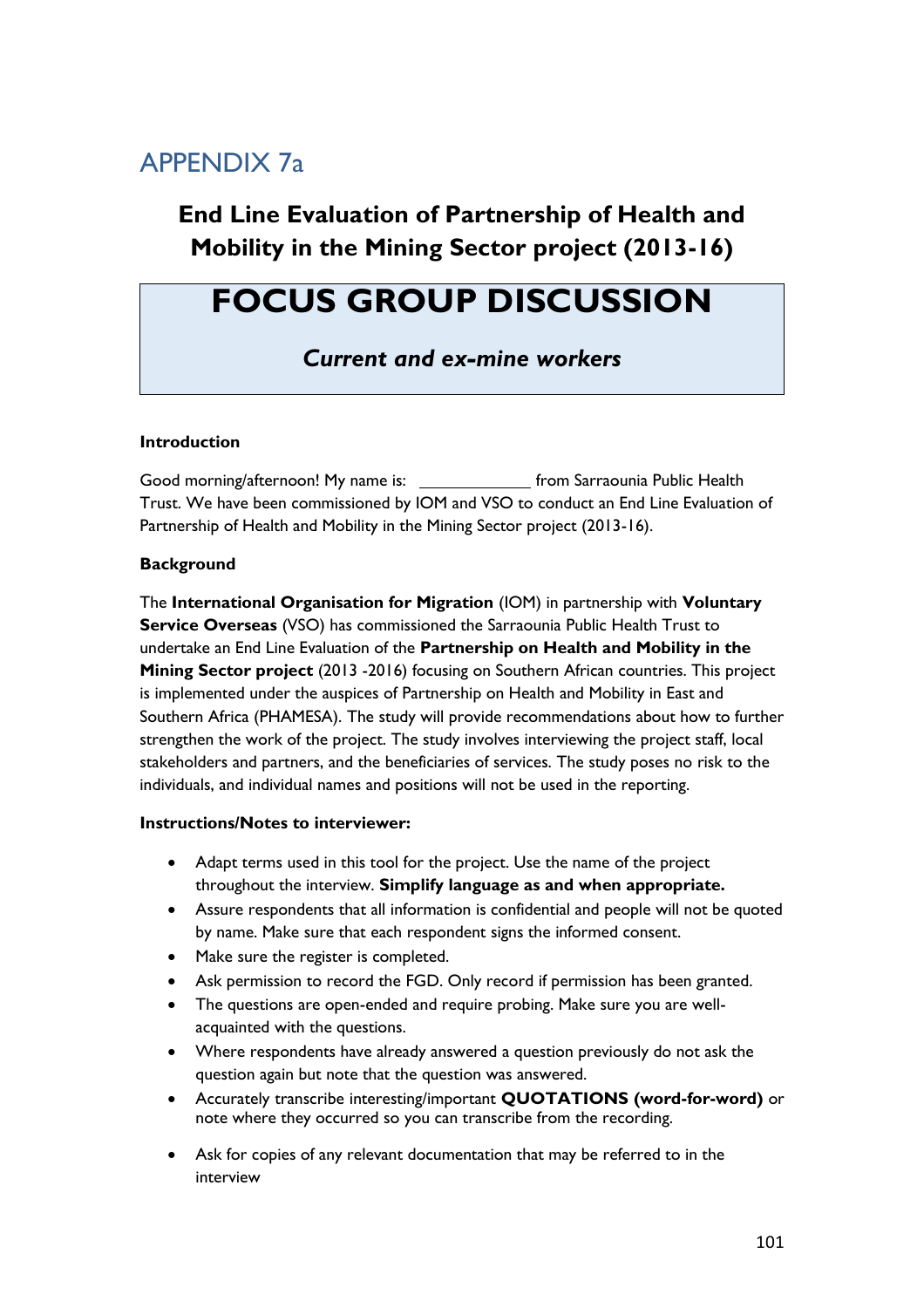#### **Section 0: Information about**

Complete the FGD Register

#### **SECTION A: GENERAL**

- **1. Tell us about yourselves? Tell us about your involvement in mining?**
- **2. How did you come to be in this focus group?** (note this provides insight into likely bias in sampling)
- **3. Where do you currently live? Where do you come from originally?**

#### **SECTION B: RELEVANCE**

**4. What would you say are your biggest challenges as a migrant mine worker/ex mine worker?** 

*Probe: for health, communication with mines, compensation, continuity of care*

**5. Are there any special challenges that only migrant mine workers, exmineworkers, their families and communities face?** *Probe: for in relation to health and access to health services*

#### **SECTION C: EFFECTIVENESS**

**6. What experience do you have of this project? Have you been assisted by this project?**

*Probe: how did you get to know about the project? What happened when you first went there?*

- **7. Can you tell us about a good experience you have had with this project? Have you had any negative or bad experiences with the project? If yes, please tell us about it.**
- **8. Where do you get health services? (HIV, STIs, TB and Primary Health Care)? What challenges do you experience getting to health services? Does the project help address these challenges?**

*Probe: government services, other services from other projects such as NGOs, mine health services*

#### **SECTION D: EFFICIENCY (INCLUDING COST EFFICIENCY)**

**9. Does it cost you anything to access the services of the project?**  *Probe: transport, medicine costs, fee for service*

**10. What can you tell us about accessing services through this project? How easy or difficult is it?**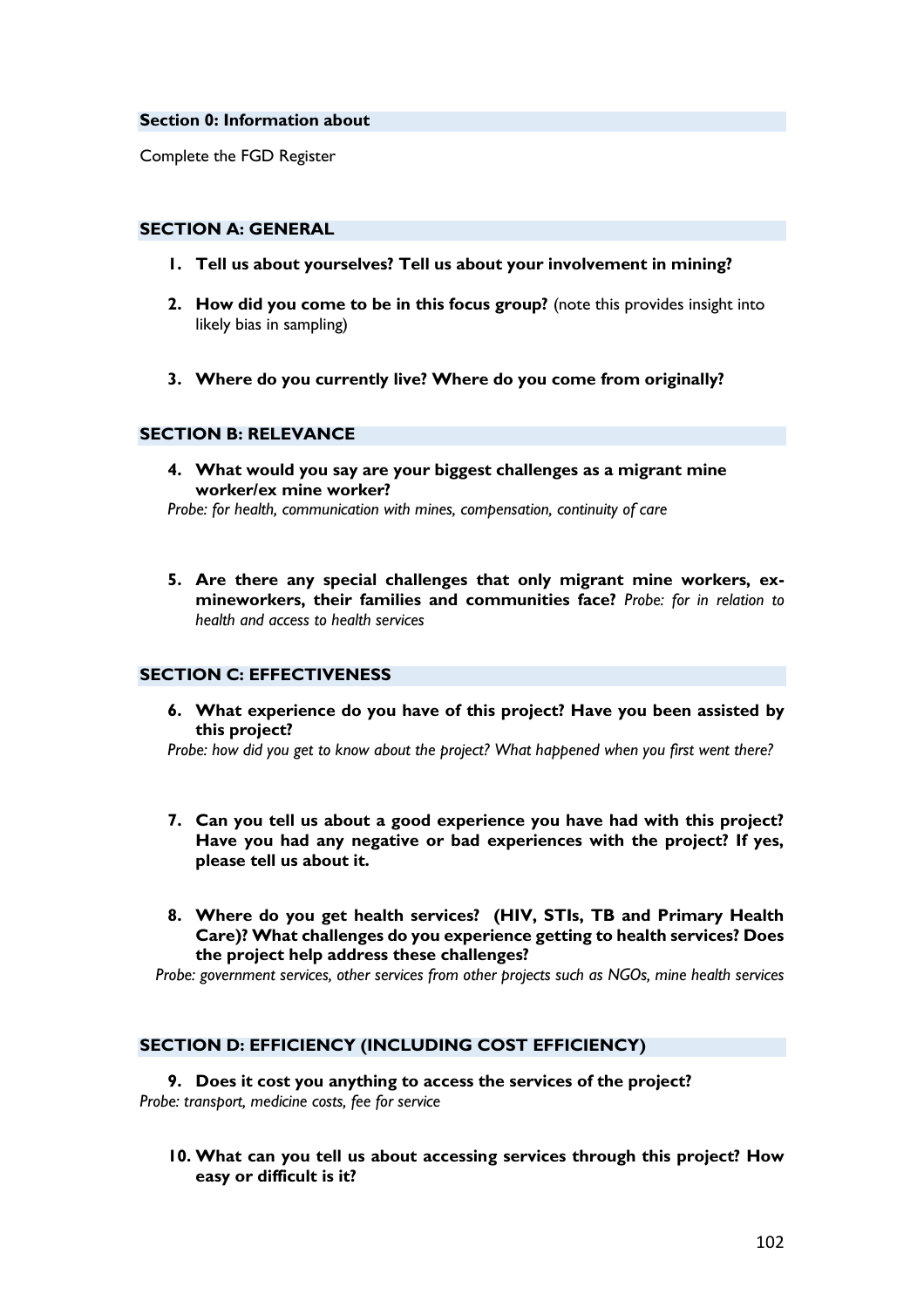*Probe: time taken to get support? How efficient are the services? What has been your experience of the CAs?*

**11. Do you think that more beneficiaries could have been reached by this project? If yes, please describe how this could have happened?**

#### **SECTION E: IMPACT**

**12. Please describe whether this project has made any difference to your life, or the lives of other migrant miners, ex miners and their families?** *Probe: Is there a positive story you can share?*

#### **SECTION F: SUSTAINABILITY**

- **13. Do you know if migrant current and ex-mine workers will be able to continue getting the benefits of project in the future? How will this happen?**
- **14. What else needs to be done to improve the health of migrant mine workers, ex-mineworkers, their families and communities?**
- **15. Do you have any other comments.**

# **THANK YOU FOR YOUR TIME!**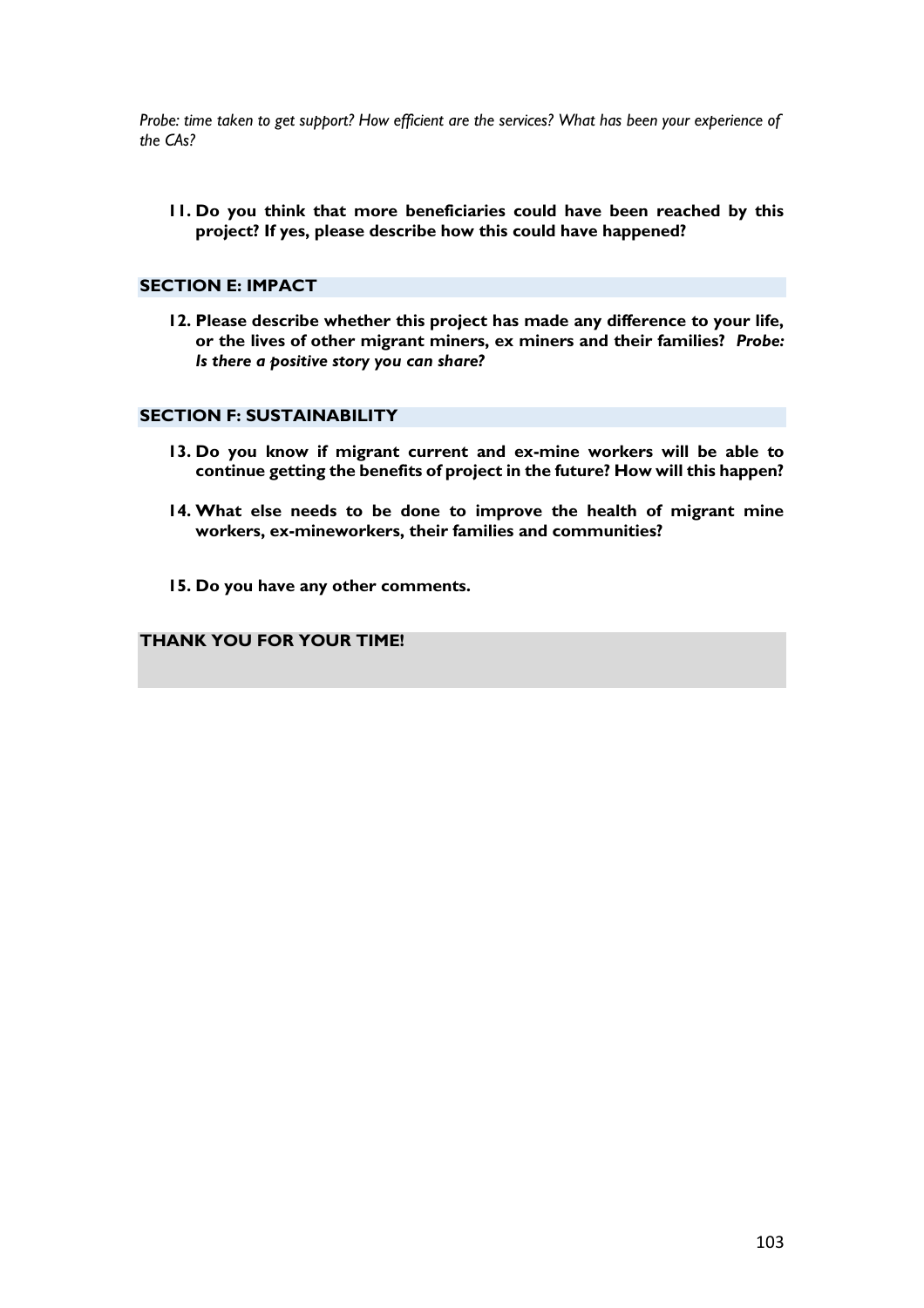# **End Line Evaluation of Partnership of Health and Mobility in the Mining Sector project (2013-16)**

# **FOCUS GROUP DISCUSSION**

*Widows (POPA project livelihood support)*

#### **Introduction**

Good morning/afternoon! My name is: from Sarraounia Public Health Trust. We have been commissioned by IOM and VSO to conduct an End Line Evaluation of Partnership of Health and Mobility in the Mining Sector project (2013-16).

#### **Background**

The **International Organisation for Migration** (IOM) in partnership with **Voluntary Service Overseas** (VSO) has commissioned the Sarraounia Public Health Trust to undertake an End Line Evaluation of the **Partnership on Health and Mobility in the Mining Sector project** (2013 -2016) focusing on Southern African countries. This project is implemented under the auspices of Partnership on Health and Mobility in East and Southern Africa (PHAMESA). The study will provide recommendations about how to further strengthen the work of the project. The study involves interviewing the project staff, local stakeholders and partners, and the beneficiaries of services. The study poses no risk to the individuals, and individual names and positions will not be used in the reporting.

#### **Instructions/Notes to interviewer:**

- Adapt terms used in this tool for the project. Use the name of the project throughout the interview. **Simplify language as and when appropriate.**
- Assure respondents that all information is confidential and people will not be quoted by name. Make sure that each respondent signs the informed consent.
- Make sure the register is completed.
- Ask permission to record the FGD. Only record if permission has been granted.
- The questions are open-ended and require probing. Make sure you are wellacquainted with the questions.
- Where respondents have already answered a question previously do not ask the question again but note that the question was answered.
- Accurately transcribe interesting/important **QUOTATIONS (word-for-word)** or note where they occurred so you can transcribe from the recording.
- Ask for copies of any relevant documentation that may be referred to in the interview

#### **Section 0: Information about**

Complete the FGD Register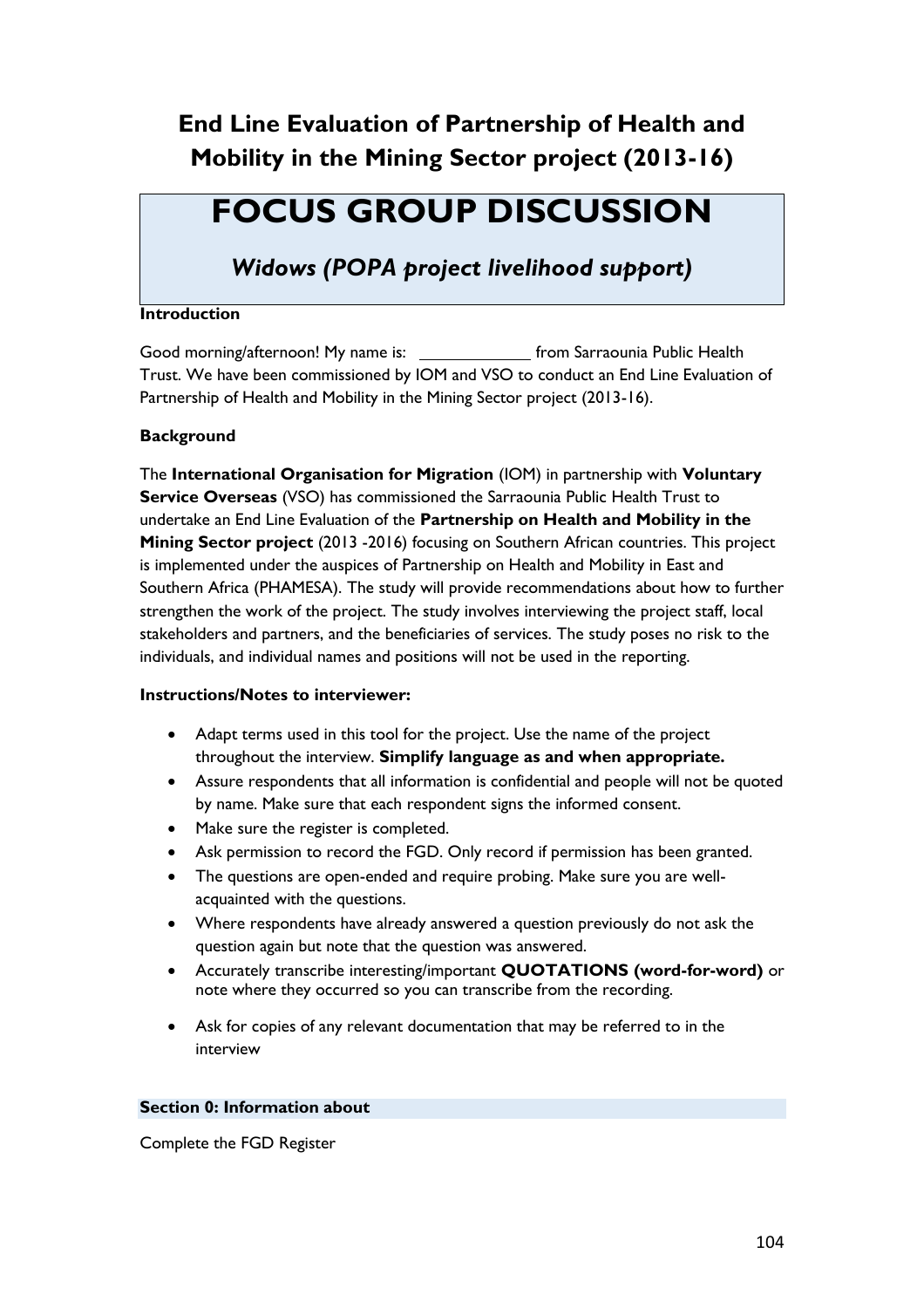#### **SECTION A: GENERAL**

- **1. Where do you currently live? Where do you come from originally?**
- **2. How were you selected to be part of this focus group discussion?** (Provides insight into likely sampling bias)

#### **SECTION B: RELEVANCE**

**3. What are the specific challenges that widows of migrant mine workers and their families face?**

*Probe: general challenges and health related challenges*

#### **SECTION C: EFFECTIVENESS**

**4. What experience do you have of the POPA project? What support does the POPA project offer you?**

*Probe: how did you get to know about the POPA project? What happened when you first went there? Describe the nature of the support and how it works. Was there any training or other support offered?*

**5. What has worked well in terms of the support you have received from POPA?** 

*Probe: Can you tell us about a good experience you have had with POPA?* 

**6. What has not worked well in terms of the support you have received from POPA?**

*Probe: Have you had any negative or bad experiences with POPA?*

#### **SECTION D: EFFICIENCY (INCLUDING COST EFFICIENCY)**

- **7. How did POPA support you with resources? What resources were given to you? Is there anything that could have been done differently?**
- **8. What information and/or training did you receive from POPA to set up your business? (links to Sustainability)**

*Probe: what training? How often? When? For how long?*

**9. Do you think that more beneficiaries (widows) could have been reached by POPA? If yes, please describe how this could have happened?**

### **SECTION E: IMPACT**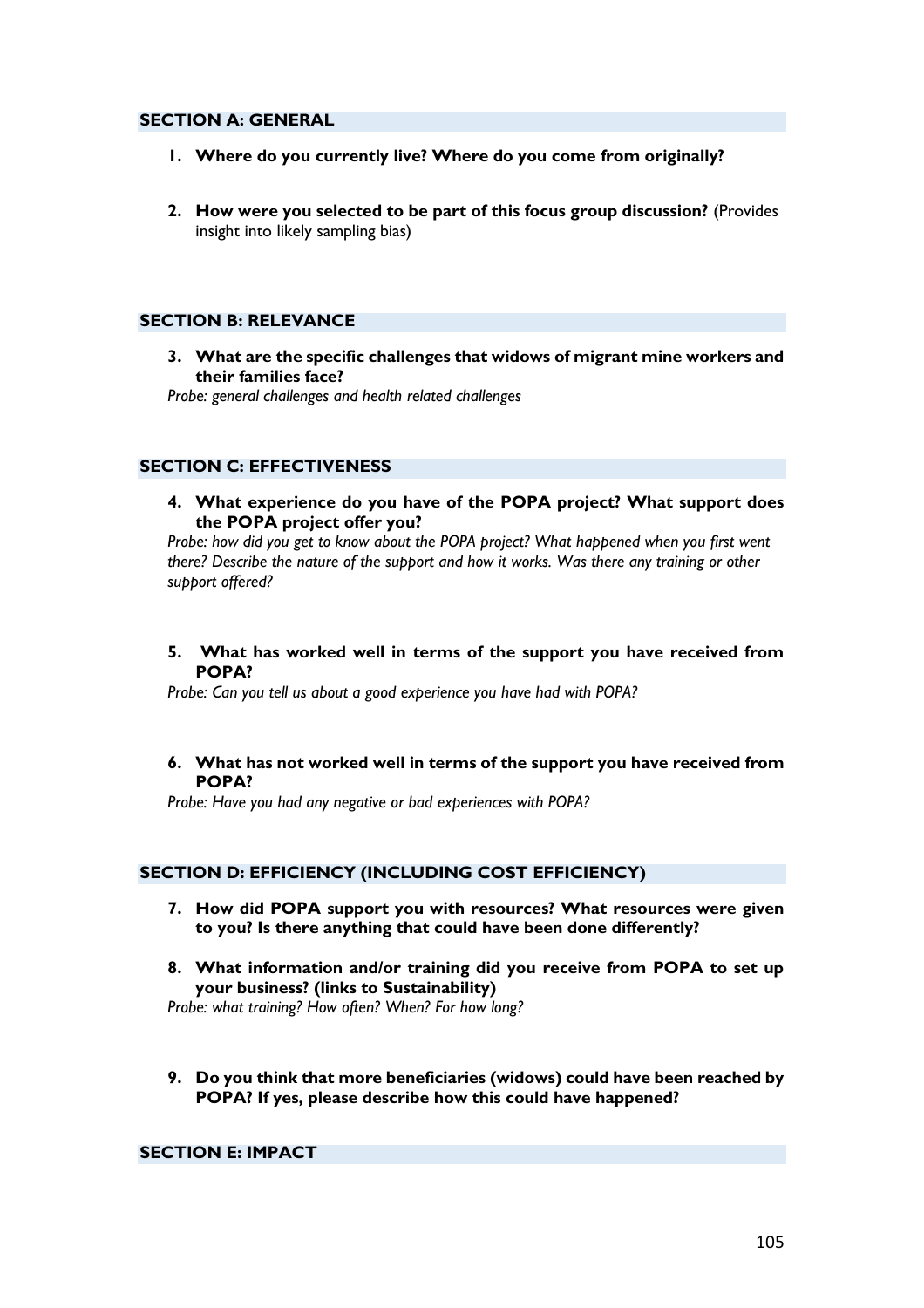- **10. How has your life and the life of your family changed because of POPA?**  *Probe: Is there a story you can share*
- **11. How has the income of you family changed because of POPA?**

#### **SECTION F: SUSTAINABILITY**

- **12. How are you able to continue with the business you started with POPA even though the POPA project has stopped?** Probe: Where do you go to now for support? What sort of support do you need?
- **13. Do you have any other comments**

**THANK YOU FOR YOUR TIME!**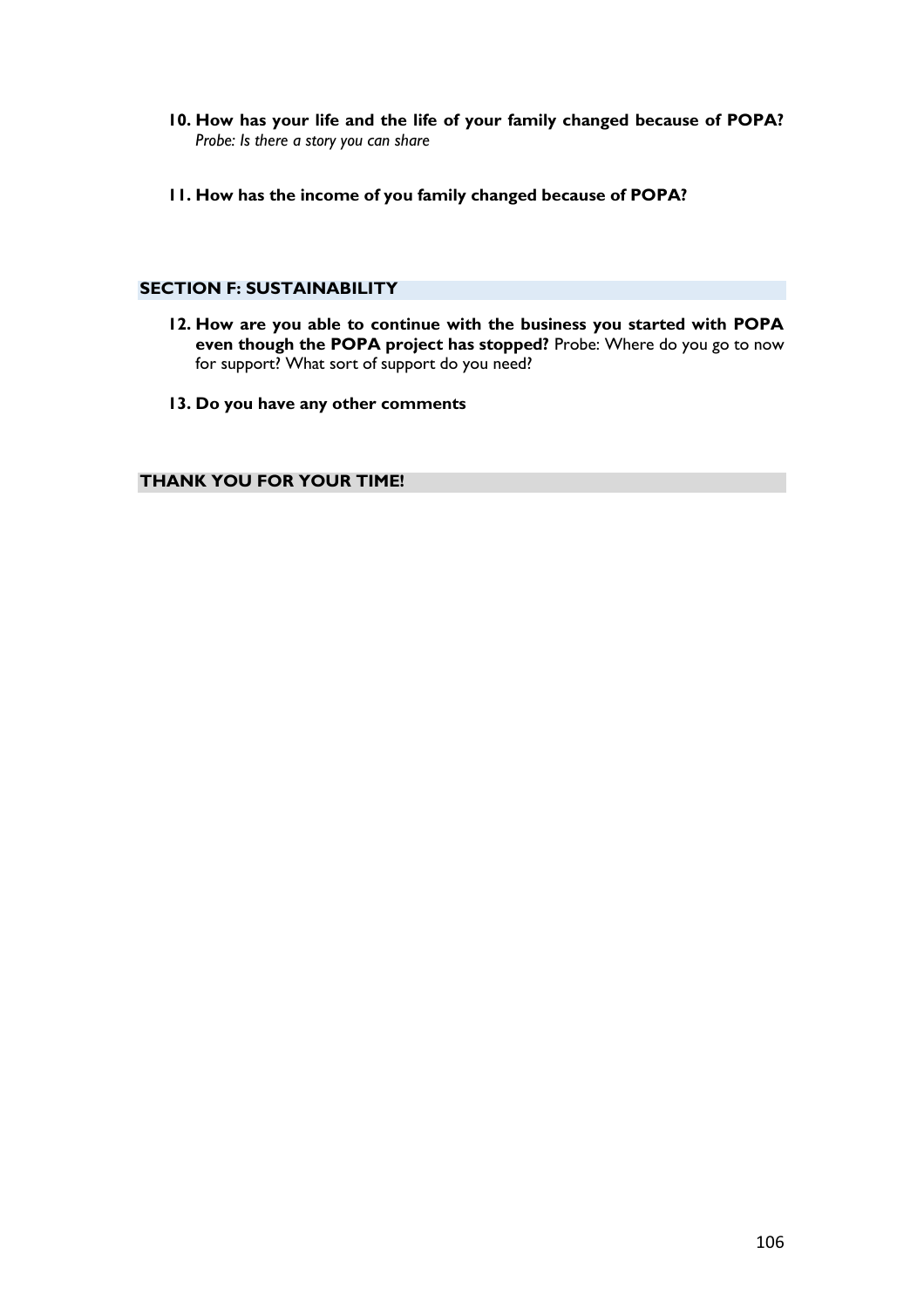# **End Line Evaluation of Partnership of Health and Mobility in the Mining Sector project (2013-16)**

# **FOCUS GROUP DISCUSSION**

*Change Agents*

#### **Introduction**

Good morning/afternoon! My name is: from Sarraounia Public Health Trust. We have been commissioned by IOM and VSO to conduct an End Line Evaluation of Partnership of Health and Mobility in the Mining Sector project (2013-16).

#### **Background**

The **International Organisation for Migration** (IOM) in partnership with **Voluntary Service Overseas** (VSO) has commissioned the Sarraounia Public Health Trust to undertake an End Line Evaluation of the **Partnership on Health and Mobility in the Mining Sector project** (2013 -2016) focusing on Southern African countries. This project is implemented under the auspices of Partnership on Health and Mobility in East and Southern Africa (PHAMESA). The study will provide recommendations about how to further strengthen the work of the project. The study involves interviewing the project staff, local stakeholders and partners, and the beneficiaries of services. The study poses no risk to the individuals, and individual names and positions will not be used in the reporting.

#### **Instructions/Notes to interviewer:**

- Adapt terms used in this tool for the project. Use the name of the project viz, the Phamesa project or VSO throughout the interview. **Simplify language as and when appropriate.**
- Assure respondents that all information is confidential and people will not be quoted by name. Make sure that each respondent signs the informed consent.
- Ask permission to record the FGD. Only record if permission has been granted.
- The questions are open-ended and require probing. Make sure you are wellacquainted with the questions.
- Where respondents have already answered a question previously do not ask the question again but note that the question was answered.
- The questionnaire is long. Work quickly and effectively through the responses.
- Accurately transcribe interesting/important **QUOTATIONS (word-for-word)** or note where they occurred so you can transcribe from the recording.
- Ask for copies of any relevant documentation that may be referred to in the interview

#### **Section 0: Information about**

Complete the FGD Register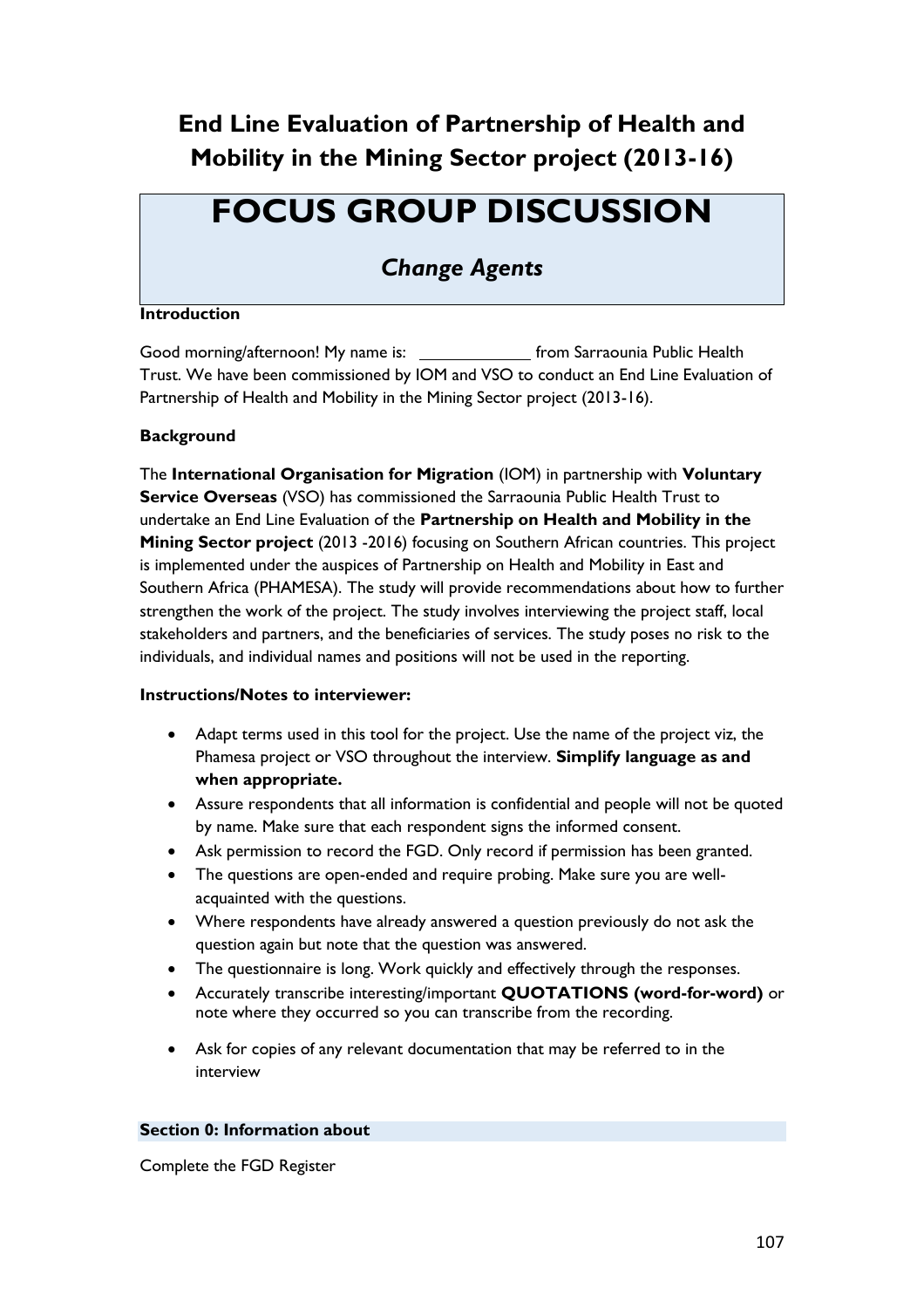#### **SECTION A: GENERAL**

**1. Please tell us about migrant mine workers, ex-mineworkers, their families and communities.** 

*Probe: socio-economic conditions, housing, services, employment/unemployment, where do people work, where do people come from* 

#### **2. Describe the work that you do/did for the IOM/Dutch project?**

*Probe: for daily activities, roles and responsibilities of the change agents? Are you involved in planning/setting targets?*

**3. How do/did you reach migrant mine workers, ex-mineworkers, their families and communities?** 

*Probe: miners, ex-mine workers men, women, young people?* 

#### **SECTION B: RELEVANCE**

- **4. Please describe how migrant mine workers, ex-mineworkers, their families and communities responded to the IOM/Dutch project and your activities.**  *Probe: For stories that illustrate good and poor response, specifically ask about miners, ex miners and their families*
- **5. Please describe how local stakeholders (such as the clinic, local councillor, local mine worker association) responded to the IOM/Dutch project.**

#### **SECTION C: EFFECTIVENESS**

**6. As a change agent, what has made your work easy?** *Probe for: availability of stipends, transport money, shoes, umbrellas*

- **7. As a change agent, what has made your work difficult?**
- **8. As a result of your work and activities, how were migrant mine workers, ex-mineworkers, their families and communities helped to access health services (government, NGO or private services)**

*If not, please describe why? How did this project help address the barriers to getting to health services***?**

**9. How are migrant mine workers, ex-mineworkers, their families and communities lives changed because of the IOM/Dutch project?**

*Probe: Is there a positive story you can share*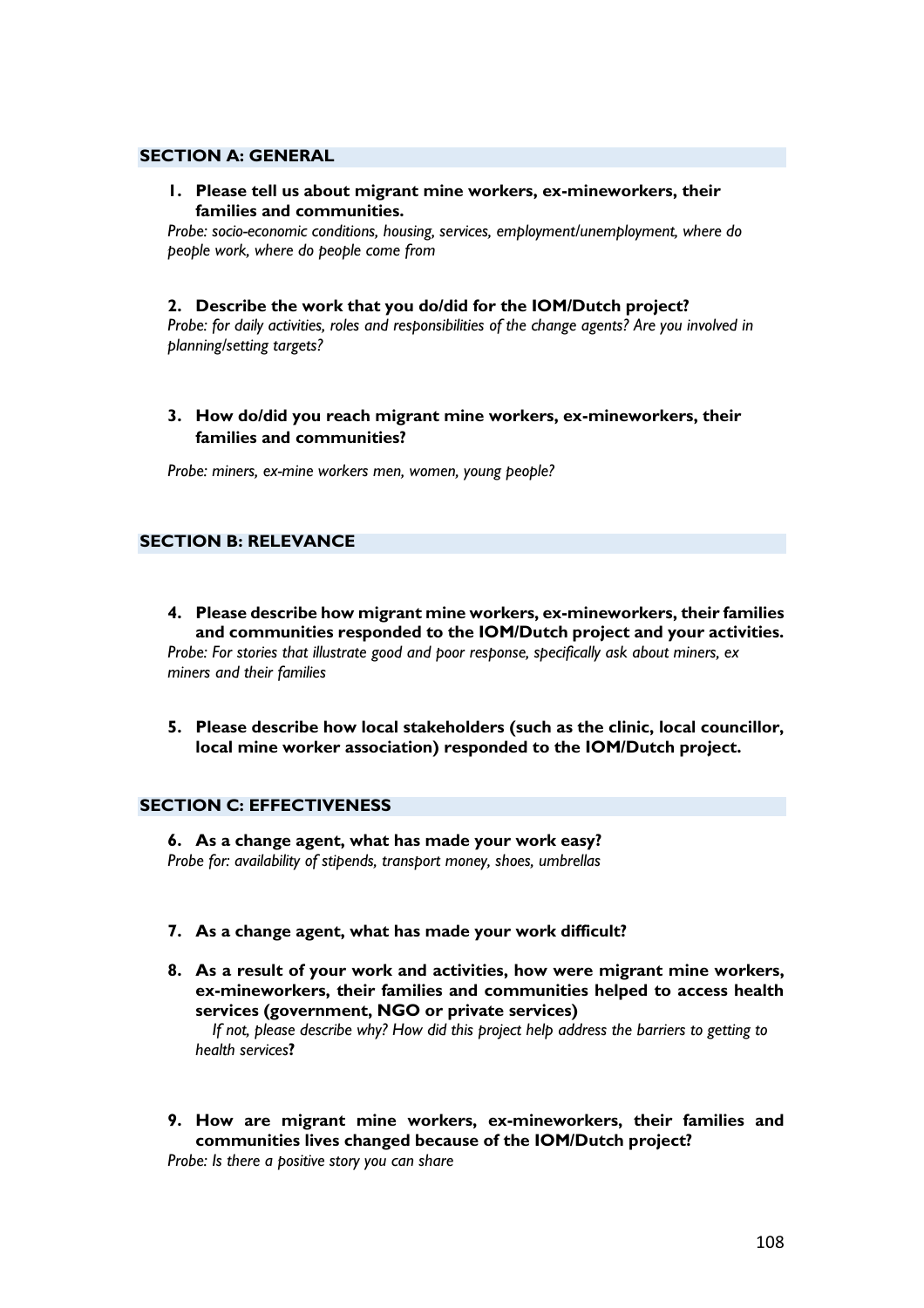#### **SECTION D: EFFICIENCY (INCLUDING COST EFFICIENCY)**

**10. What information and/or training did/do you receive from the IOM/Dutch project to do the work you do? (links to Sustainability)**

*Probe: what training? How often? When? For how long?*

**11. What resources did/do you have available to carry out your project work?** *Probe: finances, education materials & tools, organisational support*

#### **12. Do you think that more beneficiaries could have been reached by this project? If yes, please describe how?**

#### **SECTION E: IMPACT**

**13. Please describe how you think the IOM/Dutch project has made a difference in the lives of migrant mine workers, ex-mineworkers, their families and communities.**

*Probe: For stories that illustrate what has been achieved*

**14. It what ways did the IOM/ Dutch project impact on you personally?**

#### **SECTION F: SUSTAINABILITY**

- **15. How do you understand the future of the IOM/Dutch project?**
- **16. How does support continue to be offered to migrant mine workers, exmine workers, their families and communities? How are you involved with this?**
- **17. Do you have any other comments.**

**THANK YOU FOR YOUR TIME!**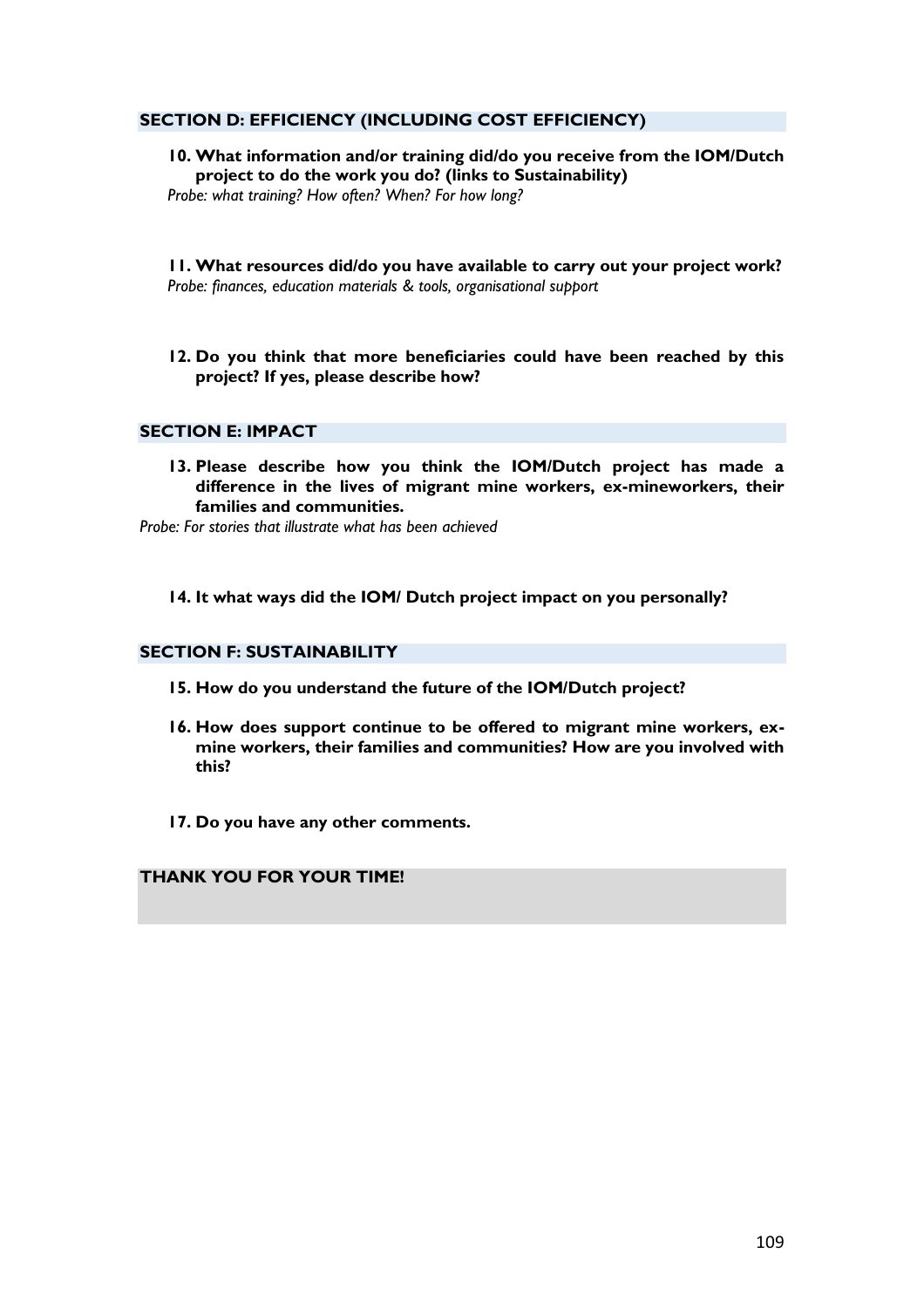## APPENDIX 7b

## **End Line Evaluation of Partnership of Health and Mobility in the Mining Sector project (2013-16)**

# **Key Informant Interview Guide**

*Site level project implementing partners*

#### **Introduction**

Good morning/afternoon! My name is: from Sarraounia Public Health Trust. We have been commissioned by IOM and VSO to conduct an End Line Evaluation of Partnership of Health and Mobility in the Mining Sector project (2013-16).

#### **Background**

The **International Organisation for Migration** (IOM) in partnership with **Voluntary Service Overseas** (VSO) has commissioned the Sarraounia Public Health Trust to undertake an End Line Evaluation of the **Partnership on Health and Mobility in the Mining Sector project** (2013 -2016) focusing on Southern African countries. This project is implemented under the auspices of Partnership on Health and Mobility in East and Southern Africa (PHAMESA). The study will provide recommendations about how to further strengthen the work of the project. The study involves interviewing the project staff, local stakeholders and partners, and the beneficiaries of services. The study poses no risk to the individuals, and individual names and positions will not be used in the reporting.

#### **Instructions/Notes to interviewer:**

- Adapt terms used in this tool for the project. Use the name of the project viz, the Phamesa project or VSO throughout the interview. **Simplify language as and when appropriate.**
- Assure respondents that all information is confidential and people will not be quoted by name. Make sure that each respondent signs the informed consent.
- Ask permission to record the interview. Only record if permission has been granted.
- The questions are open-ended and require probing. Make sure you are wellacquainted with the questions.
- Where respondents have already answered a question previously do not ask the question again but note that the question was answered.
- The questionnaire is long. Work quickly and effectively through the responses.
- Accurately transcribe interesting/important **QUOTATIONS (word-for-word)** or note where they occurred so you can transcribe from the recording.
- Ask for copies of any relevant documentation that may be referred to in the interview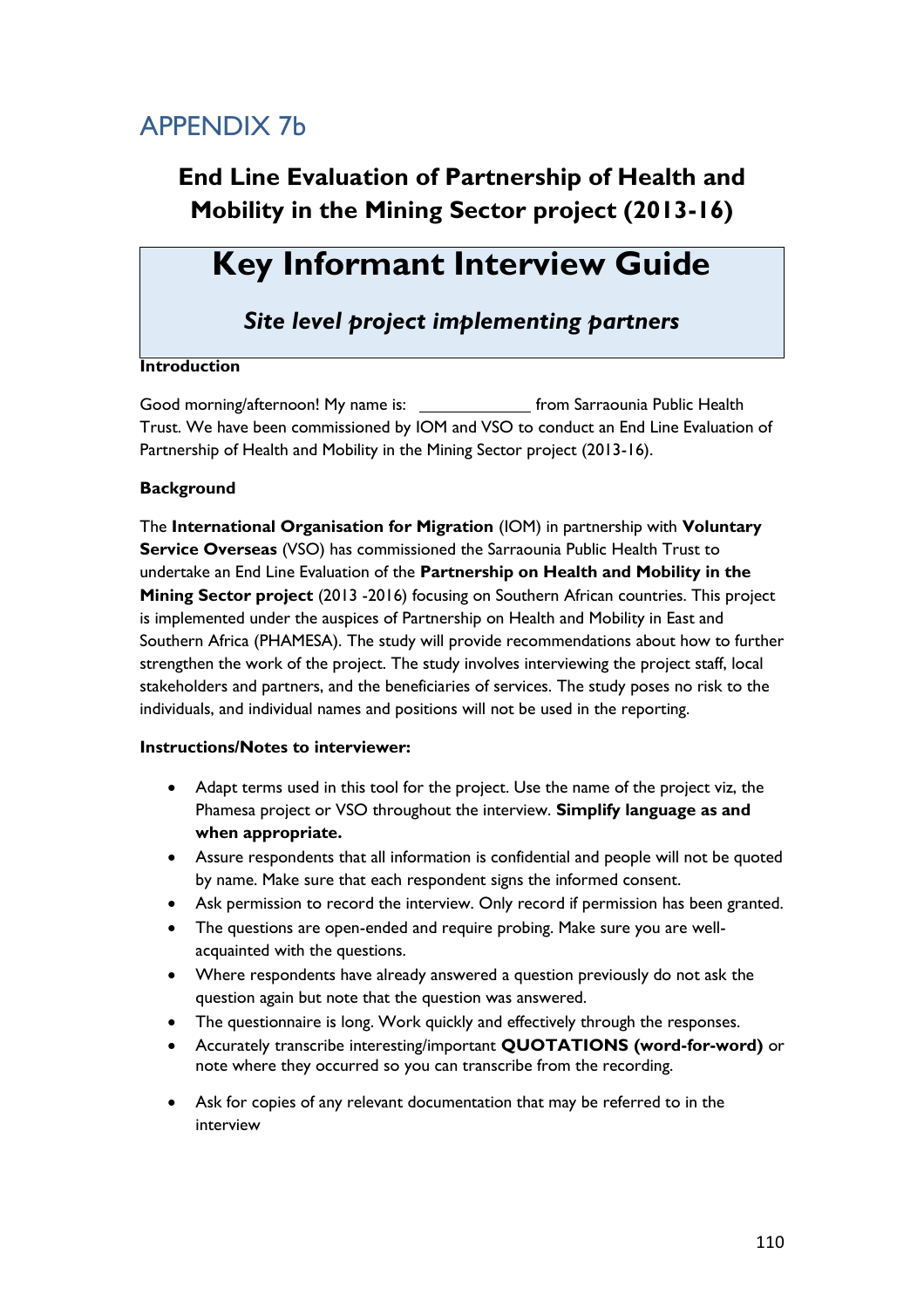#### **Section 0: Information about the Interview & the Key Informant**

0.1 Date of interview:

0.2 Time began: Time ended: Time ended:

- 0.3 Name of Interviewer:
- 0.4 Name of Key Informant:
- 0.5 Organisation:
- 0.6 Title/Designation/Position:

0.7 Length of time involved with the IOM/Dutch Project:

#### **SECTION A: GENERAL**

**1. Please describe the purpose/objectives of the IOM/Dutch project in this area?**

*Probe: how long has it been running? Start date? Finish date or still active?*

#### **2. Tell us about the activities of the IOM/Dutch project in this area?**

*Probe: project staff roles, change agents and/or volunteers (paid or stipend)*

**3. What is the governance/decision making/management structure of this project in this area? Who is involved? What contributions do they make?**

#### **SECTION B: RELEVANCE**

**4. What are the priority needs of migrant mine workers, ex-mineworkers, their families and communities?**

*Probe: For general health needs, health needs related to the mining sector eg. Compensation for injury/ill health*

**5. Please describe the response in this area of local stakeholders (such as local health services/other NGOs/local councillors/mine worker associations) and beneficiaries to the IOM/Dutch project.**

*Probe: For stories that illustrate good and poor response*

#### **SECTION C: EFFECTIVENESS**

*6.* **How were migrant mine workers, ex-mineworkers, their families and communities reached for the activities of this project. What were the**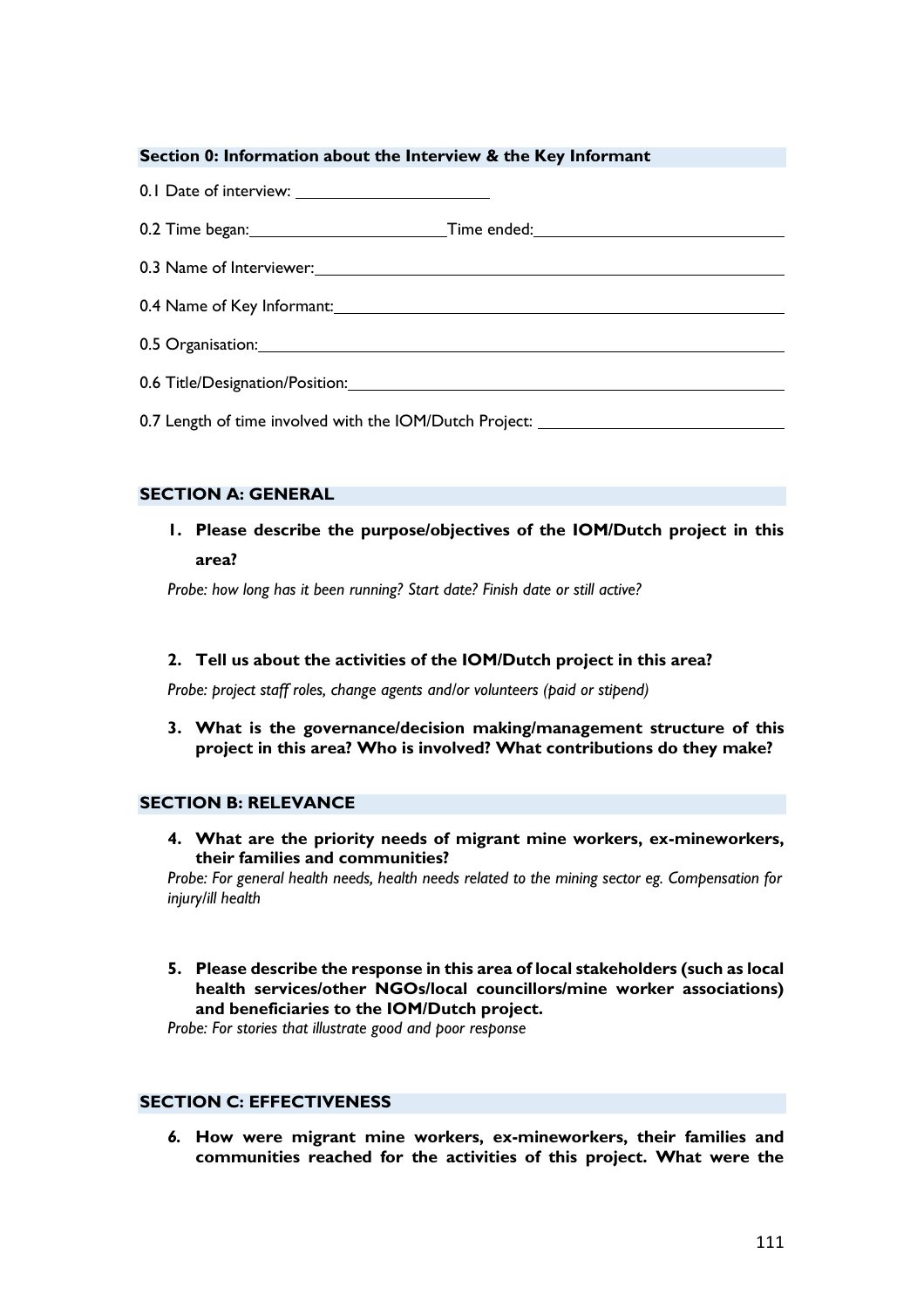**challenges of reaching these beneficiaries? What would you do differently if you were to implement this project again?**

*Probe*: *Describe the strategies used.*

**7. What services and support do/did you offer to migrant mine workers, exmineworkers, their families and communities? Tell me about the particular health services you offered. How did beneficiaries access these services? What were the barriers to accessing the services?** 

*Probe for HIV, STIs and TB, PHC education, testing and treatment programmes*

**8. Describe the role of communication, education and training in your project.**

*Probe: who was trained? What education materials or campaigns were run?*

- *9.* **What are the obstacles to behaviour change faced by migrant mine workers, ex-mineworkers, their families and communities in this project?**  *Probe: How did the project address these challenges?*
- *10.* **How effectively was migration mainstreamed into health service delivery in your context?** *What are your reasons for your answer?*
- *11.* **How was the IOM/Dutch project monitored and evaluated?**

*Probe for: How often? When monitoring happened? What was monitored? Who monitored? How did you use this data that was collected?*

#### **SECTION D: EFFICIENCY (INCLUDING COST EFFICIENCY)**

- **12. Do you think there was a way that the IOM/Dutch project could have reached more beneficiaries? How could this have happened?**
- **13. What was most of the IOM/Dutch Project money spent on in your area? Are there any activities where you needed more resources? In your opinion is the way the project was delivered cost efficient? What could have been done to make improvements?**
- **14. How did the community and other stakeholders (such as government) contribute (in cash or kind) to the project?**

#### **SECTION E: IMPACT**

**15. How were the lives of migrant mine workers, ex-mineworkers, their families and communities changed because of the IOM/Dutch project? In**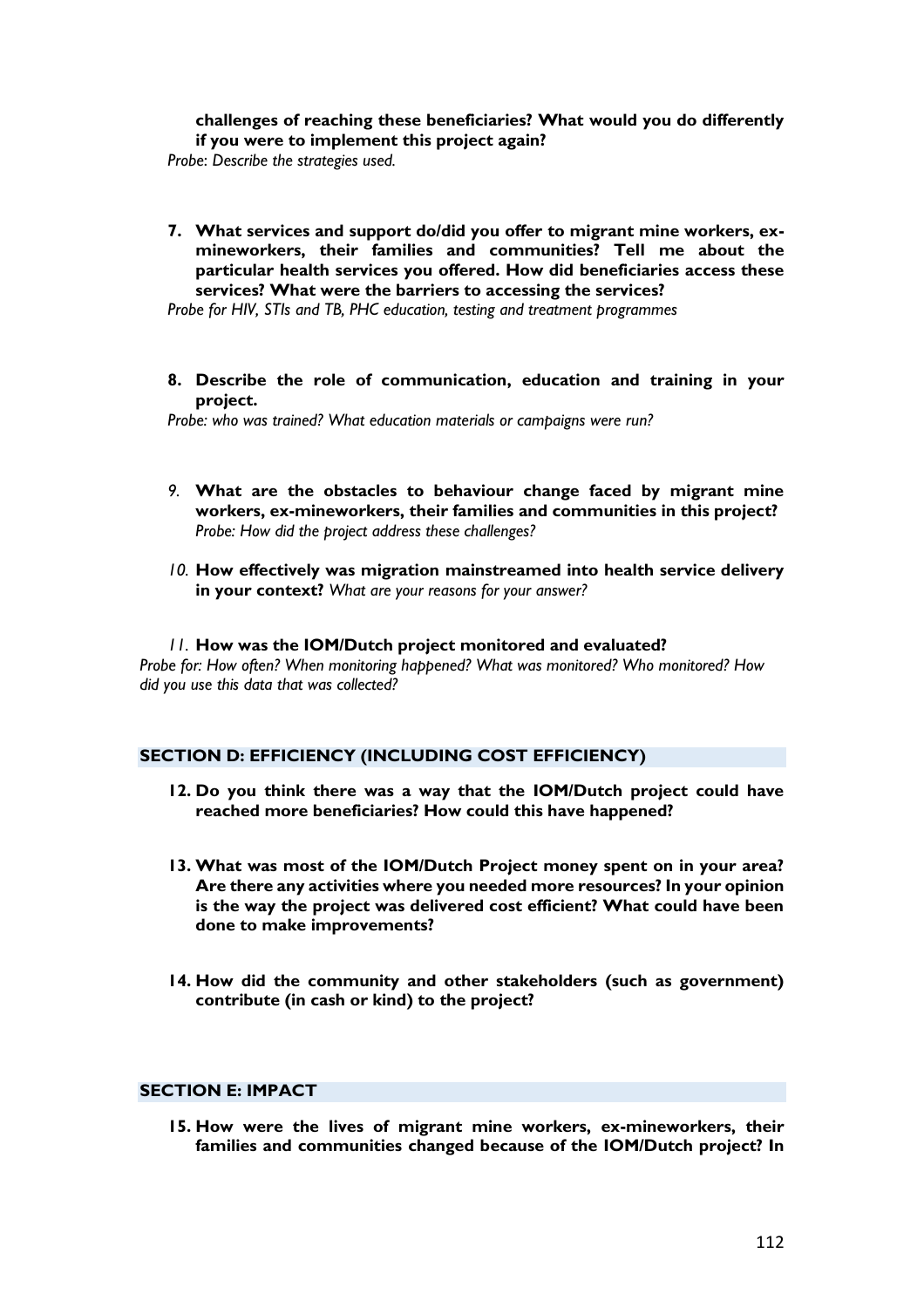**your opinion what is the best evidence you have that shows the impact of this project?**  *Probe for stories of change* 

#### **SECTION F: SUSTAINABILITY**

- **16. Describe any activities that were conducted to strengthen the involvement of local partners of the project (especially local health services)**
- **17. Were there any capacity building and/or skills transfer initiatives that happened in this area because of the IOM/Dutch Project?**
- **18. What was the vision of the IOM/Dutch project for sustainability?**
- **19. How will the health needs of migrant mine workers, ex-mine workers, their families and communities be addressed now the IOM/Dutch project is closed?**

**20. Do you have any other comments. THANK YOU FOR YOUR TIME!**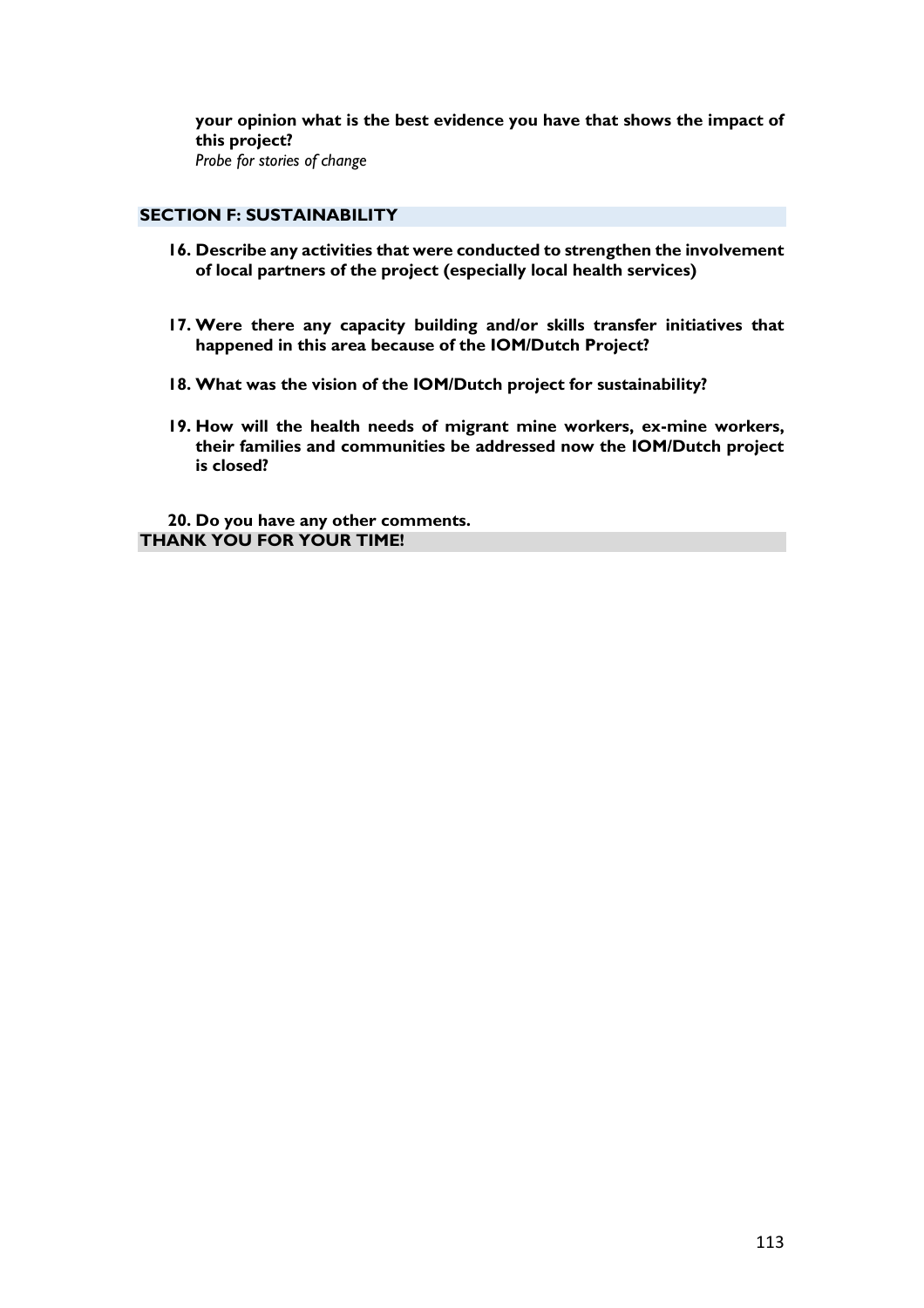# **Key Informant Interview Guide**

### *Site level partner organisations (Government & other partners)*

#### **Introduction**

Good morning/afternoon! My name is: from Sarraounia Public Health Trust. We have been commissioned by IOM and VSO to conduct an End Line Evaluation of Partnership of Health and Mobility in the Mining Sector project (2013-16).

#### **Background**

The **International Organisation for Migration** (IOM) in partnership with **Voluntary Service Overseas** (VSO) has commissioned the Sarraounia Public Health Trust to undertake an End Line Evaluation of the **Partnership on Health and Mobility in the Mining Sector project** (2013 -2016) focusing on Southern African countries. This project is implemented under the auspices of Partnership on Health and Mobility in East and Southern Africa (PHAMESA). The study will provide recommendations about how to further strengthen the work of the project. The study involves interviewing the project staff, local stakeholders and partners, and the beneficiaries of services. The study poses no risk to the individuals, and individual names and positions will not be used in the reporting.

#### **Instructions/Notes to interviewer:**

- Adapt terms used in this tool for the project. Use the name of the project throughout the interview. **Simplify language as and when appropriate.**
- Assure respondents that all information is confidential and people will not be quoted by name. Make sure that each respondent signs the informed consent.
- Ask permission to record the interview. Only record if permission has been granted.
- The questions are open-ended and require probing. Make sure you are wellacquainted with the questions.
- Where respondents have already answered a question previously do not ask the question again but note that the question was answered.
- The questionnaire is long. Work quickly and effectively through the responses.
- Accurately transcribe interesting/important **QUOTATIONS (word-for-word)** or note where they occurred so you can transcribe from the recording.
- Ask for copies of any relevant documentation that may be referred to in the interview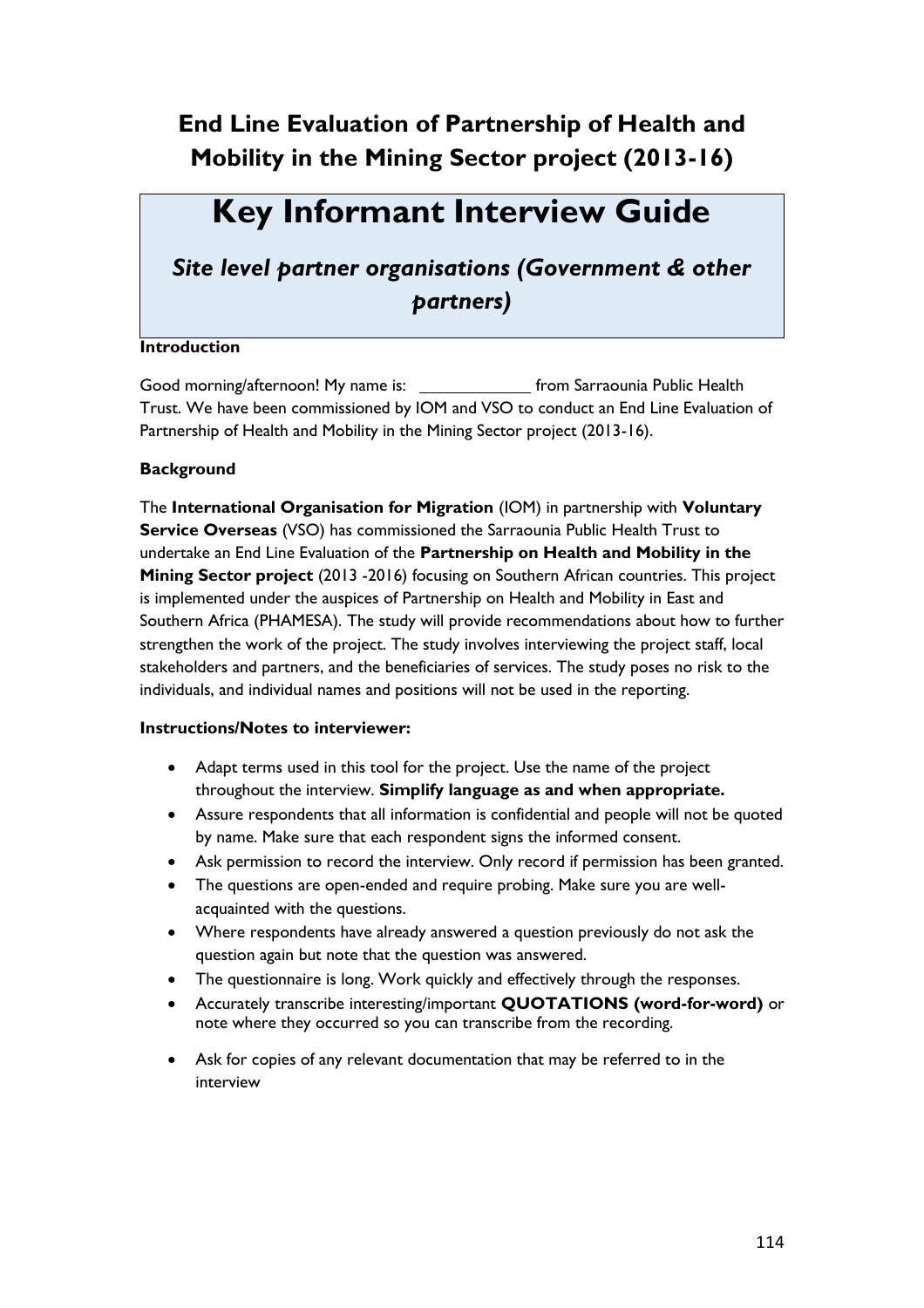#### **Section 0: Information about the Interview & the Key Informant**

- 0.1 Date of interview:
- 0.2 Time began: Time ended:
- 0.3 Name of Interviewer:
- 0.4 Name of Key Informant: 0.4 Name of Key Informant:
- 0.5 Organisation:
- 0.6 Title/Designation/Position:

0.7 Length of time involved with the IOM/Dutch Project: \_\_\_\_\_\_\_\_\_\_\_\_\_\_\_\_\_\_\_\_\_\_\_\_

#### **SECTION A: GENERAL**

- **1. Tell me about your organisation/role in this area? What you do?**
- **2. Please describe your role or your relationship with the IOM/Dutch project in the last four years**

*Probe: for any changes to this role in the last 12 months*

#### **SECTION B: RELEVANCE**

- **3. What has happened in this area in the last four years to support the health of migrant mine workers, ex-mine workers, their families and communities?**
- **4. What was the role of the IOM/Dutch project in bringing about this change?**

**5. Describe the response of your constituency to the IOM/Dutch project?** *Probe: For stories of active support or withdrawal of support, are there differences of opinion amongst your constituency?*

**6. As the IOM/Dutch project draws to a close, to what extent has the project met the expectations of your constituency?**

#### **SECTION C: EFFECTIVENESS**

**7. What do you regard as the major successes of the IOM/Dutch project in your area?**

*Probe for: success stories*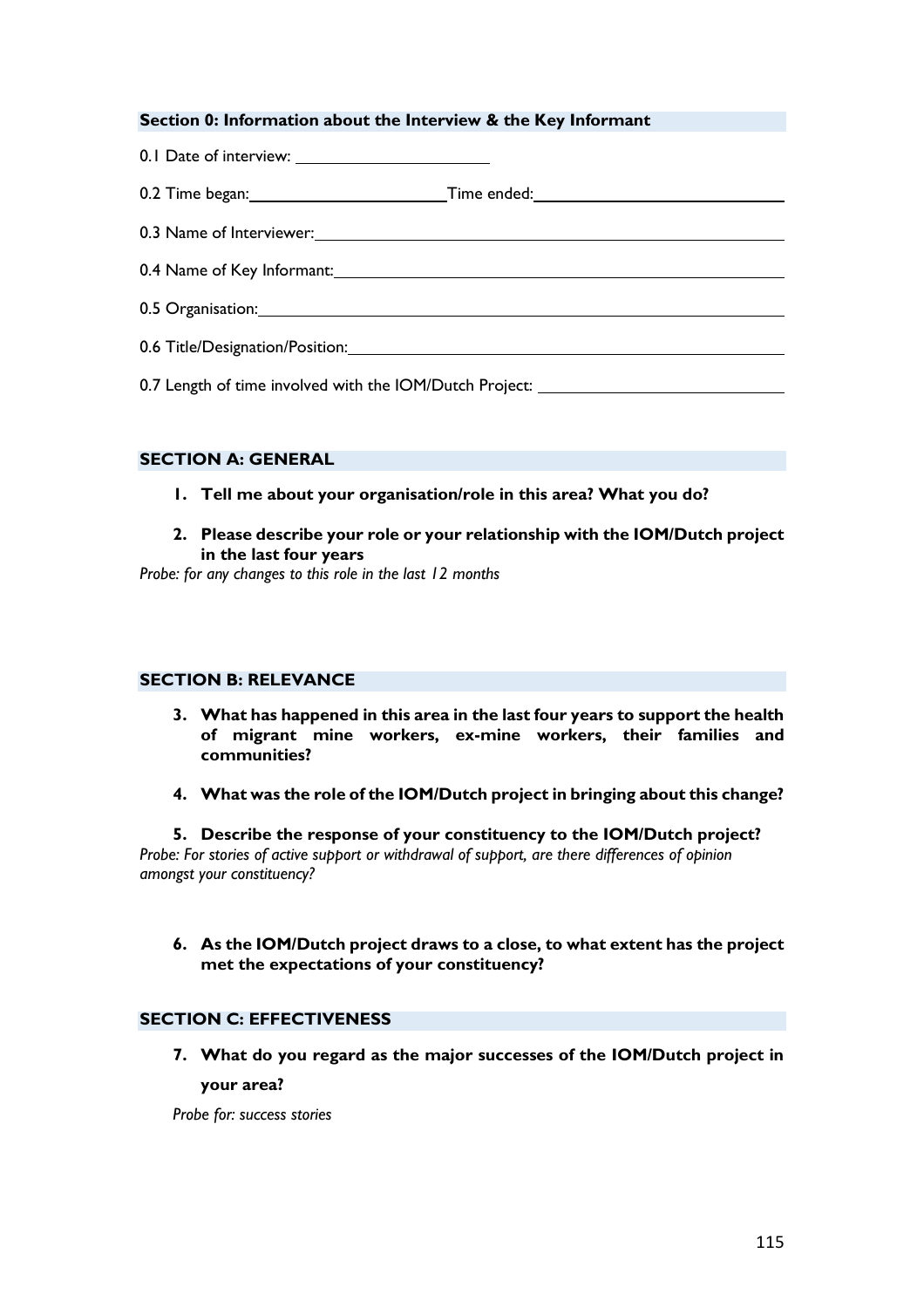#### **8. What do you regard as the major failures of the IOM/Dutch project in your area?**

*Probe for: stories that show failures*

**9. Describe the opportunities that the IOM/Dutch project did not act on in your area?**

*Probe: For the reasons behind this*

#### **SECTION D: EFFICIENCY (INCLUDING COST EFFICIENCY)**

- **10. Describe how you as a local partner organisation contributed to the governance, planning and/or implementation of the IOM/Dutch project.**  *Probe: For examples of specific activities or events*
- **11. Describe how you as a local partner organisation contributed in cash and kind to the IOM/Dutch project? Describe these contributions.**  *Probe: for in kind contributions admin support, venues, representatives at meetings etc*
- **12. Do you have any comment you would like to make about the resources that were made available to implement the IOM/Dutch project?**
- **13. Do you think there was a way that the IOM/Dutch project could have reached more beneficiaries? How could this have happened?**

**14. In your opinion was the way the IOM/Dutch project was delivered cost efficient? What could have been done to make improvements? SECTION E: IMPACT**

**15. How are the lives of migrant mine workers, ex-mine workers, their families and communities in this area changed because of the IOM/Dutch project?**

 *Probe: Is there a positive story you can share*

- **16. How has the work of your organisation been changed because of the IOM/Dutch project? In what ways have you mainstreamed migration in your work?**
- **17. What remains to be done for the health of migrant mine workers, ex-mine workers, their families and communities in this area?**

#### **SECTION F: SUSTAINABILITY**

**16. How will support for the health of migrant mine workers, exmineworkers, their families and communities be delivered now the IOM/Dutch project has closed in this area?**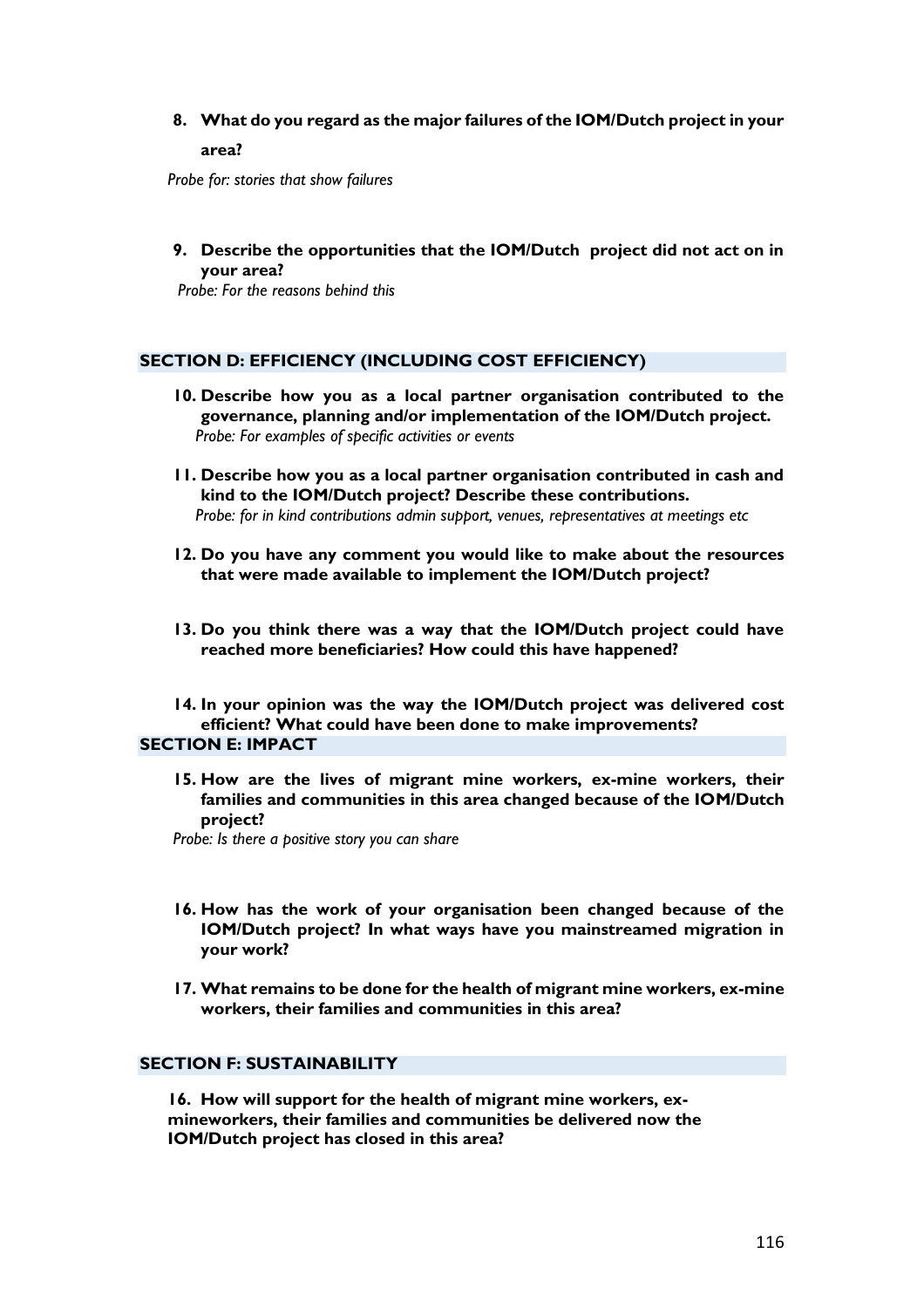#### **17. How do you see yourself as a local stakeholder taking forward the vision of the IOM/Dutch project in this area in the future?**

*Probe: For planned activities 2017 to do this*

**18. Do you have any other comments. THANK YOU FOR YOUR TIME!**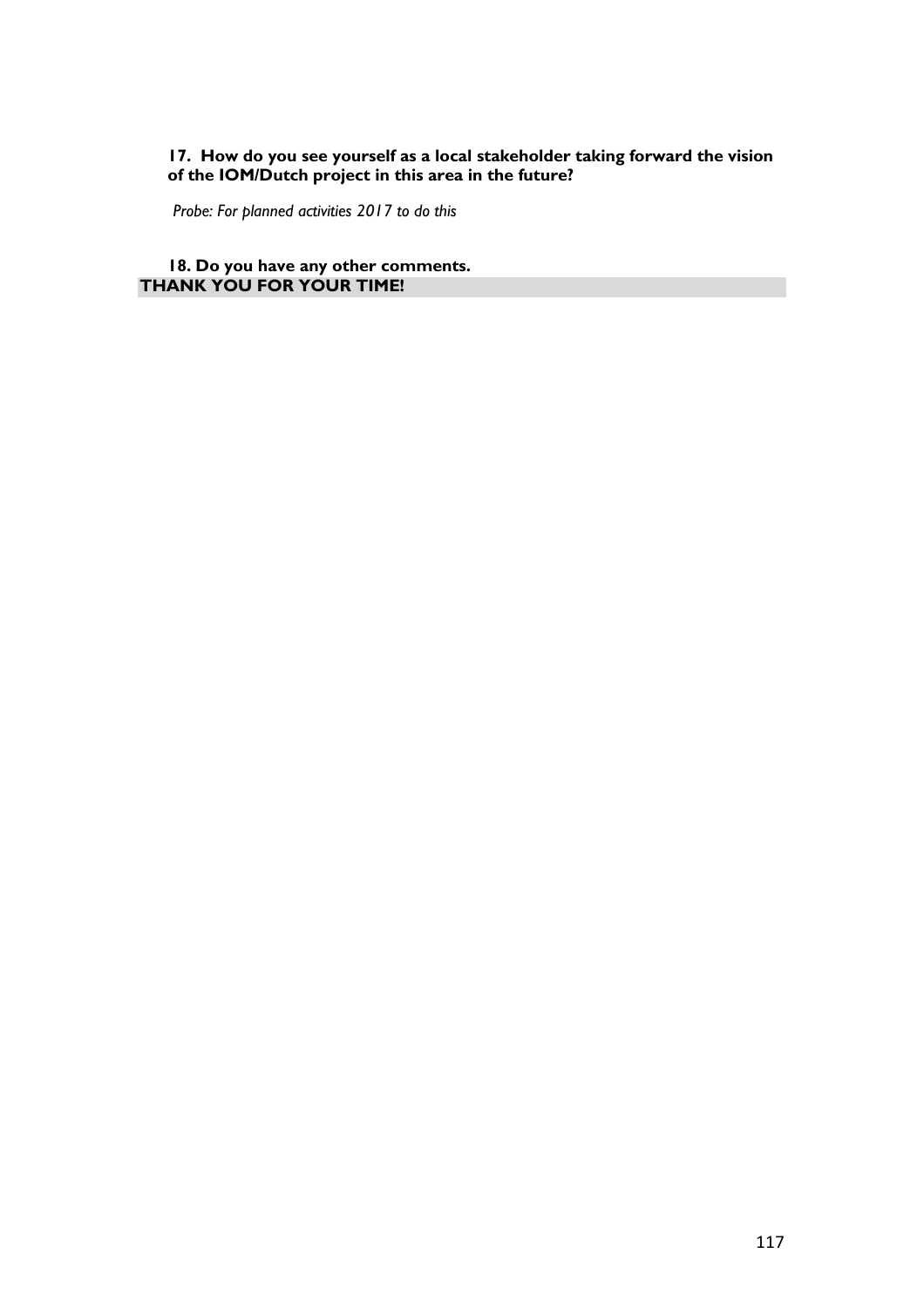# **Key Informant Interview Guide**

### *POPA Beneficiary*

#### **Introduction**

Good morning/afternoon! My name is: from Sarraounia Public Health Trust. We have been commissioned by IOM and VSO to conduct an End Line Evaluation of Partnership of Health and Mobility in the Mining Sector project (2013-16).

#### **Background**

The **International Organisation for Migration** (IOM) in partnership with **Voluntary Service Overseas** (VSO) has commissioned the Sarraounia Public Health Trust to undertake an End Line Evaluation of the **Partnership on Health and Mobility in the Mining Sector project** (2013 -2016) focusing on Southern African countries. This project is implemented under the auspices of Partnership on Health and Mobility in East and Southern Africa (PHAMESA). The study will provide recommendations about how to further strengthen the work of the project. The study involves interviewing the project staff, local stakeholders and partners, and the beneficiaries of services. The study poses no risk to the individuals, and individual names and positions will not be used in the reporting.

#### **Instructions/Notes to interviewer:**

- Adapt terms used in this tool for the project. Use the name of the project throughout the interview. **Simplify language as and when appropriate.**
- Assure respondents that all information is confidential and people will not be quoted by name. Make sure that each respondent signs the informed consent.
- Ask permission to record the interview. Only record if permission has been granted.
- The questions are open-ended and require probing. Make sure you are wellacquainted with the questions.
- Where respondents have already answered a question previously do not ask the question again but note that the question was answered.
- The questionnaire is long. Work quickly and effectively through the responses.
- Accurately transcribe interesting/important **QUOTATIONS (word-for-word)** or note where they occurred so you can transcribe from the recording.
- Ask for copies of any relevant documentation that may be referred to in the interview

#### **Selection criteria:**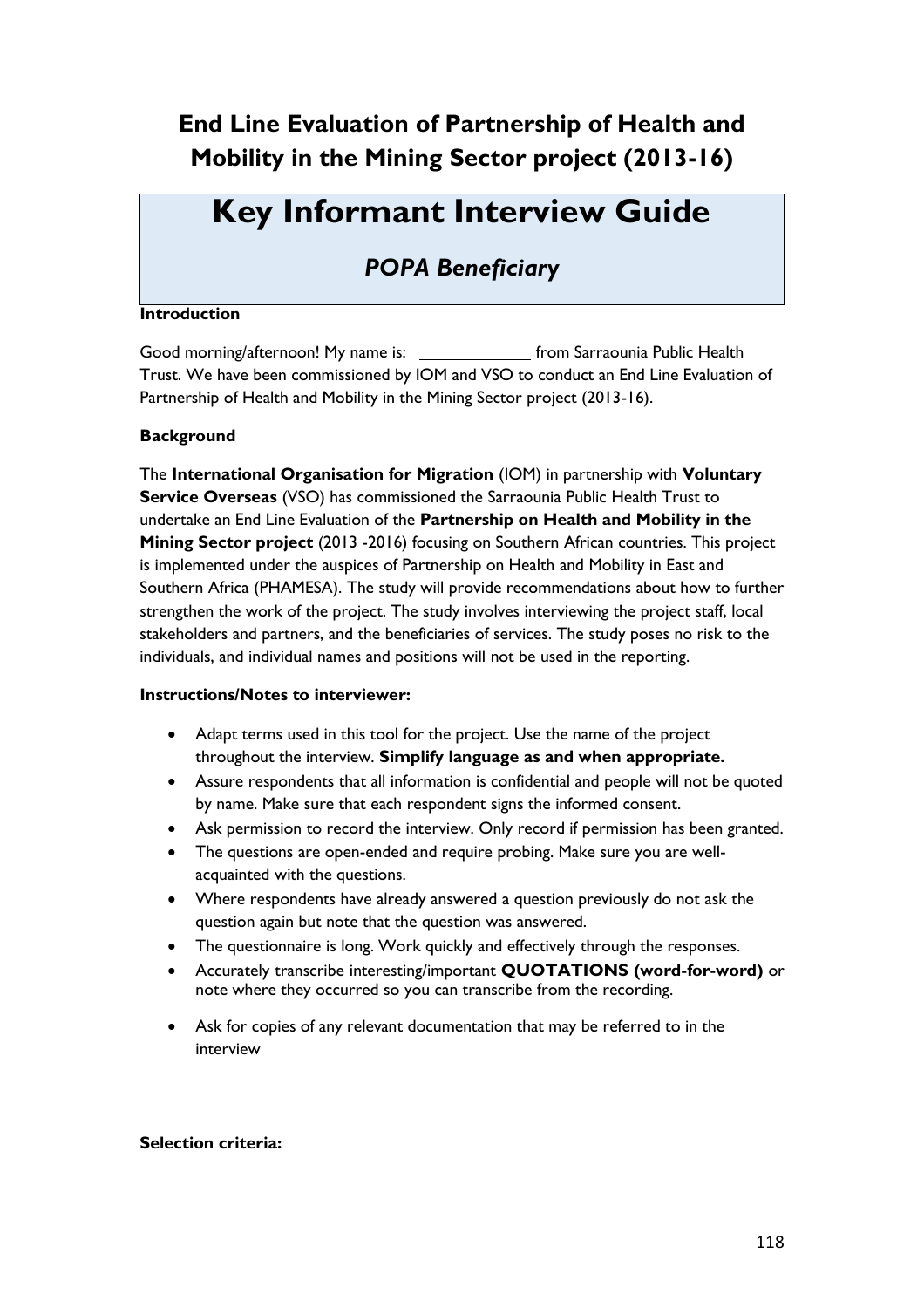**At each site where the POPA project is implemented two key informant interviews are requested with widows who received support through POPA.**

**These two women will be selected using the following criteria:**

- **1. Part of the focus group discussion and are willing to share more information about how their income has changed.**
- **2. Part of the focus group and whose experience of POPA gives a useful insight into lessons learnt about POPA – both good lessons and/or negative lessons**
- **3. Not part of the focus group but meet the criteria in 1 and/or 2 and can meet researchers without the team incurring further cost or interruption to the research schedule.**

#### **Section 0: Information about the Interview & the Key Informant**

- 0.1 Date of interview:
- 0.2 Time began: Time ended:
- 0.3 Name of Interviewer:
- 0.4 Name of Key Informant:

0.5 What date did you get involved in the POPA project:

0.6 What date did you stop receiving support from the POPA project:

#### **SECTION A: GENERAL**

 $\overline{\phantom{a}}$  ,  $\overline{\phantom{a}}$  ,  $\overline{\phantom{a}}$  ,  $\overline{\phantom{a}}$  ,  $\overline{\phantom{a}}$  ,  $\overline{\phantom{a}}$  ,  $\overline{\phantom{a}}$  ,  $\overline{\phantom{a}}$  ,  $\overline{\phantom{a}}$  ,  $\overline{\phantom{a}}$  ,  $\overline{\phantom{a}}$  ,  $\overline{\phantom{a}}$  ,  $\overline{\phantom{a}}$  ,  $\overline{\phantom{a}}$  ,  $\overline{\phantom{a}}$  ,  $\overline{\phantom{a}}$ 

- **1. Tell me about your home?** 
	- **a. Where do you stay?**
	- **b. Who do you live with?**
	- **c. How many people are dependent on you?**
- **2. What was happening in your home before the POPA project? (both positive and negative)**
	- **a. What sources of income did you have?**
- **3. What is happening in your home after the POPA project? (both positive and negative)**
	- **a. How has your income changed? What are the reasons for this change**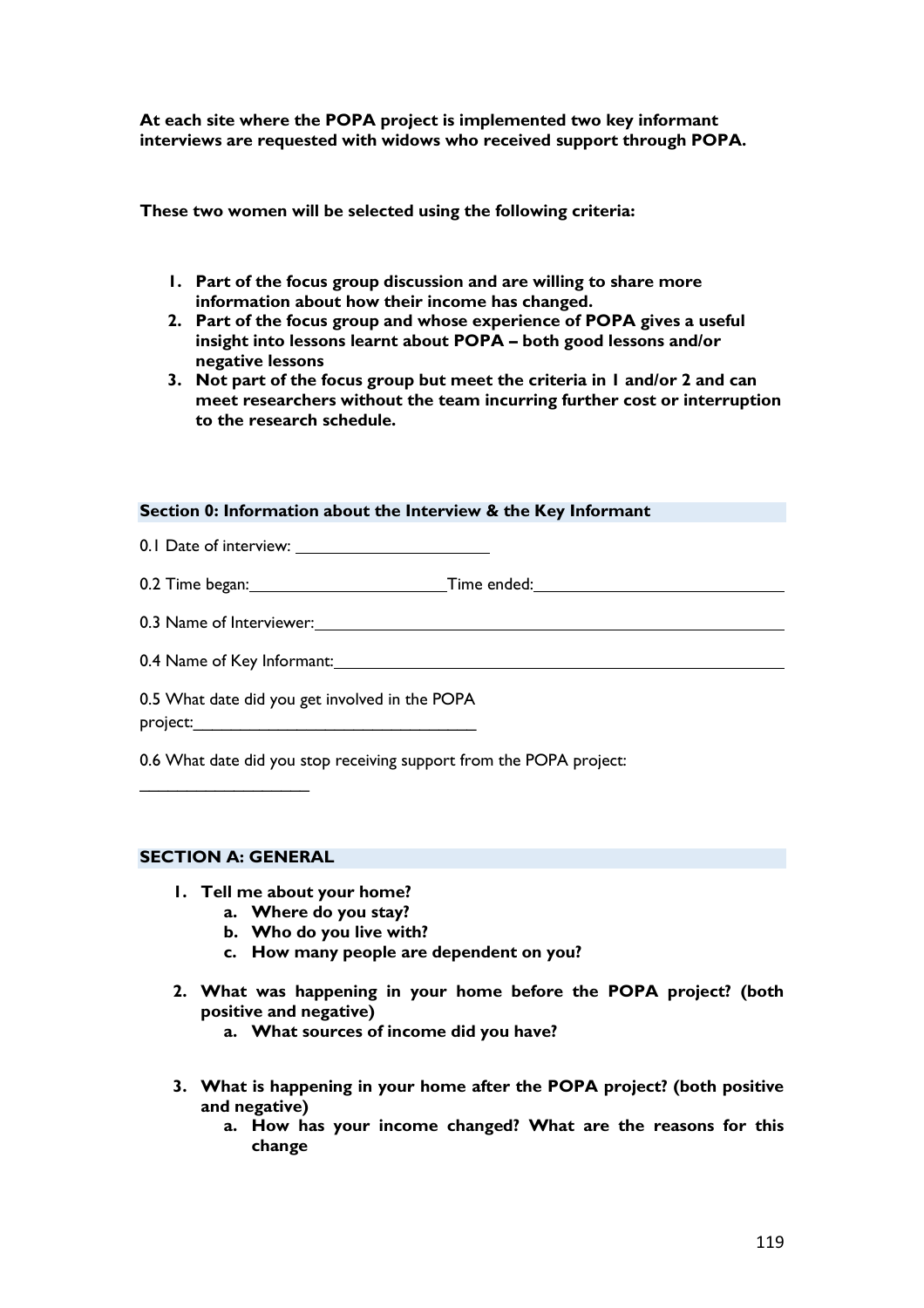- **4. How are you able to sustain the change brought about in your home because of the POPA project? Is there anything else you would like to see happen?**
- **5. Is there anything else you would like to tell me about?**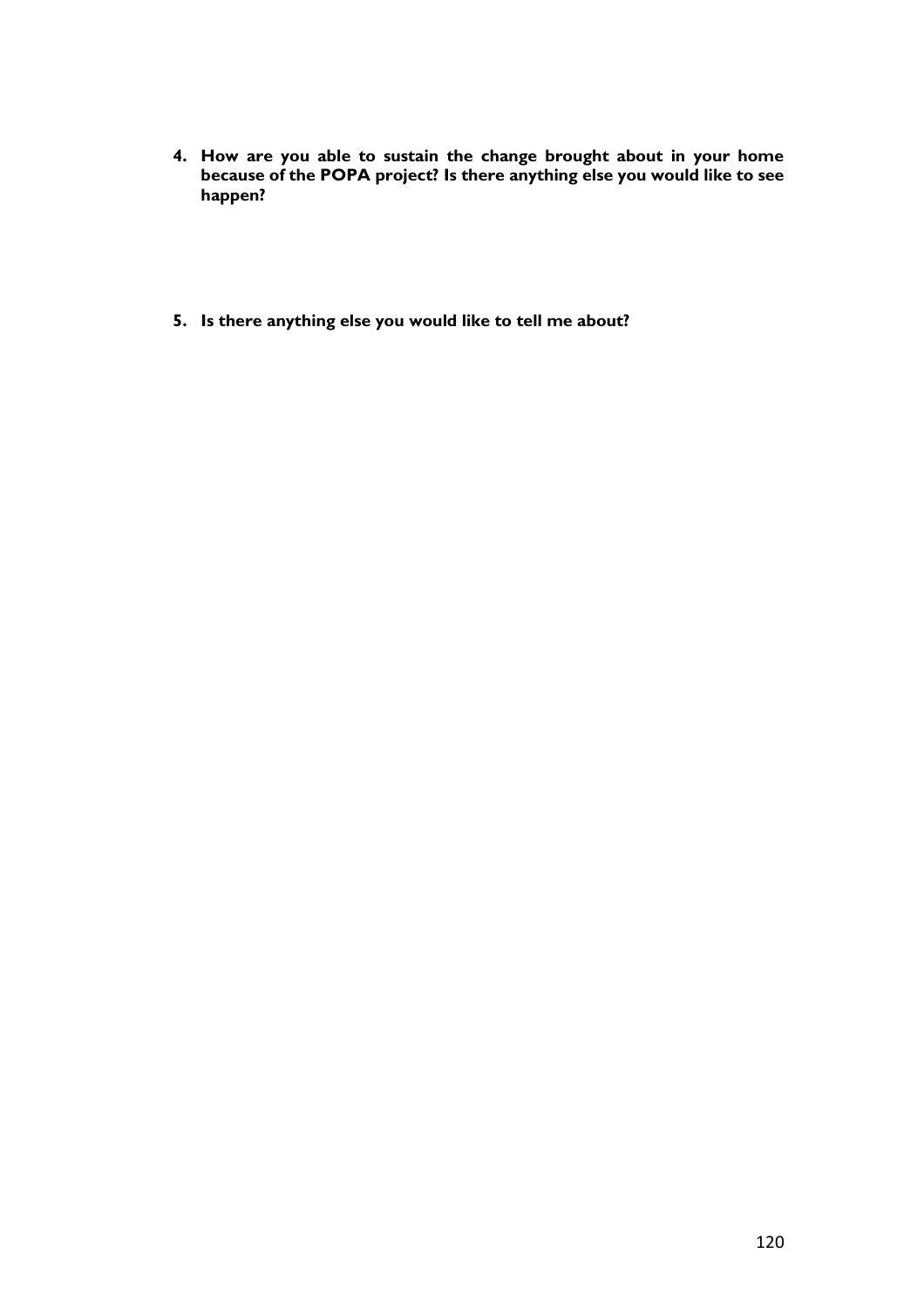# **Key Informant Interview Guide**

*In-country project management (Including IPs)*

#### **Introduction**

Good morning/afternoon! My name is: \_\_\_\_\_\_\_\_\_\_\_\_\_\_\_\_\_\_\_ from Sarraounia Public Health Trust. We have been commissioned by IOM and VSO to conduct an End Line Evaluation of Partnership of Health and Mobility in the Mining Sector project (2013-16).

#### **Background**

The **International Organisation for Migration** (IOM) in partnership with **Voluntary Service Overseas** (VSO) has commissioned the Sarraounia Public Health Trust to undertake an End Line Evaluation of the **Partnership on Health and Mobility in the Mining Sector project** (2013 -2016) focusing on Southern African countries. This project is implemented under the auspices of Partnership on Health and Mobility in East and Southern Africa (PHAMESA). The study will provide recommendations about how to further strengthen the work of the project. The study involves interviewing the project staff, local stakeholders and partners, and the beneficiaries of services. The study poses no risk to the individuals, and individual names and positions will not be used in the reporting.

#### **Instructions/Notes to interviewer:**

- Adapt terms used in this tool for the project. Use the name of the project viz, the Phamesa project or VSO throughout the interview. **Simplify language as and when appropriate.**
- Assure respondents that all information is confidential and people will not be quoted by name. Make sure that each respondent signs the informed consent.
- Ask permission to record the interview. Only record if permission has been granted.
- The questions are open-ended and require probing. Make sure you are wellacquainted with the questions.
- Where respondents have already answered a question previously do not ask the question again but note that the question was answered.
- The questionnaire is long. Work quickly and effectively through the responses.
- Accurately transcribe interesting/important **QUOTATIONS (word-for-word)** or note where they occurred so you can transcribe from the recording.
- Ask for copies of any relevant documentation that may be referred to in the interview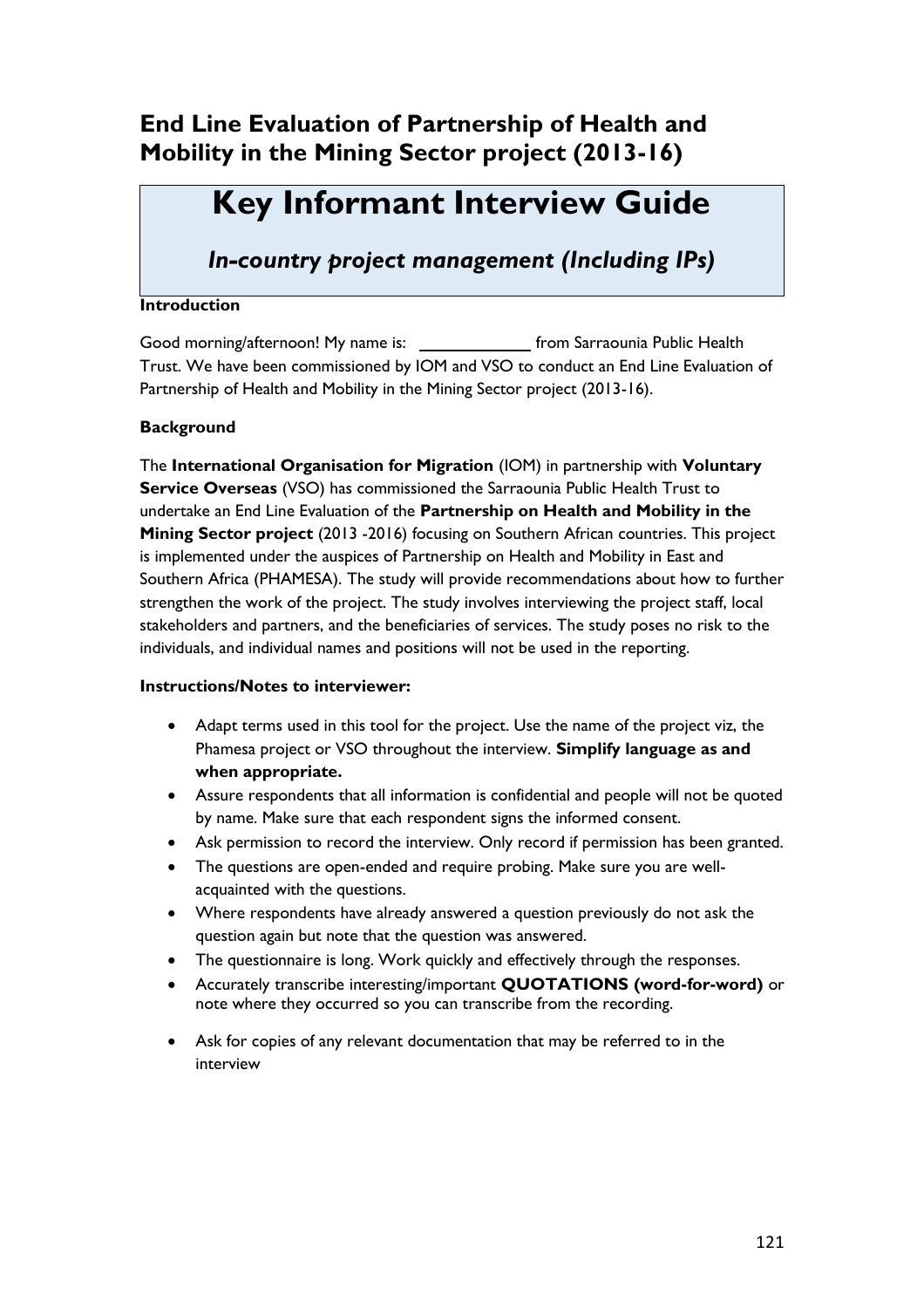#### **Section 0: Information about the Interview & the Key Informant**

| 0.3 Name of Interviewer: 0.3 Name of Interviewer: |  |
|---------------------------------------------------|--|
|                                                   |  |
|                                                   |  |
|                                                   |  |
|                                                   |  |

#### **SECTION A: GENERAL**

#### **21. Please describe the purpose/objectives of this project in your country.**

*Probe: how long has it been running? Set up date? Still active?*

#### **22. Tell us about the activities of this project in your country.**

*Probe: project staff roles, change agents and/or volunteers (paid or stipend)*

**23. What is the governance structure of this project? Who is involved? What contributions do they make?**

#### **SECTION B: RELEVANCE**

**24. What are the priority needs of migrant mine workers, ex-mineworkers, their families and communities?**

*Probe: For health needs, needs related to the mining sector eg. Compensation for injury/ill health*

**25. Please describe the response of local stakeholders including beneficiaries (such as government and/or large and small scale business) to this project.**

*Probe: For stories that illustrate good and poor response, enquire about evaluations that gauge stakeholder support*

#### **SECTION C: EFFECTIVENESS**

*26.* **How were migrant mine workers, ex-mineworkers, their families and communities reached for the activities of this project. What were the challenges of reaching these beneficiaries? What would you do differently if you were to implement this Project again?**

*Probe:* Describe the strategies used.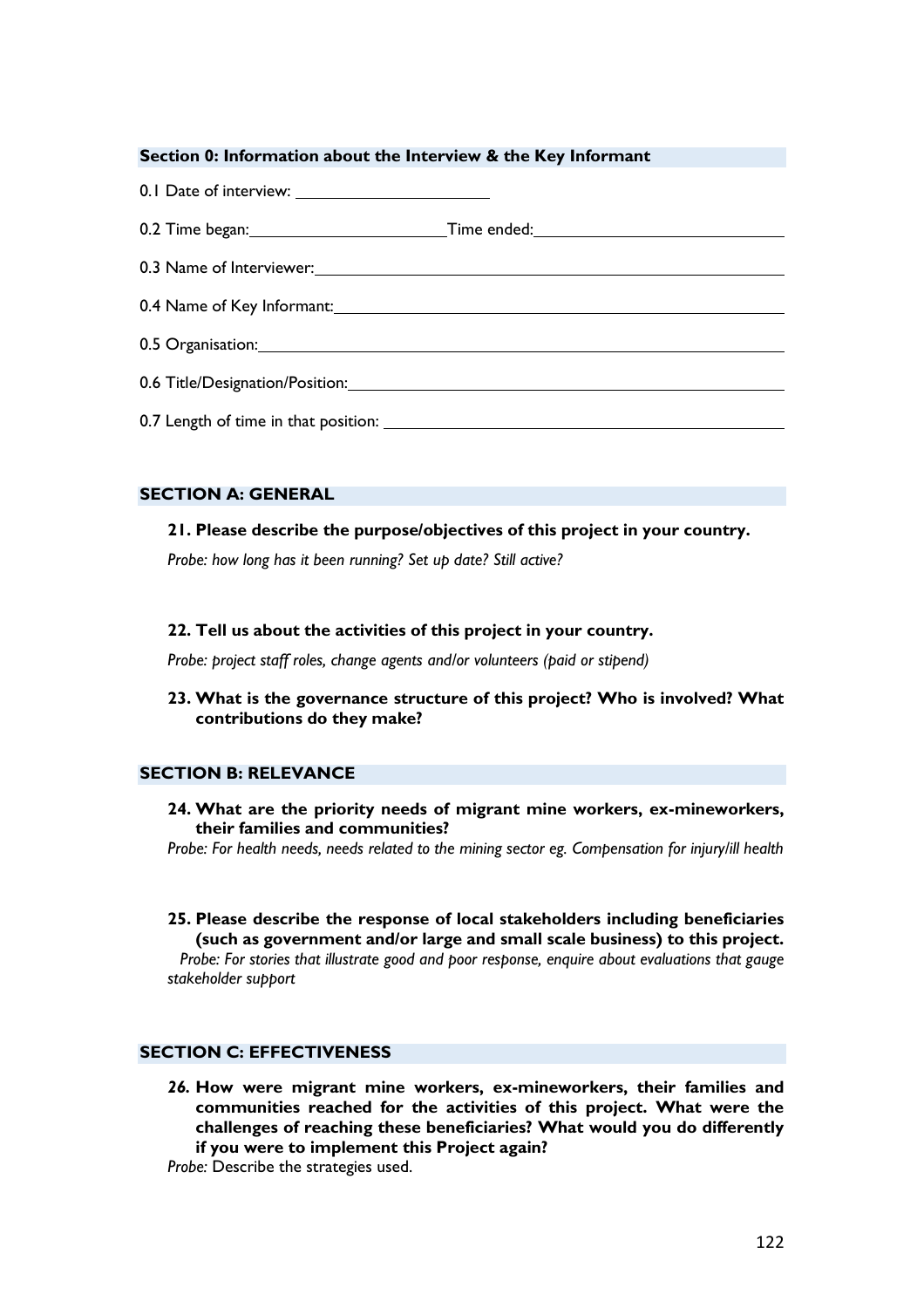**27. What services and support do/did you offer to migrant mine workers, exmineworkers, their families and communities? Tell me about the particular health services you offered. How did beneficiaries access these services? What were the barriers to accessing the services?** 

*Probe for HIV, STIs and TB, PHC, minimum package of services*

**28. Describe the role of communication, education and training in your project.**

*Probe: who is trained? For specific education materials, strategies and training, communication campaigns*

- **29. What are the obstacles to behaviour and social change faced by migrant mine workers, ex-mineworkers, their families and communities in this project? How did the project address these challenges?**
- **30. How effectively was migrancy mainstreamed into health service delivery in your context? What are your reasons for your answer?**
- *31.* **How was the project monitored and evaluated? How did you use evidence collected to build on and adapt project activities?**

*Probe for: How often? When monitoring happened? What was monitored? Who monitored? The quality assurance of monitoring reports (Ask for monitoring reports)*

#### **SECTION D: EFFICIENCY (INCLUDING COST EFFICIENCY)**

- **32. Do you think there was a way that the project could have reached more beneficiaries? How could this happened?**
- **33. What was the majority of cost spend was on? Are there any areas/activities where you needed more resources? In your opinion is the way the project was delivered cost efficient? What could have been done to make improvements**
- **34. How did the community and other stakeholders (govt. and the private sector) contribute (in cash or kind) to the project?**
- **35. What was the relative expenditure on administration to programme costs?**

#### **SECTION E: IMPACT**

**36. How were the lives of migrant mine workers, ex-mineworkers, their families and communities changed because of this project? In your opinion what is the best evidence you have that shows the impact of this project?**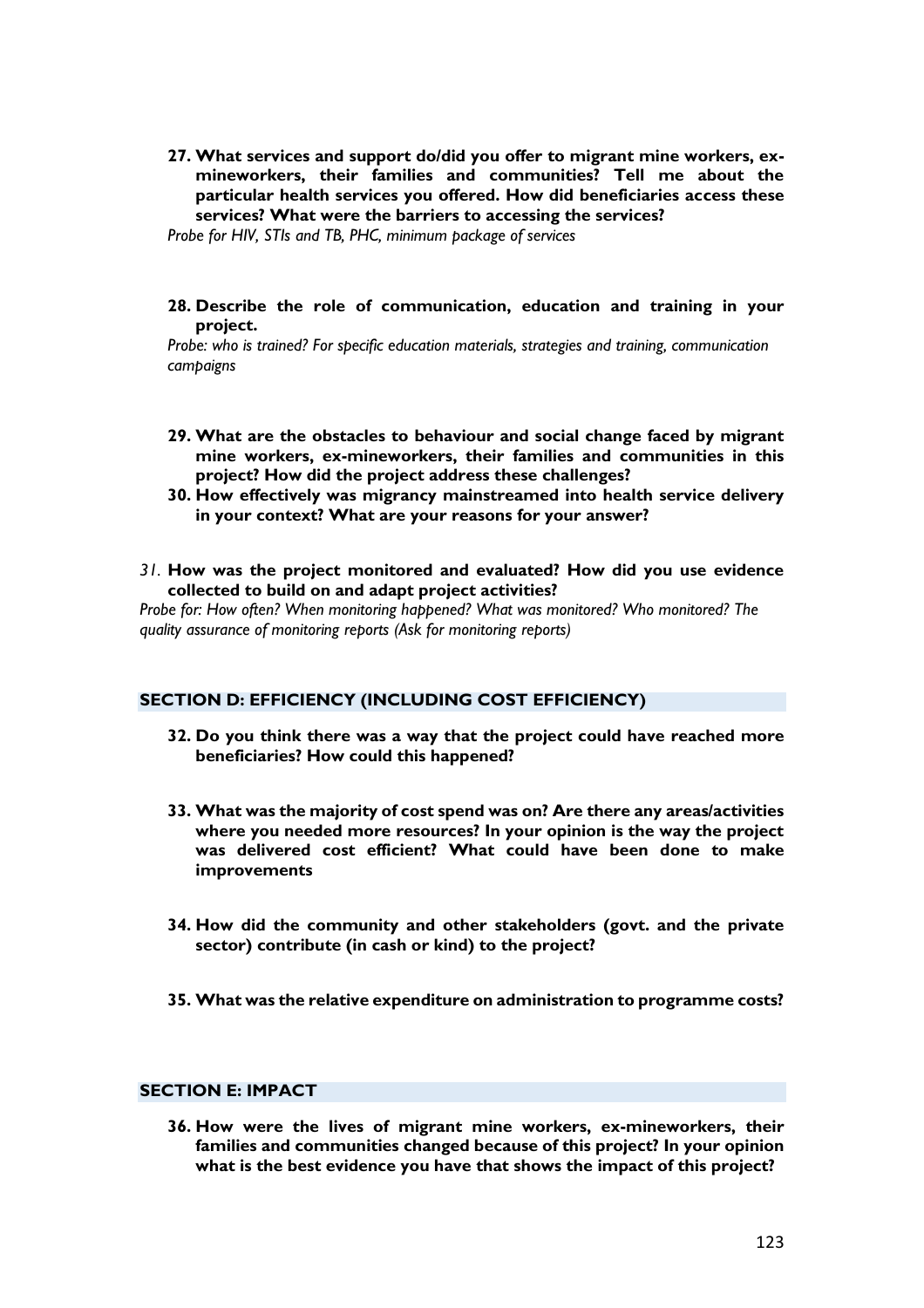*Probe: For stories that illustrate good and poor response* **SECTION F: SUSTAINABILITY**

- **37. Describe any activities that were conducted to strengthen the investment/involvement of external stakeholders and partners of the project.**
- **38. Were there any capacity building and/or skills transfer initiatives that happened in this project?**
- **39. What was the vision of this project for sustainability?**
- **40. How will the health needs of migrant mine workers, ex-mine workers, their families and communities be addressed now the project is closed?**

**41. Do you have any other comments and questions. THANK YOU FOR YOUR TIME!**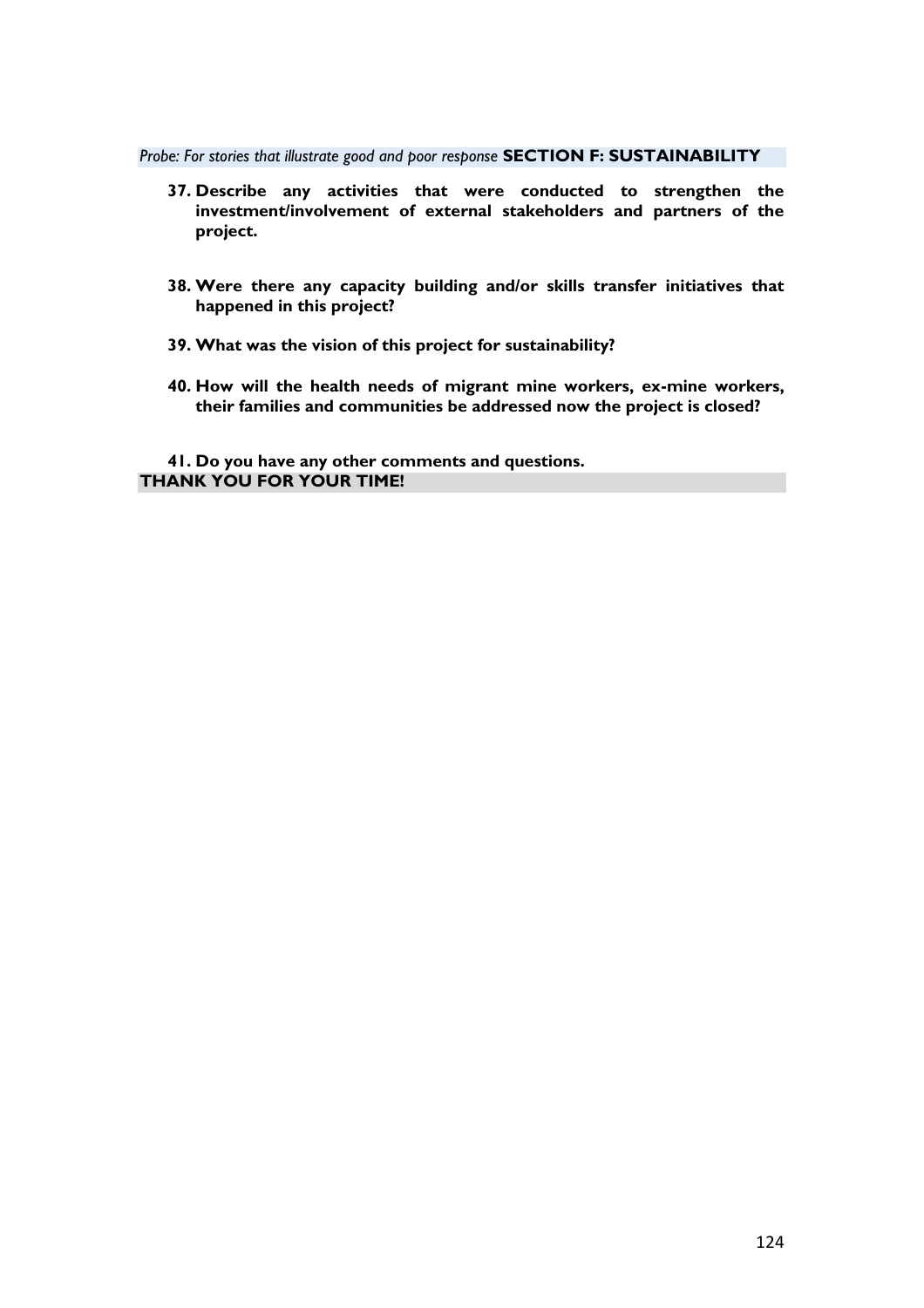# **Key Informant Interview Guide**

### *Regional project management*

#### **Introduction**

Good morning/afternoon! My name is: from Sarraounia Public Health Trust. We have been commissioned by IOM and VSO to conduct an End Line Evaluation of Partnership of Health and Mobility in the Mining Sector project (2013-16).

#### **Background**

The **International Organisation for Migration** (IOM) in partnership with **Voluntary Service Overseas** (VSO) has commissioned the Sarraounia Public Health Trust to undertake an End Line Evaluation of the **Partnership on Health and Mobility in the Mining Sector project** (2013 -2016) focusing on Southern African countries. This project is implemented under the auspices of Partnership on Health and Mobility in East and Southern Africa (PHAMESA). The study will provide recommendations about how to further strengthen the work of the project. The study involves interviewing the project staff, local stakeholders and partners, and the beneficiaries of services. The study poses no risk to the individuals, and individual names and positions will not be used in the reporting.

#### **Instructions/Notes to interviewer:**

- Adapt terms used in this tool for the project. Use the name of the project throughout the interview. **Simplify language as and when appropriate.**
- Assure respondents that all information is confidential and people will not be quoted by name. Make sure that each respondent signs the informed consent.
- Ask permission to record the interview. Only record if permission has been granted.
- The questions are open-ended and require probing. Make sure you are wellacquainted with the questions.
- Where respondents have already answered a question previously do not ask the question again but note that the question was answered.
- The questionnaire is long. Work quickly and effectively through the responses.
- Accurately transcribe interesting/important **QUOTATIONS (word-for-word)** or note where they occurred so you can transcribe from the recording.
- Ask for copies of any relevant documentation that may be referred to in the interview

#### **Section 0: Information about the Interview & the Key Informant**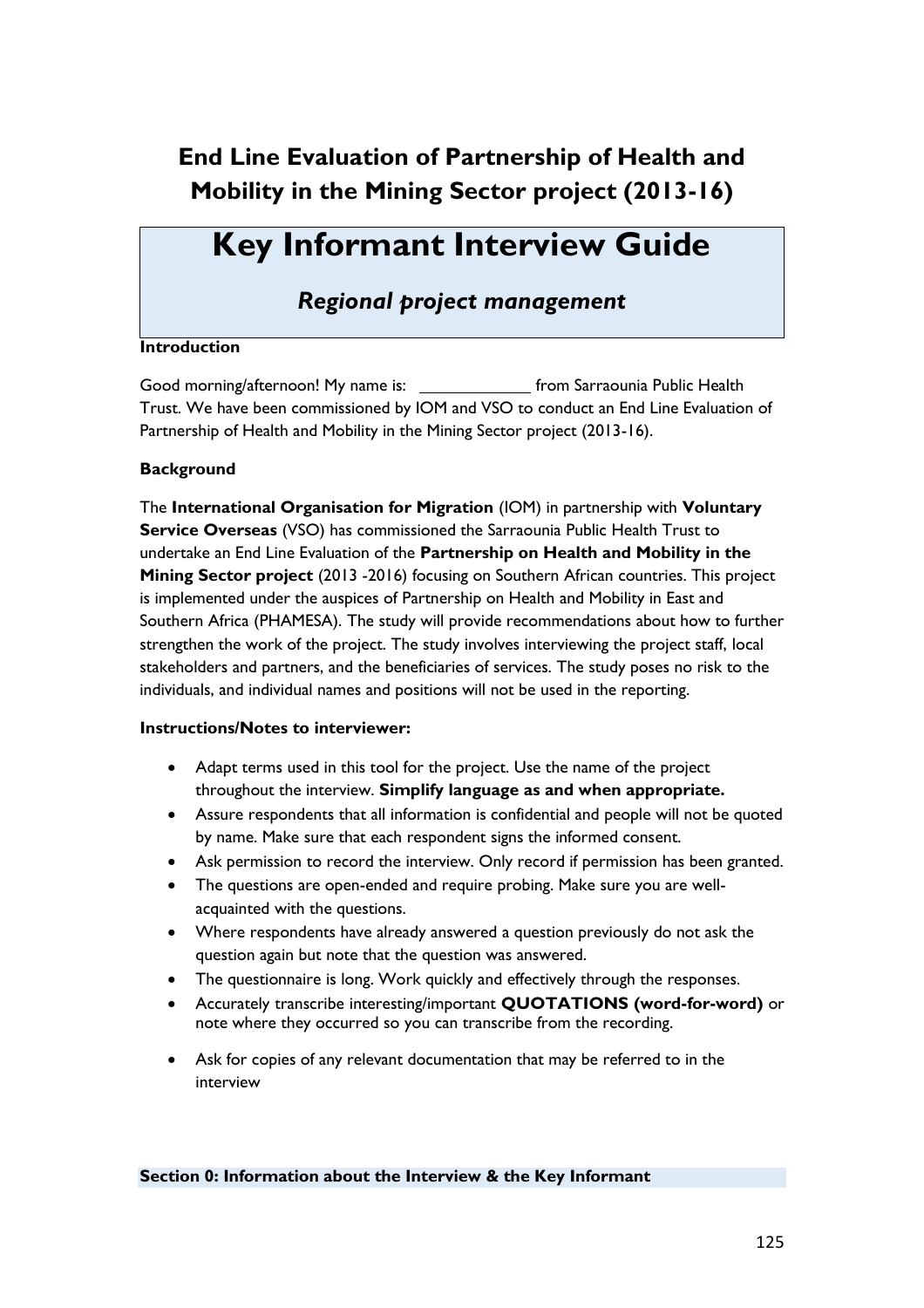| 0.3 Name of Interviewer: 0.3 Name of Interviewer: 0.3 Name of Interviewer:                                    |  |
|---------------------------------------------------------------------------------------------------------------|--|
| 0.4 Name of Key Informant: 2008 2010 2020 2021 2021 2022 2021 2022 2022 2023 2024 2022 2022 2023 2024 2022 20 |  |
|                                                                                                               |  |
|                                                                                                               |  |
|                                                                                                               |  |

#### **SECTION A: GENERAL**

**1. Please describe the purpose/objectives of this project at a regional level. What problems were you responding to at a regional level when this project was initiated?**

*Probe: how long has it been running? Set up date? Still active? Challenges?*

- **2. Tell us about the activities of this project at the regional level, and how they were streamlined across the countries.**
- **3. What is/was the governance structure of this project at a regional level? Who was/is involved? What contributions do they make?**
- **4. What have been the benefits working in partnership at the regional level?**
- **5. What have been the obstacles of working in partnership at the regional level?**

#### **SECTION B: RELEVANCE**

- **6. How does/did this project address the priority needs of migrant mine workers, ex-mine workers, their families and communities in the region?** *Probe: For health needs, needs related to the mining sector eg. Compensation for sick/injured workers*
- **7. How were migrant mine workers, ex-mine workers, their families and communities identified as beneficiaries of this project? What are the challenges with this across the region?**

*Probe for primary and secondary beneficiaries*

**8. Please describe the response of regional stakeholders (such as governments, donors, the mining sector) to this project.**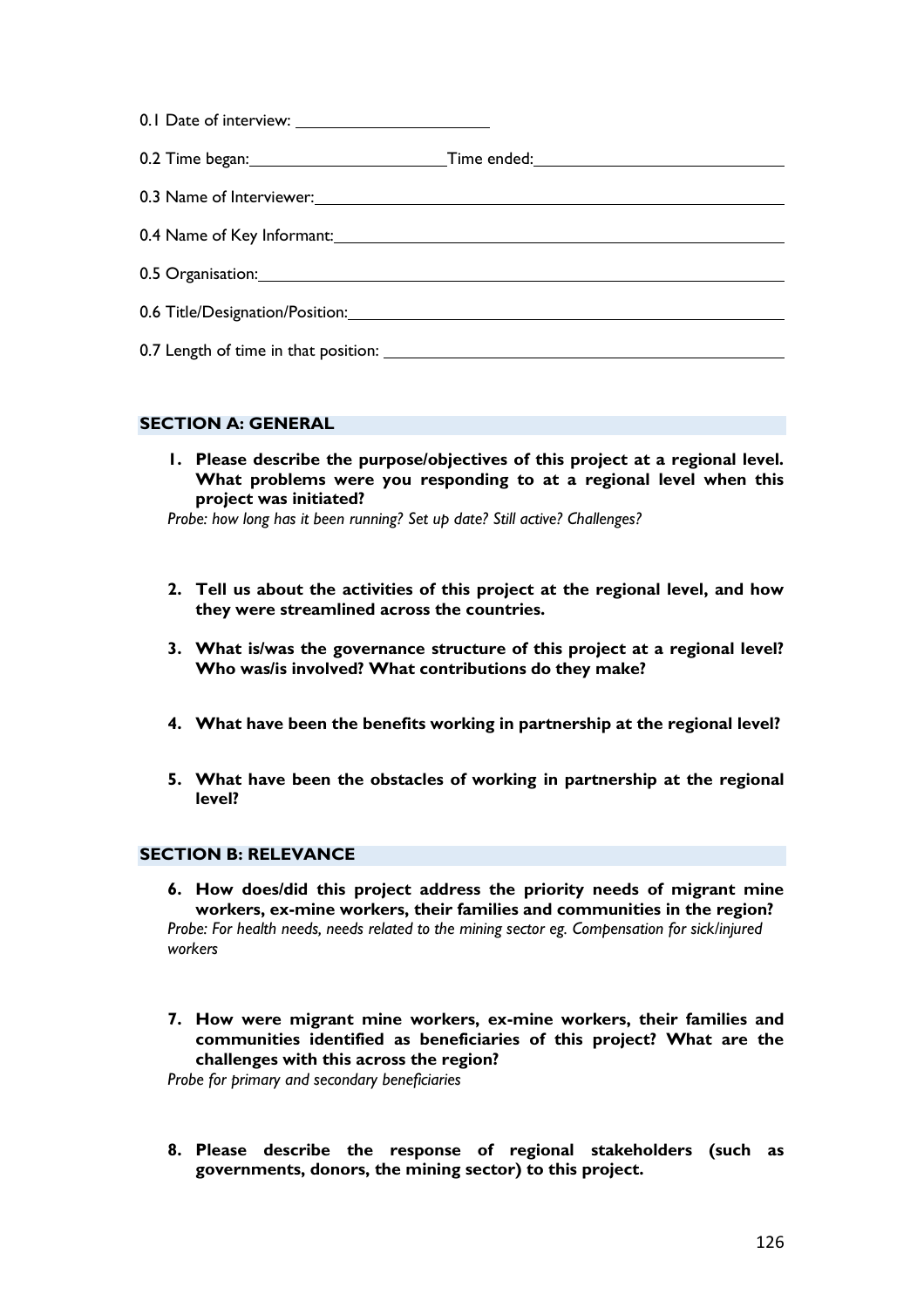#### **SECTION C: EFFECTIVENESS**

*9.* **How was the project monitored and evaluated across the region? How did you use evidence collected to build on and adapt project activities?** 

*Probe for: How often? When monitoring happened? What was monitored? Who monitored? The quality assurance of monitoring reports (Ask for monitoring reports)*

*10.* **What evidence is there over the last 3 years that this project has addressed the priority needs of migrant mine workers, ex-mine workers, their families and communities in the region?**

#### **SECTION D: EFFICIENCY (INCLUDING COST EFFICIENCY)**

- **11. Do you think there is a way that this project could have reached more beneficiaries? How could this have happened?**
- **12. Can you tell us a bit about what the majority of cost/spend was on? Are there any areas/activities where you needed more resources?**

**13. In your opinion is the way the project was delivered cost efficient? What could have been done to make improvements? SECTION E: IMPACT**

- **14. At a regional level, how were the lives of migrant mine workers, ex-mine workers, their families and communities changed because of this project? What is the best evidence you have that shows the impact of this project?**
- **15. What evidence is there that partner organisations have mainstreamed migration in their work?**

#### **SECTION F: SUSTAINABILITY**

- **16. Describe any activities that were conducted to strengthen the investment/involvement of external stakeholders and partners of the project.**
- **17. What were the capacity building and/or skills transfer initiatives that happened in this project at a regional level?**
- **18. What was the vision of this project for sustainability?**
- **19. How will the health needs of migrant mine workers, ex-mine workers, their families and communities be addressed at a regional level now that this project has closed?**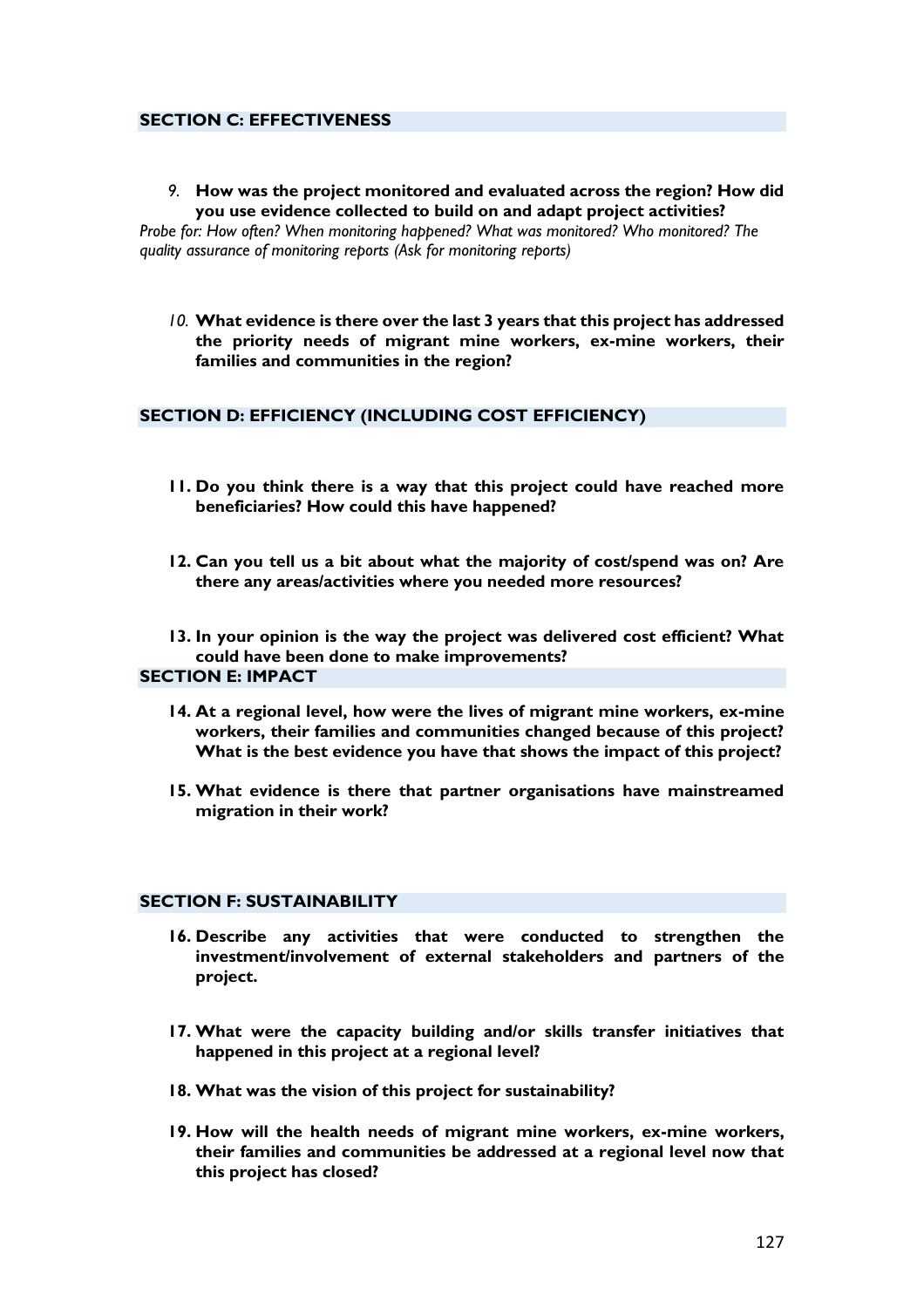**20. Do you have any other comments and questions.**

### **THANK YOU FOR YOUR TIME!**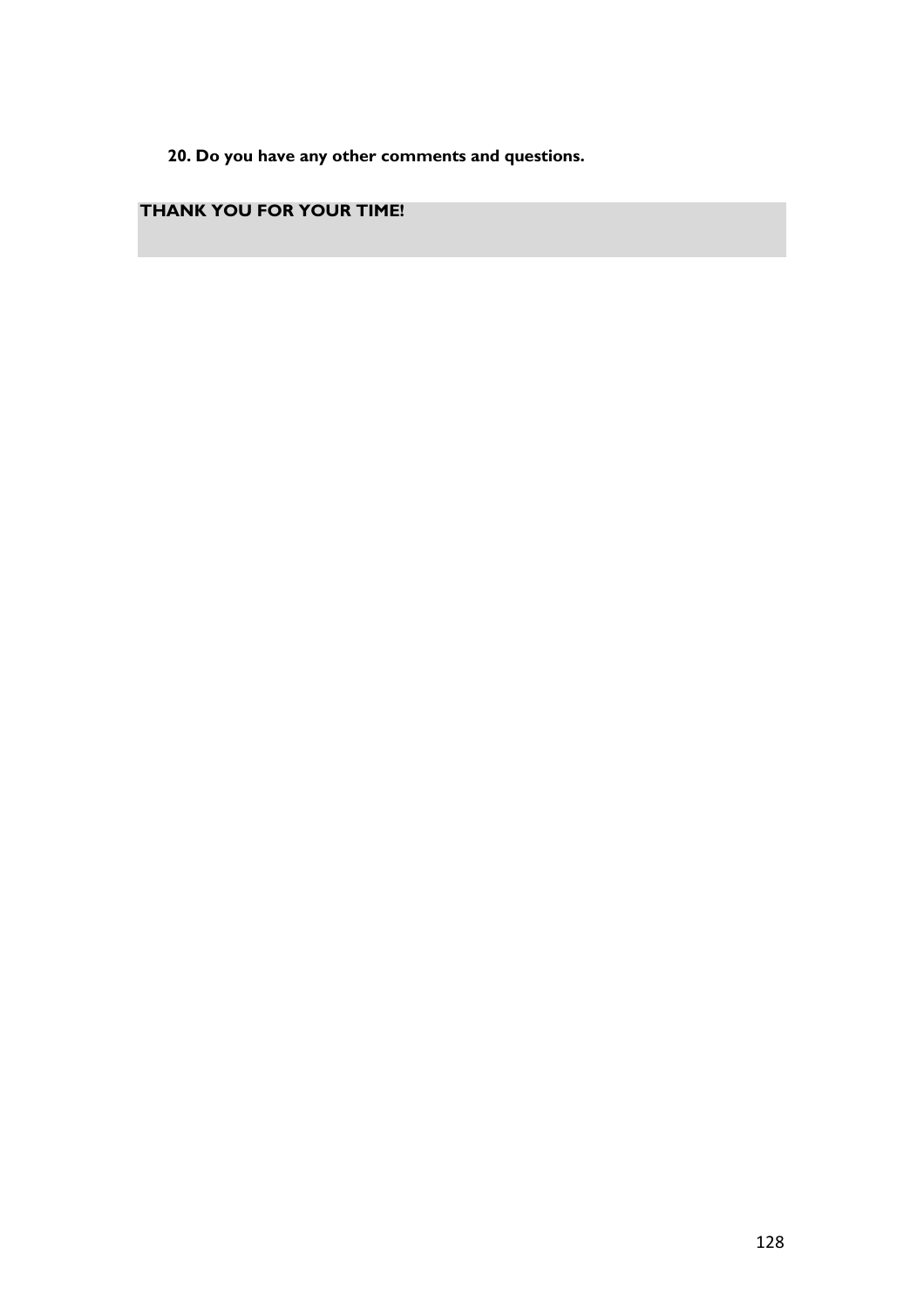# **Key Informant Interview Guide**

### *In country partner organisations (Government & other partners)*

#### **Introduction**

Good morning/afternoon! My name is: from Sarraounia Public Health Trust. We have been commissioned by IOM and VSO to conduct an End Line Evaluation of Partnership of Health and Mobility in the Mining Sector project (2013-16).

#### **Background**

The **International Organisation for Migration** (IOM) in partnership with **Voluntary Service Overseas** (VSO) has commissioned the Sarraounia Public Health Trust to undertake an End Line Evaluation of the **Partnership on Health and Mobility in the Mining Sector project** (2013 -2016) focusing on Southern African countries. This project is implemented under the auspices of Partnership on Health and Mobility in East and Southern Africa (PHAMESA). The study will provide recommendations about how to further strengthen the work of the project. The study involves interviewing the project staff, local stakeholders and partners, and the beneficiaries of services. The study poses no risk to the individuals, and individual names and positions will not be used in the reporting.

#### **Instructions/Notes to interviewer:**

- Adapt terms used in this tool for the project. Use the name of the project throughout the interview. **Simplify language as and when appropriate.**
- Assure respondents that all information is confidential and people will not be quoted by name. Make sure that each respondent signs the informed consent.
- Ask permission to record the interview. Only record if permission has been granted.
- The questions are open-ended and require probing. Make sure you are wellacquainted with the questions.
- Where respondents have already answered a question previously do not ask the question again but note that the question was answered.
- The questionnaire is long. Work quickly and effectively through the responses.
- Accurately transcribe interesting/important **QUOTATIONS (word-for-word)** or note where they occurred so you can transcribe from the recording.
- Ask for copies of any relevant documentation that may be referred to in the interview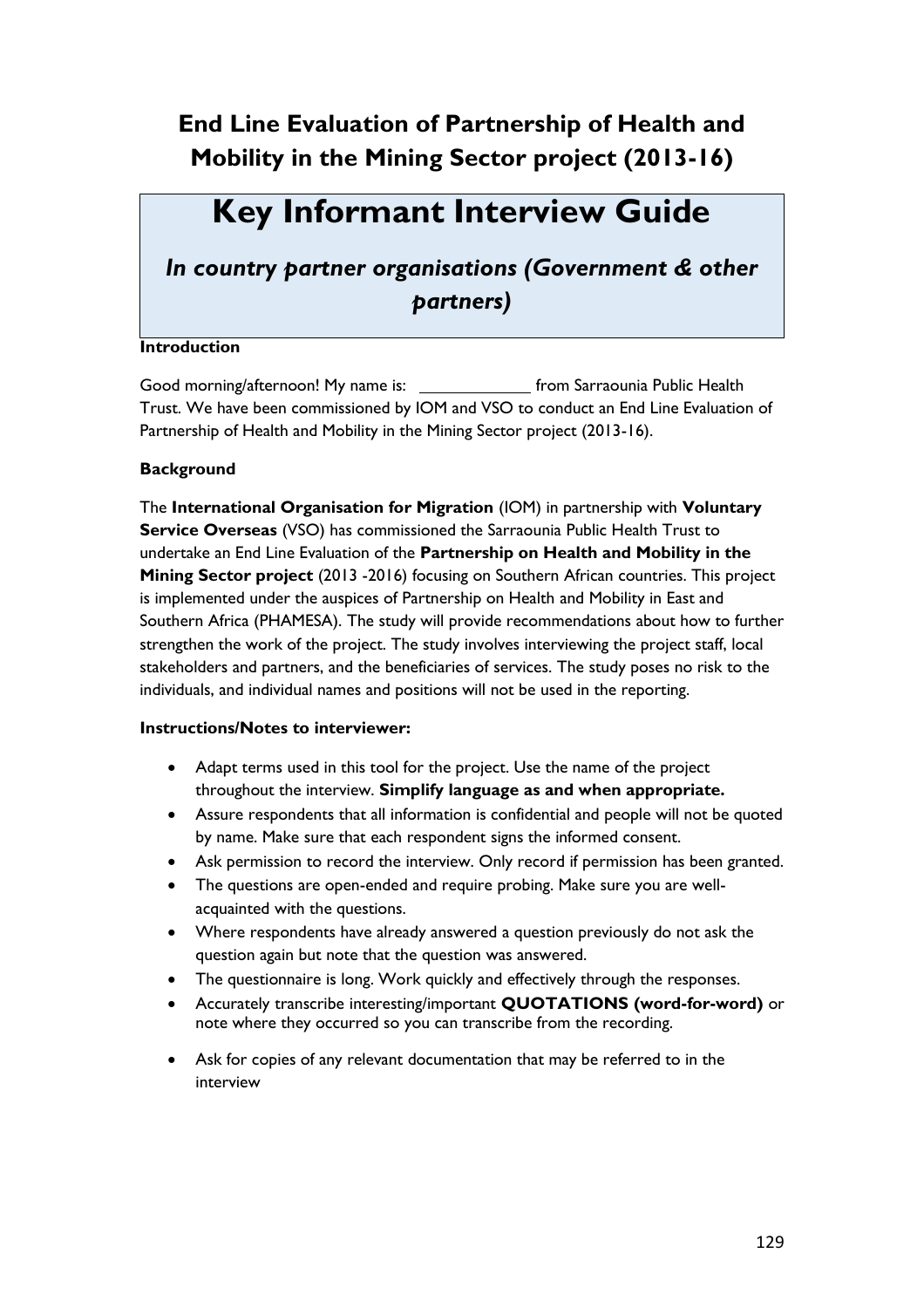#### **Section 0: Information about the Interview & the Key Informant**

0.1 Date of interview:

| 0.2 Time began: | Time ended: |
|-----------------|-------------|
|                 |             |

0.3 Name of Interviewer:

0.4 Name of Key Informant: 0.4 Name of Key Informant:

0.5 Organisation:

0.6 Title/Designation/Position:

0.7 Length of time in that position:

#### **SECTION A: GENERAL**

#### **18. Tell me about your organisation and what you do?**

**19. Please describe your role or your relationship with the project in the last three years**

*Probe: for any changes to this role in the last 12 months*

#### **SECTION B: RELEVANCE**

- **20. What has happened in this country in the last three years to support the health of migrant mine workers, ex-mine workers, their families and communities?**
- **21. What was the role of the project in bringing about this change?**

#### **22. Describe the response of your constituency to the project?**

*Probe: For stories of active support or withdrawal of support, are there differences of opinion amongst your constituency?*

#### **23. As the project draws to a close, to what extent has the project met the expectations of your constituency?**

#### **SECTION C: EFFECTIVENESS**

#### **24. What do you regard as the major successes of the project?**

*Probe: research, policy, advocacy work, implementation at the local level, regional level; national level*

#### **25. What do you regard as the major failures of the project?**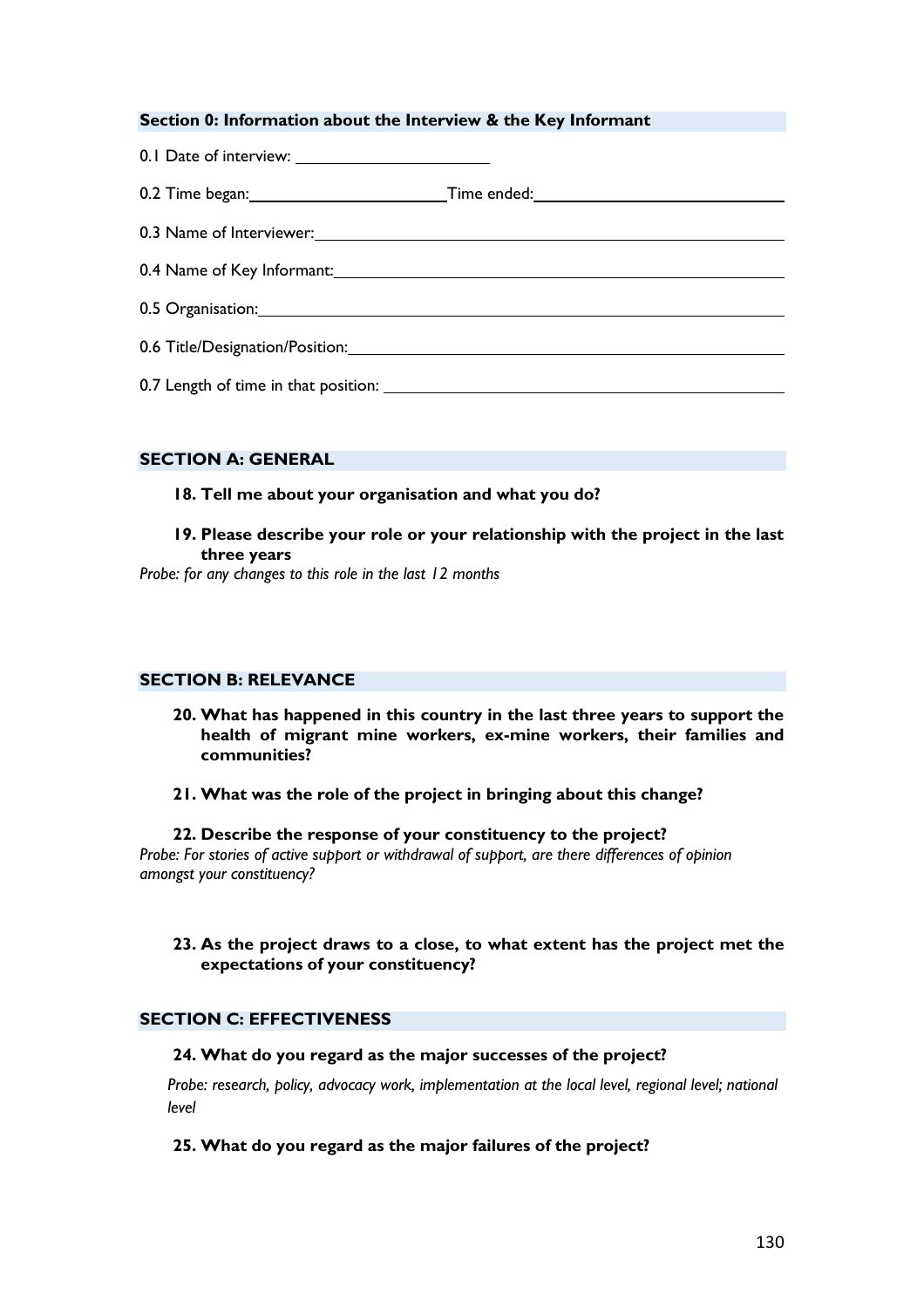*Probe: research, policy and advocacy work, implementation at the local level, regional level; national level*

**26. What evidence have you seen or heard about the effectiveness of the project?**

*Probe: Regional level and national level*

**27. Describe the opportunities that the project did not act on?** *Probe: For the reasons behind this*

#### **SECTION D: EFFICIENCY (INCLUDING COST EFFICIENCY)**

- **28. Describe how you (as an external stakeholder) contributed to the governance, planning and/or implementation of the project.**  *Probe: For examples of specific activities or events*
- **29. Describe how you as an external stakeholder contributed in cash and kind to the project? Describe these contributions.**  *Probe: for in kind contributions admin support, venues, representatives at meetings etc*
- **30. Do you have any comment you would like to make about the resources that were made available to implement the project?**
- **31. Do you think there was a way that the project could have reached more beneficiaries? How could this have happened?**

**32. In your opinion was the way the project was delivered cost efficient? What could have been done to make improvements?**

#### **SECTION E: IMPACT**

- **33. How are the lives of migrant mine workers, ex-mine workers, their families and communities changed because of the project?**  *Probe: Is there a positive story you can share*
- **34. How has the work of your organisation been changed because of this project? In what ways have you mainstreamed migration in your work?**
- **35. What remains to be done for the health of migrant mine workers, ex-mine workers, their families and communities?** *Probe: For at the national level and at the local level*

#### **SECTION F: SUSTAINABILITY**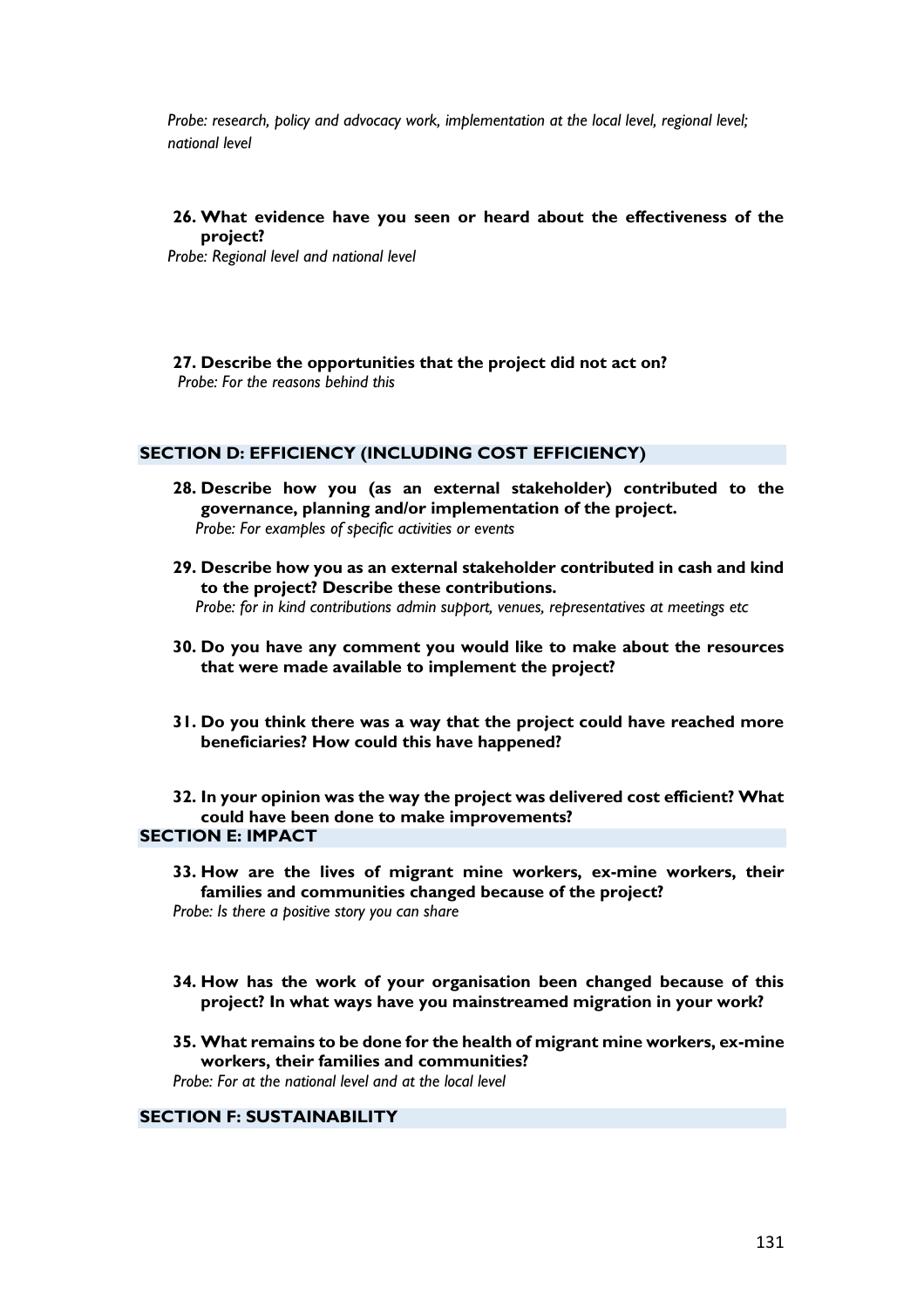#### **16. How will the work to support the health of migrant mine workers, exmineworkers, their families and communities be carried forward now the project has closed?**

*Probe: For the national level and the local level*

#### **17. How do you see yourself as a national stakeholder taking forward the vision of the project in the future?**

*Probe: For planned activities 2017 to do this*

#### **19. Do you have any other comments and questions. THANK YOU FOR YOUR TIME!**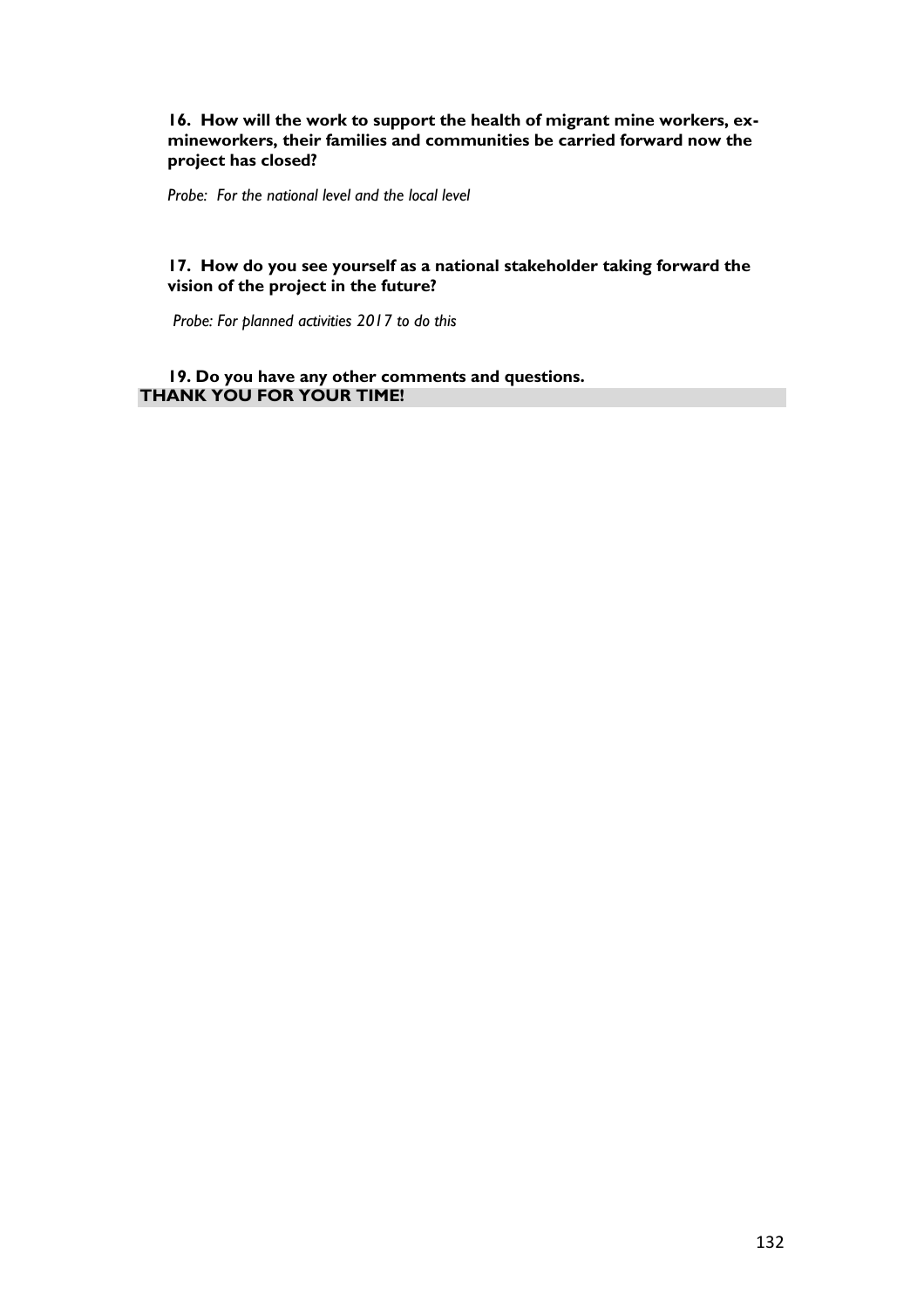# **Key Informant Interview Guide**

### *Regional stakeholders*

#### **Introduction**

Good morning/afternoon! My name is: from Sarraounia Public Health Trust. We have been commissioned by IOM and VSO to conduct an End Line Evaluation of Partnership of Health and Mobility in the Mining Sector project (2013-16).

#### **Background**

The **International Organisation for Migration** (IOM) in partnership with **Voluntary Service Overseas** (VSO) has commissioned the Sarraounia Public Health Trust to undertake an End Line Evaluation of the **Partnership on Health and Mobility in the Mining Sector project** (2013 -2016) focusing on Southern African countries. This project is implemented under the auspices of Partnership on Health and Mobility in East and Southern Africa (PHAMESA). The study will provide recommendations about how to further strengthen the work of the project. The study involves interviewing the project staff, local stakeholders and partners, and the beneficiaries of services. The study poses no risk to the individuals, and individual names and positions will not be used in the reporting.

#### **Instructions/Notes to interviewer:**

- Adapt terms used in this tool for the project. Use the name of the project throughout the interview. **Simplify language as and when appropriate.**
- Assure respondents that all information is confidential and people will not be quoted by name. Make sure that each respondent signs the informed consent.
- Ask permission to record the interview. Only record if permission has been granted.
- The questions are open-ended and require probing. Make sure you are wellacquainted with the questions.
- Where respondents have already answered a question previously do not ask the question again but note that the question was answered.
- The questionnaire is long. Work quickly and effectively through the responses.
- Accurately transcribe interesting/important **QUOTATIONS (word-for-word)** or note where they occurred so you can transcribe from the recording.
- Ask for copies of any relevant documentation that may be referred to in the interview

#### **Section 0: Information about the Interview & the Key Informant**

0.1 Date of interview:

0.2 Time began: Time ended: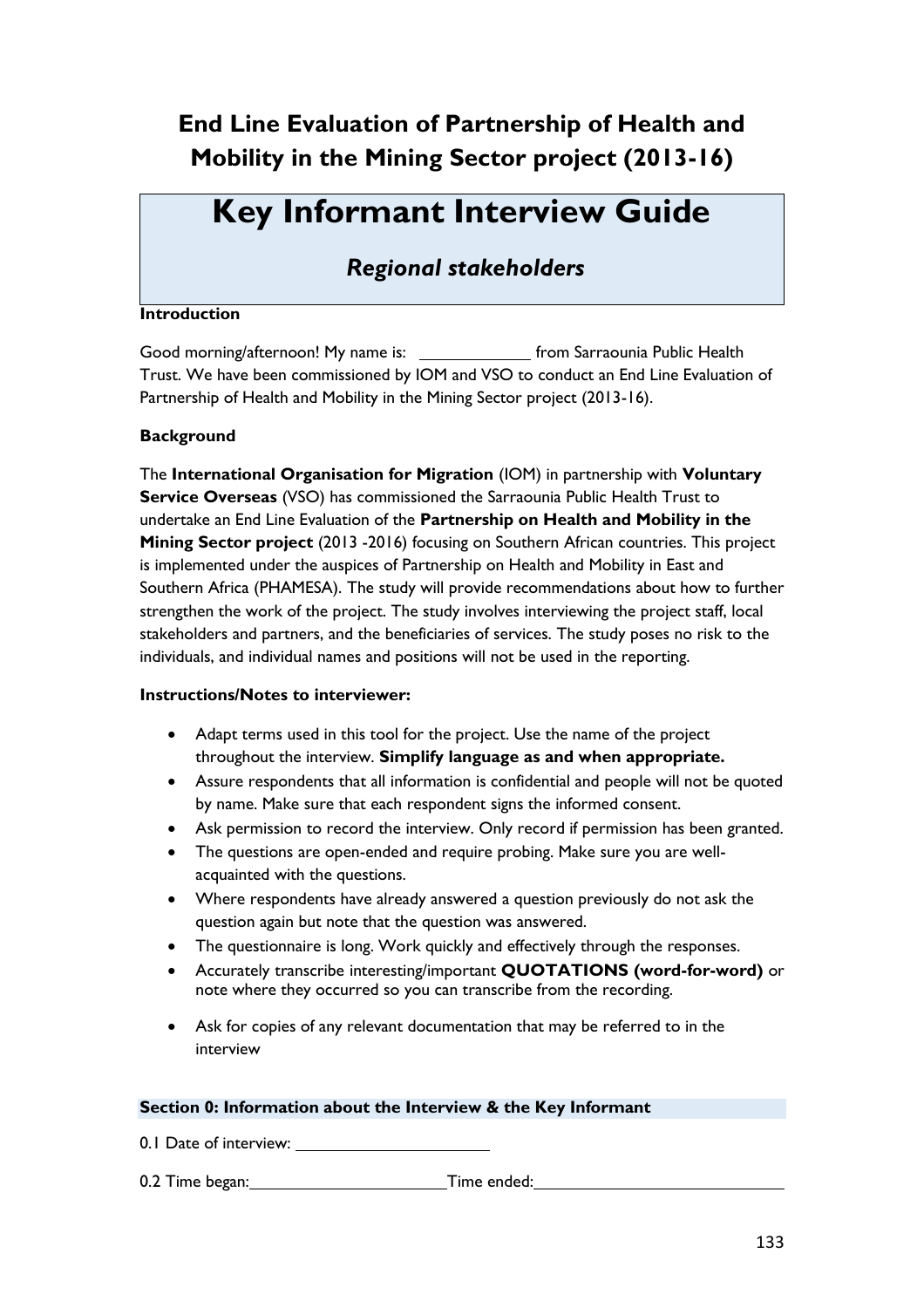- 0.3 Name of Interviewer: 0.4 Name of Key Informant: 0.5 Organisation:
- 0.6 Title/Designation/Position:
- 0.7 Length of time in that position:

#### **SECTION A: GENERAL**

- **1. Tell me about your organisation and what you do?**
- **2. Please describe your role or your relationship with the IOM project in the last three years.**

*Probe: for any changes to this role in the last 12 months*

#### **SECTION B: RELEVANCE**

- **3. What has happened at the regional level in the last three years to support the health of migrant mine workers, ex-mine workers, their families and communities?**
- **4. What was the role of the project in bringing about this change?**
- **5. Describe the response of your constituency to the project?**

*Probe: For stories of active support or withdrawal of support, are there differences of opinion amongst your constituency?*

**6. As the project draws to a close, to what extent has the project met the expectations of your constituency? What were your expectations at the start?**

#### **SECTION C: EFFECTIVENESS**

#### **7. What do you regard as the major successes of the project?**

*Probe: research, policy and advocacy work; regional level; national level*

#### **8. What do you regard as the major failures of the project?**

*Probe: research, policy and advocacy work; regional level; national level*

#### **9. What contextual factors influenced the project?**

**10. What evidence have you seen or heard about the effectiveness of the project?**

*Probe: Regional level and national level*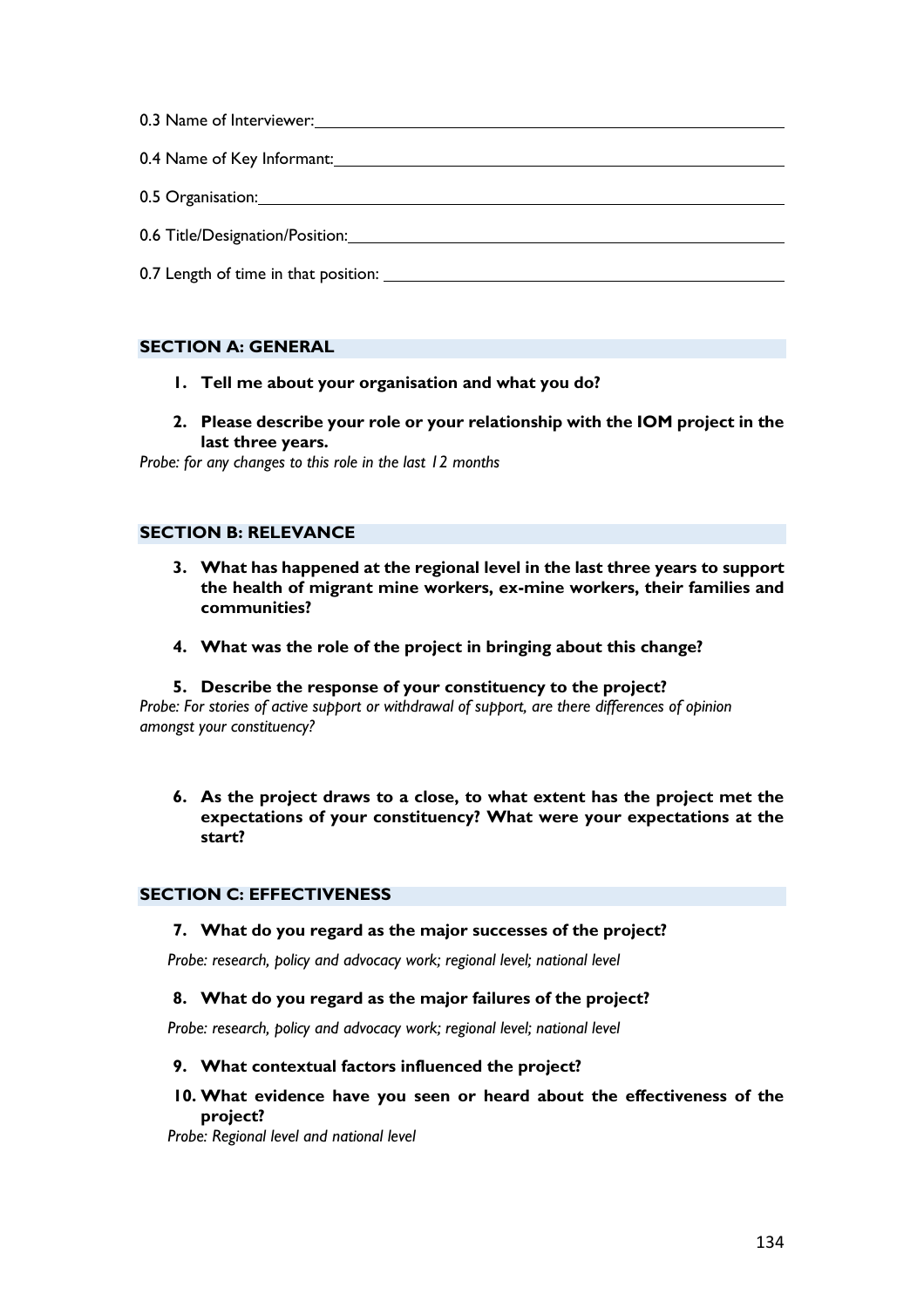#### **SECTION D: EFFICIENCY (INCLUDING COST EFFICIENCY)**

- **12. Describe how you (as a regional stakeholder) contributed to the governance, planning and/or implementation of the project.**  *Probe: For examples of specific activities or events*
- **13. Describe how you (as a regional stakeholder) contributed in cash and kind to the project? Describe these contributions.**  *Probe: for in kind contributions admin support, venues, representatives at meetings etc*
- **14. Do you have any comment you would like to make about the resources that were made available to implement the project?**
- **15. Do you think there was a way that the project could have reached more beneficiaries? Describe this.**
- **16. In your opinion is the way the project was delivered cost efficient? What could have been done to make improvements?**

#### **SECTION E: IMPACT**

- **17. How are the lives of migrant mine workers, ex-mine workers, their families and communities changed because of the project?** *Probe: Is there a positive story you can share*
- **18. What changes have occurred in your organisation as result of your involvement in the project? To what extent have issues to do with migration been mainstreamed?**
- **19. What remains to be done for the health of migrant mine workers, ex-mine workers, their families and communities?**

*Probe: For at the Regional level and at the national level*

#### **SECTION F: SUSTAINABILITY**

**20. How will the regional level work to support the health of migrant mine workers, ex-mineworkers, their families and communities be carried forward now the project has closed?**